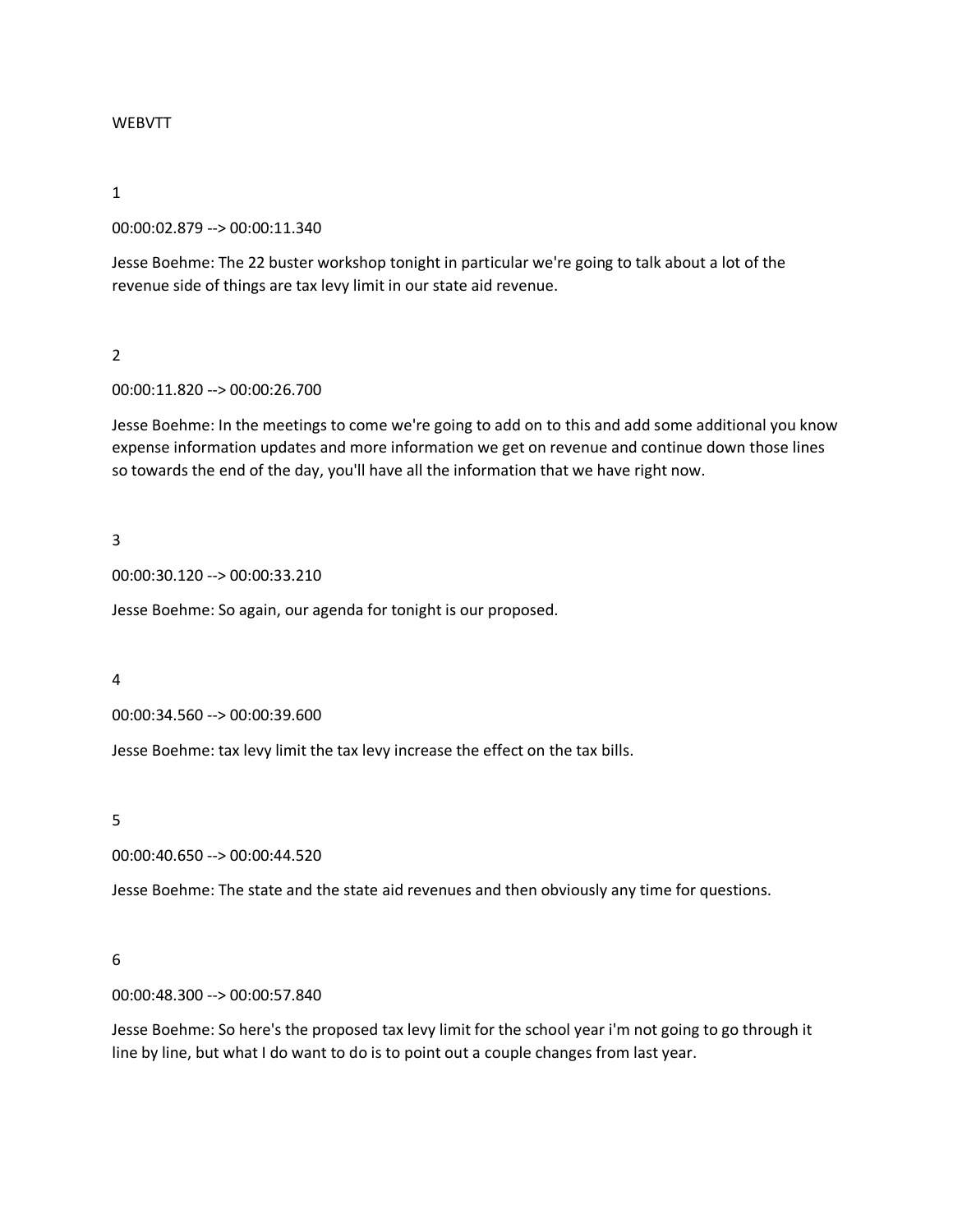#### 00:00:58.890 --> 00:01:13.770

Jesse Boehme: First, like to point out the tax base growth factor which is given to us by the New York state tax and finance department and it reflects the growth and the tax base of the district, as it decreased from a point nine seven last year 2.57% this year.

8

00:01:14.970 --> 00:01:21.780

Jesse Boehme: Next we're going to jump down to the allowable growth factor, or the CPI this number is based on inflation.

9

00:01:23.100 --> 00:01:31.950

Jesse Boehme: 2% is the highest as can be last year was at 1.81% but this year a drop down to 1.23%.

10

00:01:33.660 --> 00:01:44.490

Jesse Boehme: Next we're going to talk about this coming year exemptions, this is the capital of debt payments, we have in the 2122 minus the capital aid were expected to get.

#### 11

00:01:45.810 --> 00:01:55.260

Jesse Boehme: And it also decreases from 5920 8513 last year to 5470 1009 61 this year.

#### 12

00:01:56.460 --> 00:02:14.700

Jesse Boehme: So after doing the calculation of maximum allowable levy for 2122 is 24,000,520 \$5,025 that is a 1.5% increase or \$376,638 from last last year.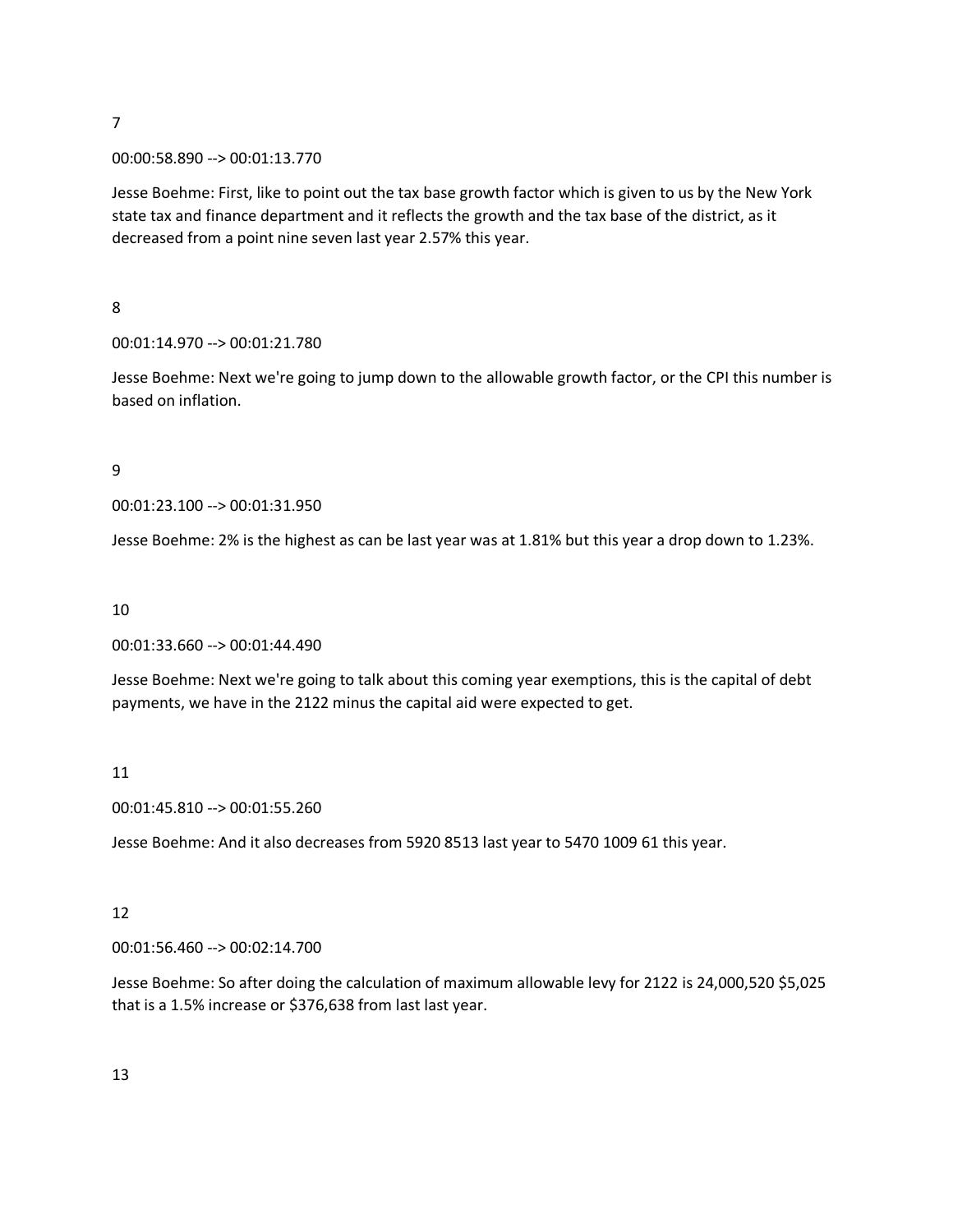00:02:15.840 --> 00:02:21.870

Jesse Boehme: This is the maximum amount we're allowed to go out and without requiring a super majority vote of 60%.

14

00:02:22.890 --> 00:02:29.100

Jesse Boehme: This is just the maximum there hasn't been any decision yet on what we will go out with.

15

00:02:30.660 --> 00:02:32.010

Jesse Boehme: So is there any questions.

16

00:02:33.270 --> 00:02:34.560

Jesse Boehme: Regarding the tax levy, the women.

17

00:02:35.910 --> 00:02:36.510

Sage Carter: I do.

18

00:02:38.430 --> 00:02:47.970

Sage Carter: Why is the tax base growth rate down when so many people are buying properties up here in the real estate market is so.

19

00:02:48.540 --> 00:02:57.060

Jesse Boehme: So that that a base growth factors new construction so and that number is given to us by the State i'm so i'm.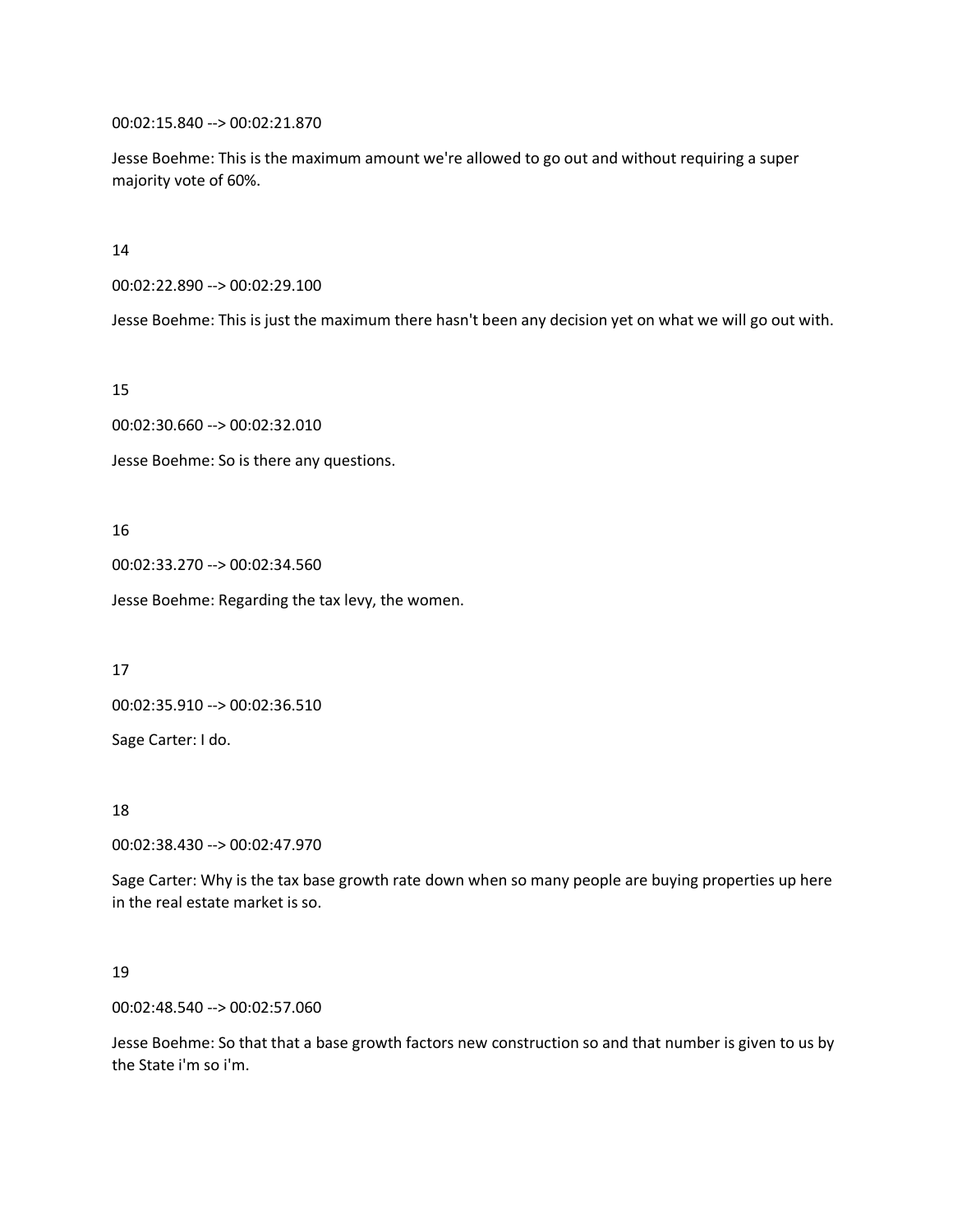00:02:57.540 --> 00:03:01.080

Sage Carter: So it's only new construction yes yep okay.

21

00:03:02.550 --> 00:03:03.630

Thank you yep.

22

00:03:05.610 --> 00:03:15.060

Jesse Boehme: So all that new buying up and people doing renovations to that that will affect our over to our tax warrant so you'll see rss values go up which, in return, will have lower tax rates.

# 23

00:03:16.650 --> 00:03:17.700 Okay yeah.

## 24

00:03:19.800 --> 00:03:20.190

Sage Carter: Thank you.

25

00:03:20.670 --> 00:03:21.090 nope.

# 26

00:03:23.490 --> 00:03:28.320

Jesse Boehme: And if anybody wants me to walk through this sometime i'm more than happy to do it for you it's really exciting.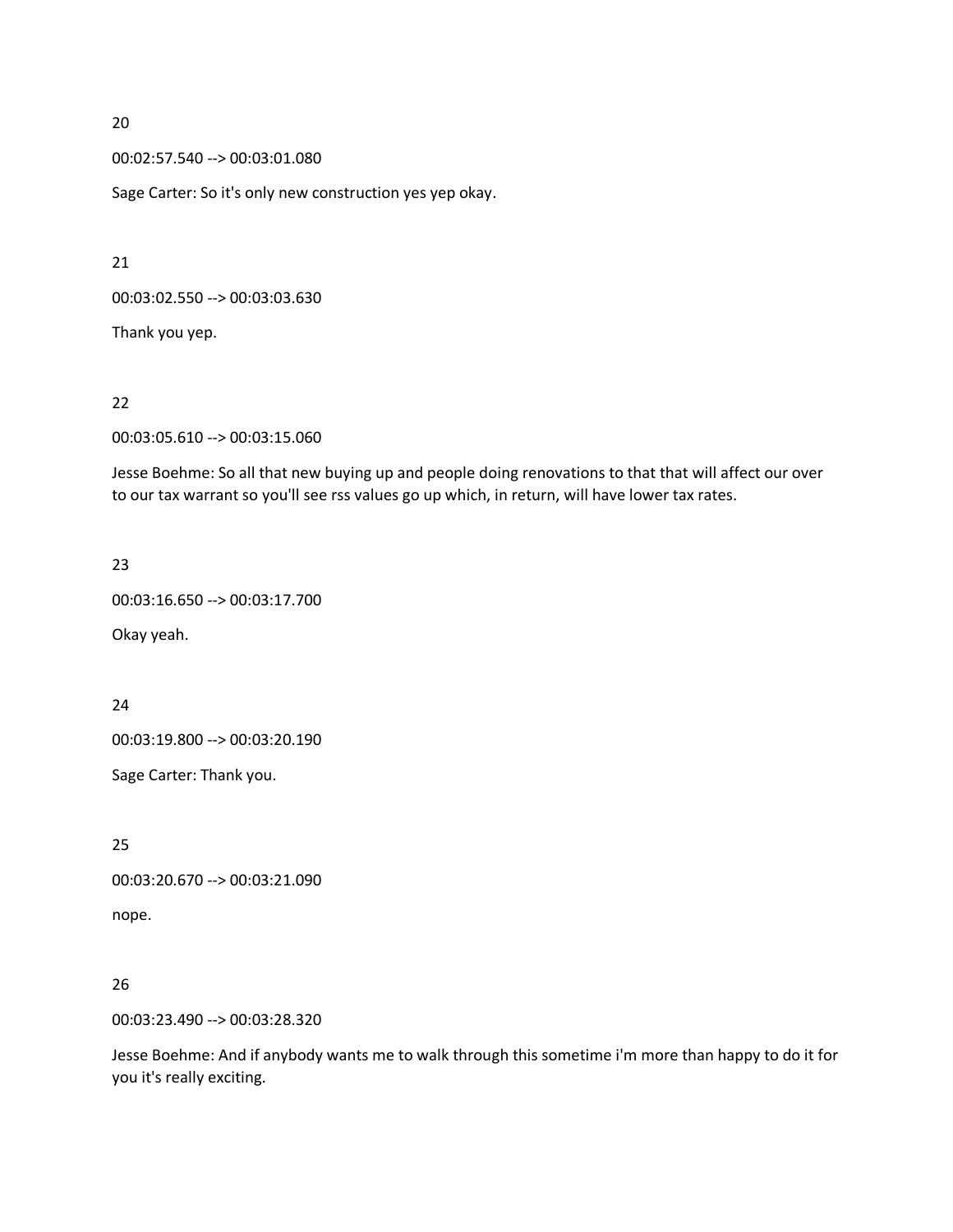00:03:29.640 --> 00:03:40.080

Maria Suttmeier: Can you just remind us what the maximum allowable tax levy was last year I know we went out with less than what the allowable levy was, but if you.

28

00:03:40.110 --> 00:03:41.700

Maria Suttmeier: Do you recall what it was I.

# 29

00:03:43.260 --> 00:04:00.240

Jesse Boehme: don't believe I don't have that number I apologize off the top my head, it is lower than that, I mean it is higher than that 24,000,001 43 525 on the top there because that's our actual amount that we love it, but I can definitely get that for our next meeting, thank you.

30

00:04:07.200 --> 00:04:17.490

Jesse Boehme: Okay, so next, this is a kind of an estimate, and this is a very big estimate on what that if we were to go out the maximum level.

# 31

00:04:18.150 --> 00:04:29.430

Jesse Boehme: This the assumptions that I did take in this with there was no star exemption taken no changes and assess values and no change and full values and no change the equalization rates.

# 32

00:04:29.940 --> 00:04:38.970

Jesse Boehme: But this will show you if we went up the 1.56% increase on a \$200,000 house that's what the difference would be year over year.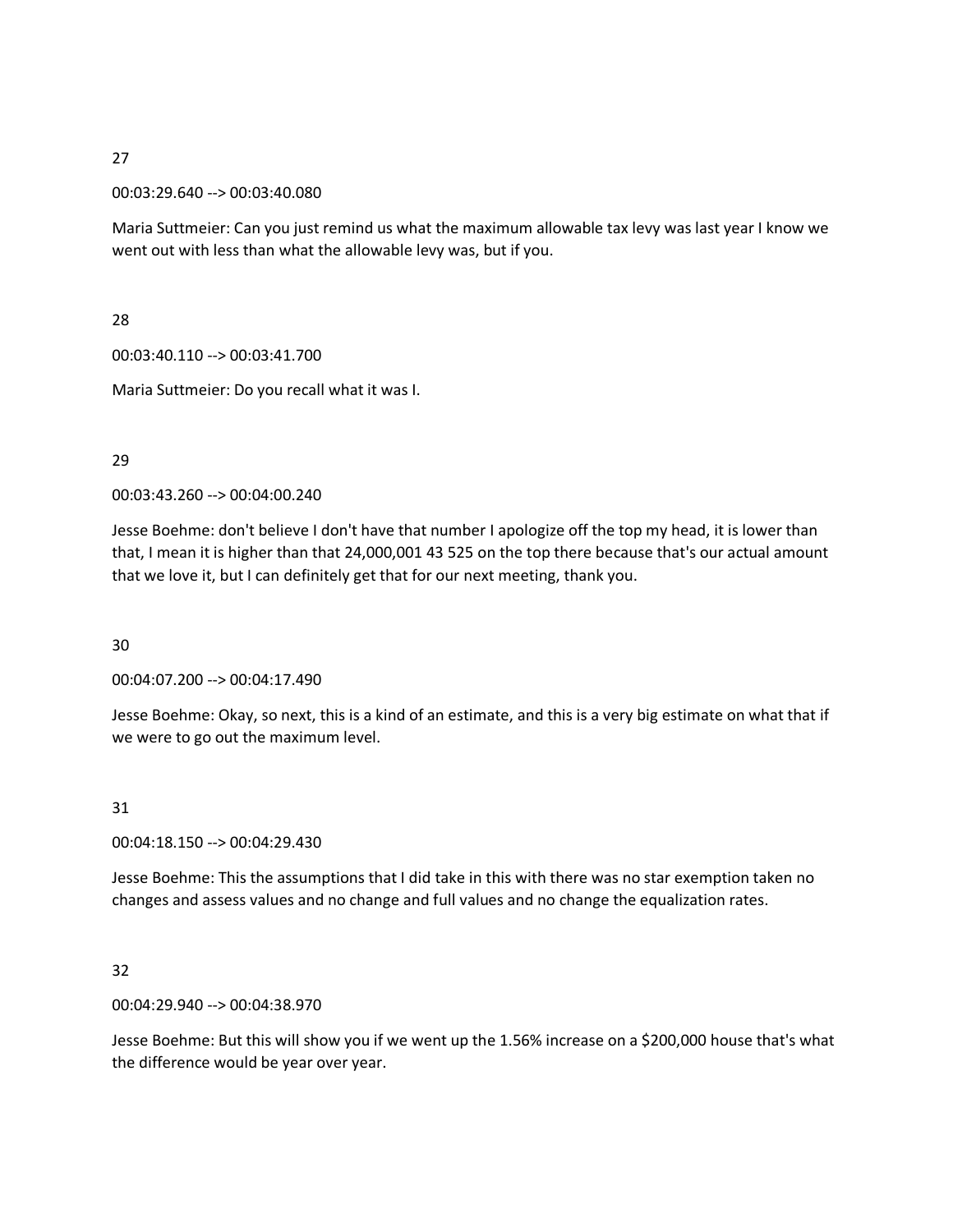00:04:47.130 --> 00:04:52.920

Jesse Boehme: Any questions on that again this is very rough numbers, we don't have the exact tax rate and assess values at this time.

34

00:04:55.140 --> 00:04:59.910

Maria Suttmeier: So again, this is based on the tax levy limit that you just showed us on the last.

35

00:04:59.910 --> 00:05:01.890

Jesse Boehme: Yes, this would be the maximum amount yep.

36

00:05:03.570 --> 00:05:04.560

Maria Suttmeier: And that is.

37

00:05:05.700 --> 00:05:11.640

Maria Suttmeier: can be adjusted by the board, based on what we hear from you about our expenses, the next time we meet.

38

00:05:11.970 --> 00:05:25.980

Jesse Boehme: Yes, absolutely this is definitely not a final number we just We just need to calculate our maximum one that by March 1.

39

00:05:27.750 --> 00:05:29.400

Jesse Boehme: No more questions when one.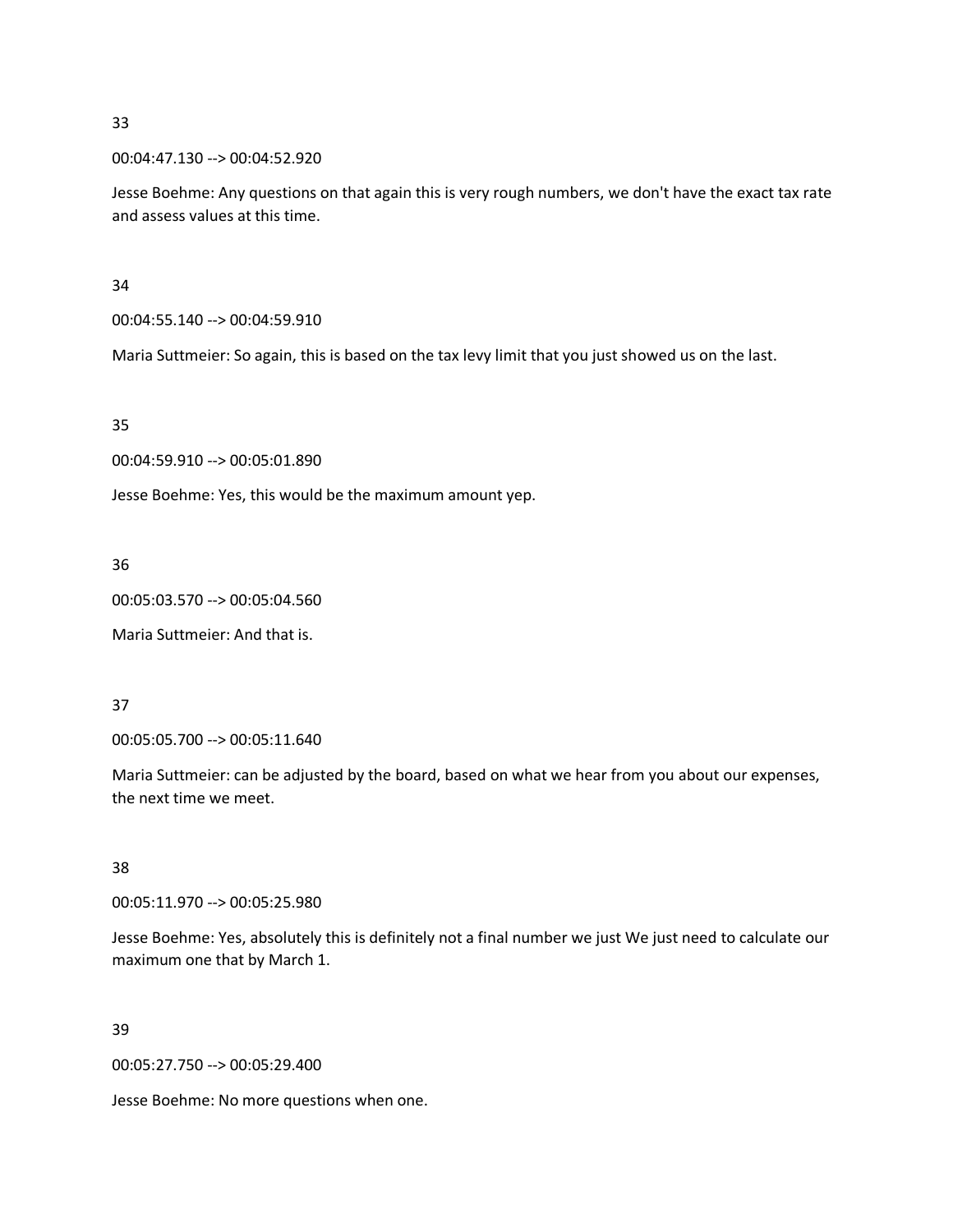00:05:32.760 --> 00:05:33.900

Jesse Boehme: Alright, so next one.

41

00:05:35.190 --> 00:05:36.840

Jesse Boehme: Now this is the state aid revenue.

42

00:05:38.040 --> 00:05:46.920

Jesse Boehme: And it's a the example, a budget proposals, and there is two columns here and i'll kind of explain later on why there's two columns.

## 43

00:05:48.900 --> 00:06:05.520

Jesse Boehme: So this came out in January, what is what this is is the governor's proposal on how much state is willing to support schools and here's kind of how he calculated for Hudson these numbers are not final until his his budget approval and we should see that around the end of March.

## 44

00:06:06.690 --> 00:06:13.260

Jesse Boehme: These numbers assume that New York state would receive an additional \$6 billion in new federal money you don't see this amount.

## 45

00:06:13.740 --> 00:06:24.420

Jesse Boehme: anywhere in these runs so that's something to kind of keep in mind when I go through all this that the governor has assumed that we will be getting additional money from this new administration.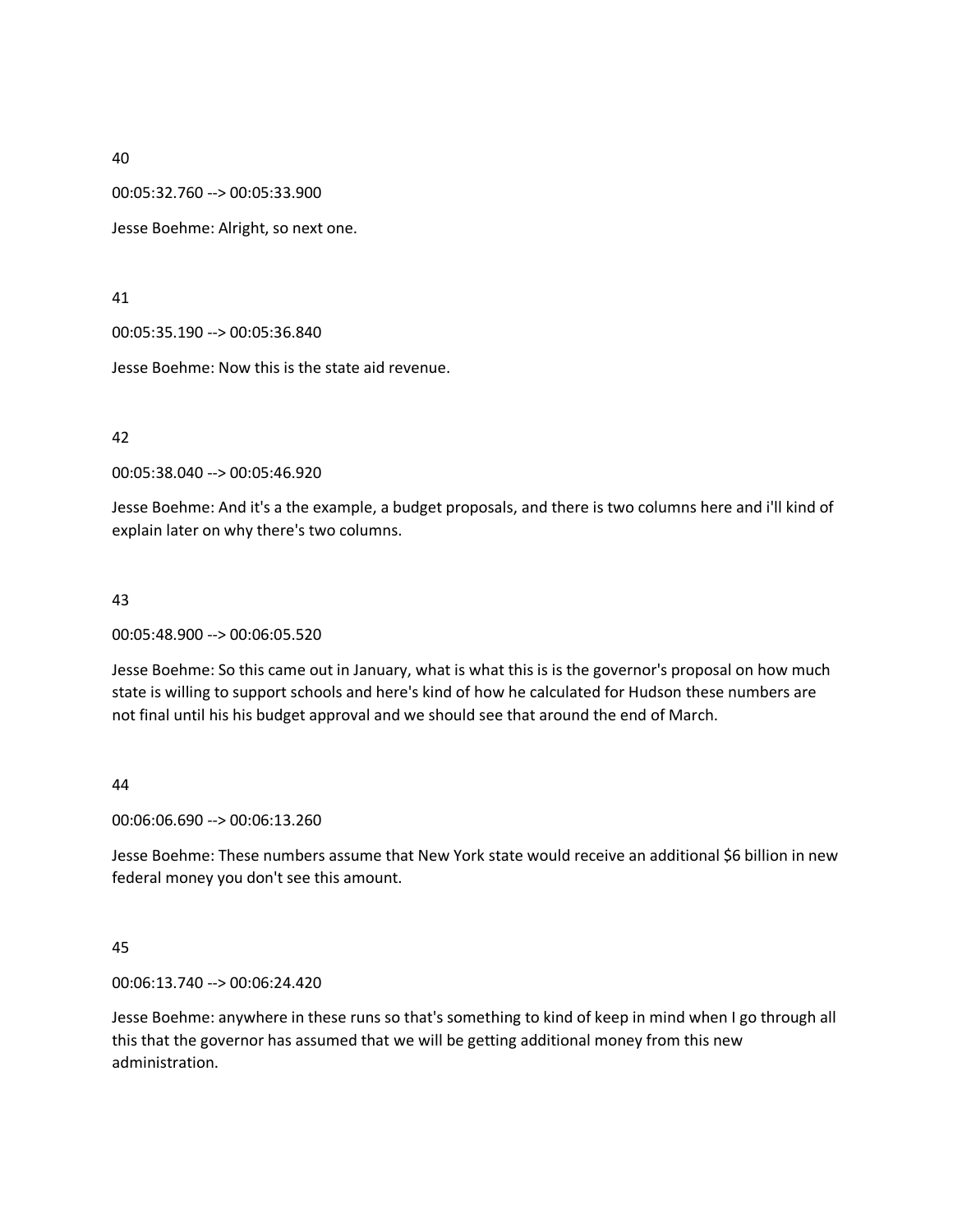## 00:06:25.740 --> 00:06:31.080

Jesse Boehme: New federal money from this new administration, so you do not see any line items I will be discussing another.

47

00:06:32.310 --> 00:06:42.330

Jesse Boehme: kovats us stimulus package that we got back into summer in here, but that does not include 600 he's assuming that we're 6 billion over he's assuming that we're going to get.

## 48

00:06:43.710 --> 00:06:57.810

Jesse Boehme: So the first line right there's the the Foundation aid, this is the largest so the unrestricted eight character categories and this continues to be frozen at the 1920 rate, which is 16,217,000 663.

# 49

00:06:58.890 --> 00:07:03.630

Jesse Boehme: That is really unfortunate as the third year that's you know that's been frozen.

## 50

00:07:04.740 --> 00:07:11.250

Jesse Boehme: Service aid, the services new this year, the governor proposed consolidating 11 categories into one aid.

## 51

00:07:12.120 --> 00:07:20.040

Jesse Boehme: This would affect expense driven aids and basically what this would mean is increased spending we're not directly generate additional aid in the following year.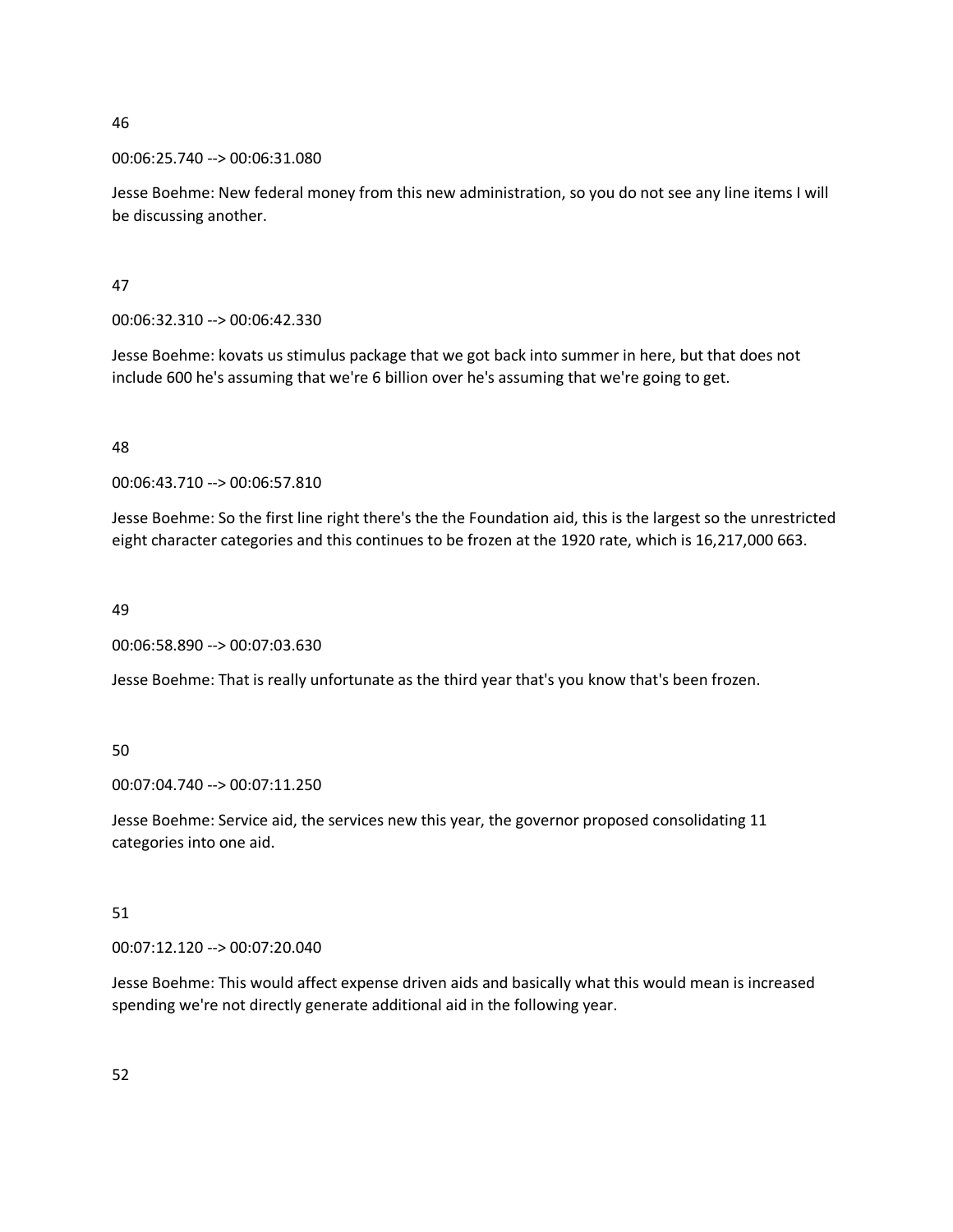00:07:20.970 --> 00:07:27.480

Jesse Boehme: Some of these days that were consolidated were transportation in both usage, which are to the larger expensive and AIDS in Hudson.

# 53

00:07:29.280 --> 00:07:44.880

Jesse Boehme: If the proposed at this was a proposition was passed, it would make it much harder for school districts, to protect predict or state aid, for example, currently have a district purchase more boasted services, it would expect more bosses a in the next year.

# 54

00:07:46.080 --> 00:08:02.070

Jesse Boehme: And if district enrollment went up we'd see additional textbook aid if we were to switch this new formula districts will not have a basis for predicting what they would see an aid because he chose a new new formulas are formulated from from the from the State.

55

00:08:03.270 --> 00:08:05.940

Jesse Boehme: And we can we currently see that, with our foundation eight.

## 56

00:08:08.580 --> 00:08:19.110

Jesse Boehme: you'll also notice that there's a deduction on the service a line this adjustment happens when local district funding adjustment and the coven sub supplement federal aid or not the same.

# 57

00:08:19.620 --> 00:08:34.230

Jesse Boehme: that's not the case for Watson, so the State takes an additional adjustment that is calculated by taking the district wealth factor and multiply it by the 21 2021 in public school enrollment this amount is 190,000 278.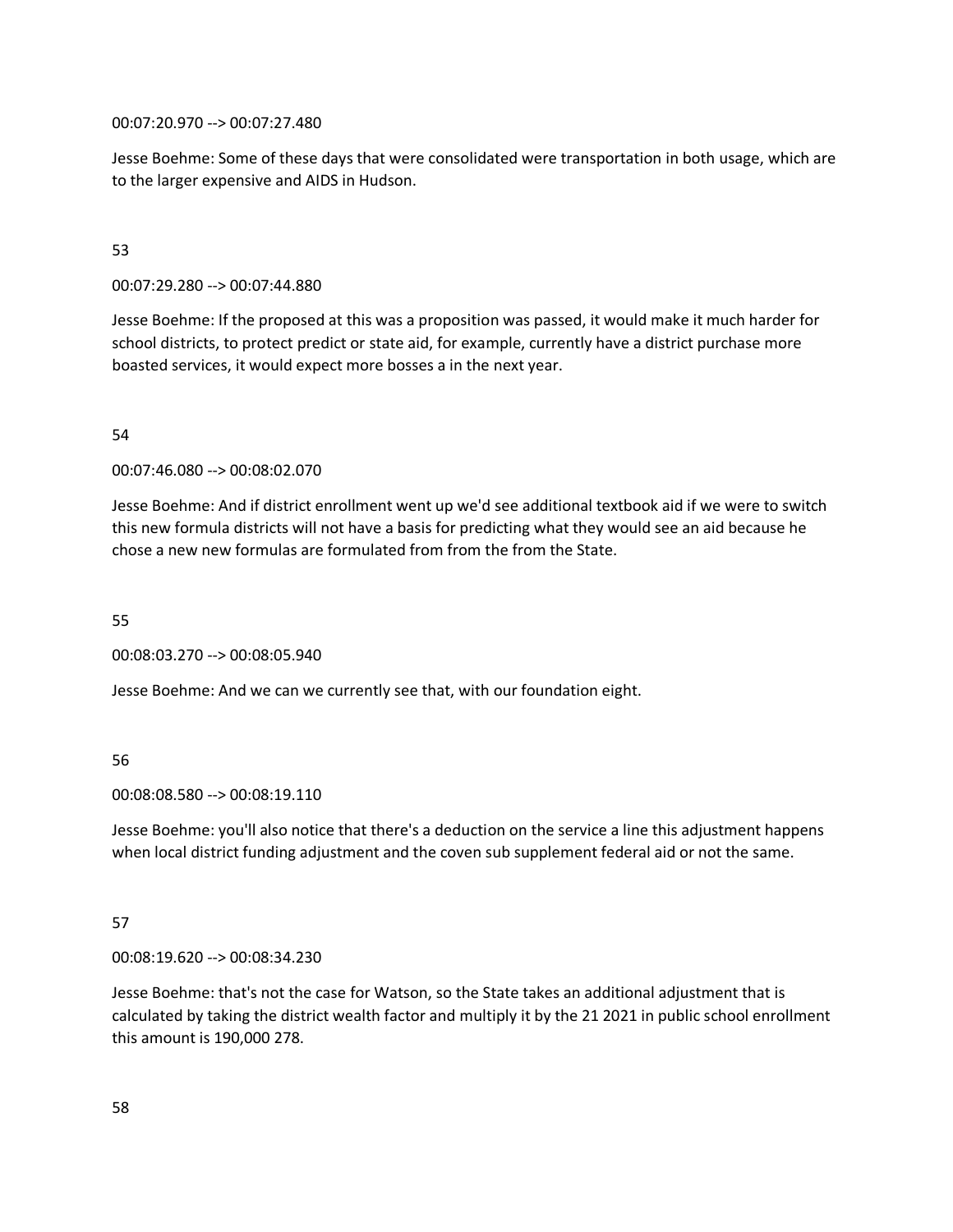00:08:36.660 --> 00:08:44.490

Jesse Boehme: So kind of going down the list i'm not going to go through every one of them knows that public private both is transportation of building AIDS.

59

00:08:44.970 --> 00:08:47.910

Jesse Boehme: Those are all broken well Those are all expensive.

60

00:08:48.720 --> 00:09:01.590

Jesse Boehme: AIDS so again in the past, those have been aids that we expand in the previous year and get it out and by by our rate the following year and it gave us the ability to kind of estimate some of our CD.

## 61

00:09:02.190 --> 00:09:10.170

Jesse Boehme: These numbers that we have here are based on projections that we did back in August, I will be making adjustments going forward.

## 62

00:09:11.400 --> 00:09:14.160

Jesse Boehme: Once we get some more information based on actual.

63

00:09:15.690 --> 00:09:20.820

Jesse Boehme: The computer library textbook and hardware and aid all based on enrollment.

#### 64

00:09:21.960 --> 00:09:27.720

Jesse Boehme: So you see, we get a amount of money, based on how many kids we have in the district.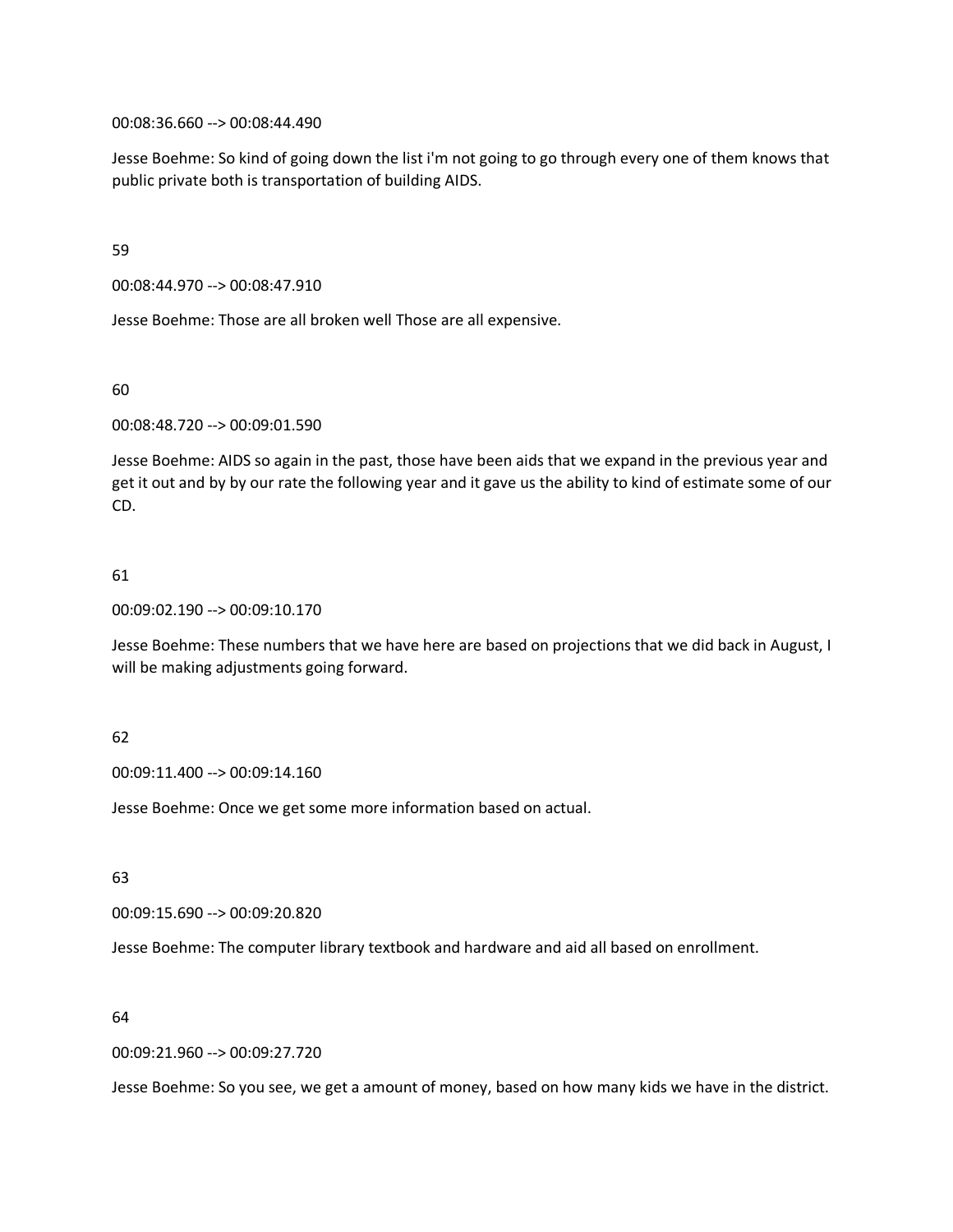00:09:29.760 --> 00:09:36.240

Jesse Boehme: So, moving down to the star payment this year is the first year that the governor include the star payment and the state aid runs.

66

00:09:36.780 --> 00:09:43.890

Jesse Boehme: A star payment is a state a payment of the school dishes receives based on the total amount of star exemptions, they see in their tax form.

## 67

00:09:44.760 --> 00:09:59.880

Jesse Boehme: I believe this is on there just to show how the local district funding adjustment is being calculated and I don't plan on doing this on a state aid revenue for 2122 budget, I will include it in the total tax amount like that we love that the same way we've done it every other year.

## 68

00:10:02.970 --> 00:10:17.130

Jesse Boehme: So, moving on down you'll see a local district funding adjustment, the governor is added a new local adjustment and the way this is calculated as the lesser of the star aid and or the covert supplements stimulus.

69

00:10:18.240 --> 00:10:24.390

Jesse Boehme: hudson's adjustment is 1,265,599 and that's based on the star payment.

## 70

00:10:25.920 --> 00:10:32.970

Jesse Boehme: This adjustment is very similar to the pandemic adjustment that we saw last year and the gap elimination adjustment, we saw back in 2010.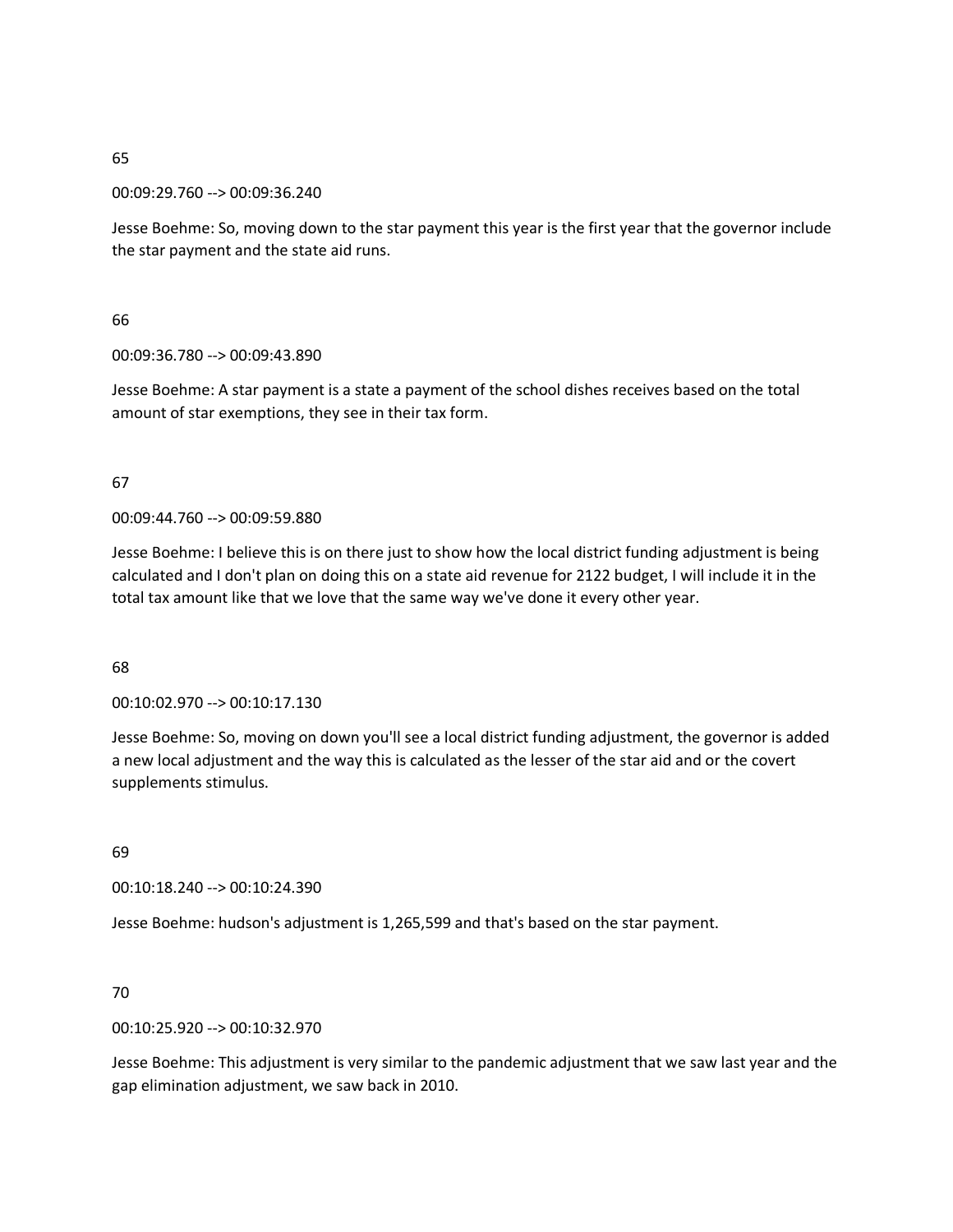# 00:10:33.870 --> 00:10:52.170

Jesse Boehme: we're very fortunate, we do have some federal aid to replace this this last state aid, so that federal aid is the coronavirus response and relief supplement, which was approved back in December to 2020 these files through our database, based on what we received our title one grants.

# 72

## 00:10:53.460 --> 00:11:06.780

Jesse Boehme: Definitely will need to apply for these funds, and they can be spread throughout through September 2023 and Hudson receive one 1,000,850 6505 and federal aid.

# 73

# 00:11:09.630 --> 00:11:26.580

Jesse Boehme: So, in total, at this point, and again, these are very early numbers and a lot of projections are in these numbers, a lot of things still can change the district is looking at getting 25,000,260 \$1,948 in state aid.

## 74

00:11:28.350 --> 00:11:35.070

Jesse Boehme: Again it's a you know a lot of things are in the wind, right now, it depends on if the service aid will be you know.

# 75

00:11:36.330 --> 00:11:46.710

Jesse Boehme: will be accepted or not, the governor did try something similar to this last year, and that was shot down arm so we're going to see what happens with that.

## 76

# 00:11:48.300 --> 00:11:53.250

Jesse Boehme: So this may look really good for Hudson, but we do need to plan for the future, because.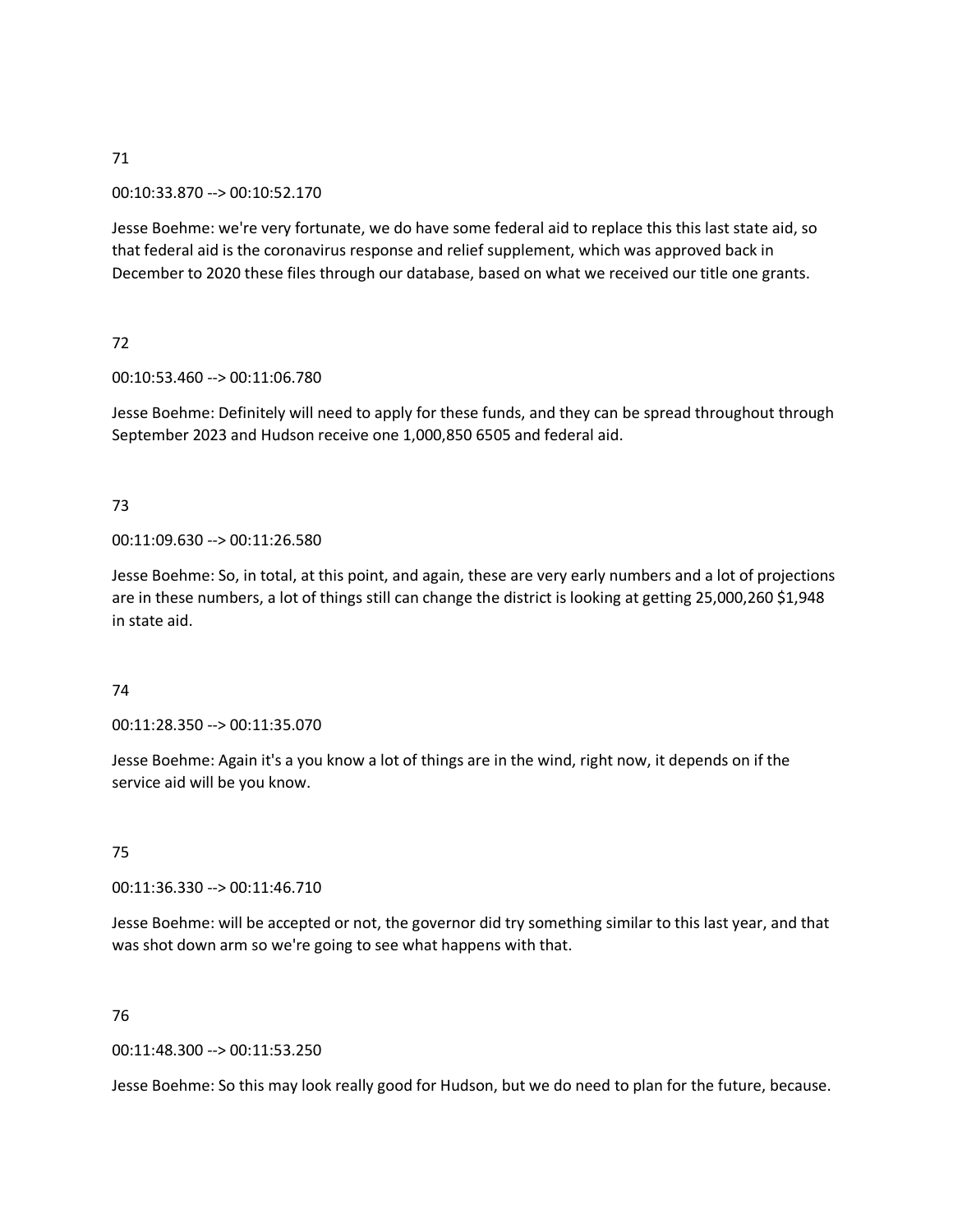#### 00:11:54.270 --> 00:12:10.320

Jesse Boehme: This time, we do have federal aid that may not, you know, we do have federal aid, but in the future we may not be getting that to fill that hole, so how, how is the steak and to be able to fill that you know \$1.2 million adjustment that's sitting there right now.

78

00:12:11.520 --> 00:12:15.690

Jesse Boehme: So we do need to consider that in our future planning.

79

00:12:17.100 --> 00:12:20.790

Jesse Boehme: So I know I kind of gave you guys, a lot of info there is there any questions.

80

00:12:21.870 --> 00:12:22.770

Jesse Boehme: On that area.

81

00:12:26.550 --> 00:12:39.900

Maria Suttmeier: I think it would be good to give some clarification, as we know, we've been through a very difficult time, when we were developing our budget last spring right when the pandemic was hitting we were really.

82

00:12:41.850 --> 00:12:50.820

Maria Suttmeier: Facing uncertain times we were hearing from our governor that school districts could suffer 50% and then it went down to 20%.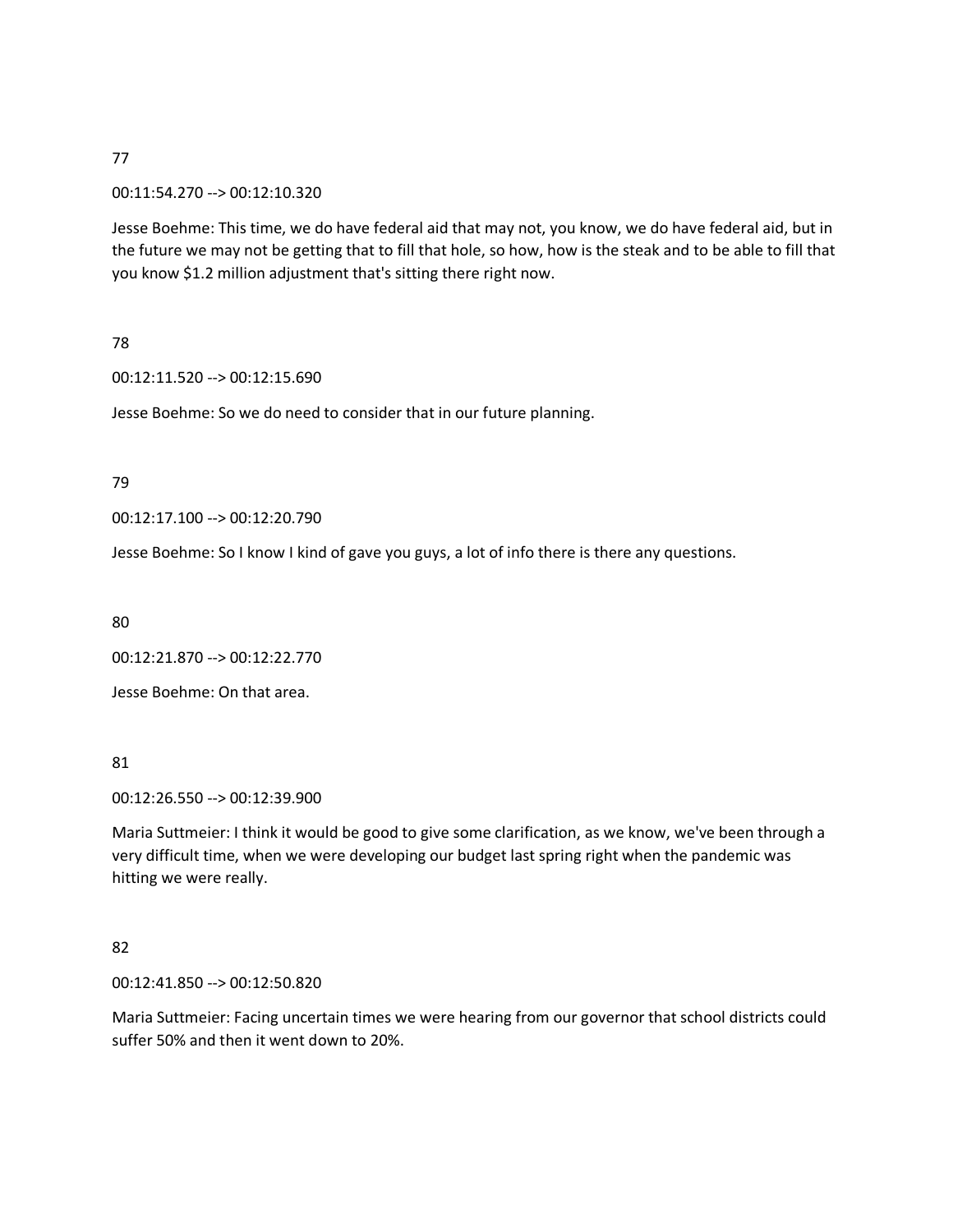#### 00:12:51.330 --> 00:13:10.020

Maria Suttmeier: reduction in aid because of the deficit that the state has, and you know we were really gearing up for a very difficult time, the school year and not knowing what our state aid would be this year, so can you just address some of what we were projecting in the spring and listening to.

84

00:13:11.130 --> 00:13:14.160

Maria Suttmeier: And like where things are now related to that.

#### 85

00:13:14.490 --> 00:13:26.220

Jesse Boehme: Yes, so we were warned early in the spring, that we were we're looking at 20% cut in our state aid and that's kind of been held over our heads for a long period of time.

#### 86

00:13:28.230 --> 00:13:44.430

Jesse Boehme: And that's a you know, a significant amount of money is right about \$4.7 million know which is a scary number for us to hear at this point the governor has said that he will be giving us all the amount of state aid that we are do arm.

## 87

00:13:45.450 --> 00:13:54.390

Jesse Boehme: And he also will be releasing the grant funds that he has been holding so right now in this current year, we are expected to get all of our state aid.

# 88

00:13:56.670 --> 00:14:08.460

Jesse Boehme: That we're supposed to receive, I will say that part of this proposal has in it that anytime the governor can propose a additional cuts to this.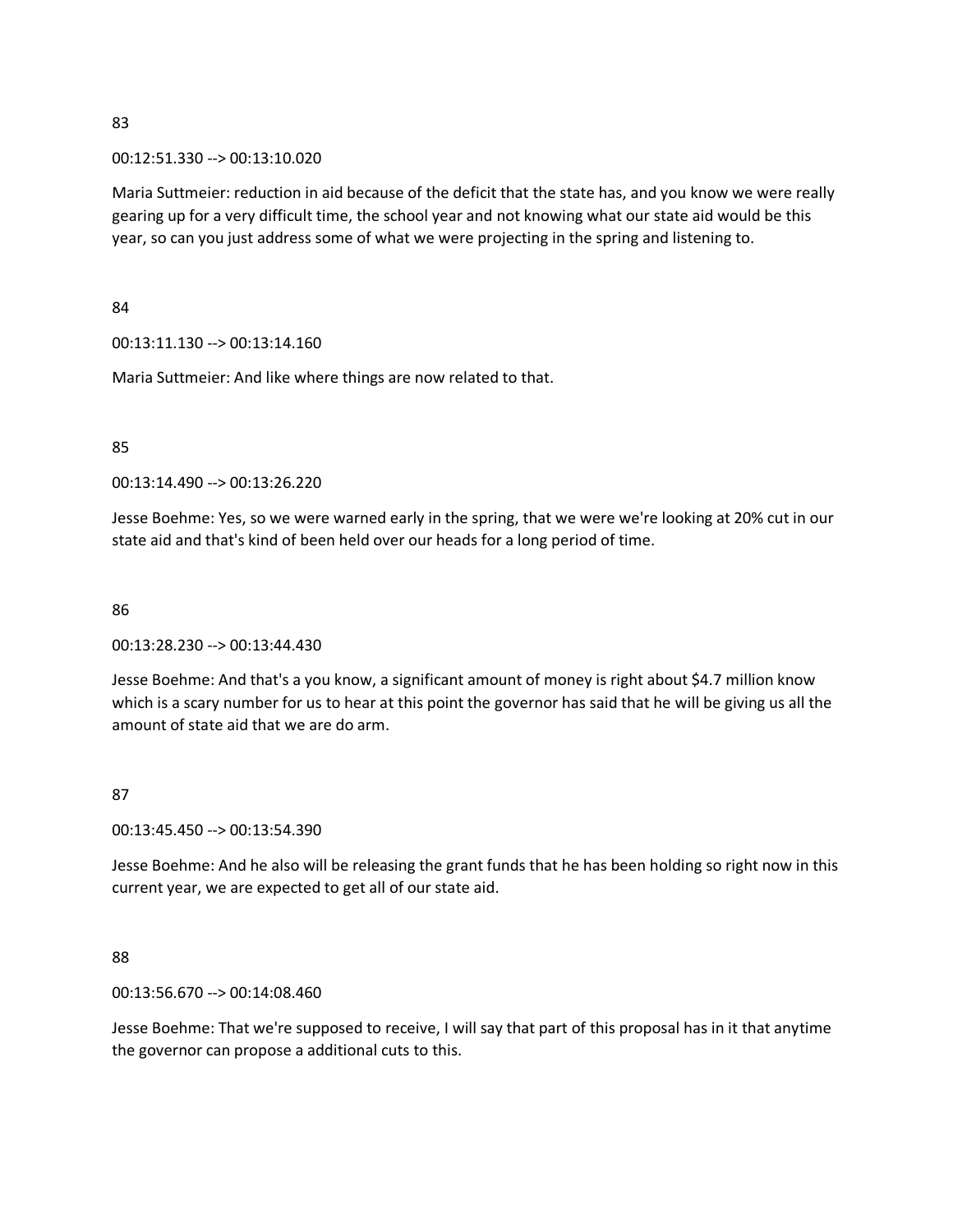00:14:09.240 --> 00:14:27.840

Jesse Boehme: Where if the state is not getting enough revenue or they're having higher than expected expenses, they can reduce the aids to some of the localities, so we are going to be under that same situation as we were this year, unfortunately, at this point.

90

00:14:32.100 --> 00:14:35.580

Maria Suttmeier: So what is the timeframe, where these the state aid.

91

00:14:36.750 --> 00:14:40.260

Maria Suttmeier: These numbers could fluctuate because we know that these are preliminary right, so there.

## 92

00:14:40.560 --> 00:14:42.150

Maria Suttmeier: Anything that we can bank on right now.

## 93

00:14:42.210 --> 00:14:49.200

Jesse Boehme: Right yeah so towards the end of March, we should see some some more numbers that are you know harder numbers.

## 94

00:14:50.370 --> 00:14:59.640

Jesse Boehme: Again, I will definitely be making adjustments to the expense driven aids if they're in the same way, they had been in the past to get us a more accurate number.

95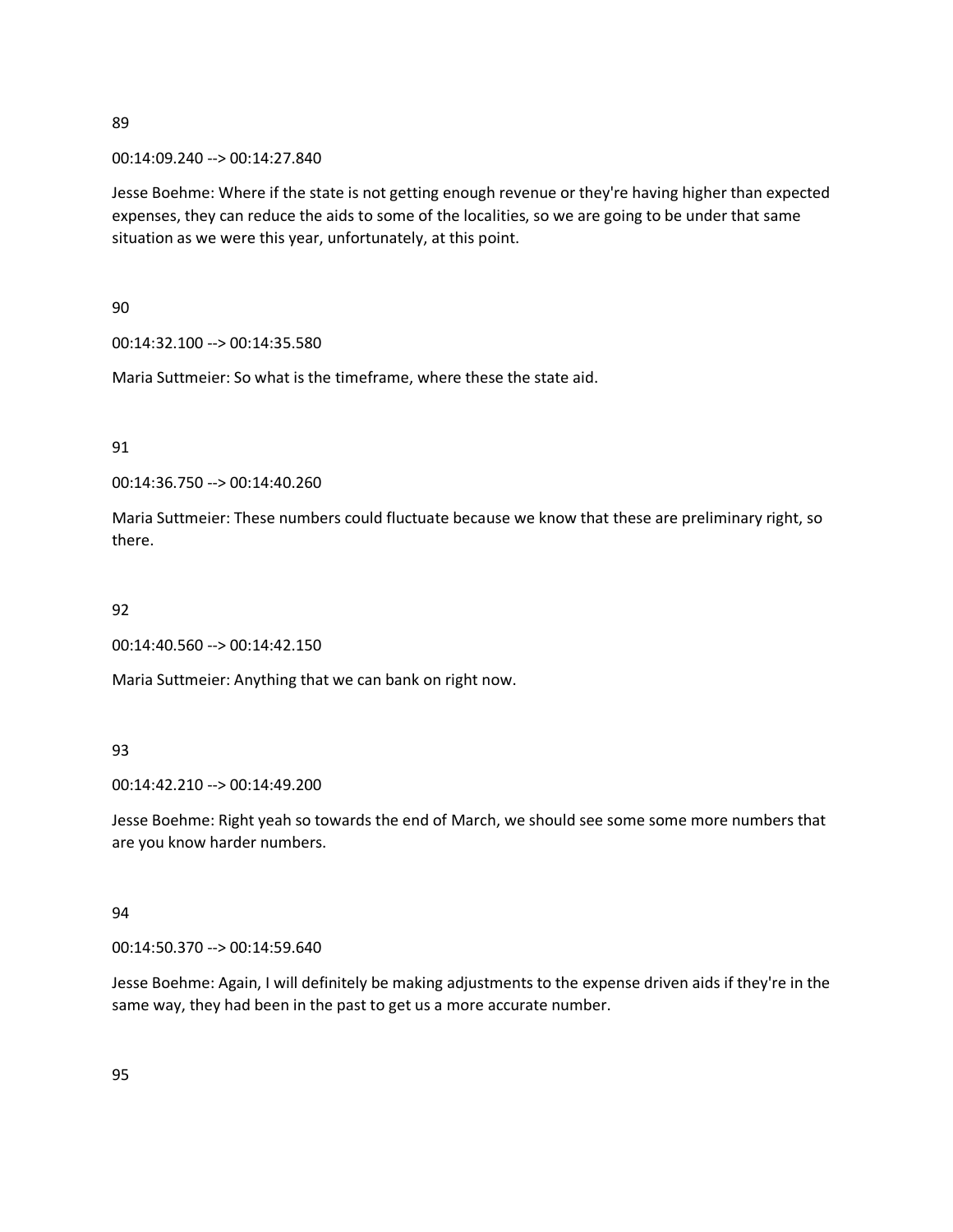00:15:03.630 --> 00:15:05.580

Maria Suttmeier: Why is the star payment in the.

96

00:15:07.260 --> 00:15:09.450

Maria Suttmeier: But then Oh, I see Okay, no.

97

00:15:09.480 --> 00:15:22.830

Jesse Boehme: So yeah yeah no I had it in the one because that's how the governor proposed that and then i'm i'm taking it out, because I don't I believe it should be in with our regular tax warrant instead of you know, being in our state aid revenue.

#### 98

00:15:24.120 --> 00:15:28.560

Jesse Boehme: which you could do it the other way around, if you wanted to I just like to keep it consistent.

#### 99

00:15:32.460 --> 00:15:34.110

Maria Suttmeier: board members have any questions.

100

00:15:41.700 --> 00:15:43.860

Maria Suttmeier: This is cause any questions in our chat.

101

00:15:47.760 --> 00:15:54.660

Jesse Boehme: We we did have there's no question that we did have an email question come in that i'd like to address.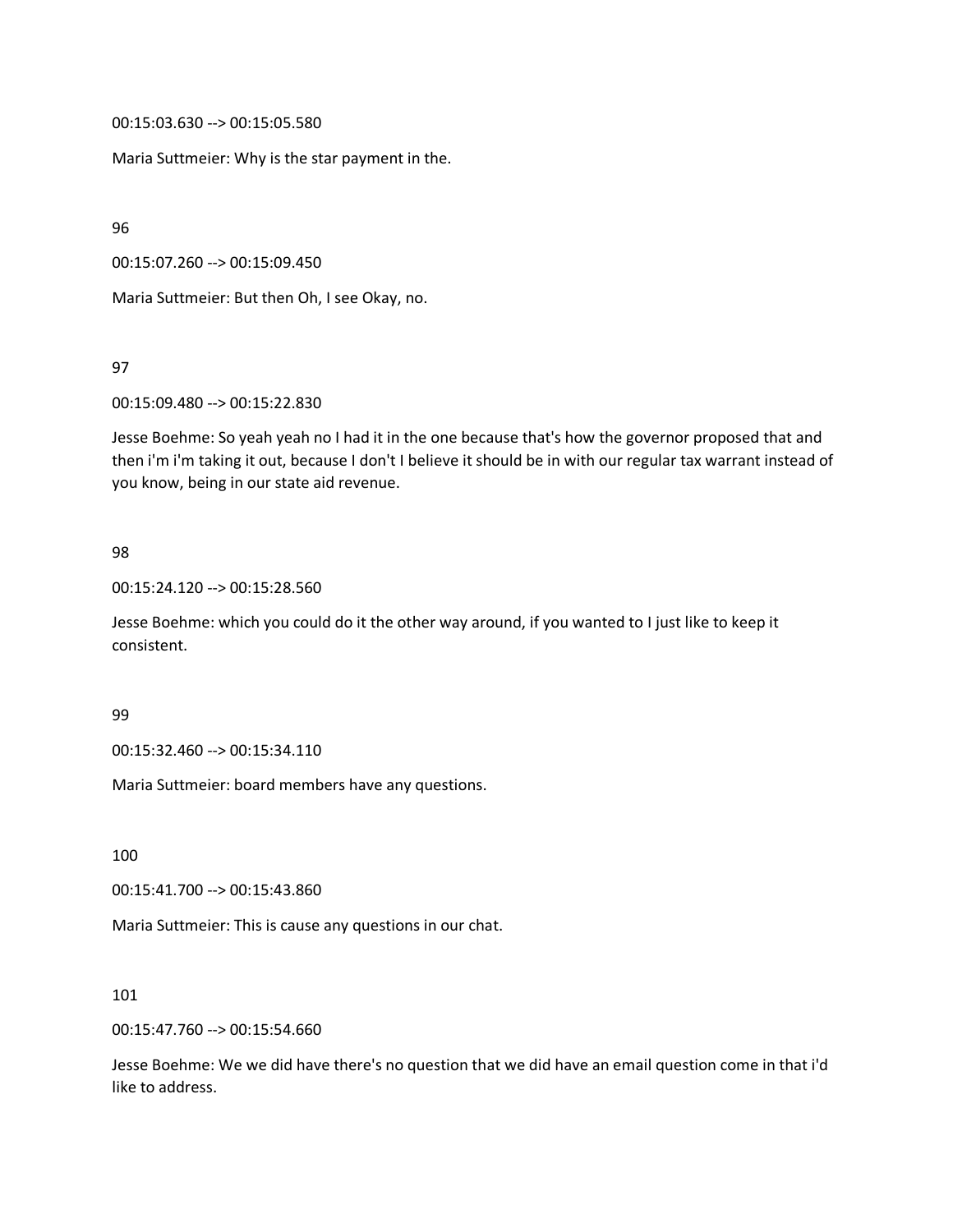00:15:57.000 --> 00:16:07.740

Jesse Boehme: So there's a question why is the public forum with zero backup documents on the budget, what do you expect the public to ask, without any ideas, what you are planning on doing or planning.

# 103

00:16:08.790 --> 00:16:19.440

Jesse Boehme: So we wanted to kind of have a narrative to give you guys some information before i'm open to any questions anytime, especially with the information that we gave this year.

104

00:16:20.850 --> 00:16:24.120

Jesse Boehme: And again we're going to be building this and more information every single time.

105

00:16:27.030 --> 00:16:28.830

Jesse Boehme: There was one more, I believe.

106

00:16:29.010 --> 00:16:43.350

Sage Carter: Just to clarify Jesse sorry in the past, this is the way we've done it ever since i've been on the board the through the series of workshops we go over different parts of the budget, as we know them and what.

107

00:16:44.760 --> 00:16:58.710

Sage Carter: What we believe that will be getting and then the decision on what to do about the tax levy and then also we will be going over all of our educational priorities and where all the money's will be spent.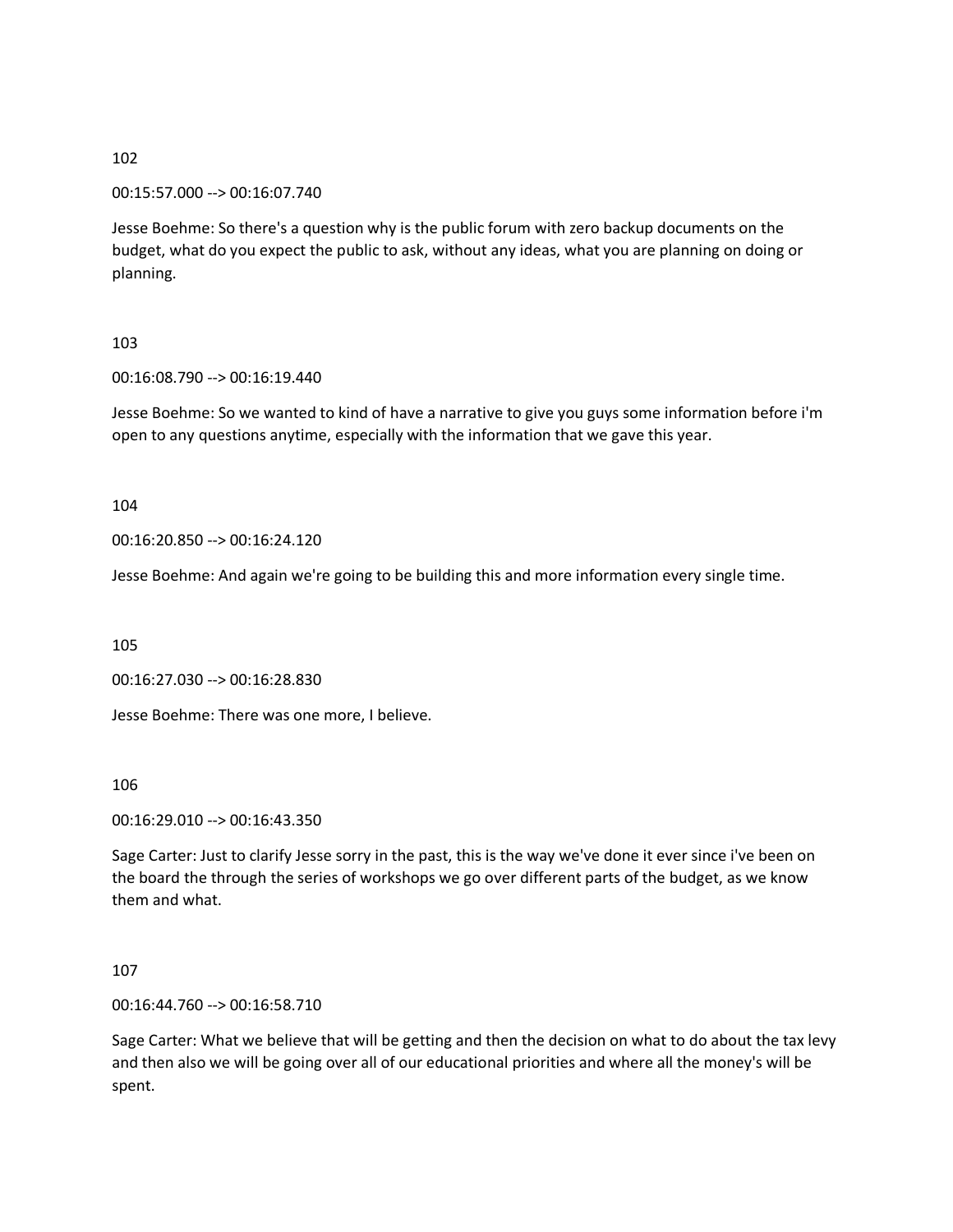00:17:00.510 --> 00:17:00.810

Sage Carter: Right.

109

00:17:01.440 --> 00:17:07.710

Jesse Boehme: course we don't plan on changing anything we've done in the past um you know we just kind of.

110

00:17:08.190 --> 00:17:15.090

Jesse Boehme: dodgers up my own, I and the rest of the group wanted to just kind of build on the information we didn't want all this information to go on the wayside.

111

00:17:15.450 --> 00:17:26.430

Jesse Boehme: But we want to keep building and give you more information, every time next time i'll country it a little bit more on the expense side and then give you an update more on us, if I have any more information on the revenue side.

112

00:17:27.690 --> 00:17:28.890

Sage Carter: Okay, thank you.

113

00:17:29.580 --> 00:17:45.930

Maria Suttmeier: And also, you know, yes sage at the end of this in April i'll be giving the educational plan based on everything that we've learned about what the income and expenses are and then what our priorities and goals are for the educational plan, so this is all building up to what is the.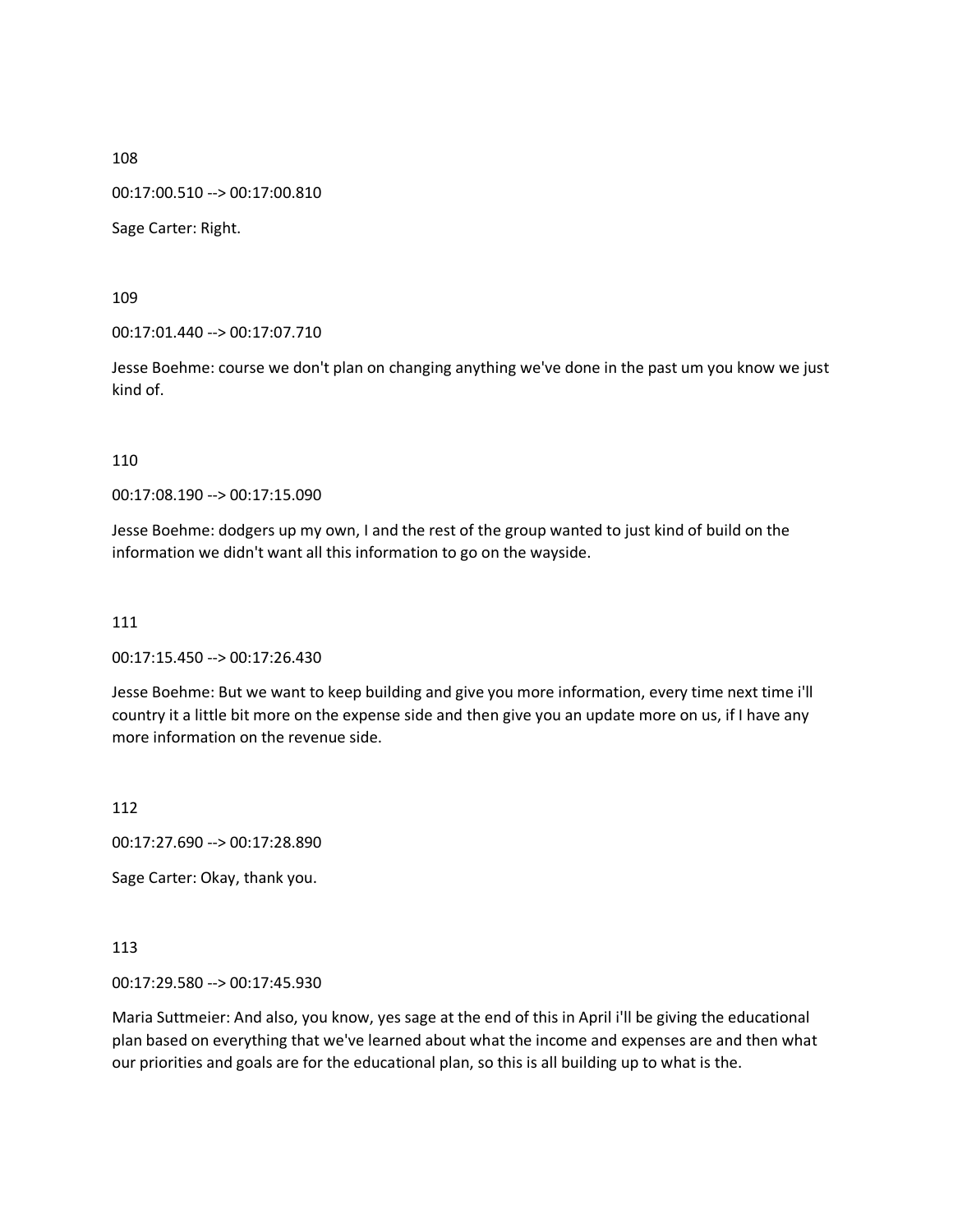00:17:47.310 --> 00:17:50.790

Maria Suttmeier: school year going to look like for our students okay.

115

00:17:50.820 --> 00:18:05.220

Sage Carter: And that will have that we will have assembled the plan in April ahead of going out for the vote in May and then everything will also get mailed to all Hudson city school district residents.

116

```
00:18:05.550 --> 00:18:06.120
```
Yes.

117

00:18:07.290 --> 00:18:08.490

Sage Carter: So, just to clarify.

118

00:18:08.880 --> 00:18:22.710

Jesse Boehme: yep yeah absolutely there'll be a budget newsletter and a budget budget book that i'll send out love available for everybody to review and that gives a little bit more of the detail line by line detail if people would like to see that.

119

00:18:24.660 --> 00:18:27.930

Sage Carter: Okay, thank you go ahead, sorry to interrupt.

120

00:18:28.200 --> 00:18:29.670

Jesse Boehme: Those are those are great questions.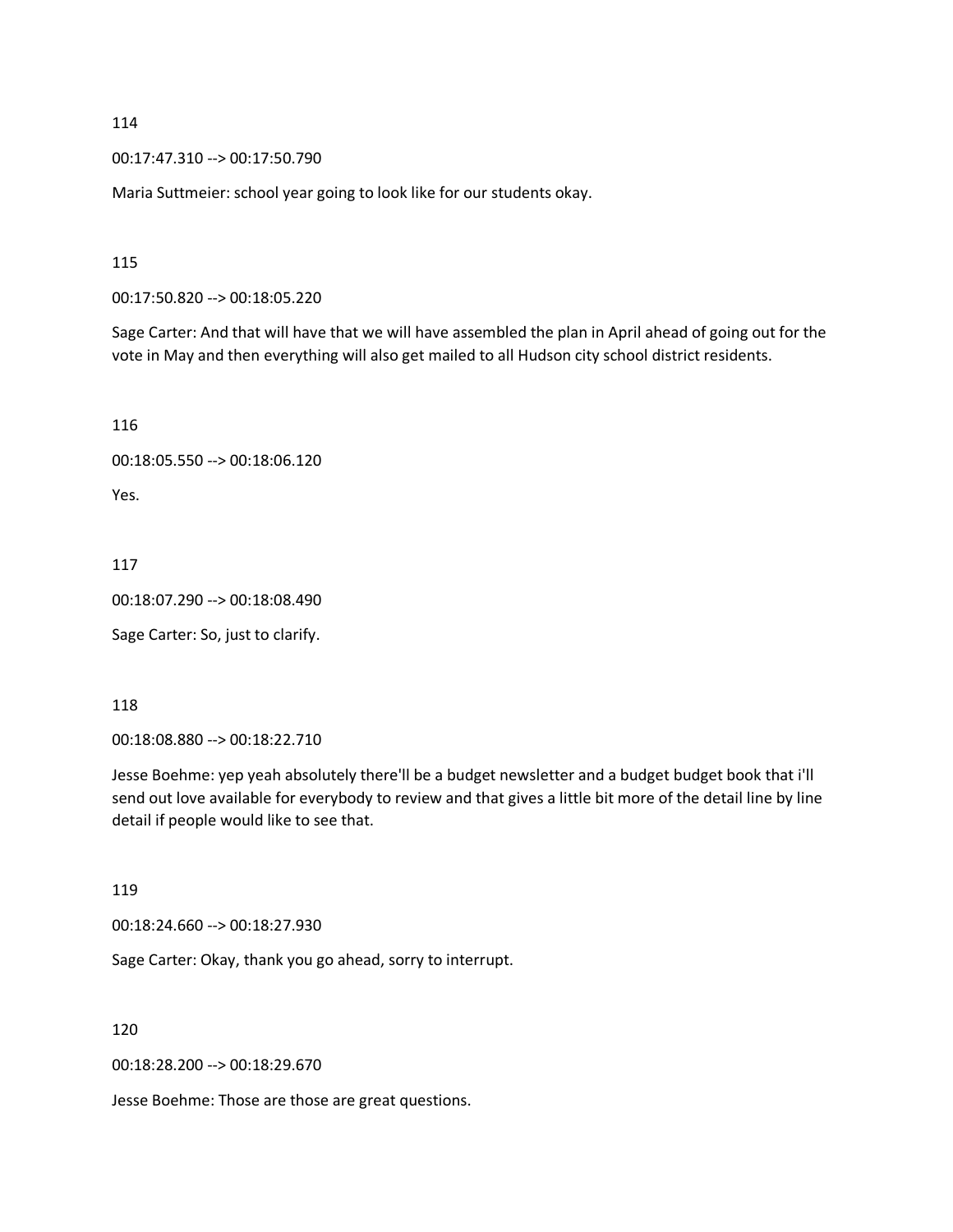#### 00:18:30.930 --> 00:18:41.670

Jesse Boehme: There was another question from the email um what amount of the budget and taxpayer estimate, are you going to ask the public for at this time in terms of more or less from last year.

122

00:18:42.960 --> 00:18:48.780

Jesse Boehme: So I think stage is kind of said what will kind of our plans are right now we don't know exactly.

#### 123

00:18:49.650 --> 00:18:58.230

Jesse Boehme: What we're going to add know what our budget is going to be, we have a lot of information to go through exactly where our goals are.

124

00:18:59.070 --> 00:19:10.440

Jesse Boehme: And I still need to get some more information exactly where the governor is going to fall on his revenue, so at this point it's very hard to give you exactly what the tax base increase and what our budget increase is going to be.

125

00:19:20.100 --> 00:19:21.330

Maria Suttmeier: Any questions in the chat.

126

00:19:22.740 --> 00:19:24.060

LESLIE COONS: No other questions.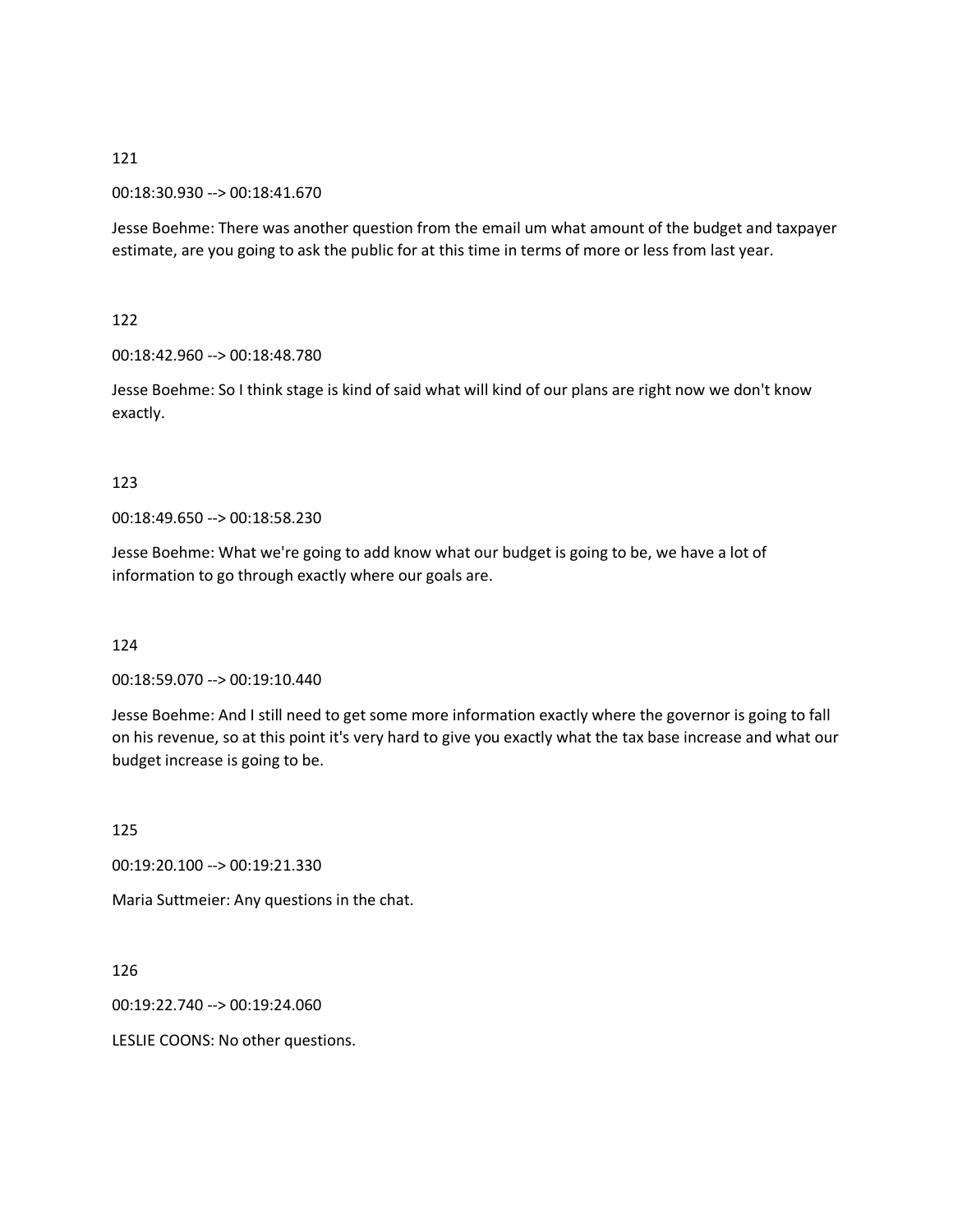00:19:28.860 --> 00:19:32.070

Sage Carter: I see I don't know I can't open it, I thought I saw something.

128

00:19:34.740 --> 00:19:43.230

Lucy Segar: And it says, can you please tell if this meeting was advertised in any media outlet and how many members of the Community are on this call.

129

00:19:44.700 --> 00:19:47.190

Sage Carter: Thank you i'm having trouble opening that window.

#### 130

00:19:50.010 --> 00:19:56.670

Lucy Segar: And Leslie Leslie answered, yes, this meeting was advertised in media outlets, so far, there are five members of the public presence.

131

00:20:05.190 --> 00:20:19.290

Jesse Boehme: Well, I mean if there's any other questions or concerns you know, please anybody reach out my email address is there, my number is on on the website i'm more than happy to discuss anything you seen on this one in more detail if they want.

132

00:20:22.320 --> 00:20:27.240

Jesse Boehme: Or if there's any additional questions that may come to you later on or any ideas or.

133

00:20:28.920 --> 00:20:29.790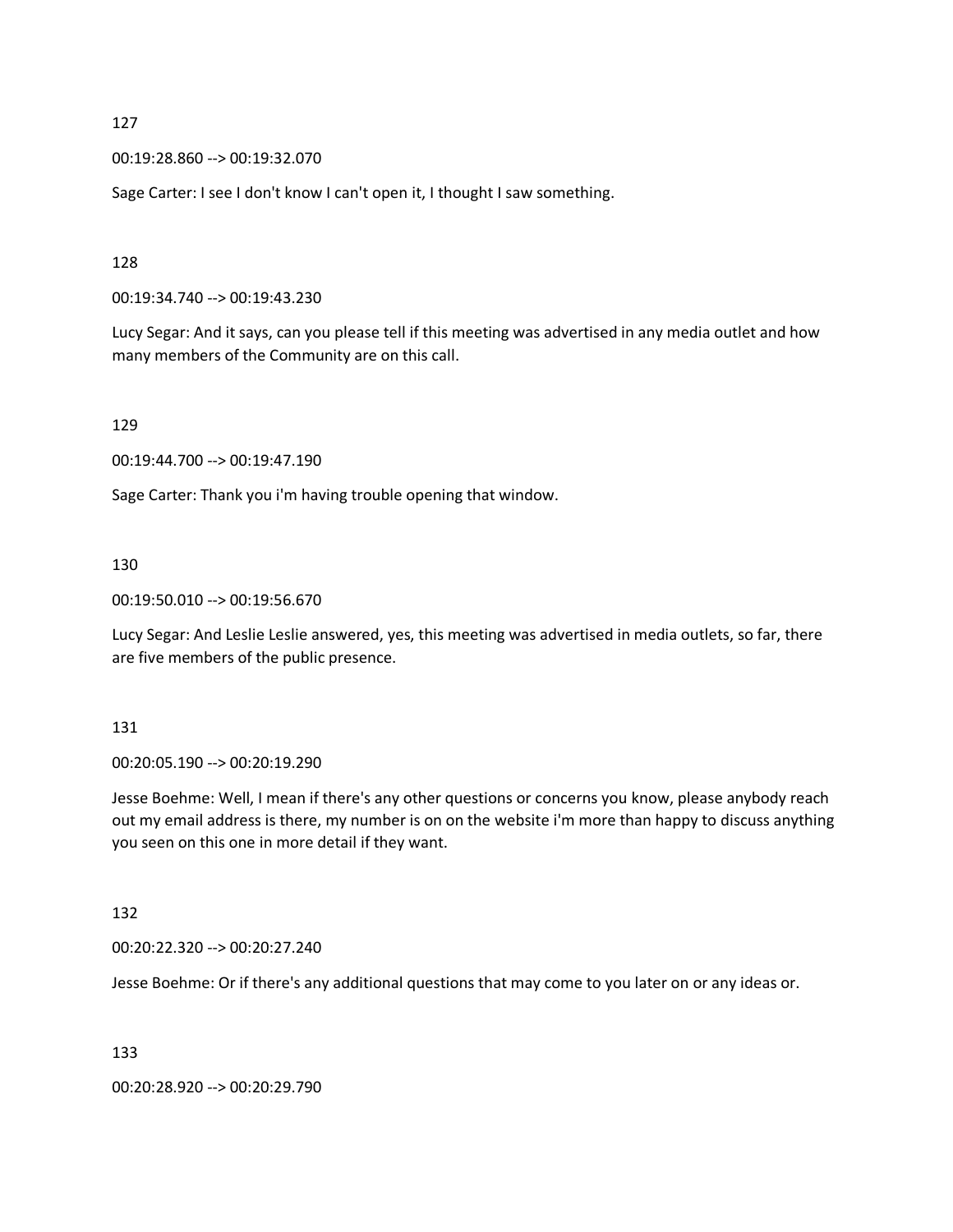Jesse Boehme: Movements anything.

134

00:20:31.740 --> 00:20:32.850

hey Thank you Jesse.

135

00:20:35.460 --> 00:20:40.050

Sage Carter: it's always frustrating at this stage of the game, because we need to know all the information.

136

00:20:40.740 --> 00:20:49.290

Sage Carter: yeah visions and we don't have it so we're making you know best guesses and trying to plan um.

137

00:20:50.640 --> 00:20:52.350

Sage Carter: Without you know with a.

138

00:20:52.680 --> 00:20:54.030

Jesse Boehme: yeah there's a lot of.

#### 139

00:20:54.060 --> 00:21:04.110

Jesse Boehme: yeah there's a lot of things up in the air, and I think what a lot of people are forgetting in that State aid numbers he's assuming that we're getting \$6 billion.

140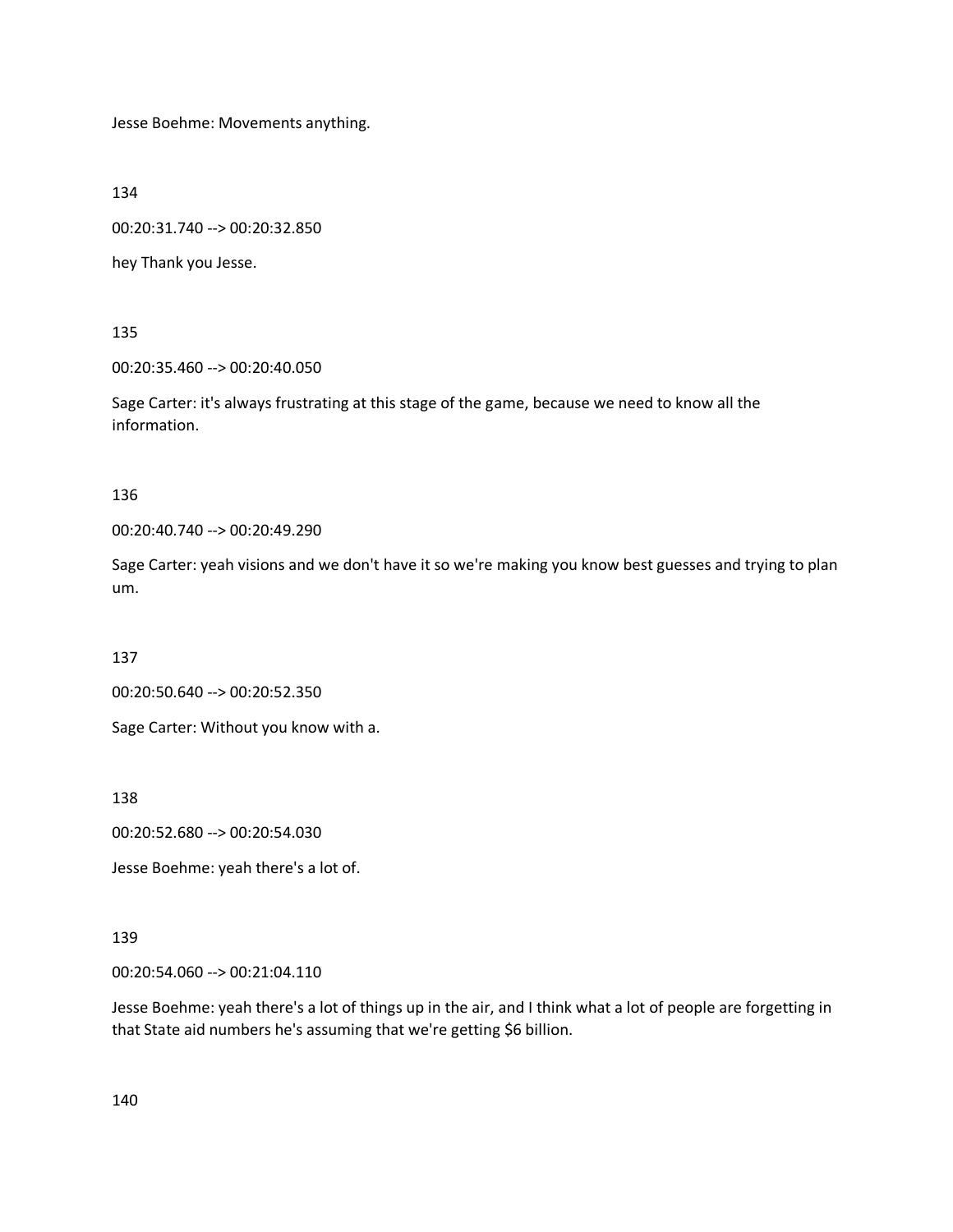00:21:04.800 --> 00:21:19.260

Jesse Boehme: And you know he's mentioned that if we do get more you know we can he can add more state aid, back in, but if he goes last he's going to start taking some again so they're still as like we saw last year there's still a lot of unanswered questions that.

141

00:21:20.730 --> 00:21:23.040

Jesse Boehme: Know we're still waiting to hear from so.

142

00:21:24.030 --> 00:21:30.030

Sage Carter: Well, I mean we've all been discussing it for a year, but we're all expecting very tight budgets.

143

00:21:31.470 --> 00:21:32.580

Sage Carter: for the years ahead.

144

00:21:32.760 --> 00:21:49.590

Jesse Boehme: yeah and again like I mentioned, I think this isn't this isn't a one year plan, this needs to be 510 year plan, because this isn't going to be something that is going to be solved in one year, this is something that we need to financially plan, and you know use our reserves appropriately.

145

00:21:50.610 --> 00:21:55.230

Jesse Boehme: To really push this out, so it doesn't affect the you know our students.

146

00:21:57.150 --> 00:22:05.100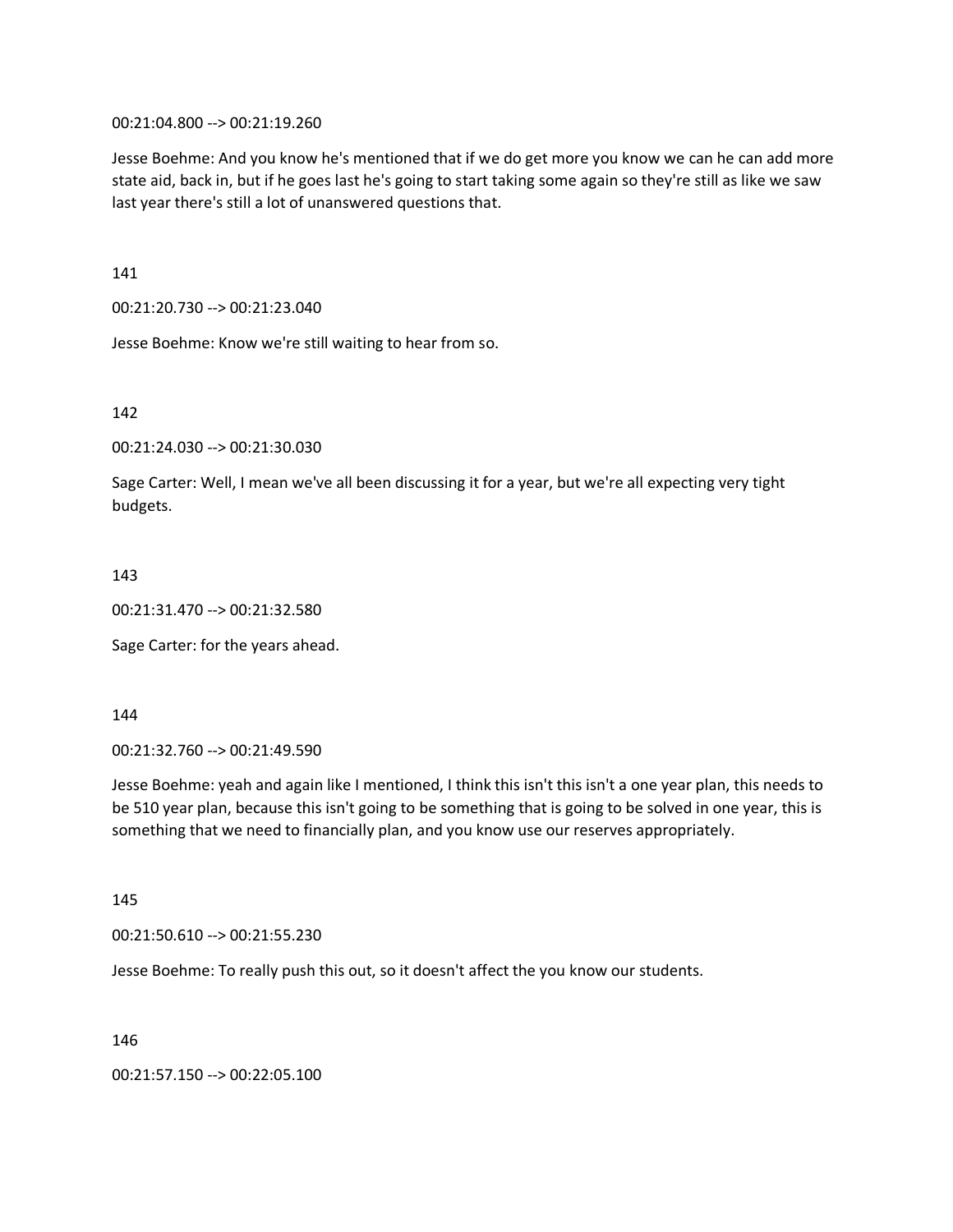Maria Suttmeier: there's another question here, I just open up the chat what is the biggest lesson learned and planning during a pandemic, and I would imagine thats related to budgeting.

147

00:22:05.730 --> 00:22:06.840

Jesse Boehme: yeah I mean.

148

00:22:08.610 --> 00:22:18.300

Jesse Boehme: it's really been a struggle this last year, the problem is, and even this season administrators business administrators, have said this.

149

00:22:19.320 --> 00:22:25.380

Jesse Boehme: it's the unknown, how do you plan for something that you don't know, I guess, I guess you.

150

00:22:26.880 --> 00:22:29.730

Jesse Boehme: That That being said, you have to do be.

151

00:22:30.810 --> 00:22:42.000

Jesse Boehme: hesitant on you know, on your spending and make sure that you know we get the best education we can bet and be very frugal with the the resources that we know we have.

152

00:22:52.080 --> 00:22:56.910

Maria Suttmeier: Mr bond because you're presenting I don't know that you can see the tap tap chat box.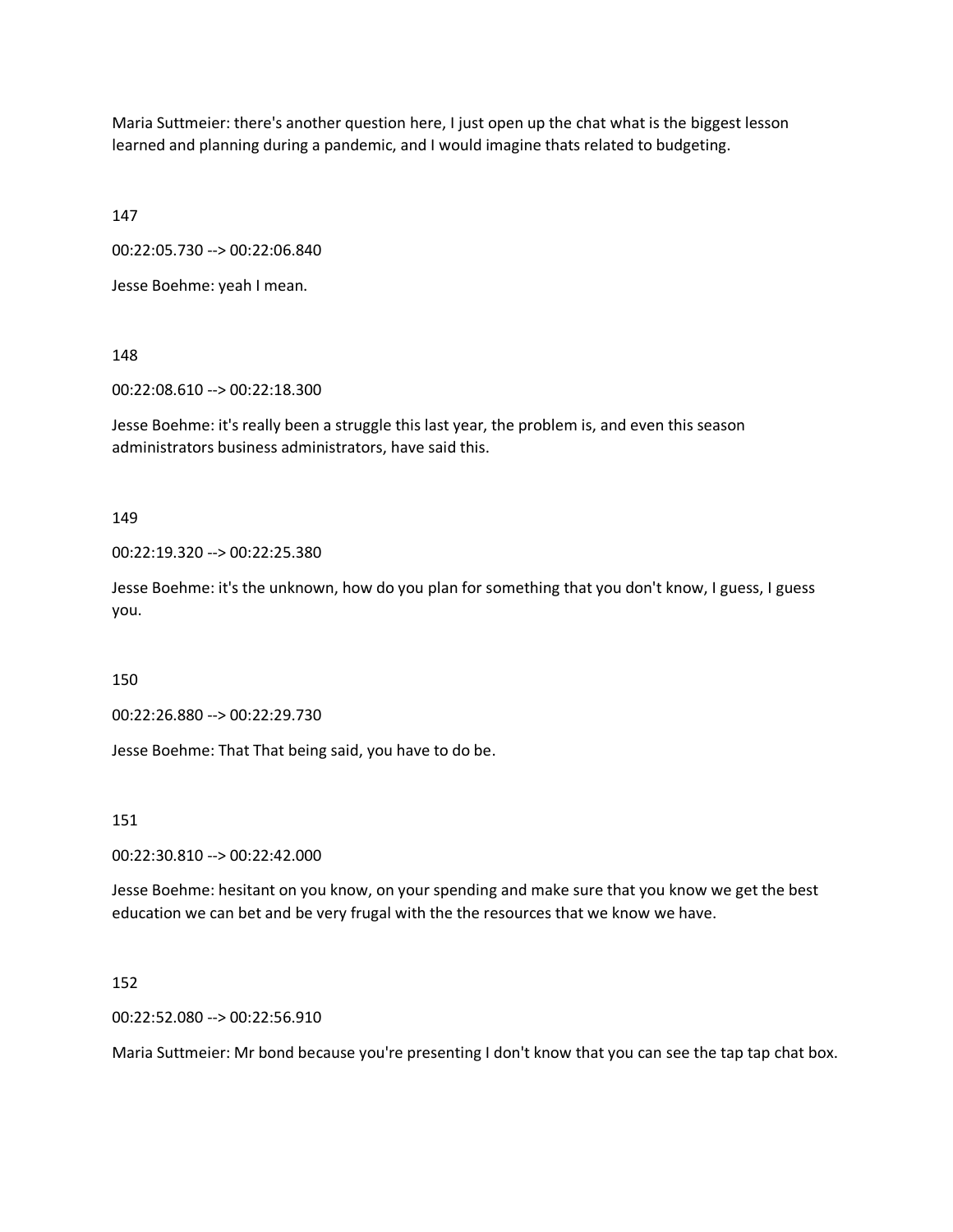00:22:57.300 --> 00:23:10.230

Maria Suttmeier: Okay Okay, so the next question is, is there a tax payment arrangement for taxpayers who cannot pay their tax school taxes, this year and wouldn't a monthly payment plan be a good idea.

154

00:23:11.280 --> 00:23:25.530

Jesse Boehme: I have not heard of any such adjustment, this year, I know, there was a proposal last year for it, I haven't heard anything, yet this year, but I will reach out to the state a planning unit to see if they've heard anything about those kind of.

155

00:23:26.550 --> 00:23:31.770

Sage Carter: payments and that's determined at the state level that's not something localities can decide.

156

00:23:32.190 --> 00:23:42.930

Jesse Boehme: that's the governor brought it brought it forth last year, so i'm not sure if locally, you can decide that are not Mike only concern would be that you know what would.

#### 157

00:23:44.070 --> 00:23:53.580

Jesse Boehme: You know, it would be tough to kind of plan ahead with that, because you know cash flow could be an issue going down the line, if we were to have some cut and state aid.

#### 158

00:23:54.810 --> 00:24:04.680

Jesse Boehme: So not taking you know levy the tax levy when we have gotten to the past, could we can run into an issue there.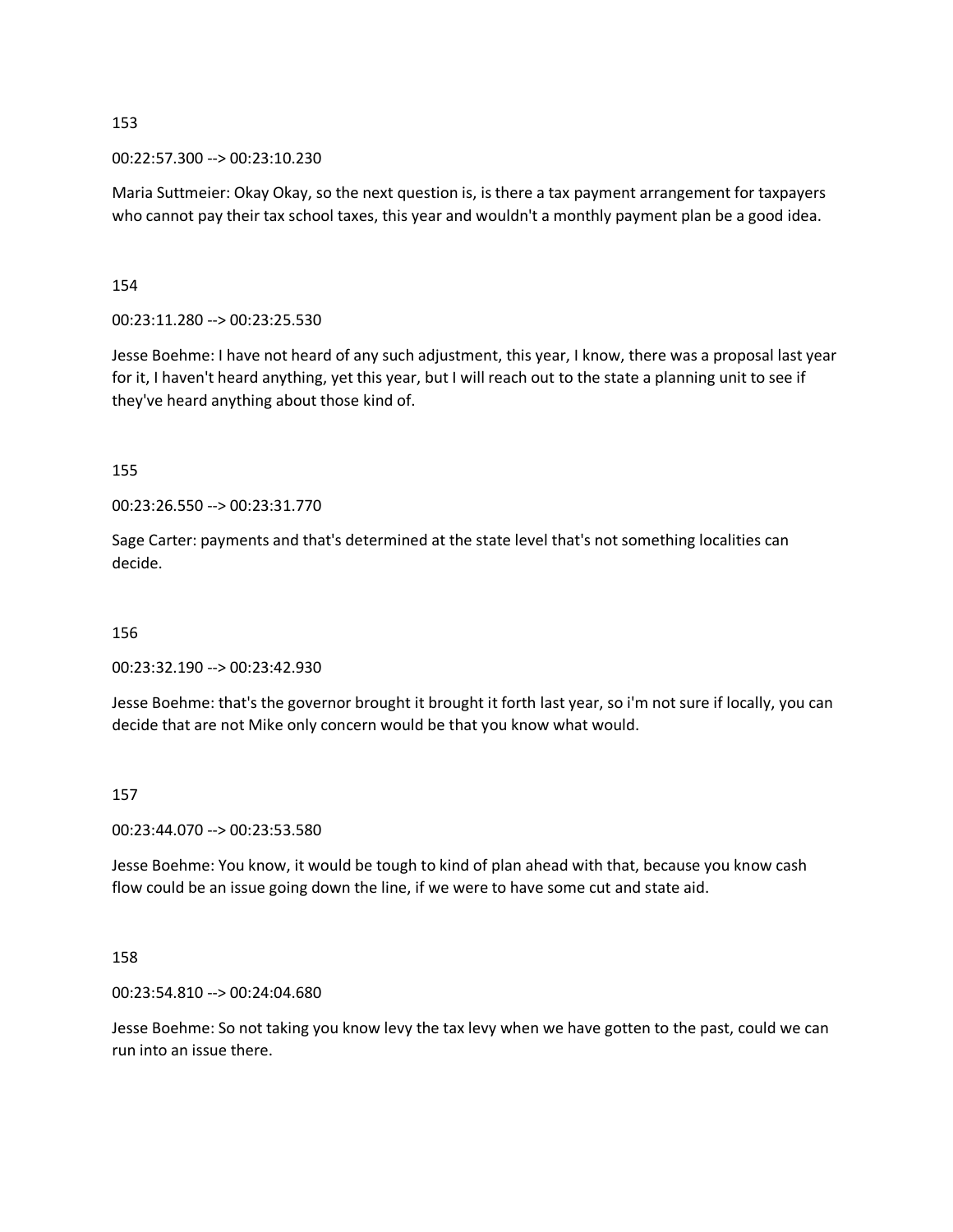00:24:05.850 --> 00:24:07.170

Sage Carter: But, but I mean for.

160

00:24:08.310 --> 00:24:14.160

Sage Carter: For individuals Homeowners for their taxes, because they've lost their jobs.

161

00:24:15.810 --> 00:24:19.380

Sage Carter: And mean to set up a payment plan for them, that is determined.

162

00:24:20.820 --> 00:24:21.510

Sage Carter: where's that.

163

00:24:22.200 --> 00:24:27.420

Jesse Boehme: that's that's a great question, so I know I don't know exactly where that is determined.

164

00:24:28.440 --> 00:24:30.150

Maria Suttmeier: I just know that out for us.

# 165

00:24:30.150 --> 00:24:30.450

Jesse Boehme: Please.

166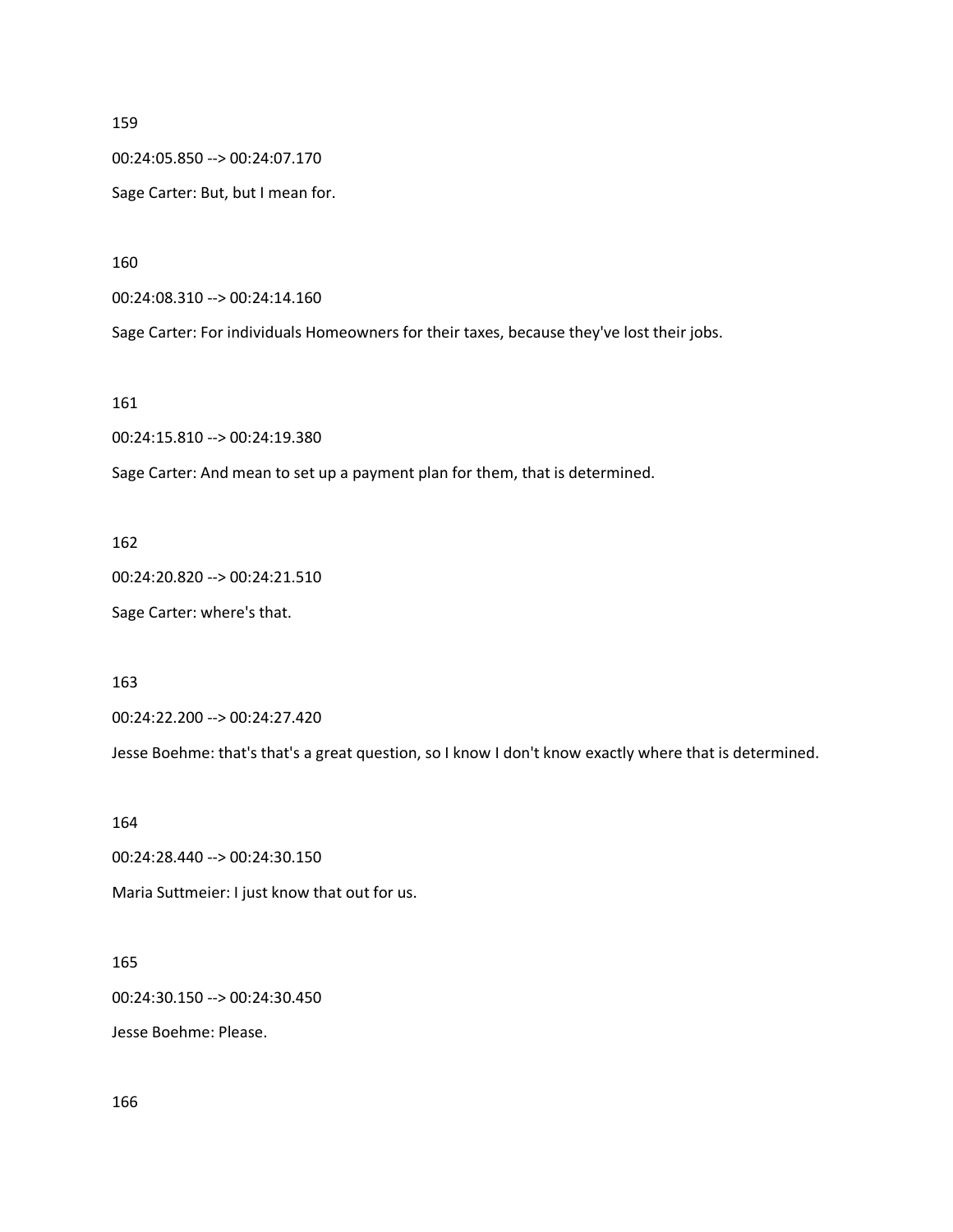00:24:30.930 --> 00:24:31.920

Jesse Boehme: I will reach out.

167

00:24:32.130 --> 00:24:41.820

Maria Suttmeier: Member of the public is under under the understanding that that lies with the county with the county treasurer So if you could please follow up on that and that's something we can address at the next meeting, that would be appreciated.

168

00:24:42.120 --> 00:24:42.720

Absolutely.

169

00:24:43.800 --> 00:24:49.830

Maria Suttmeier: it's not a bad idea, because we know that this is a very, very difficult year for a lot of people.

170

00:24:56.790 --> 00:25:05.550

Sage Carter: I mean, for me, because I have a mortgage my taxes get amortized over the year anyway because they're part of my mortgage payments.

171

00:25:06.990 --> 00:25:13.980

Sage Carter: So you know the bank handles that, for me, and I pay it monthly and it gets spread out all over the year but for.

172

00:25:15.180 --> 00:25:20.850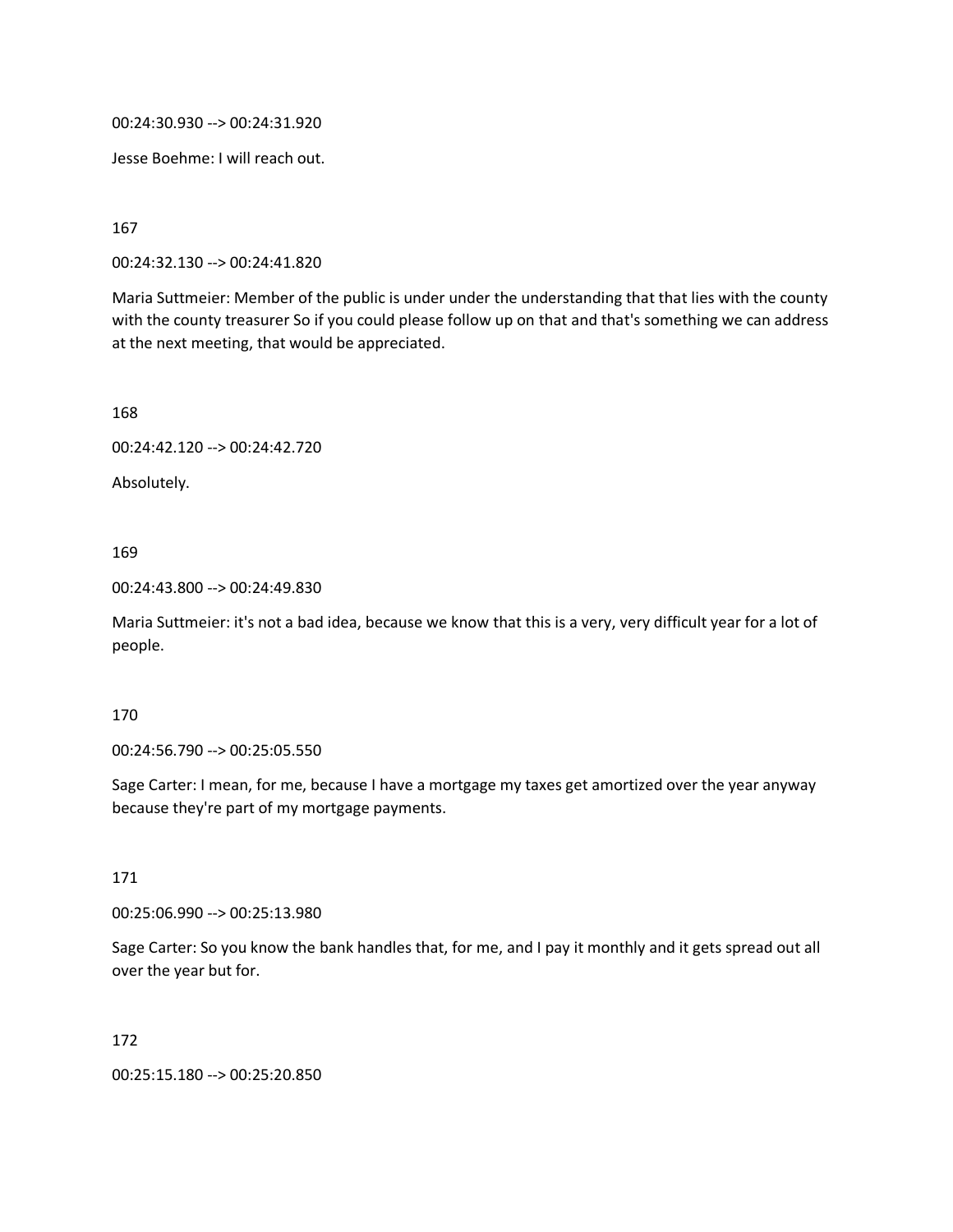Sage Carter: People who you know own their house outright and have to pay taxes every year that's different.

173

00:25:21.390 --> 00:25:24.630

Maria Suttmeier: yeah I mean if it's something that we can do, and should do.

174

00:25:25.320 --> 00:25:39.540

Maria Suttmeier: And there's conversations that we can have at the local level or state level let's let's look into this, because we know that there's been businesses that have been closed down for long periods of time over the spring and they're only only not even up to 100% capacity 25%.

#### 175

00:25:40.590 --> 00:25:43.650

Maria Suttmeier: So we know that there's money being lost lost jobs.

176

00:25:45.000 --> 00:25:55.560

Maria Suttmeier: And really a big concern for a lot of people that are still not seeing the income that they need in order to pay their taxes, let alone, other things in life.

177

00:25:58.320 --> 00:25:58.590

yeah.

178

00:26:00.420 --> 00:26:15.690

Maria Suttmeier: And again we'll have to come back and look at this tax levy will have to see you know what kind of revenue that brings in what way it against our expenses, I have not, I want to say over the last at least four years the Board has left money.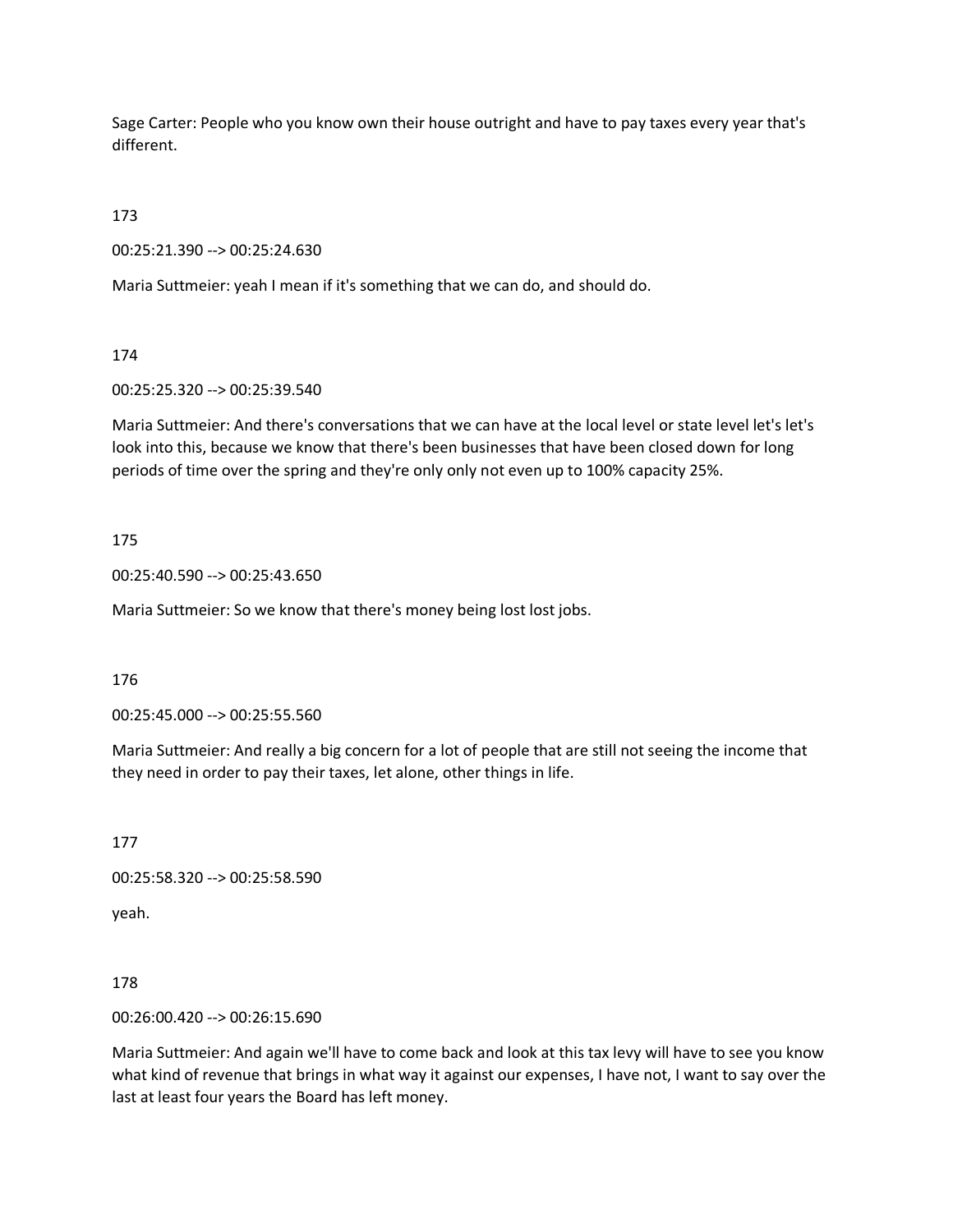00:26:16.890 --> 00:26:19.110

Maria Suttmeier: With the taxpayers and not gone out at the.

#### 180

00:26:20.460 --> 00:26:26.610

Maria Suttmeier: limit so might be something that you want to take a look at again this year for sure.

181

00:26:28.650 --> 00:26:29.700

Maria Suttmeier: Whatever we can do.

#### 182

00:26:30.210 --> 00:26:33.570

Carrie : This problem isn't just hudson's problem I mean every school district is going to have to see.

183

00:26:33.600 --> 00:26:34.080

Maria Suttmeier: Oh yeah.

184

00:26:34.470 --> 00:26:34.980

Maria Suttmeier: Oh yeah.

185

00:26:35.310 --> 00:26:43.170

Maria Suttmeier: This goes right up, I mean even quest star kept their budget very low, this year, there was really no increase in a lot of things that they could keep level.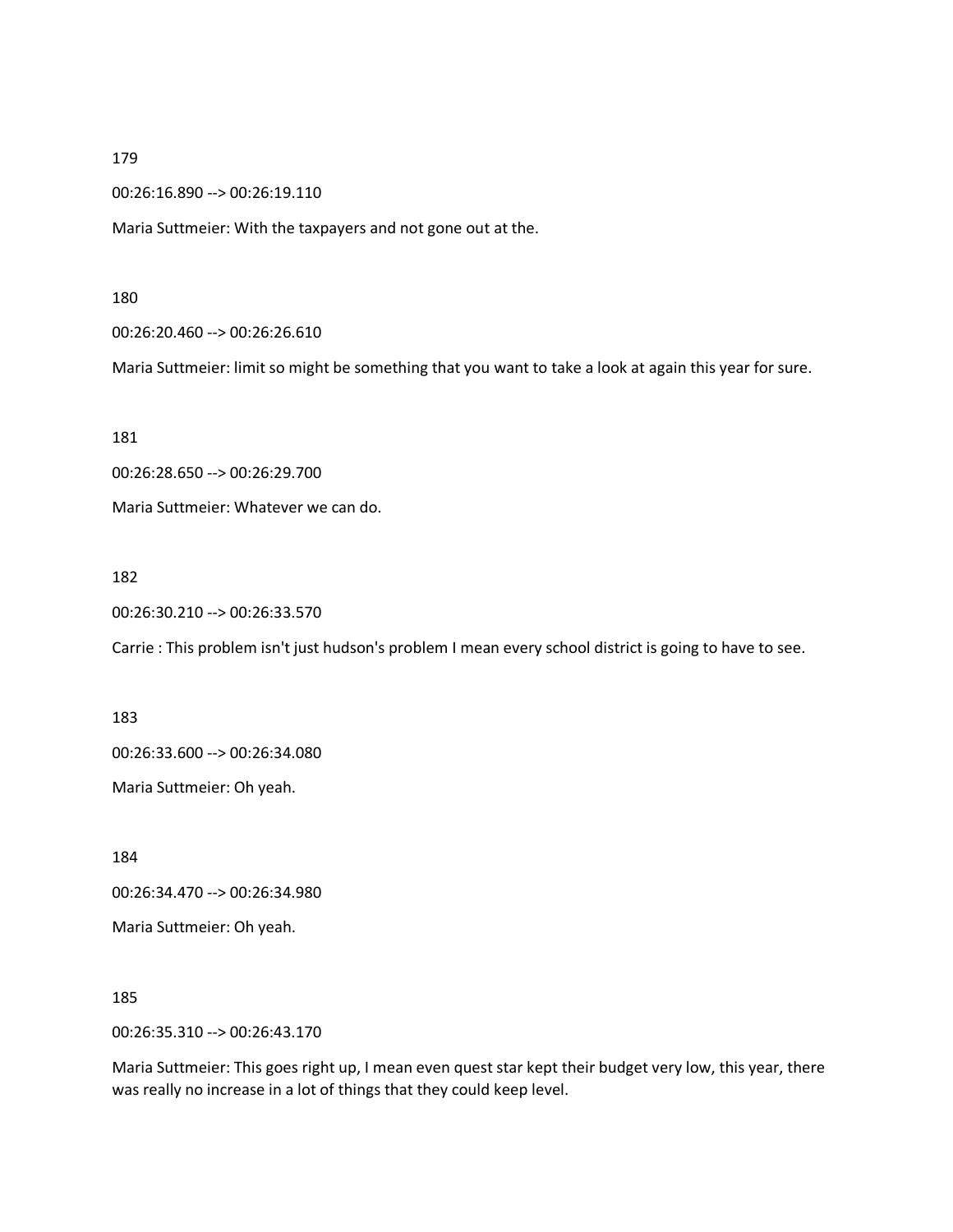00:26:44.160 --> 00:26:49.320

Maria Suttmeier: But for us, we know that we have collective bargaining agreements we have health insurance, there are just certain.

187

00:26:50.100 --> 00:27:03.270

Maria Suttmeier: Things that are going to be continually you know, increasing for us, so we have to just look at this from many different perspectives and do whatever we can to work with the Community and knowing what you know it is that they can bear and support.

188

00:27:07.800 --> 00:27:23.580

Maria Suttmeier: So thank you, Mr baum I know that let's see we're just within a few minutes, I know that Mr reardon has just joined us and in a couple of minutes we'll start our board meeting, and then we have a presentation about high risk sports this evening.

189

00:27:24.930 --> 00:27:32.040

Maria Suttmeier: So I was there any other follow up questions, while we just have a couple of minutes to move from budget workshop into our regular meeting.

190

00:27:35.940 --> 00:27:37.980

Jesse Boehme: again feel free to email me anytime.

191

00:27:39.120 --> 00:27:44.010

Jesse Boehme: I will I get any emails from here, and then I will address them publicly so everybody can hear them.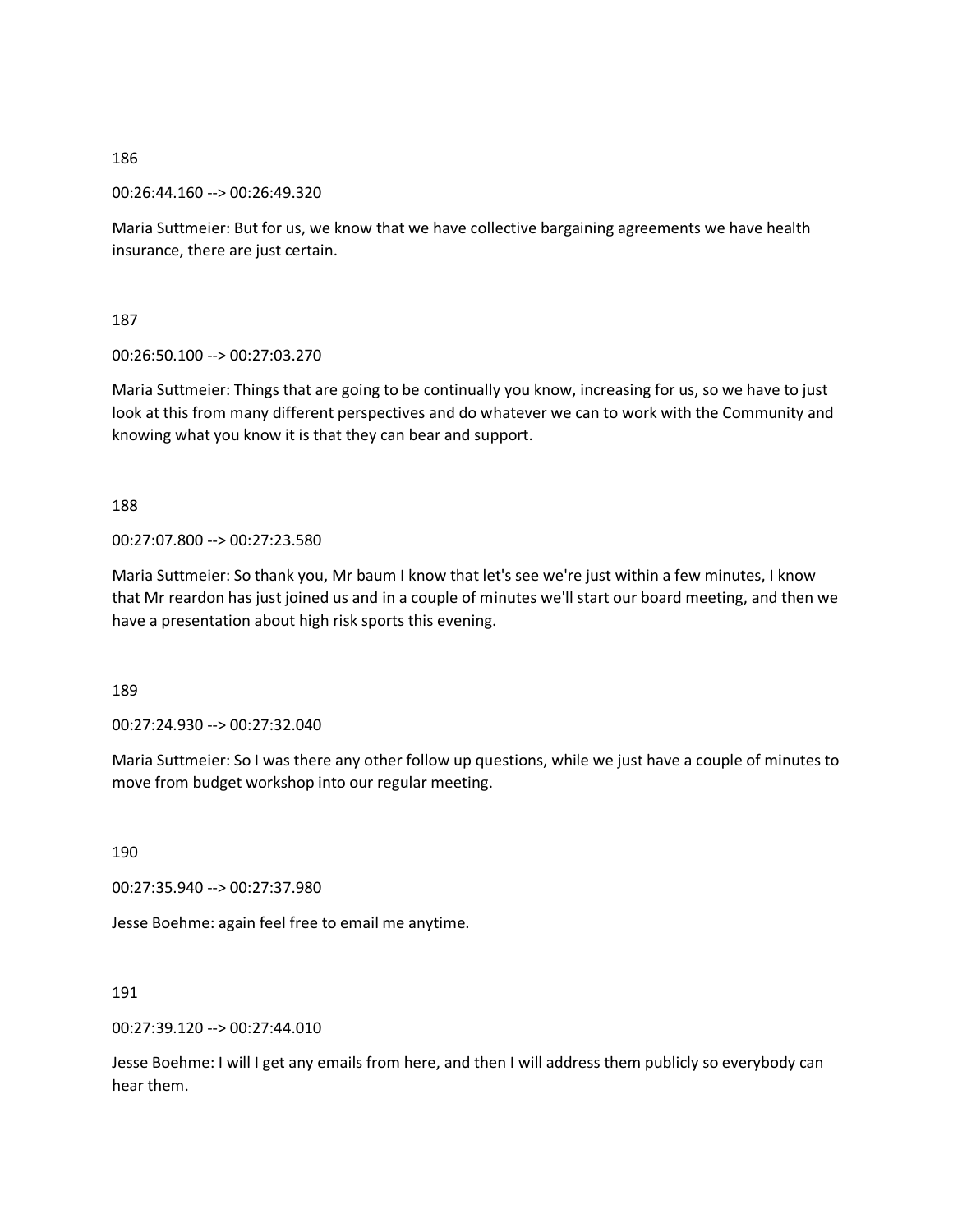00:27:44.550 --> 00:28:00.930

Maria Suttmeier: And then, this presentation will be public, so that this layer of information about the revenues will be there for the public to look at and then we will come with the next portion of this next time correct that will build upon us with the expenses, thank you.

193

00:28:01.440 --> 00:28:06.660

Sage Carter: let's make sure to stamp that with a big draft, this is preliminary because these know.

194

00:28:06.690 --> 00:28:10.830

Maria Suttmeier: yeah we don't want anyone to think that that's our hard numbers and the hard tax living.

195

00:28:12.120 --> 00:28:14.880

Sage Carter: yeah and also we don't know for sure what we're getting from the State.

196

00:28:18.990 --> 00:28:33.060

Maria Suttmeier: We also have to explain that you know, whatever the tax levy is that's where you begin the eight step calculation next year, so that when the board does not go out with the full amount of the tax levy it reduces the amount that you can go out with next year.

197

00:28:33.330 --> 00:28:42.270

Maria Suttmeier: So it really pushes it forward with with the budgeting and the strategies that need to be used from year to year I don't want to lose that fact.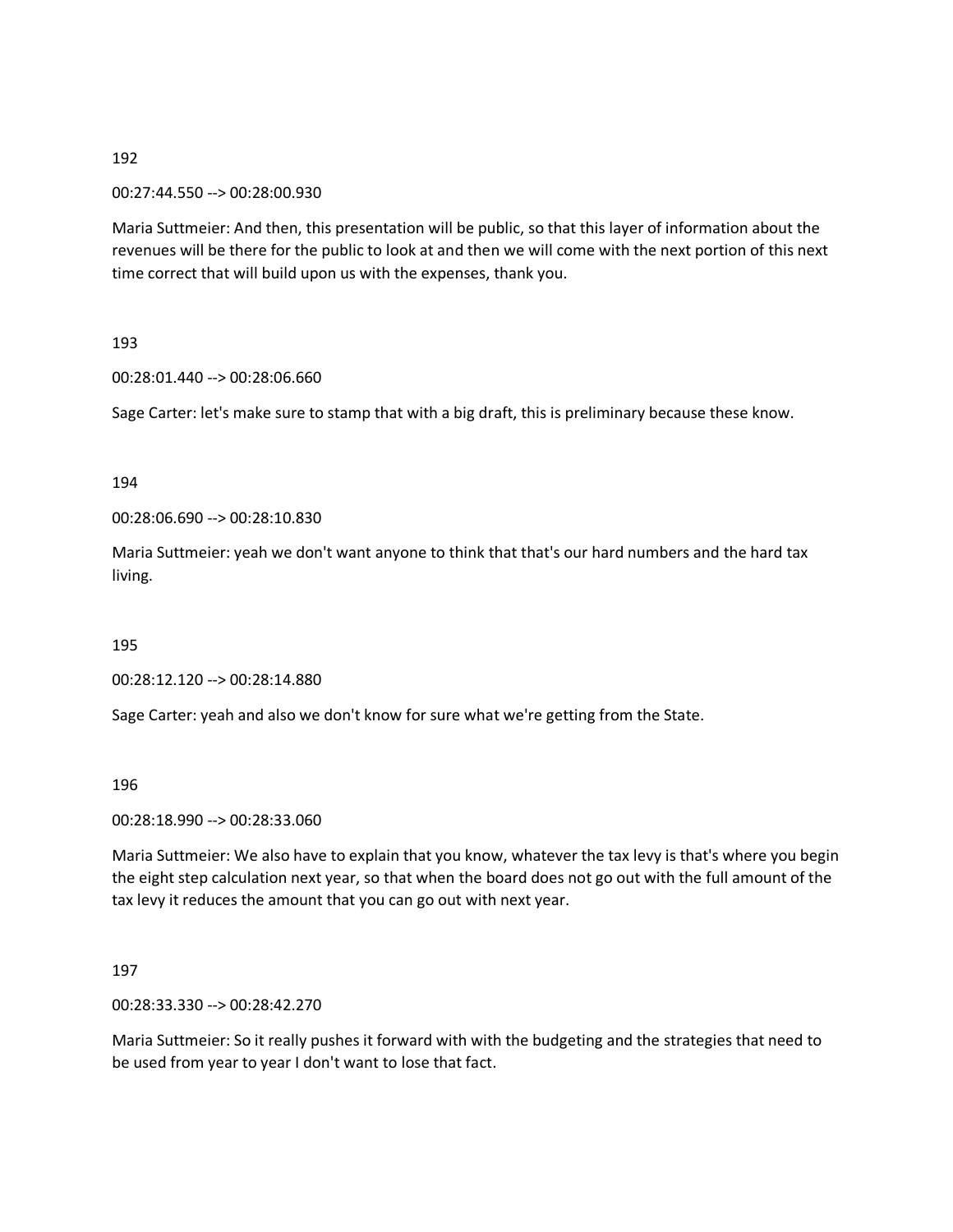00:28:53.310 --> 00:28:56.490

Maria Suttmeier: About a minute, you can open up the regular meeting.

199

00:29:00.690 --> 00:29:01.140

me.

200

00:29:22.800 --> 00:29:24.420

Carrie : Okay um.

#### 201

00:29:25.980 --> 00:29:29.880

Carrie : call this meeting to order, and please try to pledge allegiance.

202

00:29:37.800 --> 00:29:40.260

Carrie : I pledge allegiance to the flag.

203

00:29:40.800 --> 00:29:50.220

Maria Suttmeier: Of the United States of America and to the Republic for which it stands one nation under God indivisible with liberty and justice for all.

204

00:29:55.740 --> 00:29:58.650

Carrie : Thank you Leslie would you like to take roll call.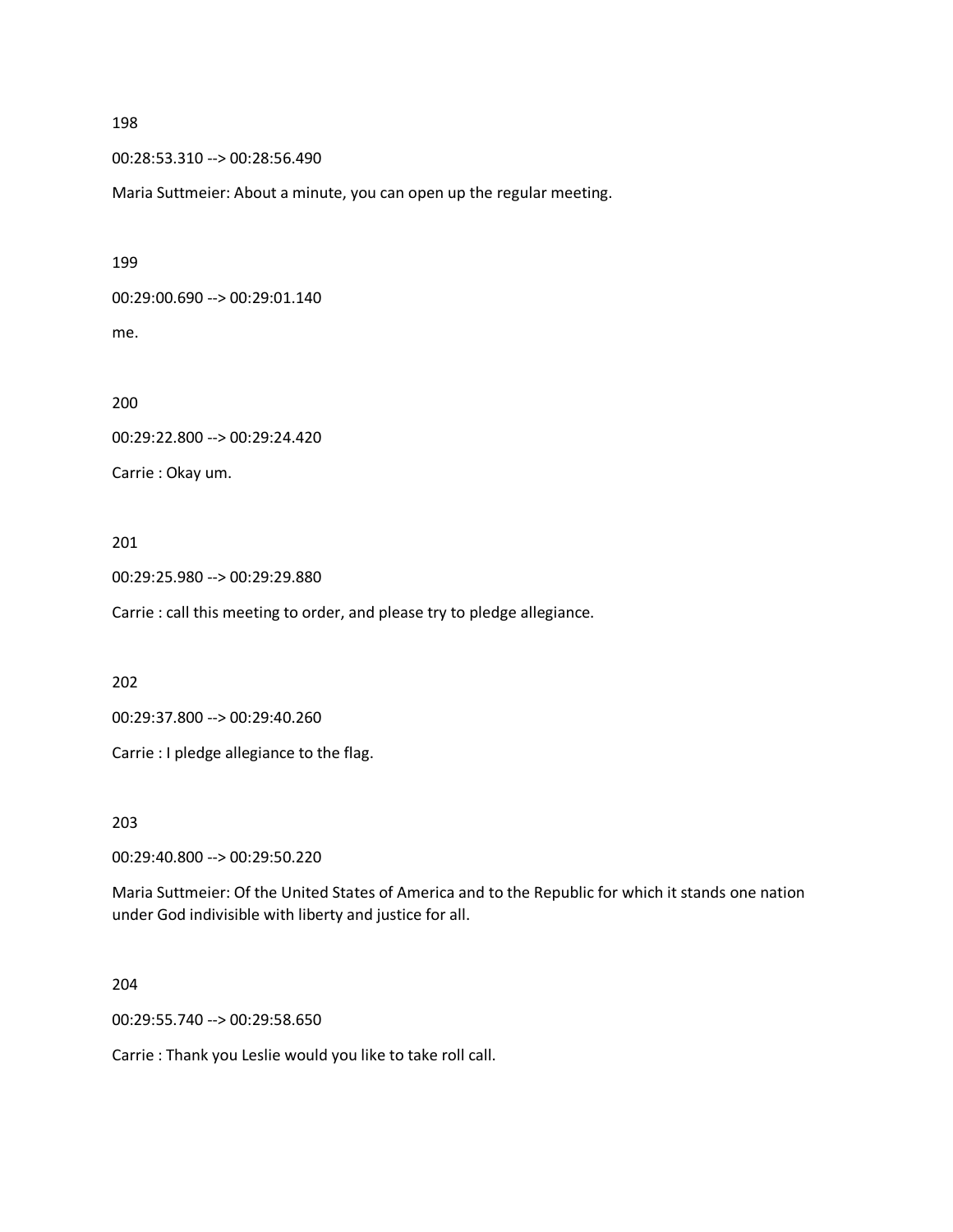00:30:03.150 --> 00:30:05.490 LESLIE COONS: Probably yes, I will i'm.

206

00:30:10.440 --> 00:30:11.340

LESLIE COONS: sage Carter.

207

00:30:15.750 --> 00:30:17.730 LESLIE COONS: With the Hopkins here.

# 208

00:30:20.010 --> 00:30:20.970 LESLIE COONS: Well, that Jones.

209

00:30:23.430 --> 00:30:23.850

Willette Jones: here.

210

00:30:24.420 --> 00:30:24.660 hi.

# 211

00:30:26.010 --> 00:30:26.880

LESLIE COONS: carrie ADI.

212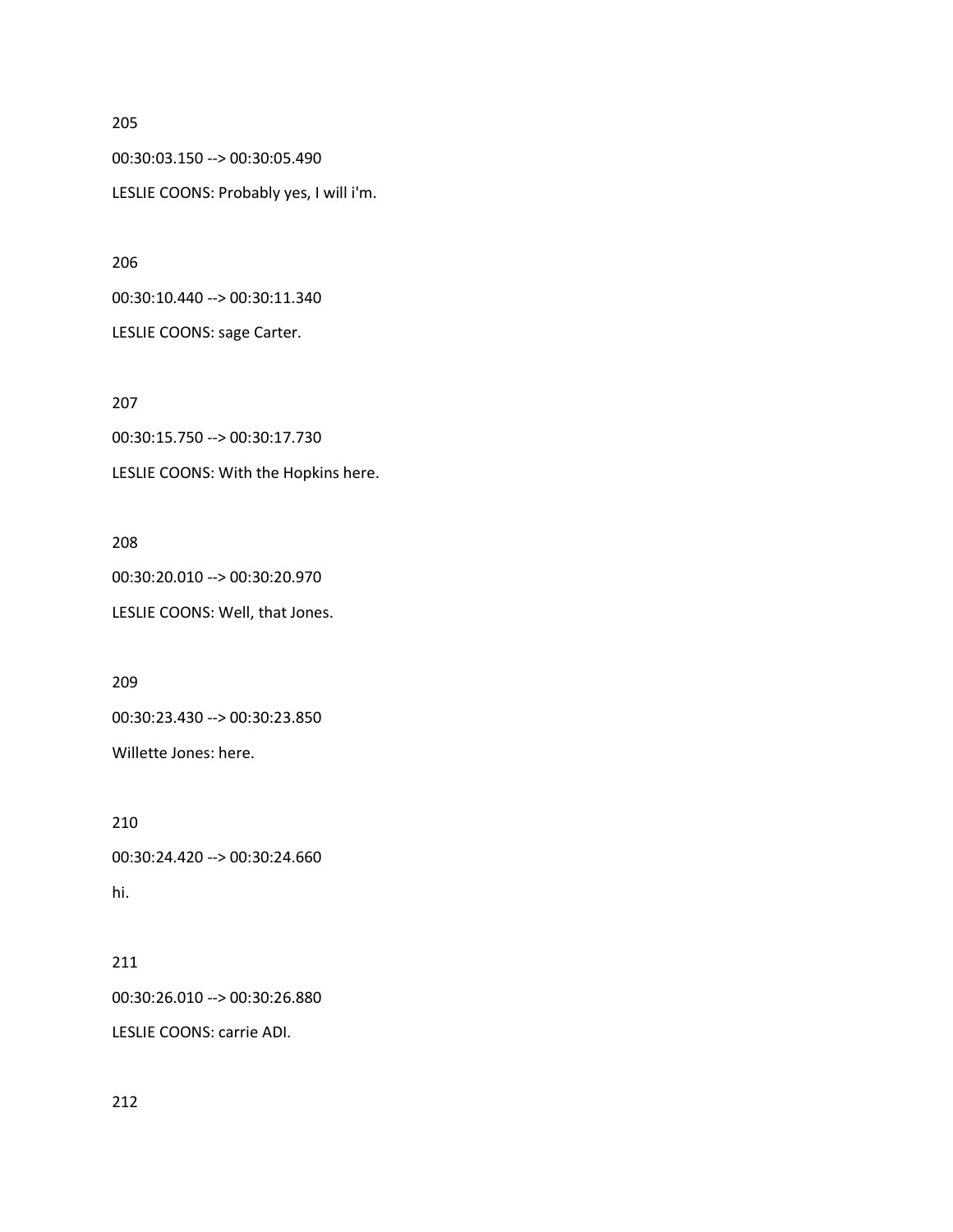00:30:27.510 --> 00:30:28.080

Carrie : Here hi.

213

00:30:30.810 --> 00:30:31.680

LESLIE COONS: chuck parmentier.

214

00:30:32.610 --> 00:30:32.940 here.

215

00:30:34.110 --> 00:30:36.060

LESLIE COONS: hi chuck and Lucy car.

216 00:30:36.720 --> 00:30:37.020 here.

217

00:30:38.400 --> 00:30:40.920

LESLIE COONS: Okay, so we have six accounted for.

218

00:30:42.510 --> 00:30:43.350

Thank you Leslie.

219

00:30:44.400 --> 00:30:47.190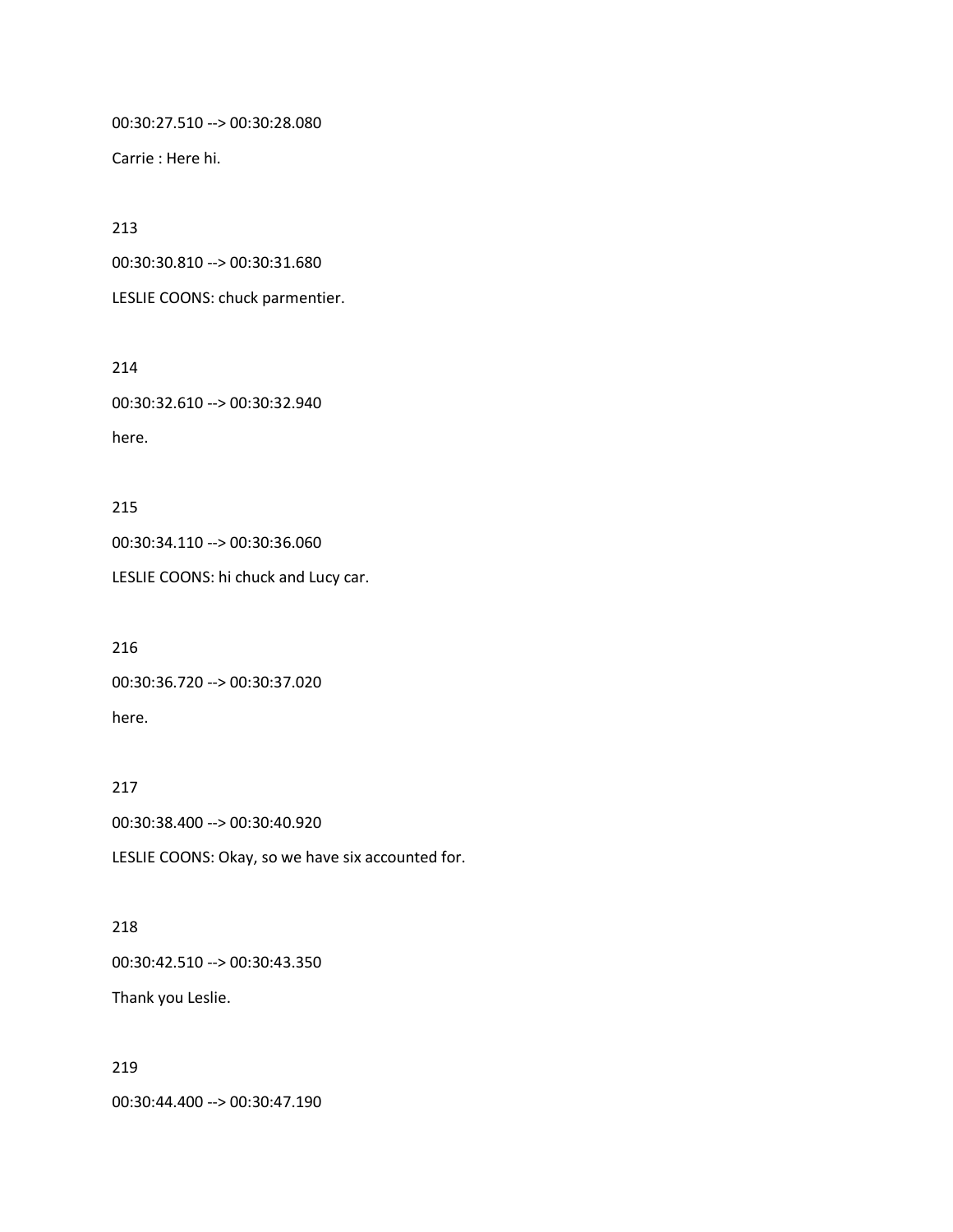Carrie : We have any changes to the agenda that we know.

220

```
00:30:48.750 --> 00:30:48.990
```
Carrie : No.

221

00:30:51.030 --> 00:30:58.860

Maria Suttmeier: emotion in case you printed it, though, there was a change that was an alert went out to the board just for executive session, the second one so.

## 222

00:30:59.340 --> 00:31:07.290

Maria Suttmeier: Just in case you're looking at a hard copy, there was a mid year evaluation that was put into the second executive session this afternoon okay.

223

00:31:08.220 --> 00:31:09.960

Carrie : and make a motion to accept the agenda.

224

00:31:12.990 --> 00:31:13.530

Lucy Segar: Second.

# 225

00:31:14.580 --> 00:31:15.270

Carrie : All in favor.

226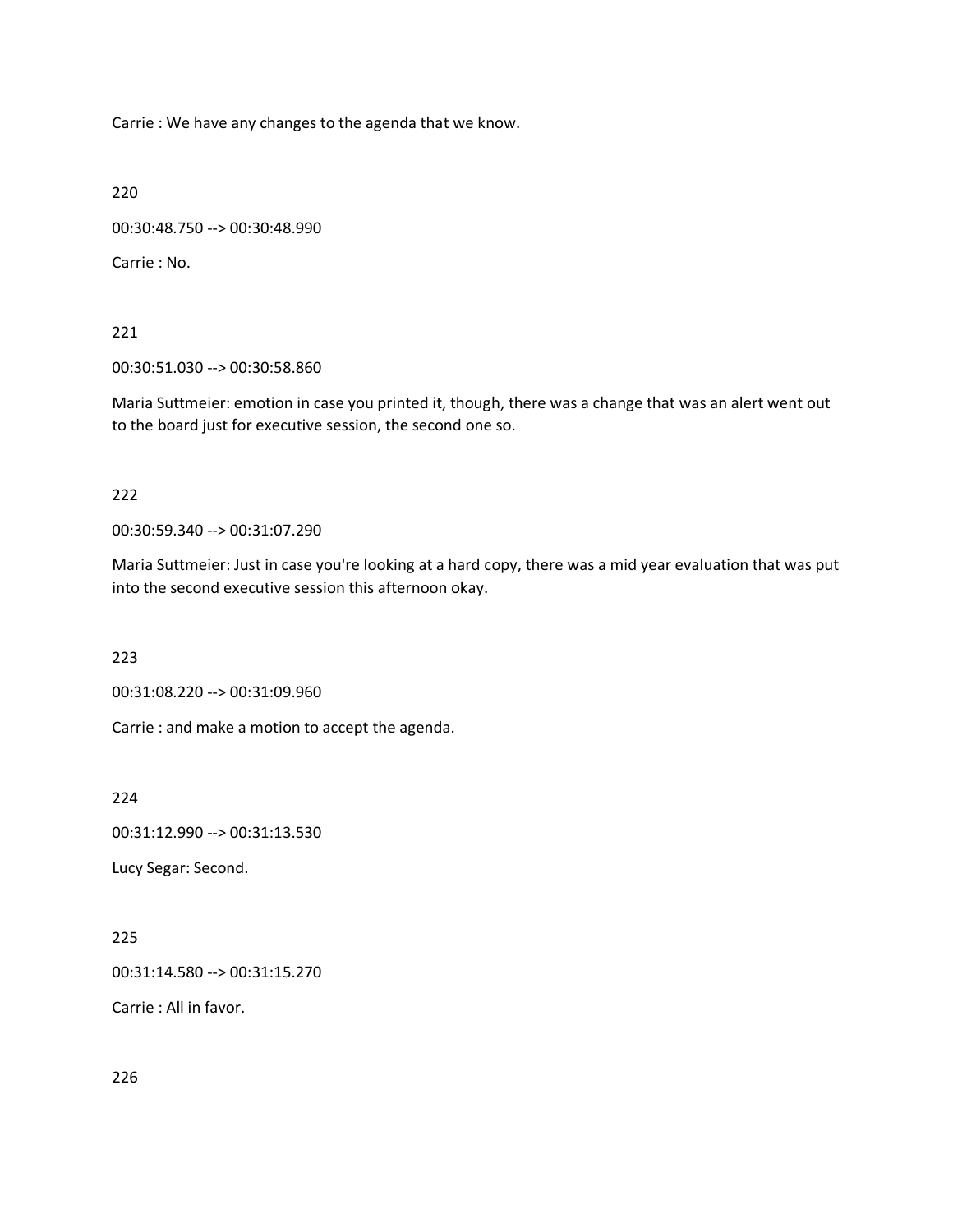00:31:22.410 --> 00:31:27.210

Carrie : Okay That brings us to Derek return with high risk sports and Eric.

227

00:31:28.410 --> 00:31:29.610

Derek Reardon: hi how is everybody.

228

00:31:32.820 --> 00:31:34.830

Derek Reardon: share my screen.

229

00:31:52.710 --> 00:31:54.570

Derek Reardon: zoom I do Google meets.

230

00:31:59.250 --> 00:32:04.980

Maria Suttmeier: So you're not starting at the very beginning, so if maybe if you go back out and you go on your first slide.

231

00:32:06.090 --> 00:32:07.830

Maria Suttmeier: And then start the presentation.

## 232

00:32:20.100 --> 00:32:21.660

Maria Suttmeier: I didn't mean for him to call completely.

233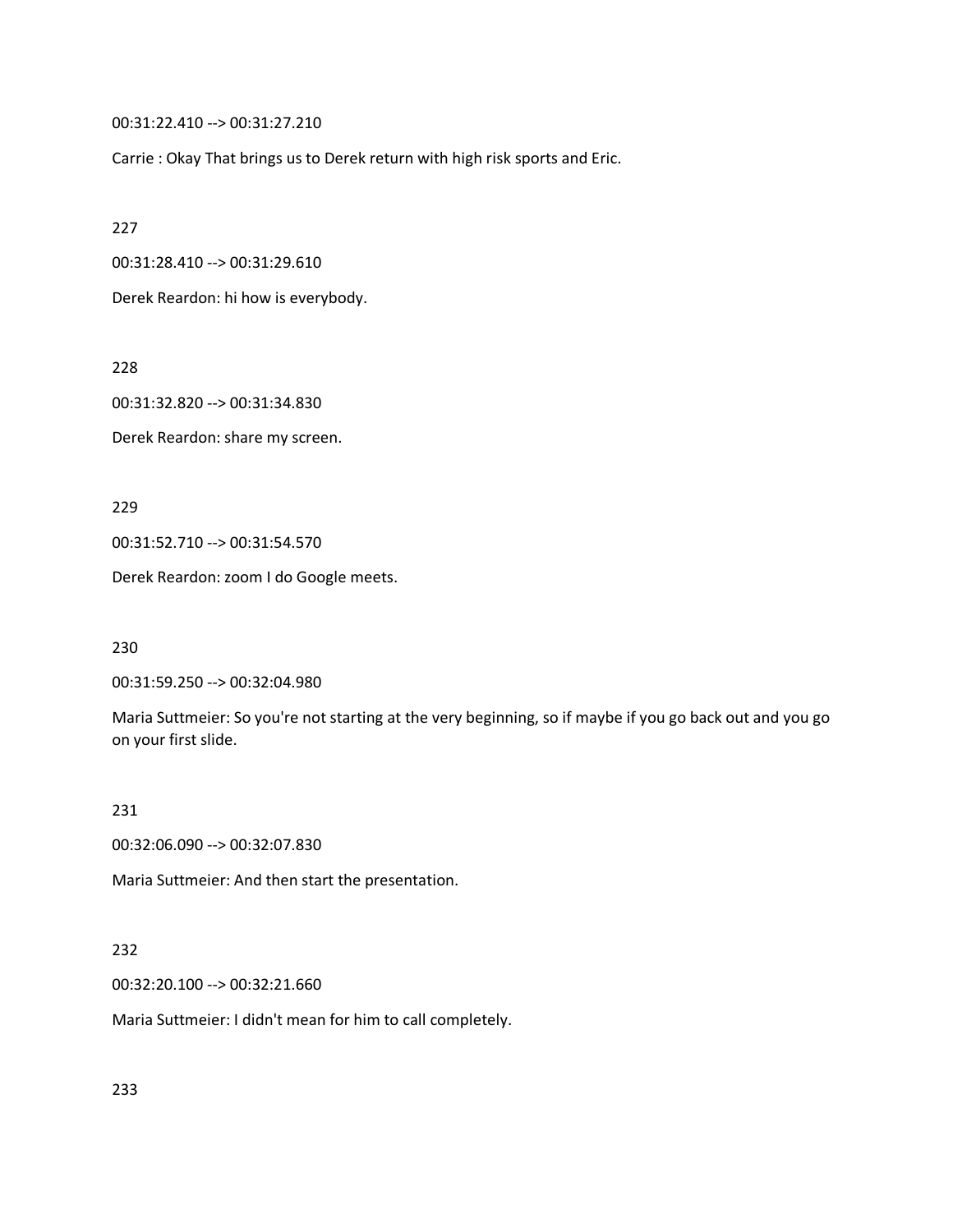00:32:24.990 --> 00:32:25.950

Maria Suttmeier: Here, he comes again.

234

00:32:34.650 --> 00:32:35.670

Maria Suttmeier: Derek are you there.

235

00:32:44.640 --> 00:32:46.140

Derek Reardon: My computer's freezing.

236

00:32:48.210 --> 00:32:51.900

Derek Reardon: Now it's saying I can't start my video because the hostess stopped it.

237

00:32:53.220 --> 00:32:53.820 Maria Suttmeier: was like.

238 00:33:01.980 --> 00:33:02.760 LESLIE COONS: Okay now try.

239

00:33:05.460 --> 00:33:10.170

Maria Suttmeier: Okay, we can see you now Derek so let's try that again on the first slide please.

240

00:33:18.030 --> 00:33:19.650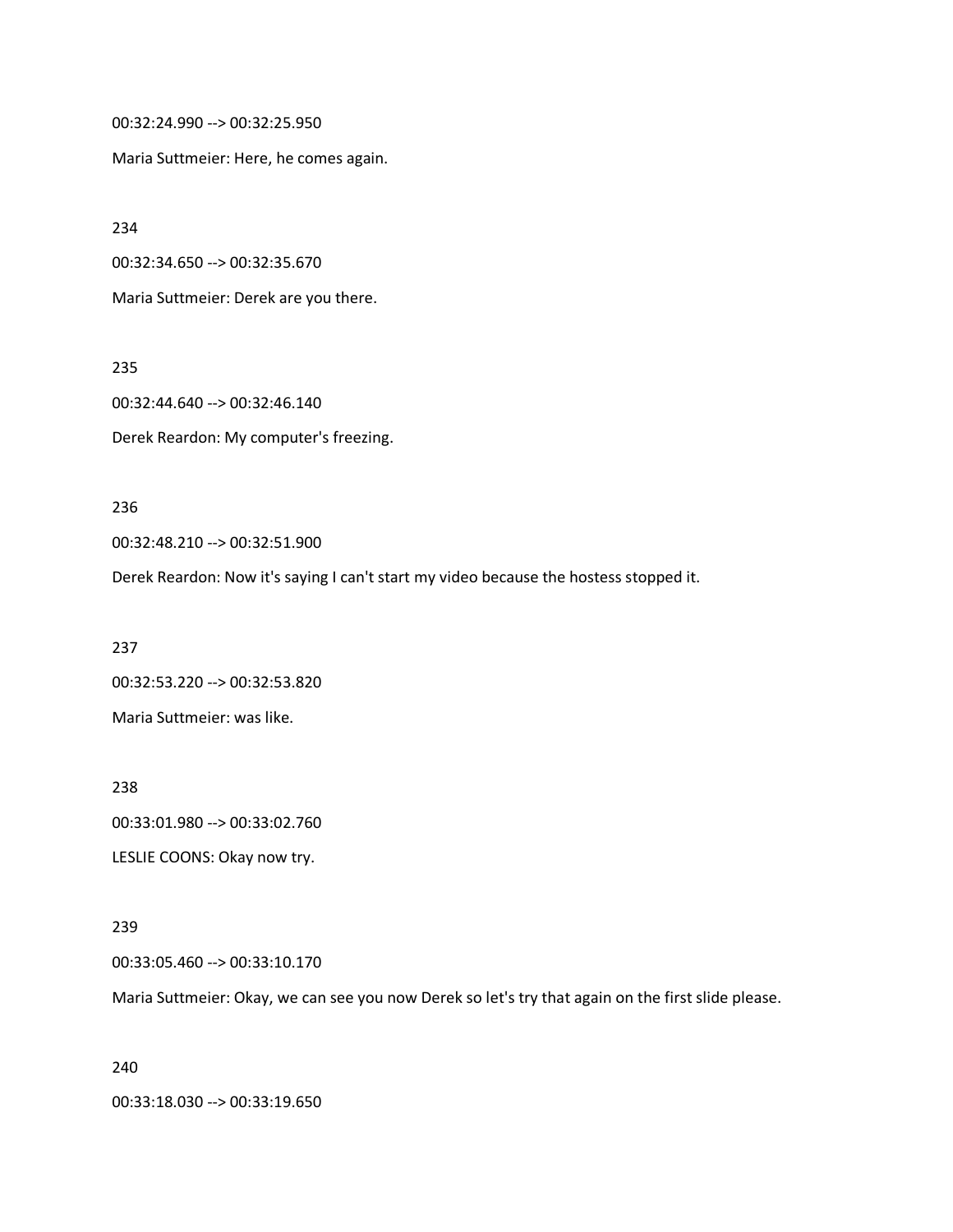Derek Reardon: Why is it clicking to that.

241

00:33:21.870 --> 00:33:24.780

Maria Suttmeier: Why don't you try to advance it and let's see if we're going to have enough.

## 242

00:33:25.500 --> 00:33:27.390

Derek Reardon: I don't even have it in front of me.

243

00:33:29.910 --> 00:33:31.620

Maria Suttmeier: You can't see what you're projecting.

244

00:34:08.340 --> 00:34:09.990

Maria Suttmeier: yeah yeah.

245

00:34:10.050 --> 00:34:10.620

Yes.

246

00:34:11.670 --> 00:34:14.160

Derek Reardon: Okay, so we're going to present.

247

00:34:15.450 --> 00:34:22.020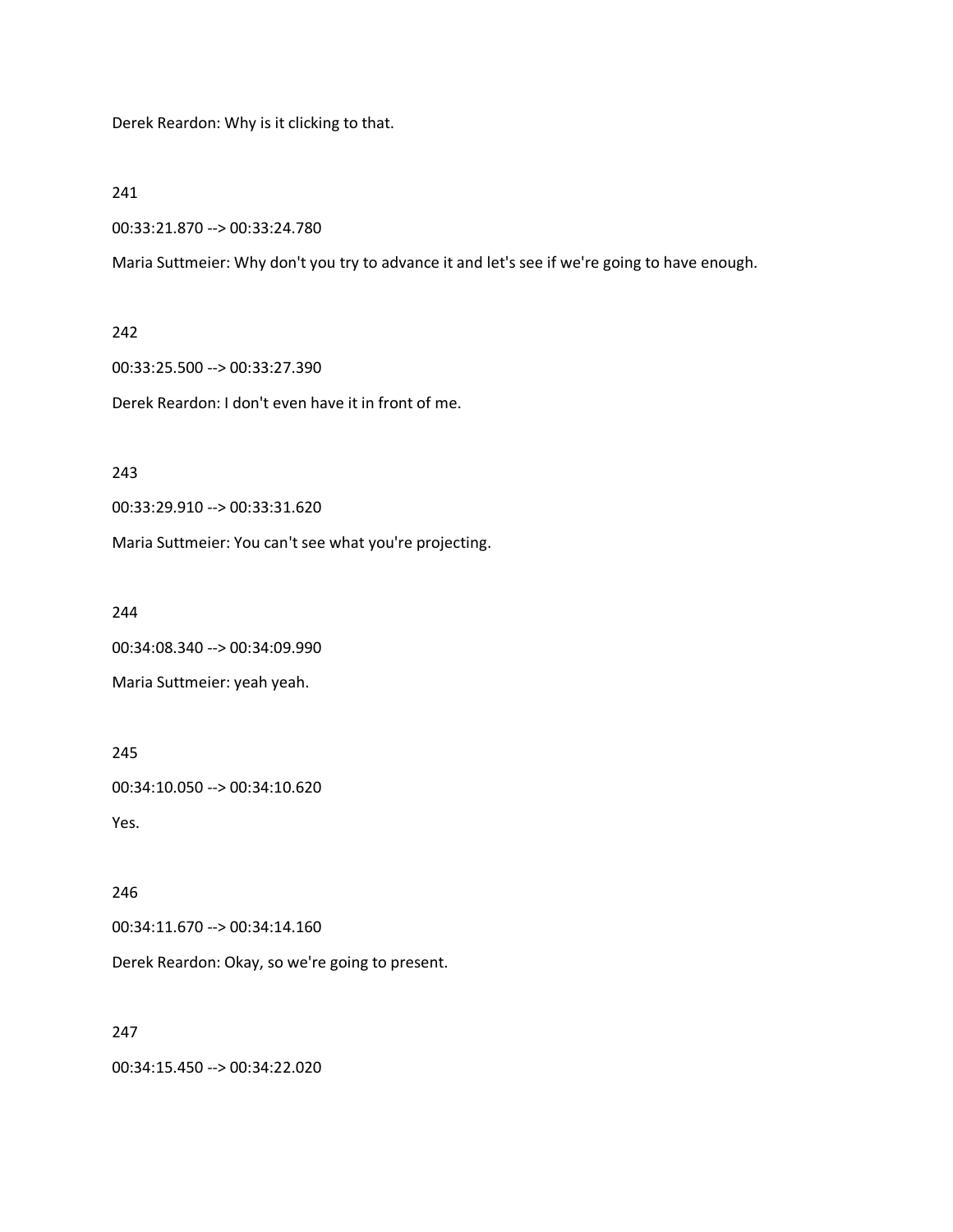Derek Reardon: This is a high risk sports plan for for the winter season and fall to which i'll explain to the slideshow.

248

00:34:23.100 --> 00:34:35.160

Derek Reardon: Just a little quick review and probably when when governor Cuomo made the announcement on January 22 that they were approving high high risk winter sports.

249

00:34:36.600 --> 00:34:44.970

Derek Reardon: A lot of our students became very excited they thought it was going to be an automatic goal to start playing sports, but it, it was up to the local.

250

00:34:45.930 --> 00:35:06.480

Derek Reardon: Department of Health to approve it, so at the time, I believe, around January 22 I think the seven day rolling average was around 8% and and the Department of Health wasn't comfortable with with allowing sports to go off at that time until that rolling average dropped to 4% or less.

251

00:35:08.670 --> 00:35:31.050

Derek Reardon: So between that time and last week February 9 we just got the approval from Department of Health to start practicing only because the rate was dropping at the time it was below 5% and approaching 4% so they sent this this letter to the district, and we needed to meet.

252

00:35:32.130 --> 00:35:35.640

Derek Reardon: These bullets, in order for for sports to go off.

253

00:35:37.140 --> 00:35:52.590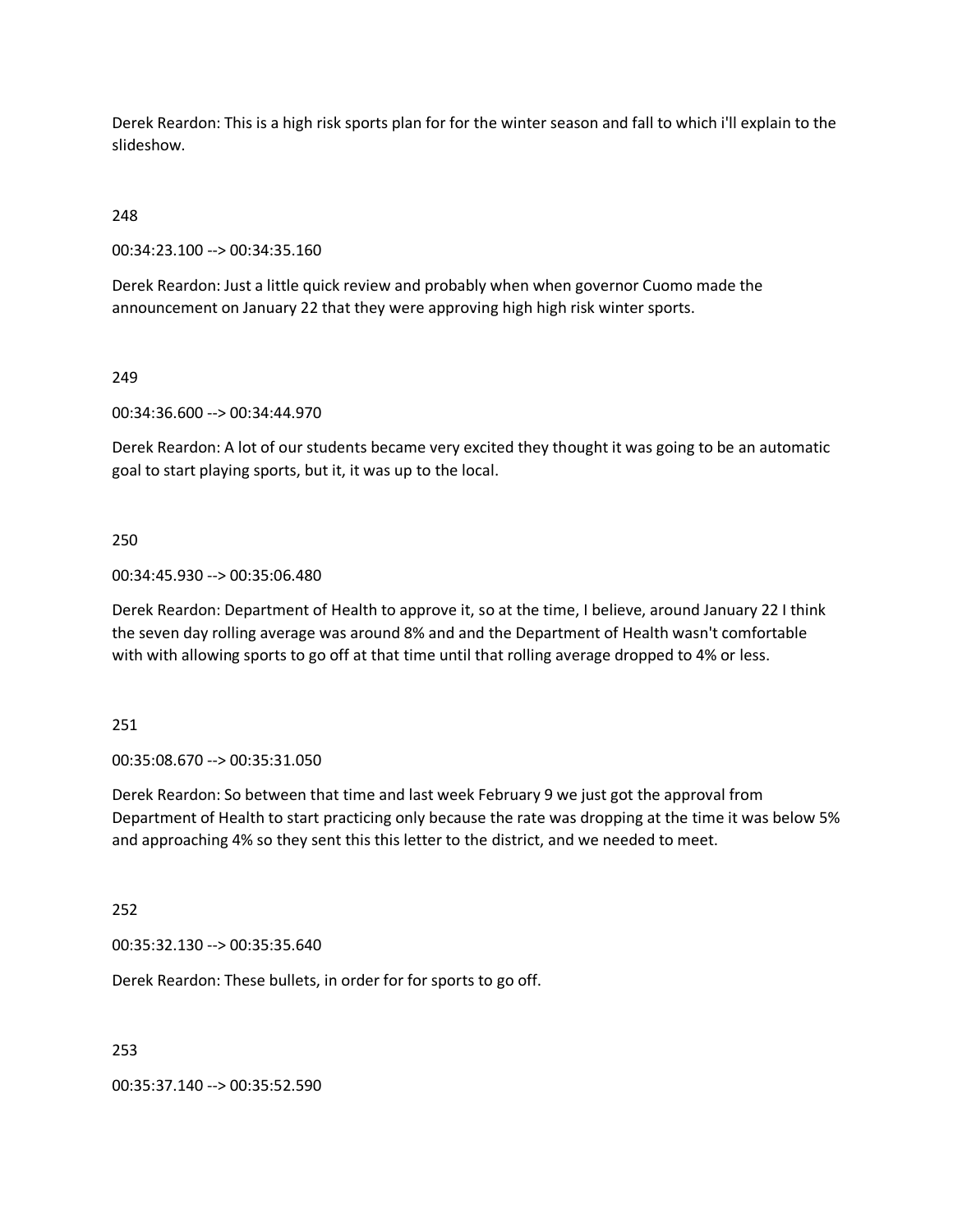Derek Reardon: Within the district, and the first bullet was that the board approves like the sports that were requesting to play which i'll go through in the slide show the other was the plan that was shared with you last week.

254

00:35:53.730 --> 00:35:57.720

Derek Reardon: 18 pages of several of the slides within this.

255

00:35:58.830 --> 00:36:03.810

Derek Reardon: slideshow tonight, has a lot of the information that is in that plan that you received.

256

00:36:04.920 --> 00:36:09.300

Derek Reardon: Each parent and guardian, they need to sign off on a consent.

257

00:36:10.890 --> 00:36:18.030

Derek Reardon: That it is a pandemic that there is a risk for their child to play so i'll go over that consent form.

258

00:36:19.980 --> 00:36:25.260

Derek Reardon: recommended each student athlete have a medical clearance from a health care provider so.

259

00:36:25.800 --> 00:36:34.050

Derek Reardon: We do have forums that need to be filled out every sports season it's a health history, so that there was a new health history that.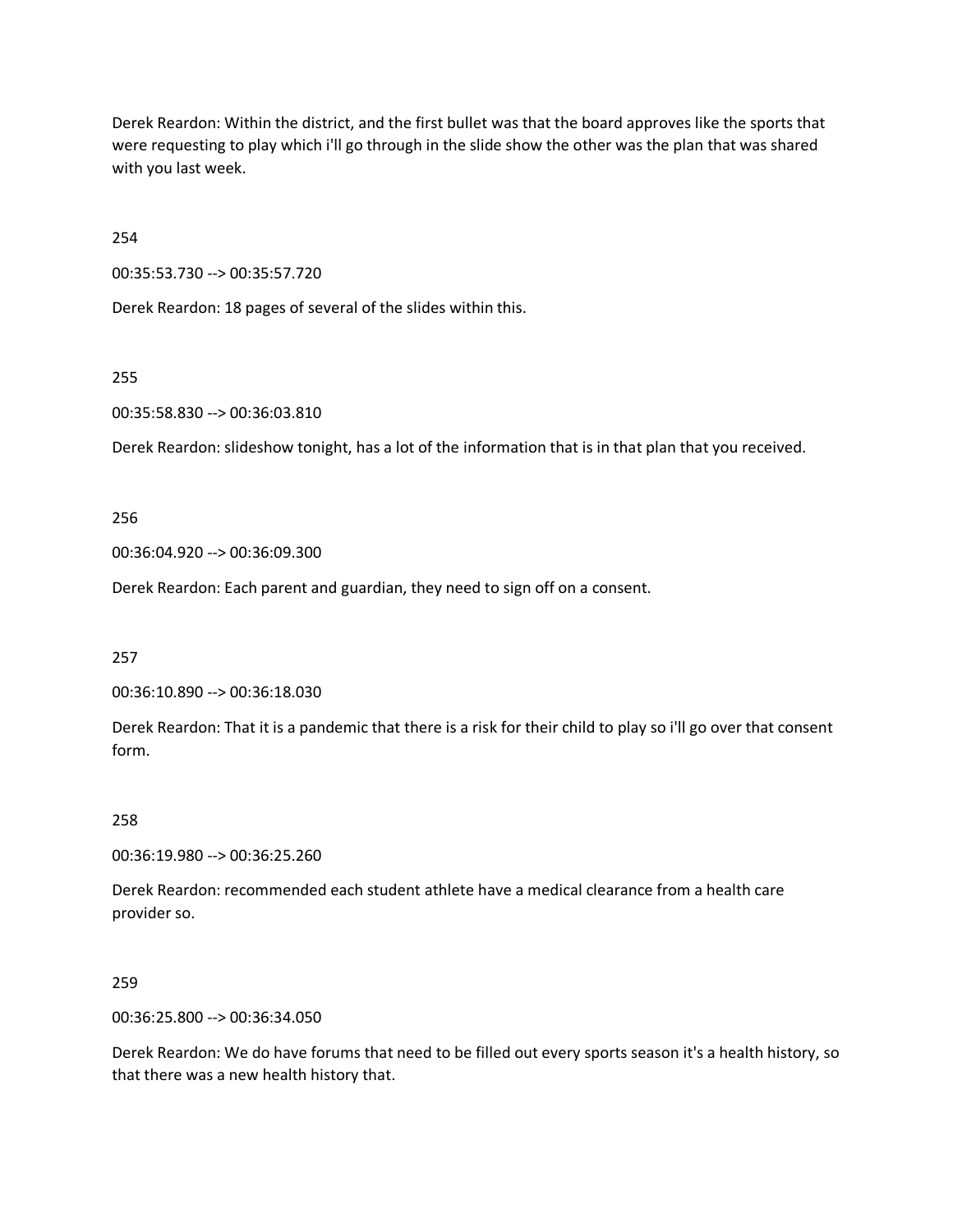00:36:34.440 --> 00:36:51.780

Derek Reardon: was put out February 4 or February 1 which includes coven questions which has never been on a health history previously so they come in the nurse looks him over with the district medical director and then the last bullet here each parent or guardian.

261

00:36:52.890 --> 00:37:02.010

Derek Reardon: Student athlete they must agree to cooperate with case investigation in the event that there is a positive so there's a permission slip for that as well, which.

262

00:37:03.090 --> 00:37:06.330

Derek Reardon: i'll show you so along with that.

263

00:37:07.410 --> 00:37:16.080

Derek Reardon: The Department of Health wants us to on a weekly basis, once a week rapid tests are student athletes and coaches.

264

00:37:17.760 --> 00:37:23.730

Derek Reardon: So that is once a week for the district will do it on a rotating basis so right now.

265

00:37:24.750 --> 00:37:36.000

Derek Reardon: For the winter season we're looking at only four four teams, unfortunately, our jv boys basketball team are the numbers are so low we can't put a team together.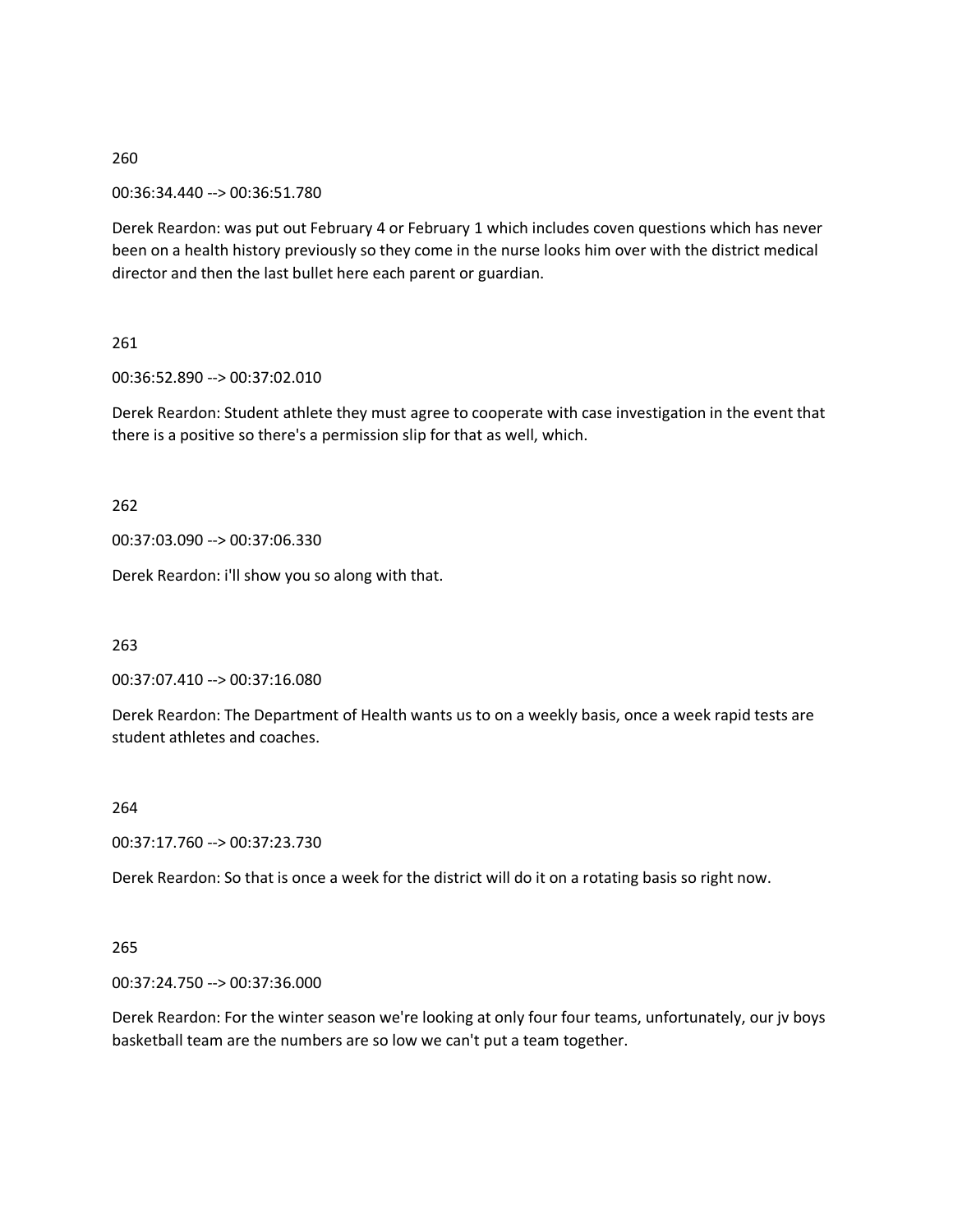00:37:36.570 --> 00:37:51.300

Derek Reardon: it's hard to believe, but that's where it's at right now with sign ups and coaches reaching out to player so it's looking like boys varsity basketball girls jv and varsity basketball and boys volleyball and we're looking to do testing.

267

00:37:52.470 --> 00:38:09.450

Derek Reardon: Like pick one team on the days that were in school, immediately after school at 230 before practices so like we would say volleyball on a Monday or jv girls basketball on a Tuesday myself and the school nurse will get them in at 230.

268

00:38:10.890 --> 00:38:22.200

Derek Reardon: The rapid test, and then they would go to practice at three it as long as they pass that test okay any questions at a point don't hesitate to just just ask.

269

00:38:25.020 --> 00:38:36.570

Derek Reardon: This is not required, but it was recommended, and we have put it together for the district, to establish an email and the phone number for any student athletes parents or Community Members that have.

270

00:38:37.110 --> 00:38:46.620

Derek Reardon: concerns related to the pandemic and covidien in anything so the email is has been created and the extension is my extension.

271

00:38:49.680 --> 00:39:06.600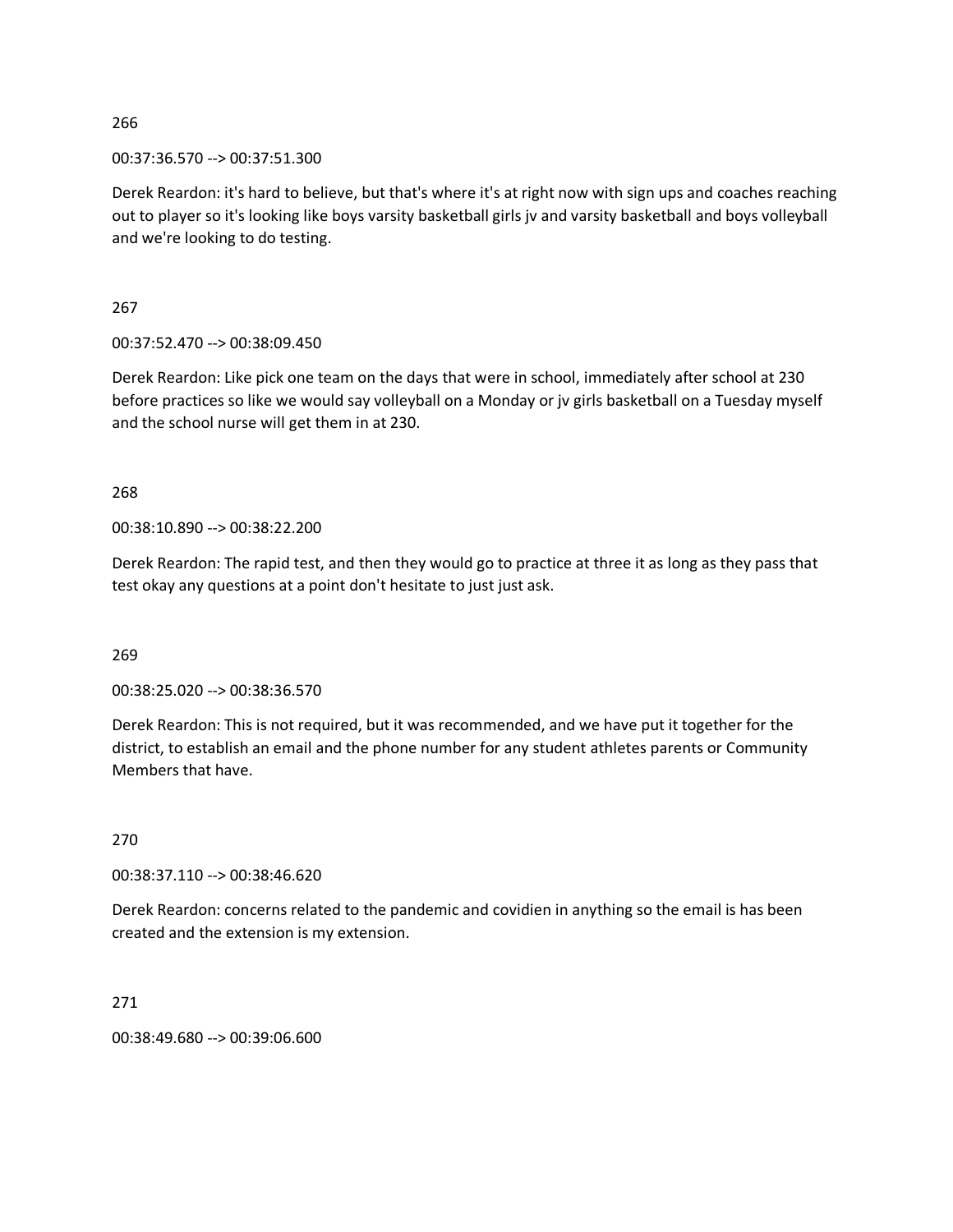Derek Reardon: This this was the coven rate when I put the slideshow together, so this was Saturday, it was at 3.2% I just looked a little while ago yesterday's rate is even down lower than that it's at 2.9 now, so we are under that 4%.

272

00:39:07.920 --> 00:39:18.450

Derek Reardon: So it's good with the Department of Health at this time for us to start playing games that is not going to happen until we get a certain number of practices in.

273

00:39:19.860 --> 00:39:20.610

Derek Reardon: This is the.

274

00:39:20.880 --> 00:39:23.130

Maria Suttmeier: Sex that we need to have six practices.

275

00:39:23.310 --> 00:39:24.540

Derek Reardon: X practices.

276

00:39:27.120 --> 00:39:32.970

Derek Reardon: So this is, these are the season dates, so, if you look the winter season is extremely short.

#### 277

00:39:34.230 --> 00:39:36.330

Derek Reardon: starting today to march 13.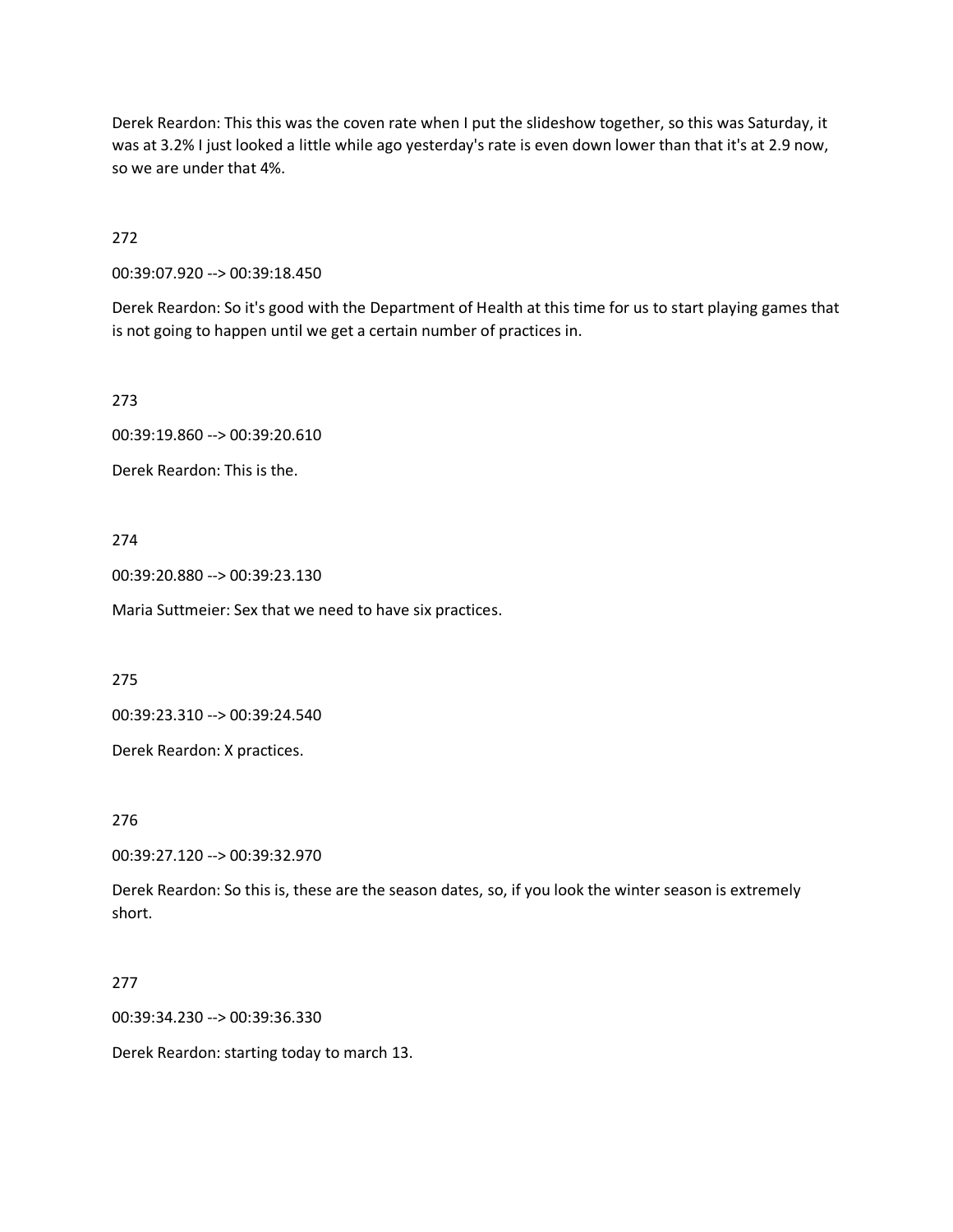00:39:37.410 --> 00:39:43.920

Derek Reardon: varsity can only play two games, a week in a maximum of six games so they're only going to get six games in.

279

00:39:45.150 --> 00:39:48.480

Derek Reardon: jv is one game, a week so they're looking at three games.

280

00:39:50.640 --> 00:39:54.900

Derek Reardon: The fall suits fall to season is much longer.

281

00:39:55.950 --> 00:40:05.310

Derek Reardon: Part of this plan isn't the spring season I just put the dates in here to let you know that what they're looking for for baseball softball tennis and track.

282

00:40:08.100 --> 00:40:26.310

Derek Reardon: And these are, these are the sports that are included the boys jv going to be coming off like I said before, and then the fall to is rose varsity volleyball football and cheerleading and traditional only, meaning that there's no stunts and things like that it's.

283

00:40:27.330 --> 00:40:29.670

Derek Reardon: Who, they are doing cheers.

284

00:40:32.910 --> 00:40:35.700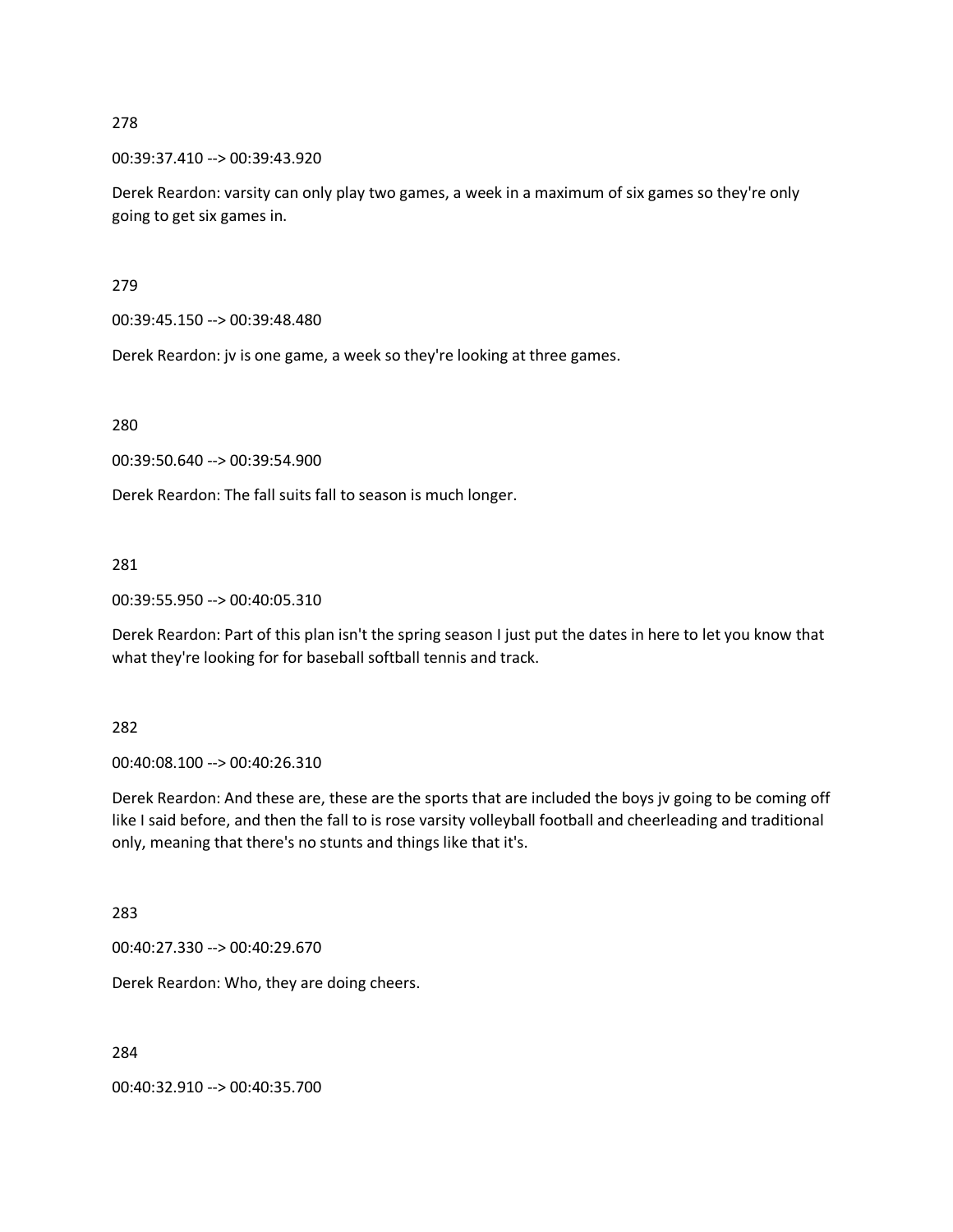Derek Reardon: So, all this is within the plan that was shared.

# 285

```
00:40:38.010 --> 00:40:50.820
```
Derek Reardon: The parental consent, that it is a pandemic, there is a much more of a risk associated with a high risk sport as opposed to what we did in the fall with the low moderate risk sports so that's all.

# 286

00:40:52.020 --> 00:40:55.260

Derek Reardon: written out in this parent sign off.

287

00:40:59.430 --> 00:41:01.290

Derek Reardon: Sorry it's so small, I didn't want to.

288

00:41:02.370 --> 00:41:04.050

Derek Reardon: have it before slides.

289

00:41:06.210 --> 00:41:09.870

Maria Suttmeier: Can you just give us a gist of what it entails because we can't read it.

# 290

00:41:10.230 --> 00:41:27.390

Derek Reardon: yeah and it basically what I just said that it there's a risk associated with them signing off that they know that it's a high risk for and potentially they could be exposed to cove it and it anytime if they're uncomfortable with with certain things developing they can.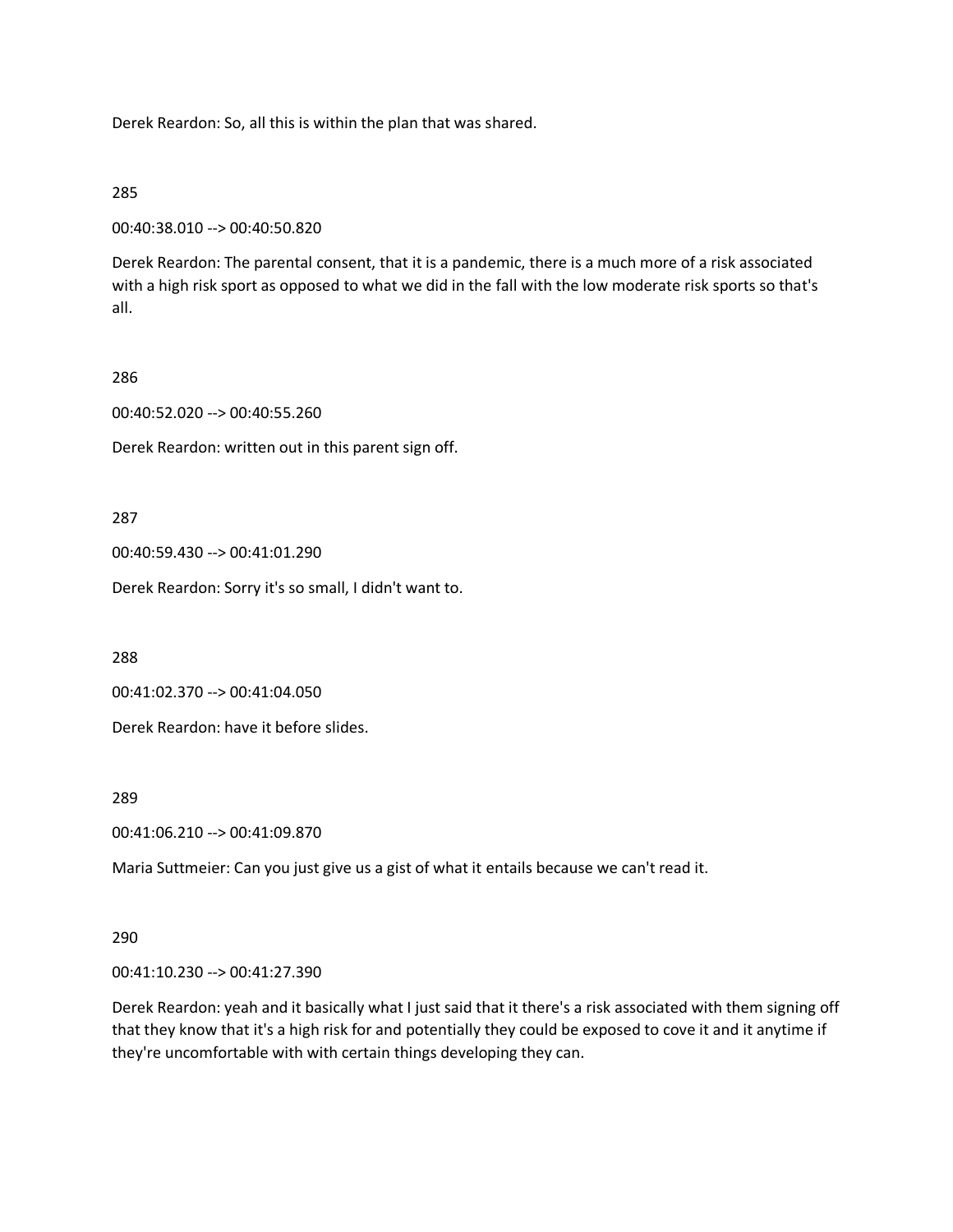00:41:28.410 --> 00:41:29.910

Derek Reardon: pull their child from the sport.

292

00:41:36.570 --> 00:41:37.770

Derek Reardon: spectators.

293

00:41:39.840 --> 00:41:40.950

Derek Reardon: So right now.

## 294

00:41:42.210 --> 00:41:44.340

Derek Reardon: we're saying no spectators.

295

00:41:45.840 --> 00:41:54.270

Derek Reardon: I know the fall season that we that we had they were allowing to spectators per player, but that is outside.

296

00:41:56.070 --> 00:42:10.770

Derek Reardon: Think, we feel that we can have had parents come in for conferences and things like that so it's tough to justify having fans come in for a game when it when they can't come in to talk to teachers regarding their children.

297

00:42:11.880 --> 00:42:20.040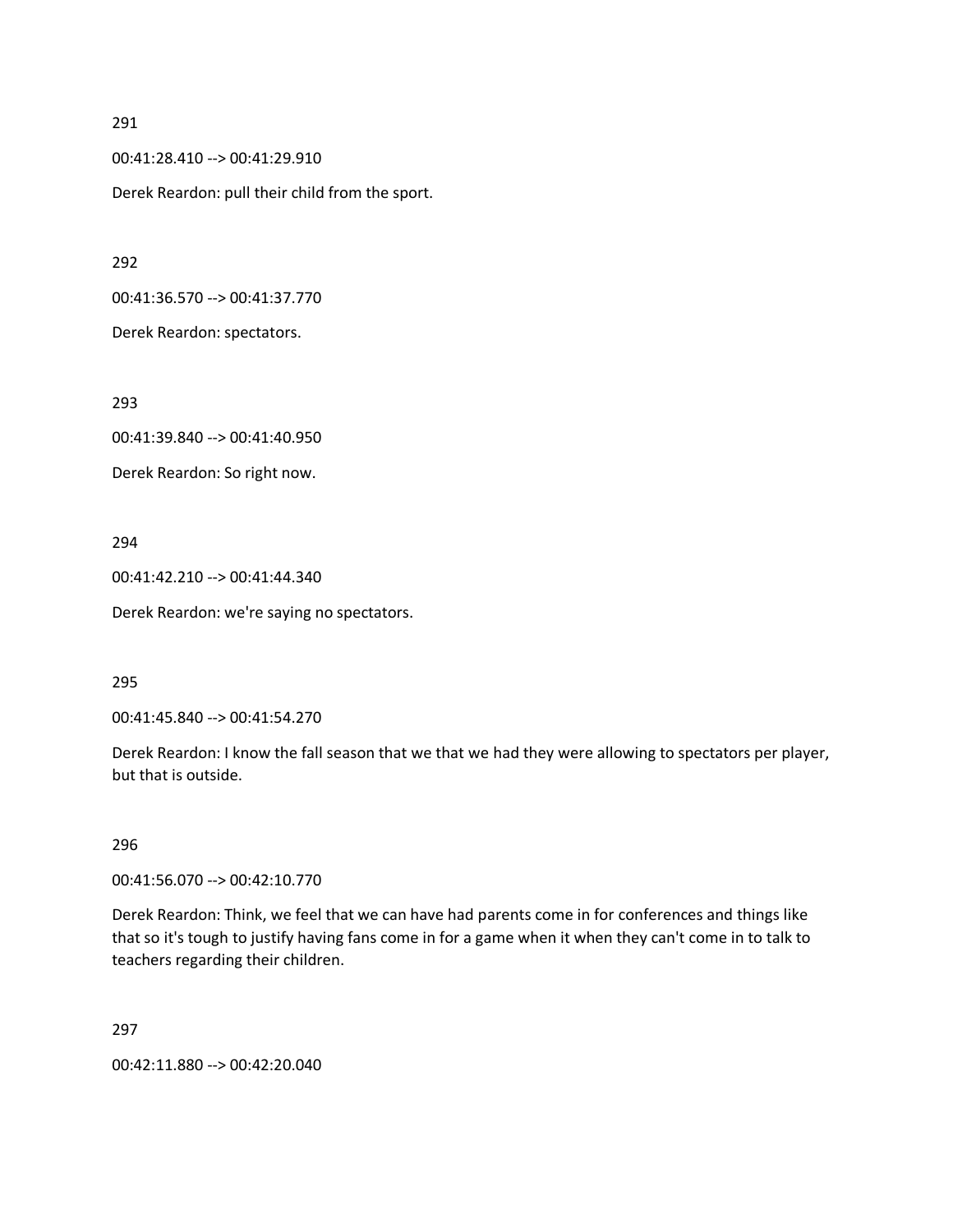Derek Reardon: So at this time we're going to do our very best to live stream our games for the parents and.

# 298

00:42:21.660 --> 00:42:33.210

Derek Reardon: If, at some time I mean we're going to review it down the road, but the season so short I don't know if that's going to be even a feasible thing for for the winter sports season, they have fans come in.

## 299

00:42:38.940 --> 00:42:40.890

Derek Reardon: The mask and face coverings.

## 300

00:42:42.360 --> 00:42:44.850

Derek Reardon: They have to be on all the time.

#### 301

00:42:46.830 --> 00:42:58.260

Derek Reardon: If they become saturated with sweat they need to be changed immediately coaches people working the table like scorekeepers have to have a mask on.

302

00:43:00.120 --> 00:43:11.040

Derek Reardon: Anybody in the gym officials, need to be on our coaches have extra in the event that that an athlete doesn't have enough with them if they're sweating through them.

#### 303

00:43:13.140 --> 00:43:23.130

Derek Reardon: be socially distance as much as as possible the coaches do need the end can provide mass breaks for for like a water break within the gym.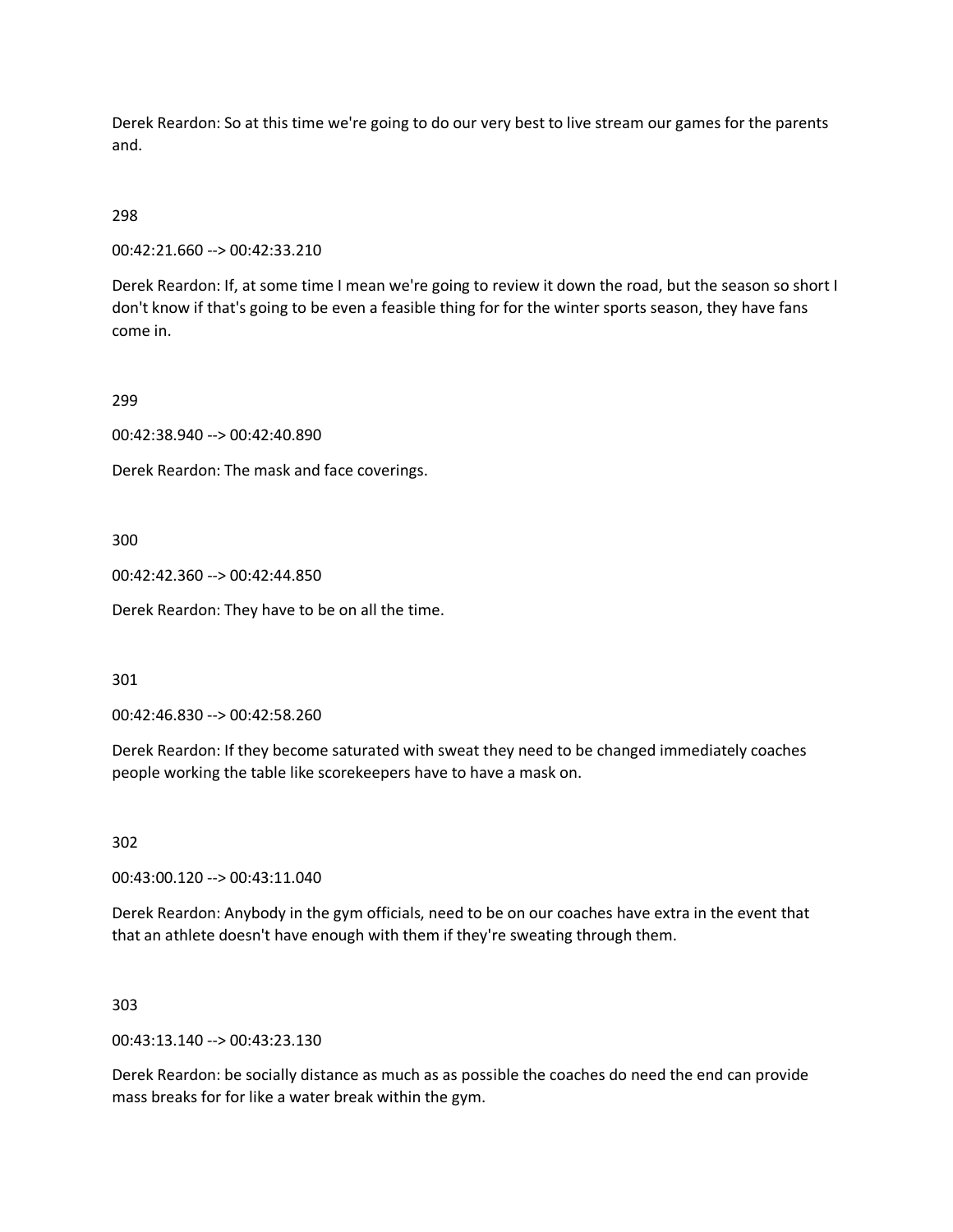# 00:43:24.060 --> 00:43:39.570

Derek Reardon: In terms of water, our athletes need to bring their own the drinking fountains there is one Jager fountain and junior high gym that is not on, but they I mean we're not bringing out water drugs and things like that they're not sharing that type of stuff they need to bring their own.

305

00:43:40.980 --> 00:43:45.480

Derek Reardon: The fall season, if you look at this last bullet second to last bullet.

306

00:43:46.980 --> 00:43:50.490

Derek Reardon: The medical exemptions, so the fall season.

307

00:43:52.380 --> 00:43:53.520

Derek Reardon: It basically said.

308

00:43:54.540 --> 00:44:02.700

Derek Reardon: It was recommended they were they were the mask but if it was uncomfortable they didn't need to to wear and it created a lot of.

### 309

00:44:03.960 --> 00:44:09.000

Derek Reardon: Parents for certain teams being upset when some teams weren't wearing them as much as they thought.

310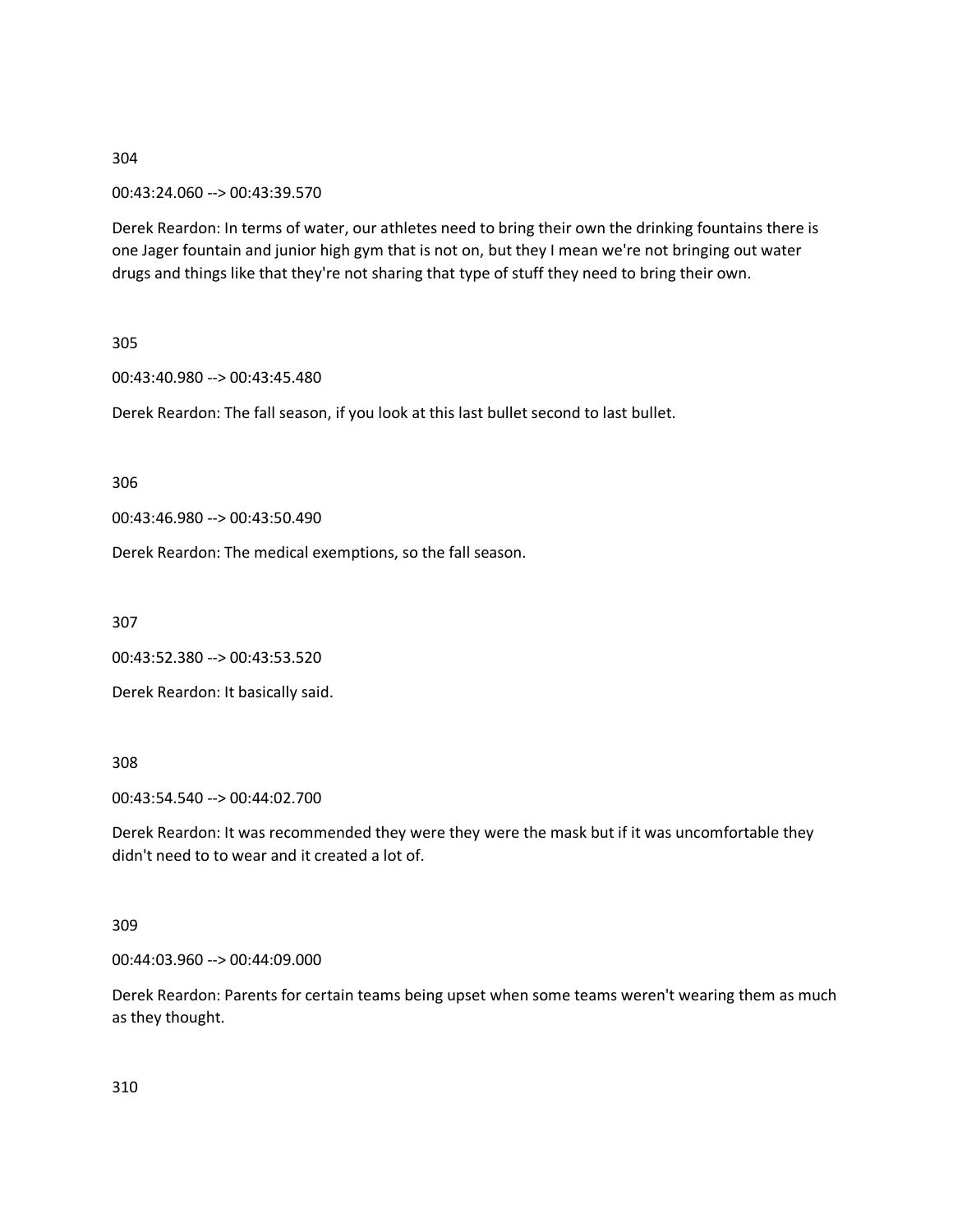00:44:09.420 --> 00:44:17.460

Derek Reardon: For this, that they have said, they have to wear them unless they get a doctor's note this the state's otherwise, so they need to be on.

# 311

00:44:18.450 --> 00:44:30.960

Derek Reardon: All the time practices games no questions if at any time they're not if I see it, doing making my rounds and practices that they're off i'm just asking us to they need believe.

## 312

00:44:33.990 --> 00:44:41.430

Derek Reardon: we're in a pandemic it's a high risk sport we're not going to take it lightly, so they need to have their mass on and comply with the rules.

## 313

00:44:43.980 --> 00:44:52.080

Maria Suttmeier: Mr reardon i've been doing a lot of reading on masks for athletes runners and the underarm ass are getting.

#### 314

00:44:52.620 --> 00:45:08.250

Maria Suttmeier: rave reviews, that you can breathe you're not looking to remove them because it's not really impairing your ability to compete Has any thought been given I don't think there are much more expensive than a regular mask from what I can see.

#### 315

00:45:09.180 --> 00:45:12.300

Derek Reardon: I think I think they're about \$30 a man.

316

00:45:12.360 --> 00:45:15.210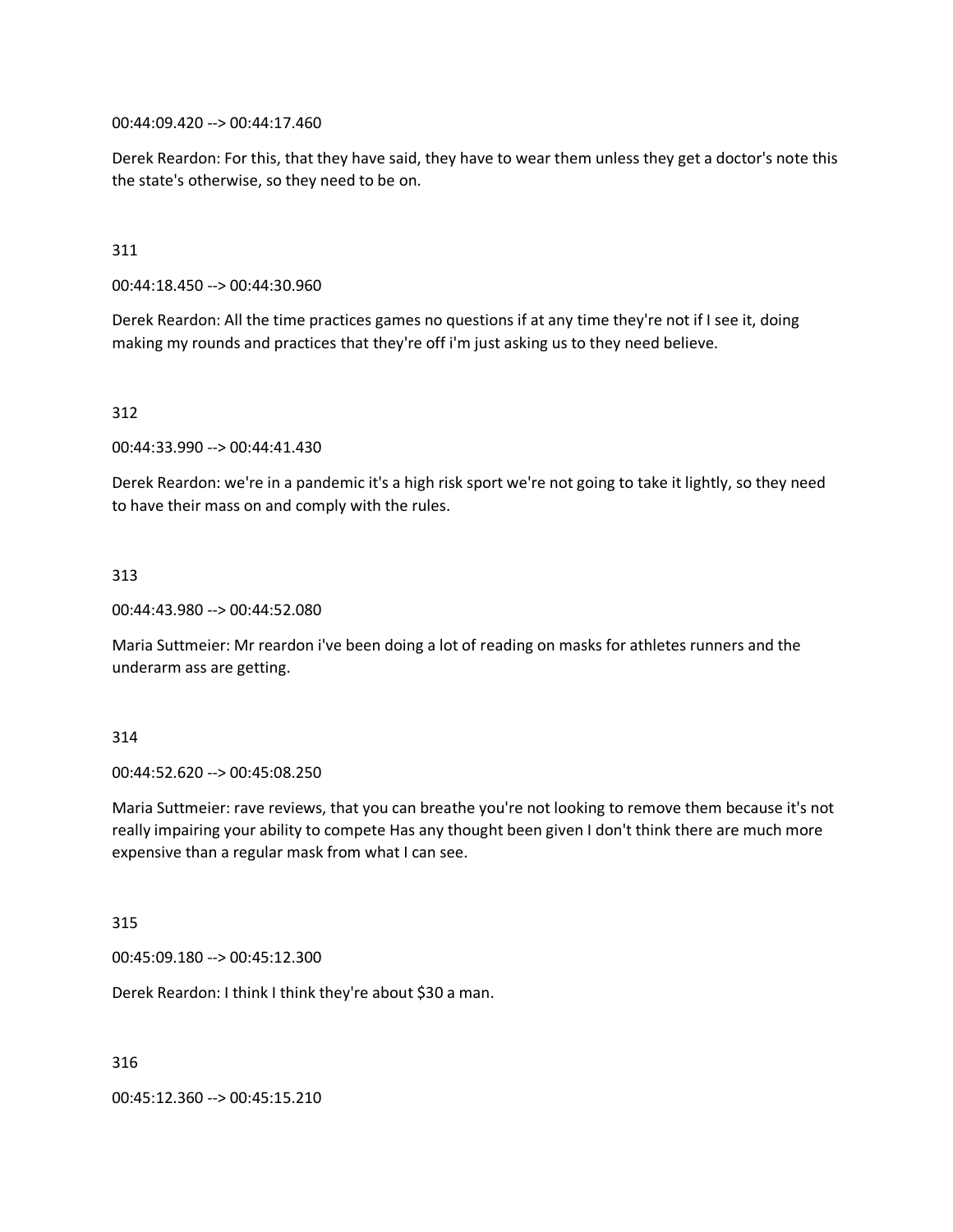Maria Suttmeier: Are they more I thought they didn't know they were that expensive.

# 317

00:45:17.730 --> 00:45:22.710

Maria Suttmeier: might be something you know worthwhile for families to look into or maybe there's.

# 318

00:45:23.760 --> 00:45:33.000

Maria Suttmeier: Something that we can look to the endowment fund to see what our turnaround would be just yes it's indoor sports and they're going to have to keep them on the entire time.

# 319

00:45:34.800 --> 00:45:41.580

Derek Reardon: yeah, and I mean we're we're talking some of these student athletes haven't done a whole lot in the past year and.

# 320

00:45:42.690 --> 00:45:52.530

Derek Reardon: it's a basketball, especially it's it's a lot of running a lot of conditioning they've they've shortened the number of practices allowed before they can play games.

# 321

00:45:54.270 --> 00:45:59.370

Derek Reardon: there's going to be kids that are out of shape and they're going to struggle with the mass I told her coaches be ready to sub a lot.

322

00:46:01.650 --> 00:46:02.580

Derek Reardon: they're going to need to.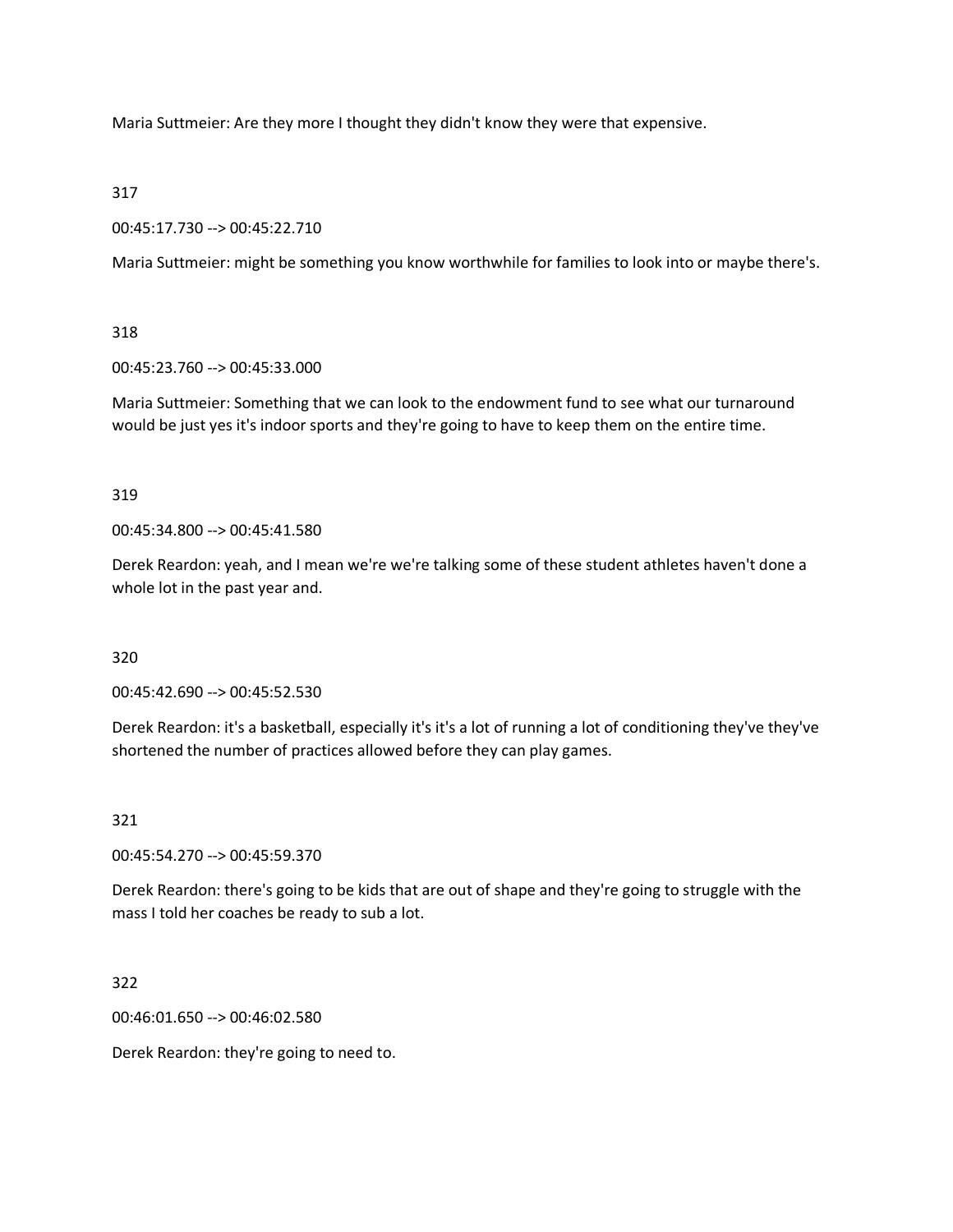00:46:06.360 --> 00:46:08.790

Derek Reardon: So this is a screening procedures.

324

00:46:11.220 --> 00:46:15.360

Derek Reardon: they're going to be temperature checked before they go to go to practice.

325

00:46:16.380 --> 00:46:25.110

Derek Reardon: go through like the Colbert survey survey that our teachers do with with the coaches or coaches, have a daily spreadsheet that i've already.

## 326

00:46:25.860 --> 00:46:40.920

Derek Reardon: shared with them that they need to on a daily basis, put who was at practice in the event that somebody does test positive and we need to contact trace for a way matches and games there'll be screen prior to getting on any bus.

# 327

00:46:42.300 --> 00:46:54.300

Derek Reardon: I know in here there's certain things with transportation like if any student is driven to the game by their parents there'll be screened upon arrival I don't see that, for the winner see season.

328

00:46:55.320 --> 00:47:05.670

Derek Reardon: Because we do have a transportation rate waiver, we had in the fall because, if a parent was uncomfortable with them being on a bus they waved it so they were allowing this waiver this year.

329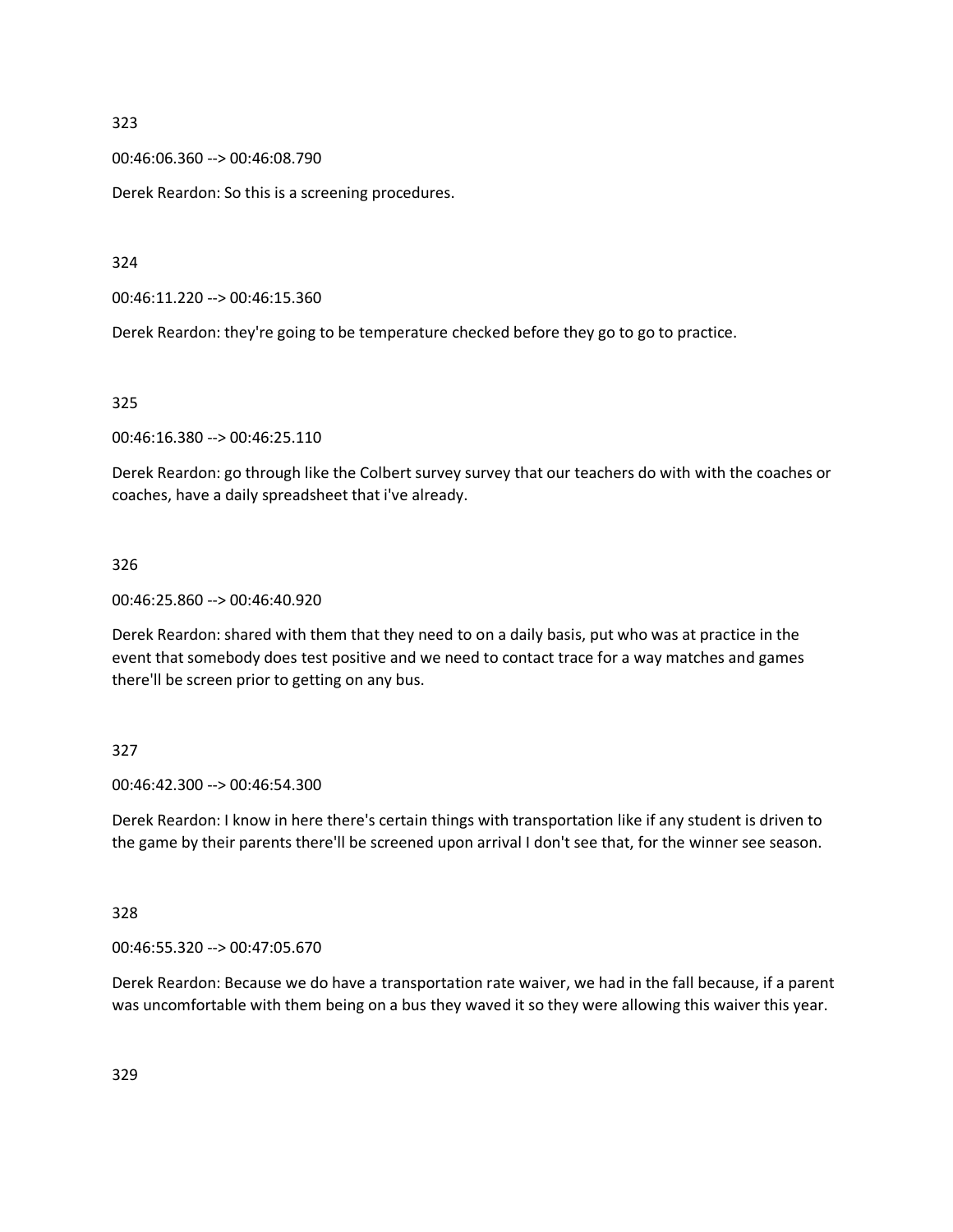00:47:05.970 --> 00:47:16.350

Derek Reardon: So we have the waiver, but I don't see it being used a lot for the winter season, because spectators are allowed in any of the gym so a pair probably isn't going to be.

330

00:47:17.640 --> 00:47:21.180

Derek Reardon: Driving to their games away if they can't go in and watch.

331

00:47:24.180 --> 00:47:29.190

Derek Reardon: And then all the officials need to complete and get temperature checked upon arrival as well.

## 332

00:47:33.780 --> 00:47:35.100

Maria Suttmeier: You had practices today.

333

00:47:35.760 --> 00:47:37.590

Maria Suttmeier: Yes, how many students.

334

00:47:38.250 --> 00:47:39.120

Derek Reardon: 42.

#### 335

00:47:39.480 --> 00:47:40.650

Maria Suttmeier: And they were all tested.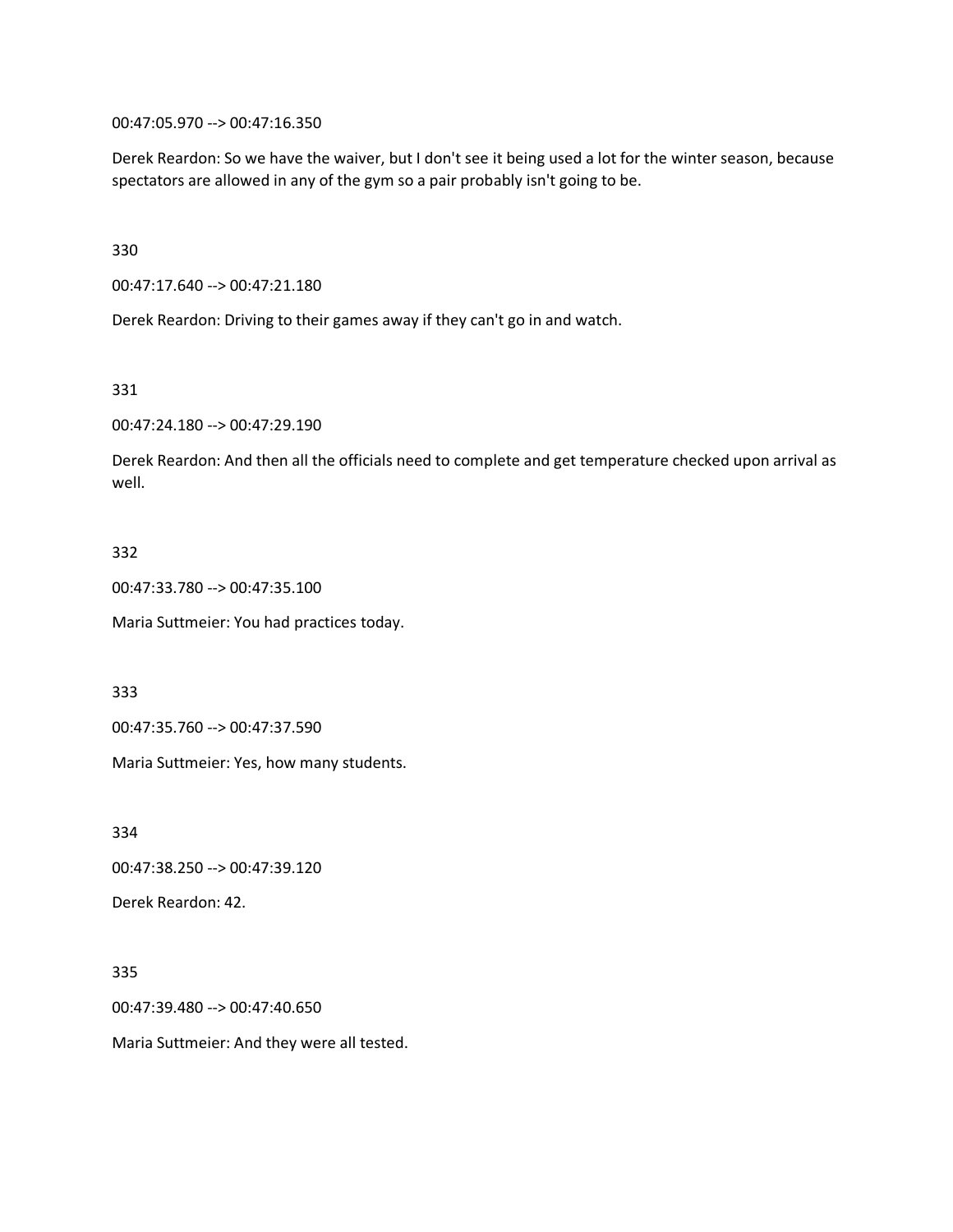00:47:41.310 --> 00:47:51.330

Derek Reardon: All tested in I mean, I think we are the only school that I know of in the county that tested before we started practices, so we.

337

00:47:51.690 --> 00:47:52.350

result.

338

00:47:53.520 --> 00:47:55.950

Derek Reardon: 42 tested 42 negative.

339

00:47:57.060 --> 00:48:07.830

Derek Reardon: Thank you, so we thought it was important to test them before they started, we could have waited till next week, but then, if we had somebody that did test positive that entire team has quarantined.

#### 340

00:48:09.360 --> 00:48:18.720

Derek Reardon: And our practice schedules, like in the past, we used to put like our jv boys with our varsity boys opposite has to the gym.

341

00:48:20.460 --> 00:48:31.650

Derek Reardon: we're not doing any of that because we just don't want to mix them, so I mean we used to have our varsity coaches helping our jv coaches and that's just not happening this year we're just keeping them separate as much as possible.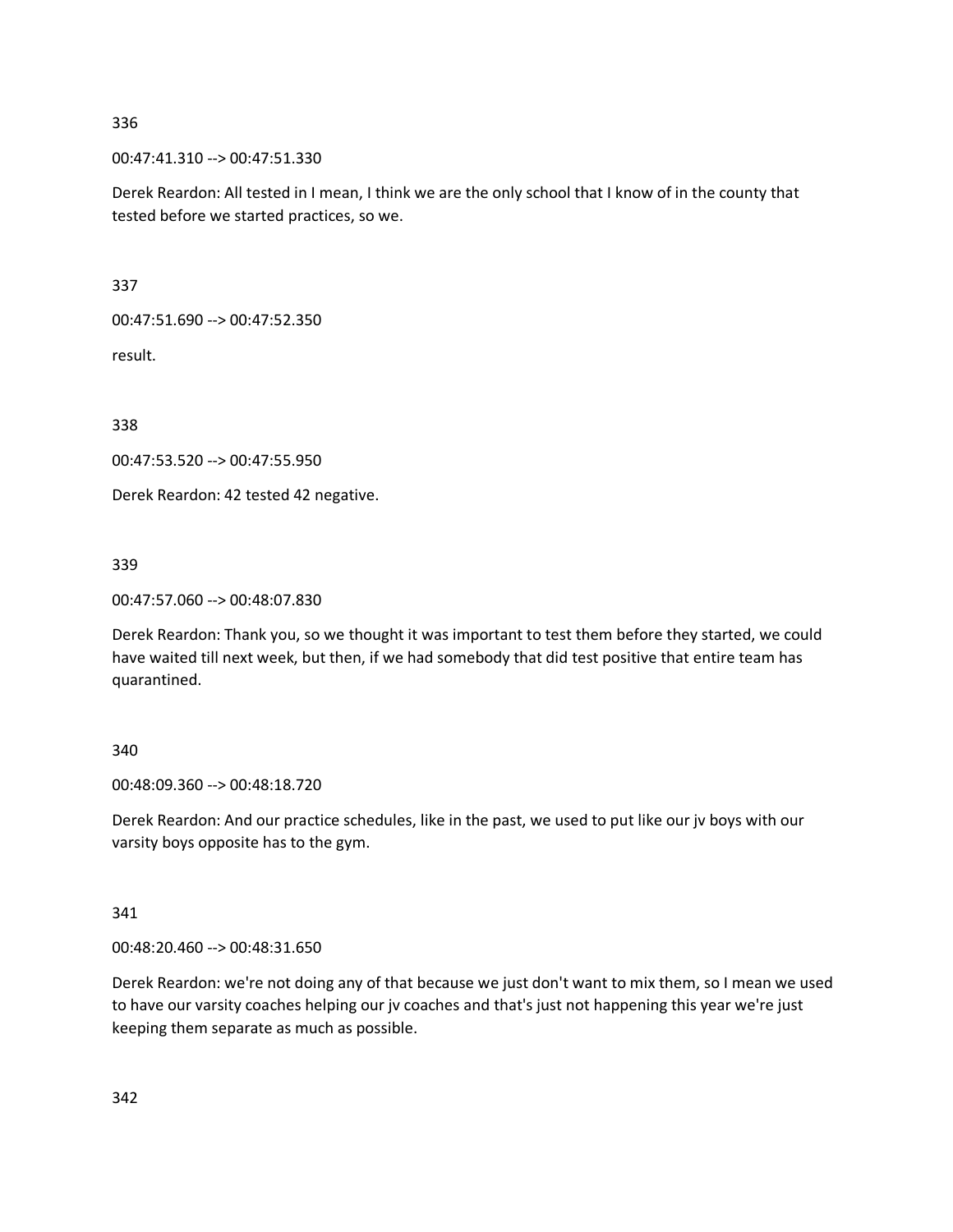00:48:34.650 --> 00:48:36.420

Derek Reardon: i'm cleaning this affecting.

343

00:48:38.010 --> 00:48:46.950

Derek Reardon: hall stalker has been in all our meetings about what is required in terms of what we need clean on a daily basis before and after practices.

344

00:48:48.180 --> 00:48:51.840

Derek Reardon: It does include bleachers and things bleachers at this time are going to be out though.

345

00:48:53.190 --> 00:49:02.310

Derek Reardon: sports equipment is we used to have bins that the jv and varsity would share each team has their own bag of basketballs, for example.

346

00:49:03.690 --> 00:49:20.880

Derek Reardon: locker rooms, for the most part, are completely off limits, other than if we have a team that is practicing immediately after school and we had high school students that were in school, on the day they had practice, we would allow them to go in and change, and they are the only ones.

347

00:49:22.110 --> 00:49:38.250

Derek Reardon: That can change so it's only limited to five in the locker room at a time, the coach needs to monitor it and all the other teams have been notified, that if they're coming from home to practice, they need to come prepared to practice.

348 00:49:45.540 --> 00:49:51.600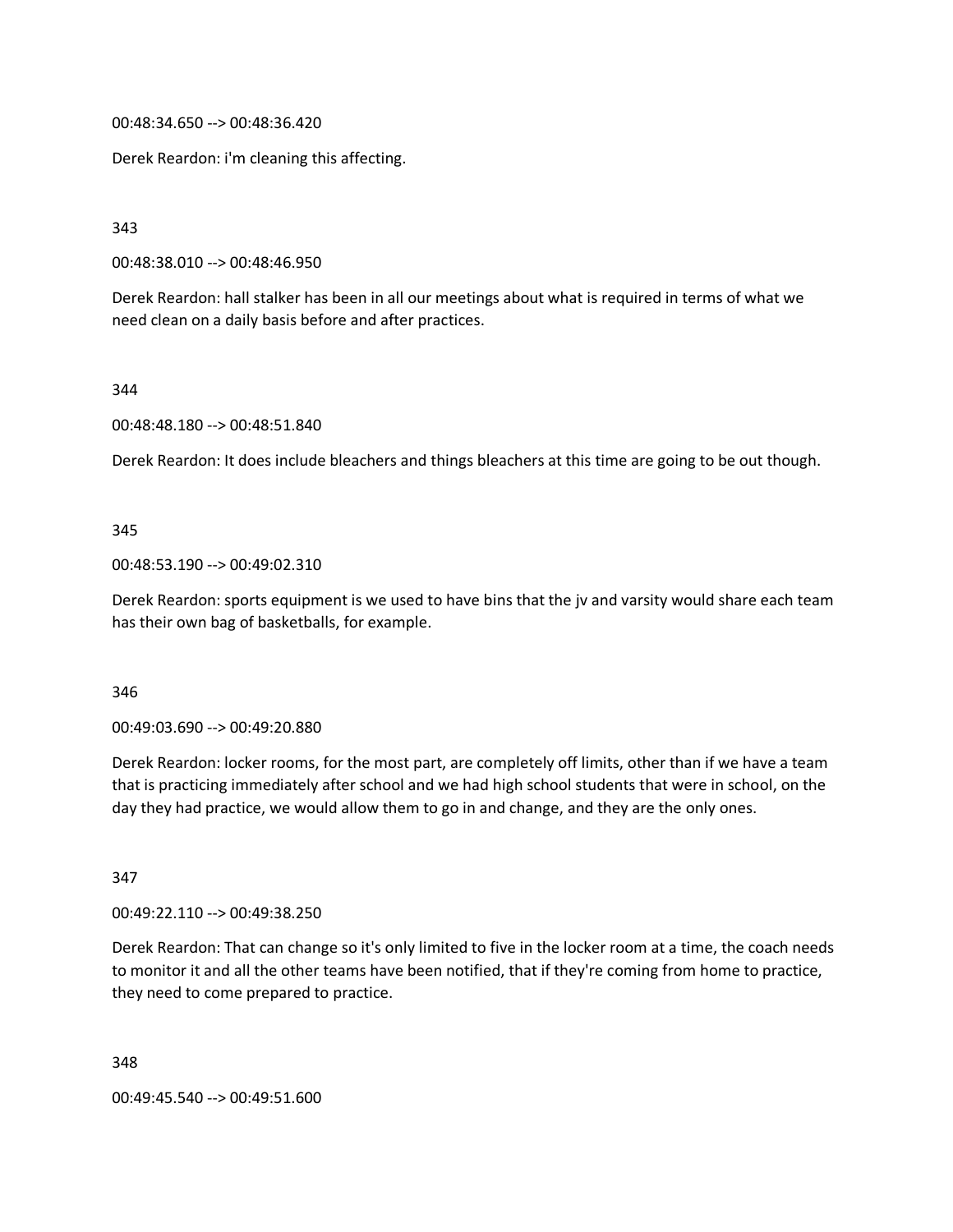Derek Reardon: Physical and health assessments, so they actually on they wave this.

# 349

00:49:53.010 --> 00:50:02.610

Derek Reardon: The need for physicals so as long as they had a physical last year, they could just complete a health history that's reviewed by the nursing or medical director there okay to play.

# 350

00:50:04.200 --> 00:50:20.160

Derek Reardon: So today, when all of our our student athletes came in, they had to come in with with the parent consent form that they were Okay, with a safety concern being a high risk sport, the student had to sign off on.

# 351

00:50:22.080 --> 00:50:31.050

Derek Reardon: An agreement that they were going to comply with all the rules and regulations, a health history had to be filled out and the parent had to sign off on a consent, the test for.

352

00:50:36.570 --> 00:50:37.260

Derek Reardon: travel.

353

00:50:38.910 --> 00:50:48.660

Derek Reardon: So we're not really participating outside of the section and really not much outside of the county other than a couple games with green county for our sports.

# 354

00:50:51.420 --> 00:51:01.350

Derek Reardon: I talked about the parent transport probably not being an issue for for the winter season, the waiver is attached to the document that was shared with you.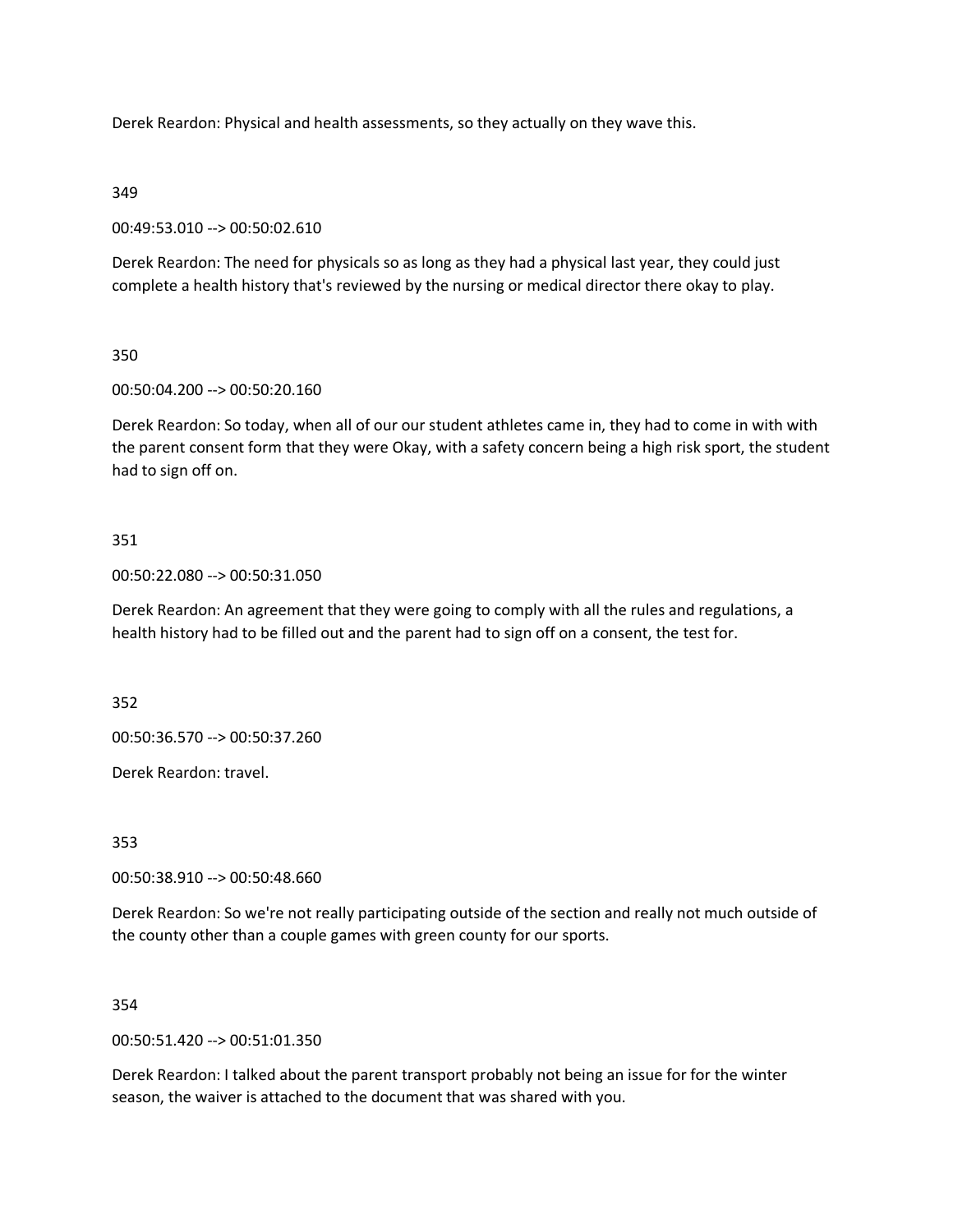00:51:05.310 --> 00:51:14.100

Derek Reardon: And masks, just like in the transportation in the districts reopening plan students have to sit every other seat master required.

356

00:51:17.640 --> 00:51:19.320

Derek Reardon: Motion lights in my office.

357

00:51:21.870 --> 00:51:32.460

Derek Reardon: So New York state public high school Athletic Association they put this out for the winter and fall season I just gave you one example, so we have these in the plan for each.

358

00:51:33.780 --> 00:51:39.060

Derek Reardon: basketball, football and volleyball it's just sports specific.

# 359

00:51:40.650 --> 00:51:46.200

Derek Reardon: Practices Basques, what happens during games reminders for coaches.

360

00:51:47.460 --> 00:51:56.250

Derek Reardon: The locker rooms I explained what they're really not going to be used much visiting teams when they come they're going to be told to come prepared to play not use locker rooms.

361

00:51:56.940 --> 00:51:58.500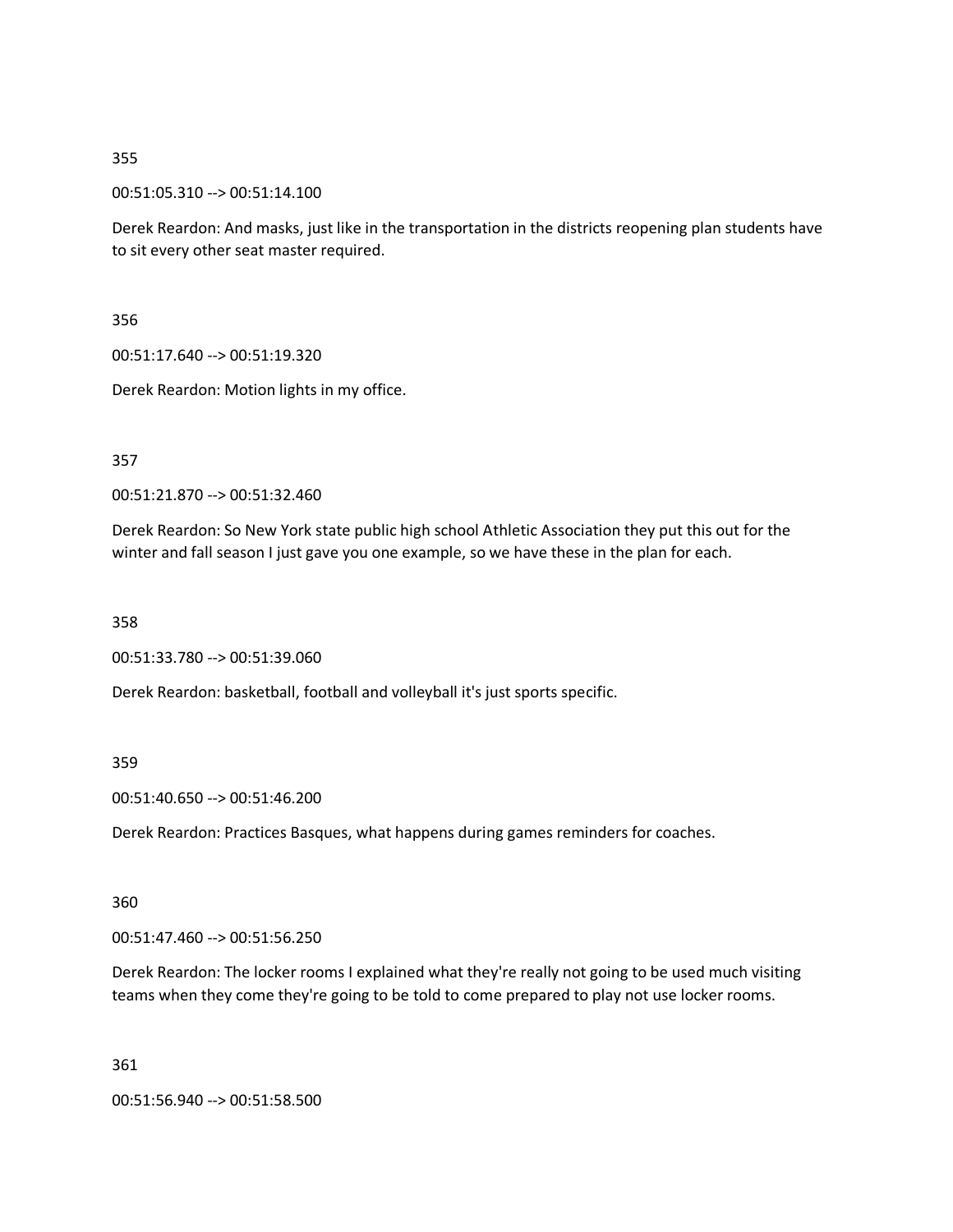Derek Reardon: And then spectators at this.

362

00:51:58.500 --> 00:52:02.670

Derek Reardon: Time are not coming going to be live streaming.

363

00:52:06.450 --> 00:52:07.590

Derek Reardon: questions.

364

00:52:17.730 --> 00:52:27.630

Chuck Parmentier: It Derek are all schools in the Colombian green county's basically following the same guidelines, no spectators come prepared to play, etc.

365

00:52:28.050 --> 00:52:29.550

Chuck Parmentier: Yes, okay.

366

00:52:31.350 --> 00:52:37.020

Maria Suttmeier: yeah we've all shared each other's plans, and you know have talked things through a part of the.

# 367

00:52:37.470 --> 00:52:42.870

Maria Suttmeier: meeting with the Department of Health every Wednesday, so all six superintendents are speaking with.

368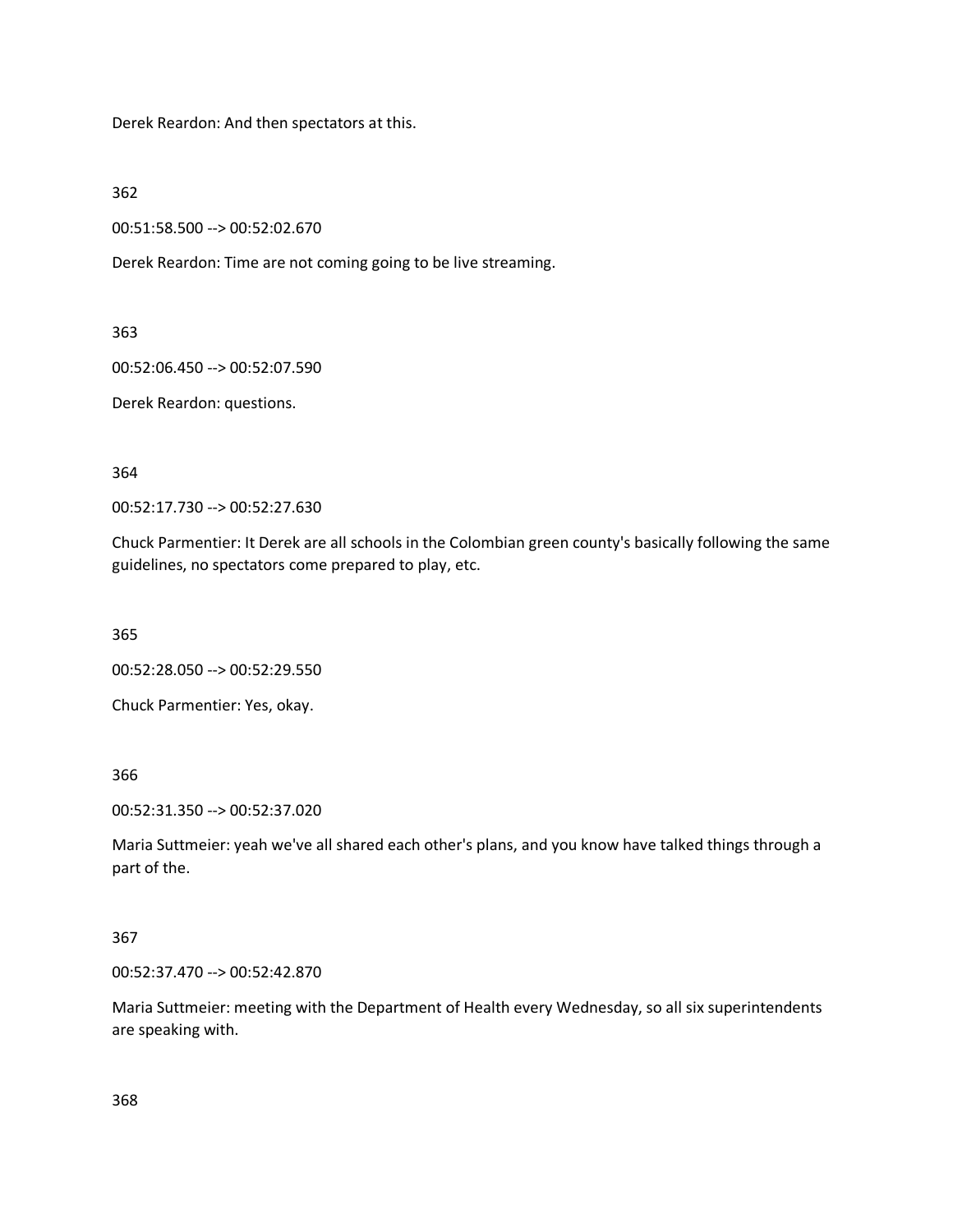00:52:43.230 --> 00:52:55.740

Maria Suttmeier: jack mab executive director and going through all of the things that should be done so, this plan was not you know developed in a vacuum, it was really a collaborative effort of how we will all keep each other safe in the league.

369

00:52:56.970 --> 00:53:04.380

Maria Suttmeier: And I would even venture, the President of the association right Derek Denise from greenville.

370

00:53:05.010 --> 00:53:08.520

Maria Suttmeier: Also, lead the charge on what these plans should have.

371

```
00:53:08.670 --> 00:53:09.180
```
In them.

372

00:53:13.020 --> 00:53:14.340

Derek Reardon: yeah they're all very similar.

373

00:53:16.080 --> 00:53:22.860

Maria Suttmeier: it's been sent to the medical director for him to review when he reviews one is really reviewing all of them.

374

00:53:29.460 --> 00:53:35.100

Maria Suttmeier: This isn't a question, but a comment Linda we can't hear you of course i'll try and fix it.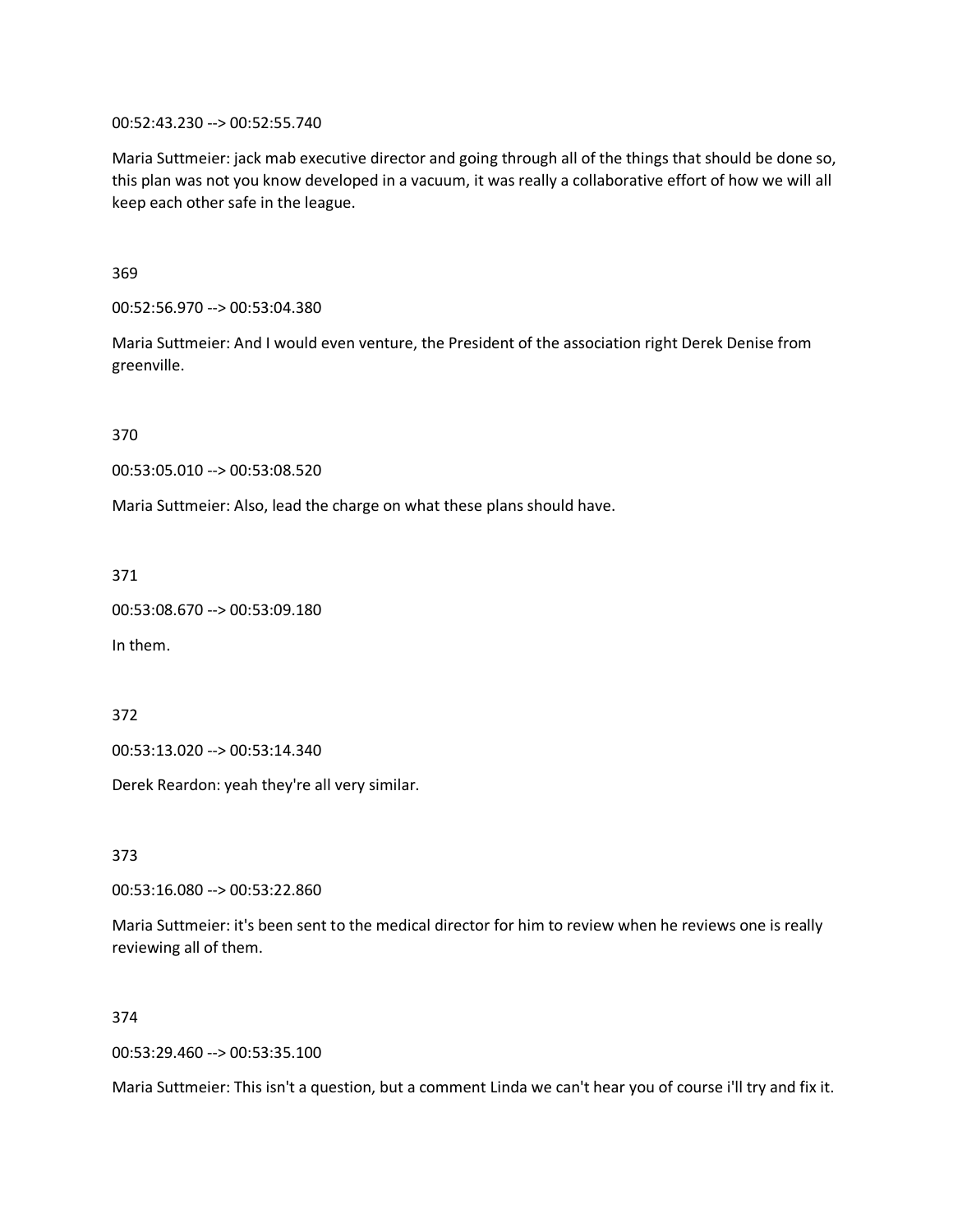00:53:45.150 --> 00:53:45.870 any better.

376

00:53:47.280 --> 00:53:47.760

Derek Reardon: Little.

377

00:53:48.960 --> 00:54:06.780

Linda Hopkins: So I just wanted to make a comment my daughter is on the swim team that just finished their season and being able to watch virtually was a gift so just know from the parents perspective anytime you put into that really, really matters much appreciate it.

378

00:54:12.660 --> 00:54:15.780

Derek Reardon: Mr second best thing is to being here.

# 379

00:54:17.040 --> 00:54:24.090

Derek Reardon: We understand you obviously want to see your your children and our athletes play and it's hard not to be there.

### 380

00:54:26.730 --> 00:54:32.730

Derek Reardon: I mean the only exception, and I would ask for permission down the road is if we bring in.

381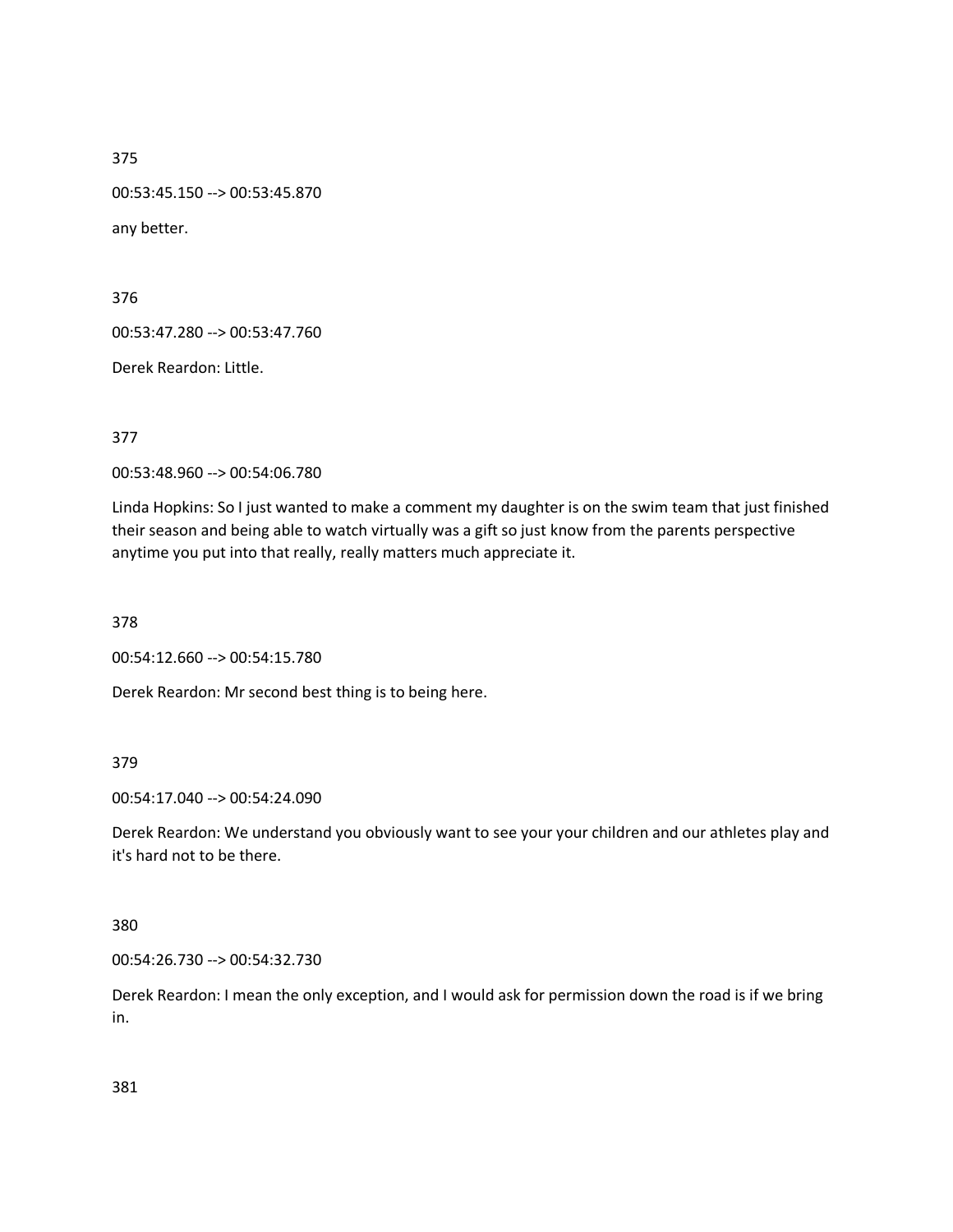00:54:34.230 --> 00:54:41.250

Derek Reardon: Only seniors possibly parents, for their last home game, and it would just be for the home team.

382

00:54:42.630 --> 00:54:43.740

Derek Reardon: up to two people.

383

00:54:48.810 --> 00:54:56.790

Derek Reardon: Maybe you're only talking to a couple of few sets of parents, I mean I will look through the seniors and ever prepared for for the next board meeting.

## 384

00:54:58.290 --> 00:55:00.930

Derek Reardon: With what we're looking at with how many and.

385

00:55:02.700 --> 00:55:03.540

Derek Reardon: your thoughts.

386

00:55:05.100 --> 00:55:06.990

Derek Reardon: in regards to possibly doing that.

#### 387

00:55:13.230 --> 00:55:17.490

Chuck Parmentier: So Derek this plan is just for high risk winter sports the.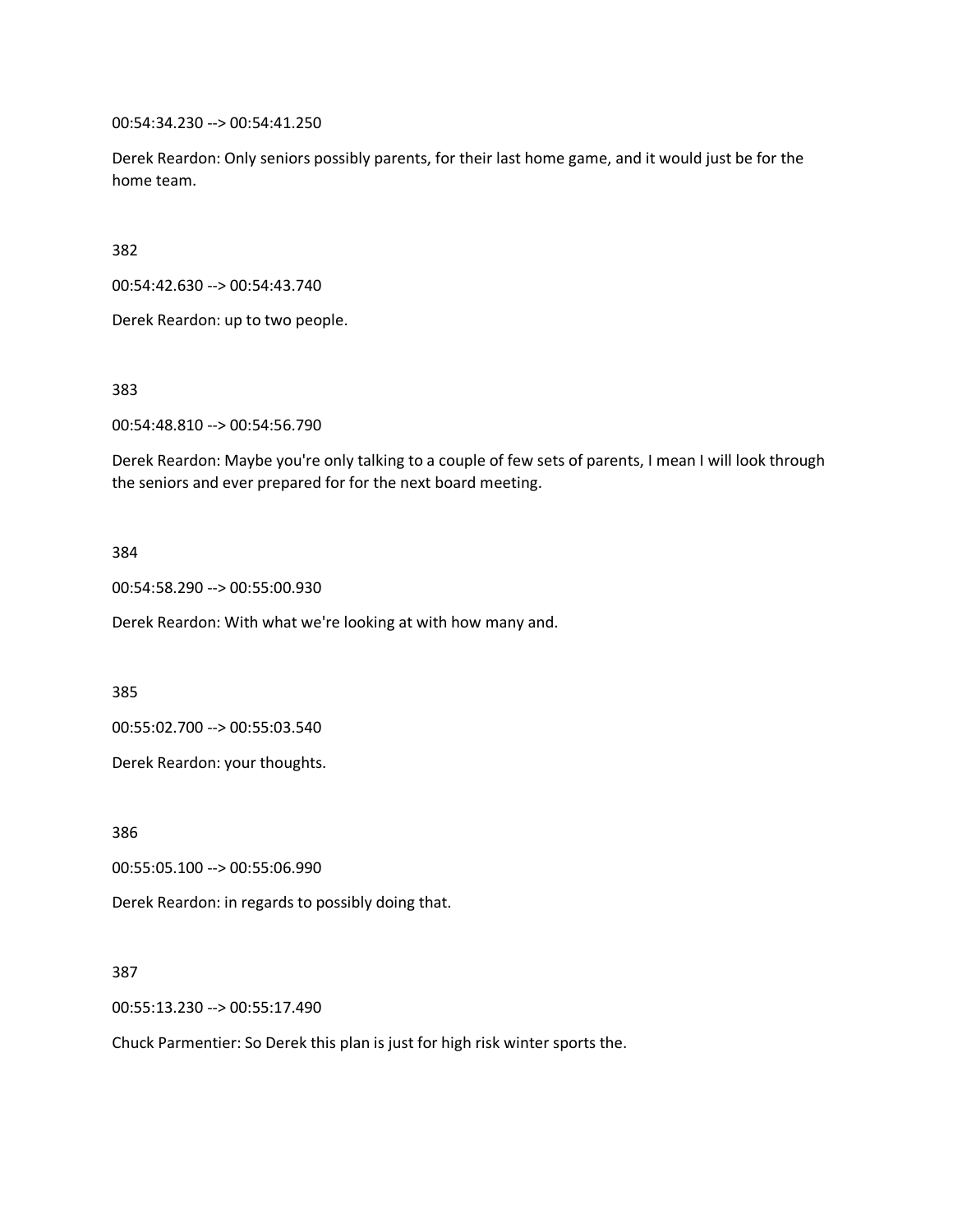00:55:17.880 --> 00:55:19.800

Chuck Parmentier: winner include the fall to season.

389

00:55:19.800 --> 00:55:25.170

Derek Reardon: basketball too, so if you if you look within the plan, football is included.

390

00:55:26.940 --> 00:55:28.230

Derek Reardon: In girls volleyball.

#### 391

00:55:30.990 --> 00:55:33.990

Derek Reardon: So they haven't given us a whole lot of direction for spring yet.

392

00:55:36.900 --> 00:55:49.410

Derek Reardon: I would imagine, I mean the spring sports are low moderate risk, so I would imagine it's going to fall back to like to spectators like it was in the fall season and us doing sign in sheets for contact tracing.

393

00:55:51.420 --> 00:55:52.590

Derek Reardon: But this this current.

394

00:55:53.880 --> 00:55:57.120

Derek Reardon: proposal is for just the winter and fall to season.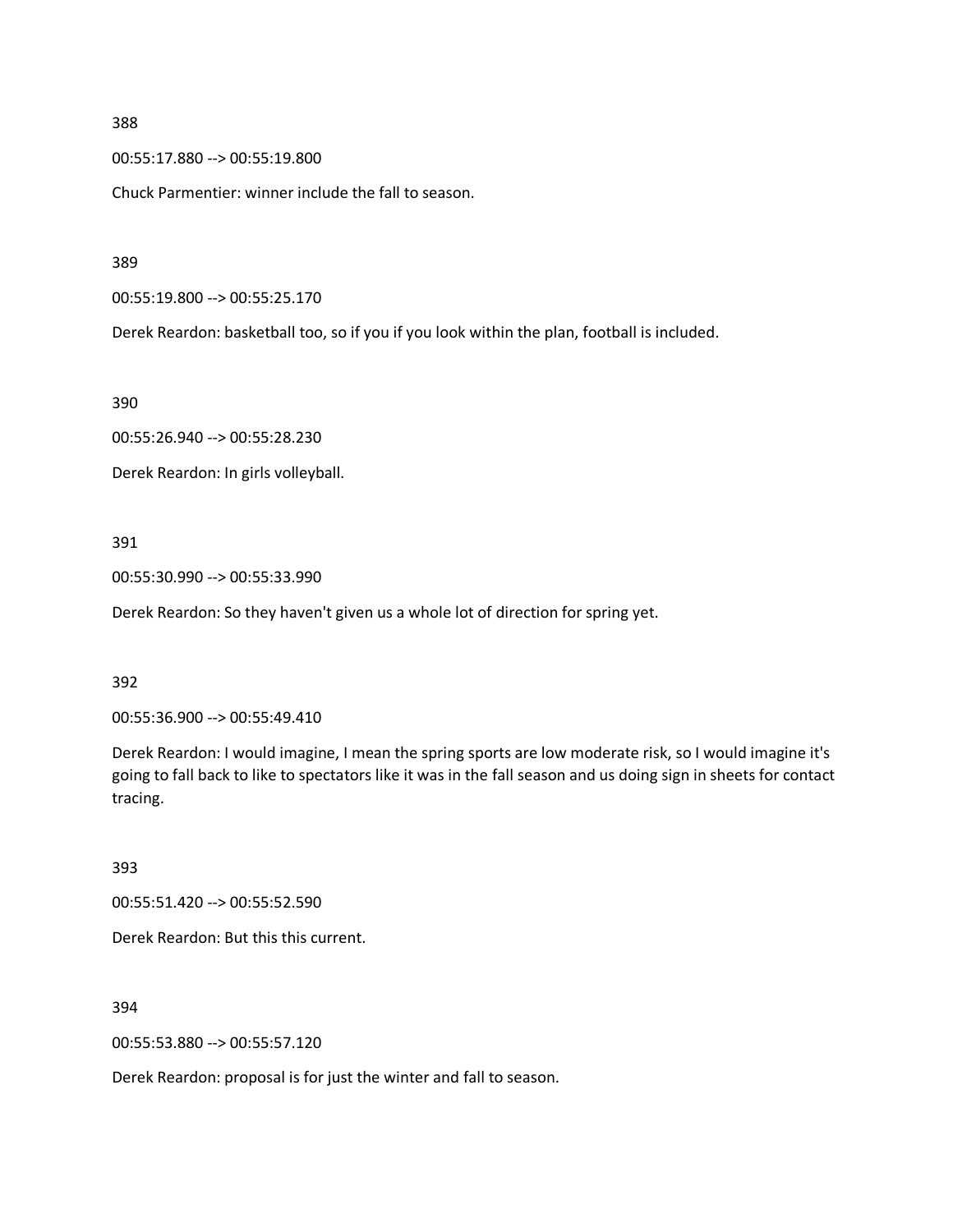### 00:55:59.010 --> 00:56:03.360

Chuck Parmentier: And the the cheerleading and fall to that's cheerleading for football games or.

396

00:56:03.750 --> 00:56:04.770

Derek Reardon: Yes, okay.

397

00:56:10.590 --> 00:56:15.990

Derek Reardon: You know we've always had we've had cheerleading for basketball we're just when the number in.

#### 398

00:56:17.490 --> 00:56:22.380

Derek Reardon: were confined the gym space, by not being able to put two teams in the gym at the same time.

399

00:56:24.090 --> 00:56:29.460

Derek Reardon: So to keep our student athletes to safest it was hard to offer cheerleading for the winner.

400

00:56:35.340 --> 00:56:39.330

Maria Suttmeier: Derek of those 42 students, how was it split between jv and varsity.

401

00:56:40.290 --> 00:56:41.280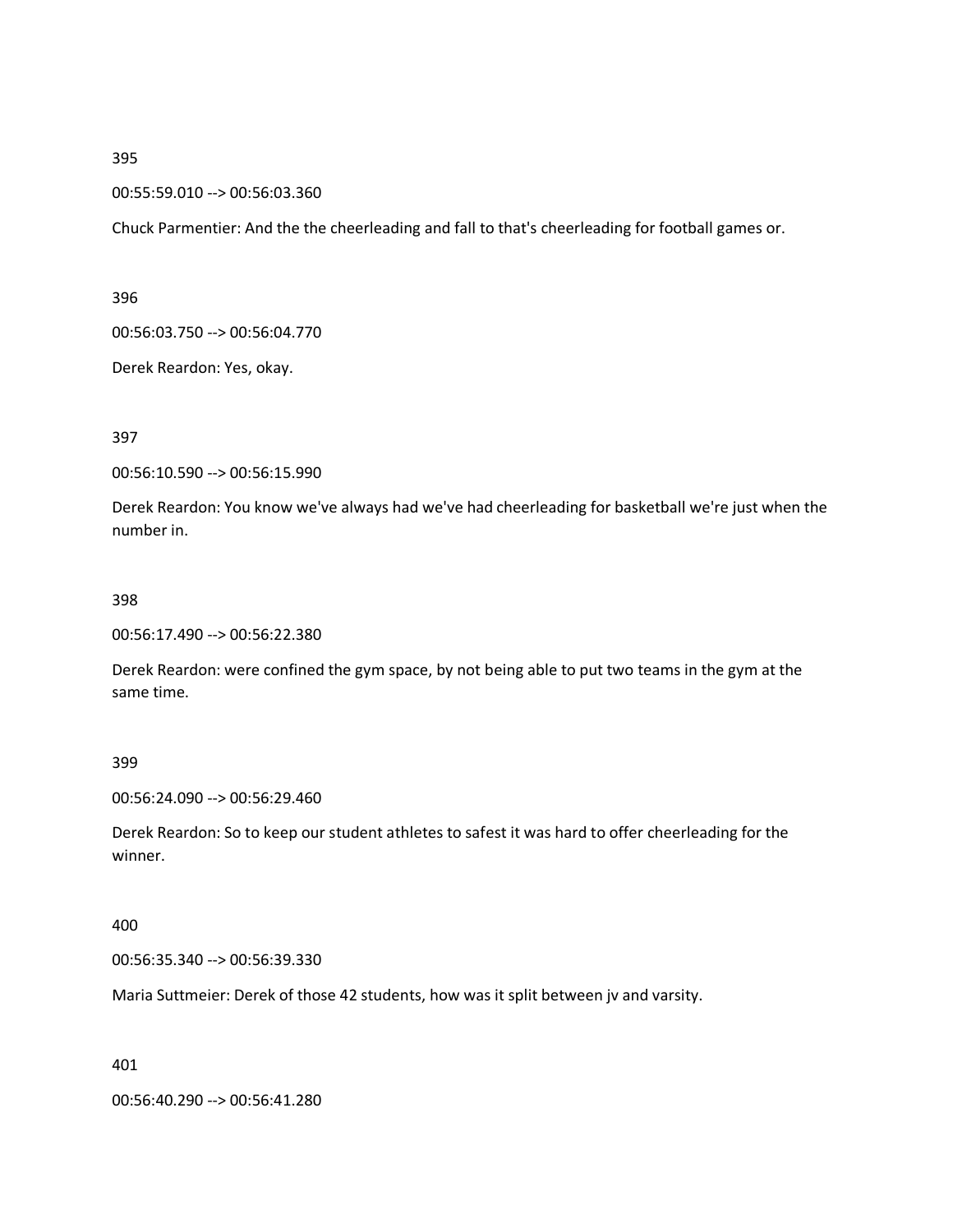Derek Reardon: Numbers wise.

402

00:56:41.400 --> 00:56:41.940 yeah.

403

00:56:43.440 --> 00:56:44.100

Derek Reardon: um.

404

00:56:46.170 --> 00:56:47.490

Derek Reardon: Girls.

405

```
00:56:50.340 --> 00:56:56.130
```
Derek Reardon: were under 10 for both jv and varsity girls varsity boys, I think we had.

406

00:56:57.240 --> 00:56:58.890

Derek Reardon: 12 there today.

407

00:57:00.330 --> 00:57:19.980

Derek Reardon: And volleyball we had like 12 or 13.

408

00:57:23.550 --> 00:57:27.750

Maria Suttmeier: So what's next the Board has this this plan to.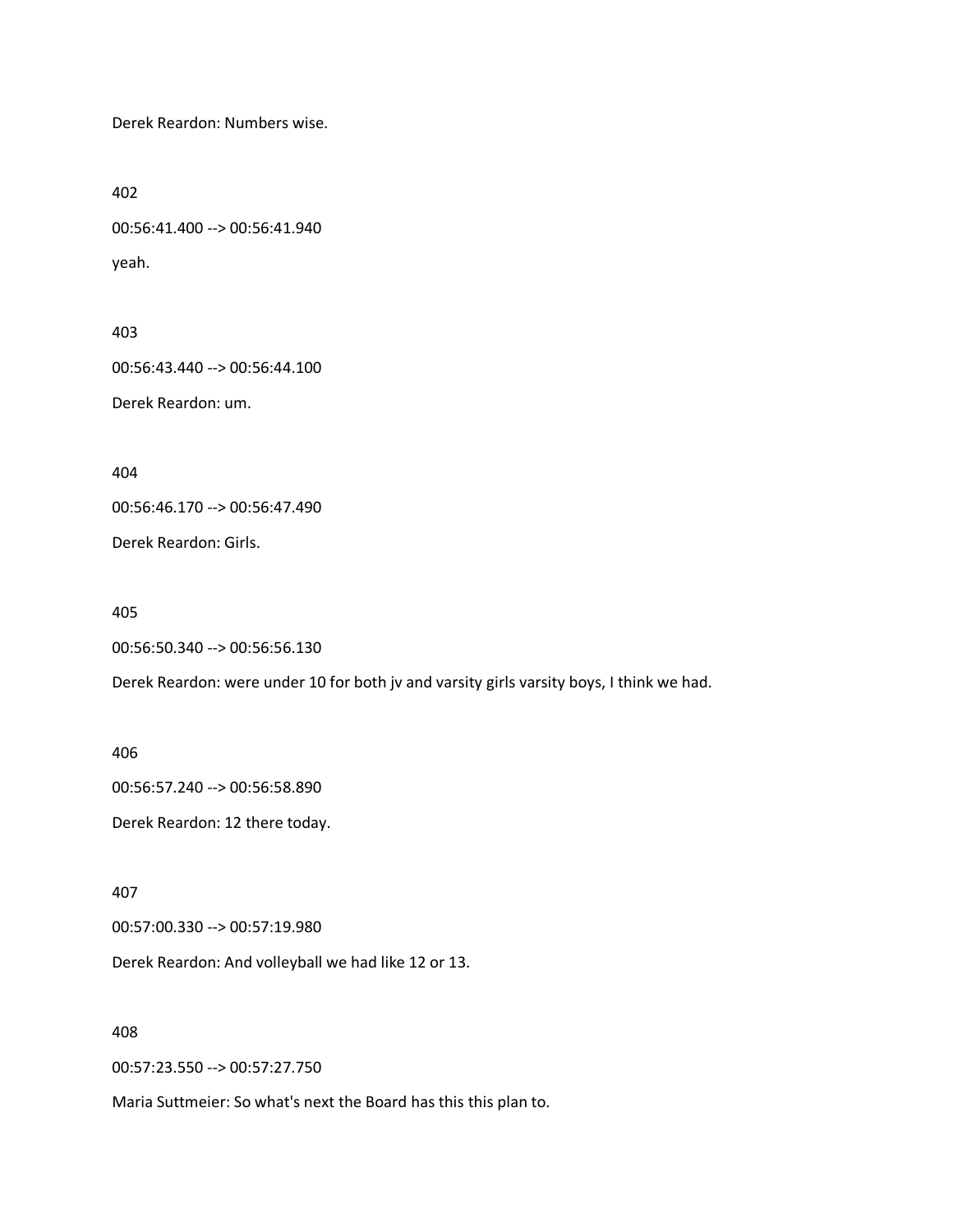00:57:29.250 --> 00:57:38.070

Maria Suttmeier: approve on the consensus agenda there's a resolution to approve playing high risk sports in conjunction with the governor.

# 410

00:57:39.120 --> 00:57:42.780

Maria Suttmeier: Allowing that to happen with certain safety protocols.

411

00:57:44.010 --> 00:57:45.480

Maria Suttmeier: Anything else, Mr Gordon.

412

```
00:57:46.320 --> 00:57:46.680
```
yo.

# 413

00:57:55.740 --> 00:57:57.210

Maria Suttmeier: Thanks concerns from the board.

414

00:57:59.100 --> 00:58:02.490

Maria Suttmeier: know when we first heard this anything that has high risk attached to it.

# 415

00:58:03.000 --> 00:58:09.510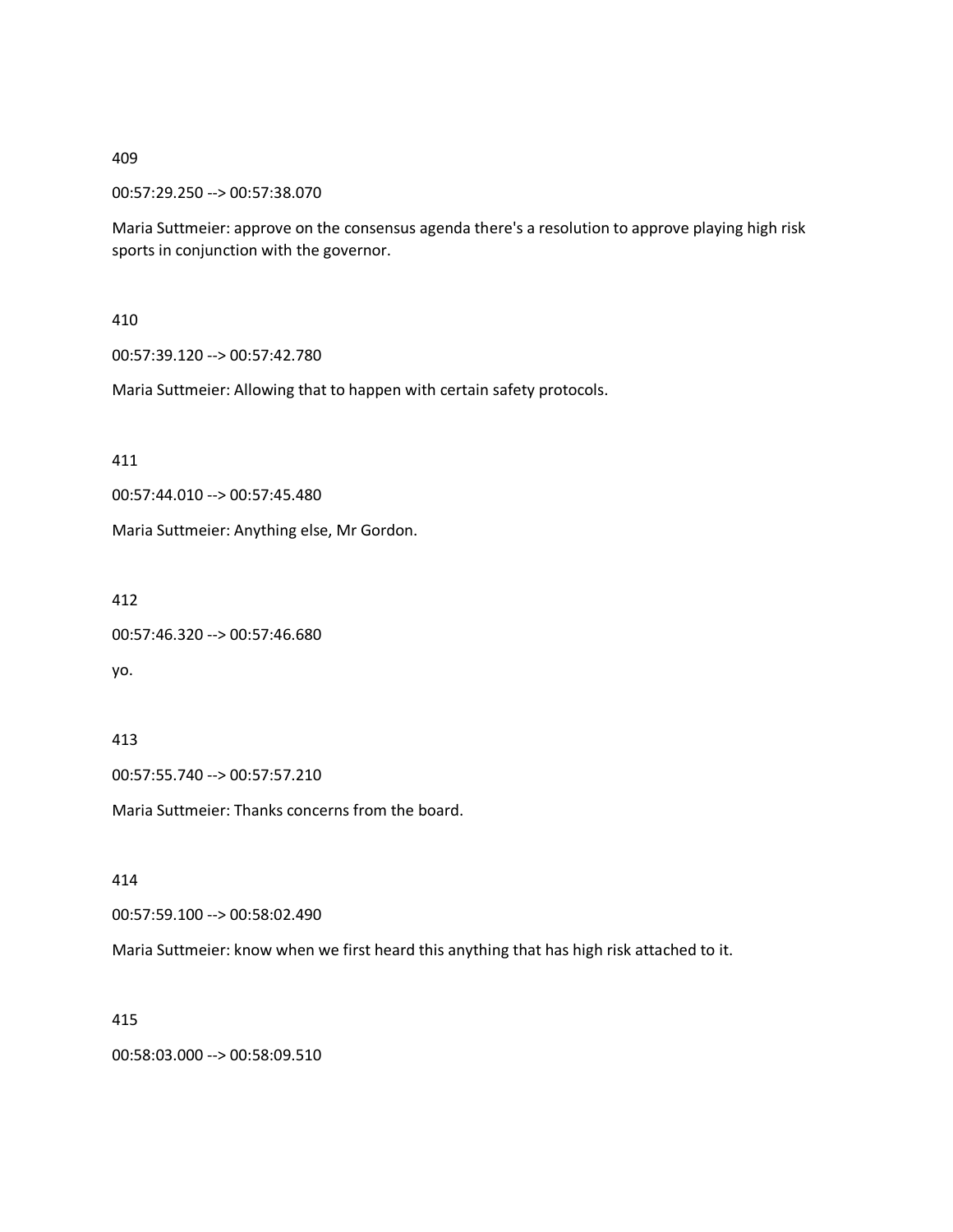Maria Suttmeier: makes you pause a little bit and wonder Okay, how are we going to do this because we don't want to have any risk when it comes to.

# 416

00:58:09.780 --> 00:58:16.050

Maria Suttmeier: The health and safety of our students, but then we started to get a lot more comfortable with it with the numbers coming down.

# 417

00:58:16.470 --> 00:58:28.920

Maria Suttmeier: At or below 4% and then looking at the plan and having an agreement across all of the districts, as to how we would you know test our students keep them safe, clean in between and.

# 418

00:58:30.930 --> 00:58:42.420

Maria Suttmeier: Have masks on at all times and limited use of the locker rooms for changing there's no use of the locker rooms after the Games correct and after practices correct.

#### 419

00:58:44.520 --> 00:58:54.990

Sage Carter: Sir, I just want to thank you for coming up with such a thorough plan you know I think it's great it's I know it's very limited I know kids are disappointed, they want to do more.

### 420

00:58:56.100 --> 00:59:09.210

Sage Carter: But I think it's great that we're able to do anything at all, you know, and I look forward to spring, when the kids can be outside but, but making the best of a bad situation I think it's great to get the kids moving as much as they can.

#### 421

00:59:10.320 --> 00:59:21.750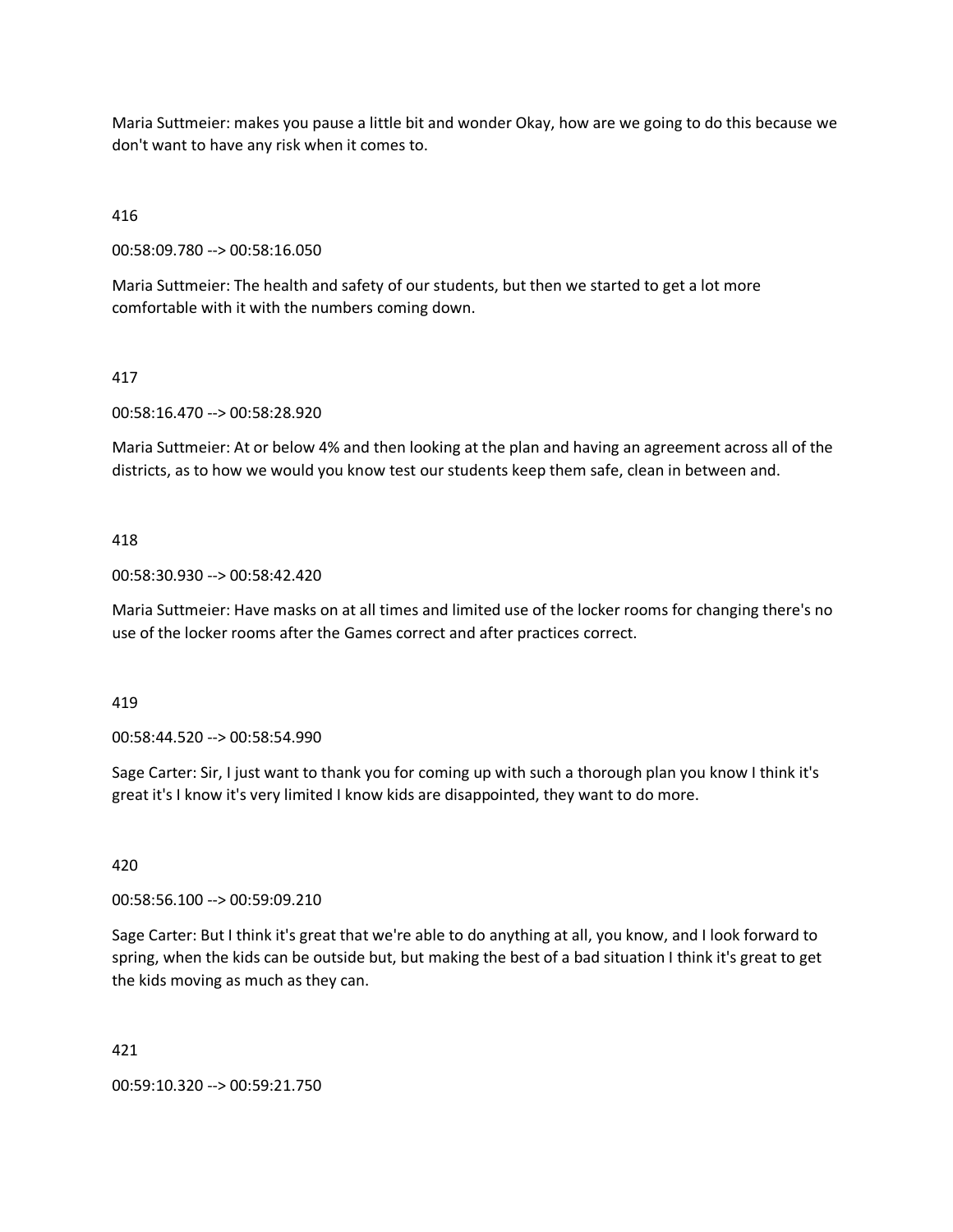Derek Reardon: And they are they weren't looking at it like we're only playing six games, I mean they were they were as happy as could be today, and they were well, something is better than nothing, and most of them had that attitude.

422

00:59:22.620 --> 00:59:33.450

Derek Reardon: So I mean it was really good seeing them and how happy, they were and thinking it was never going to happen and it actually is happening for them, especially the seniors.

## 423

00:59:34.710 --> 00:59:48.420

Derek Reardon: You never want to see them not be able to participate, I mean probably most of them, the last time potentially playing basketball or volleyball um so yeah I mean that regard it was great.

## 424

00:59:49.020 --> 00:59:56.550

Maria Suttmeier: Our students are so grateful for anything that we can give them, that is a taste of normal when it really is a new normal.

#### 425

00:59:57.180 --> 01:00:09.510

Maria Suttmeier: You know to be able to be physically active and in our schools and to hear a whistle blowing and balls bouncing and it's just you know i'm looking forward to it, even though I can't be there, I know that.

## 426

01:00:09.810 --> 01:00:17.790

Maria Suttmeier: You know, April and I and others have been a part of those swim meets and it's just incredible you can hear the cheers through the chat box.

#### 427

01:00:18.360 --> 01:00:24.630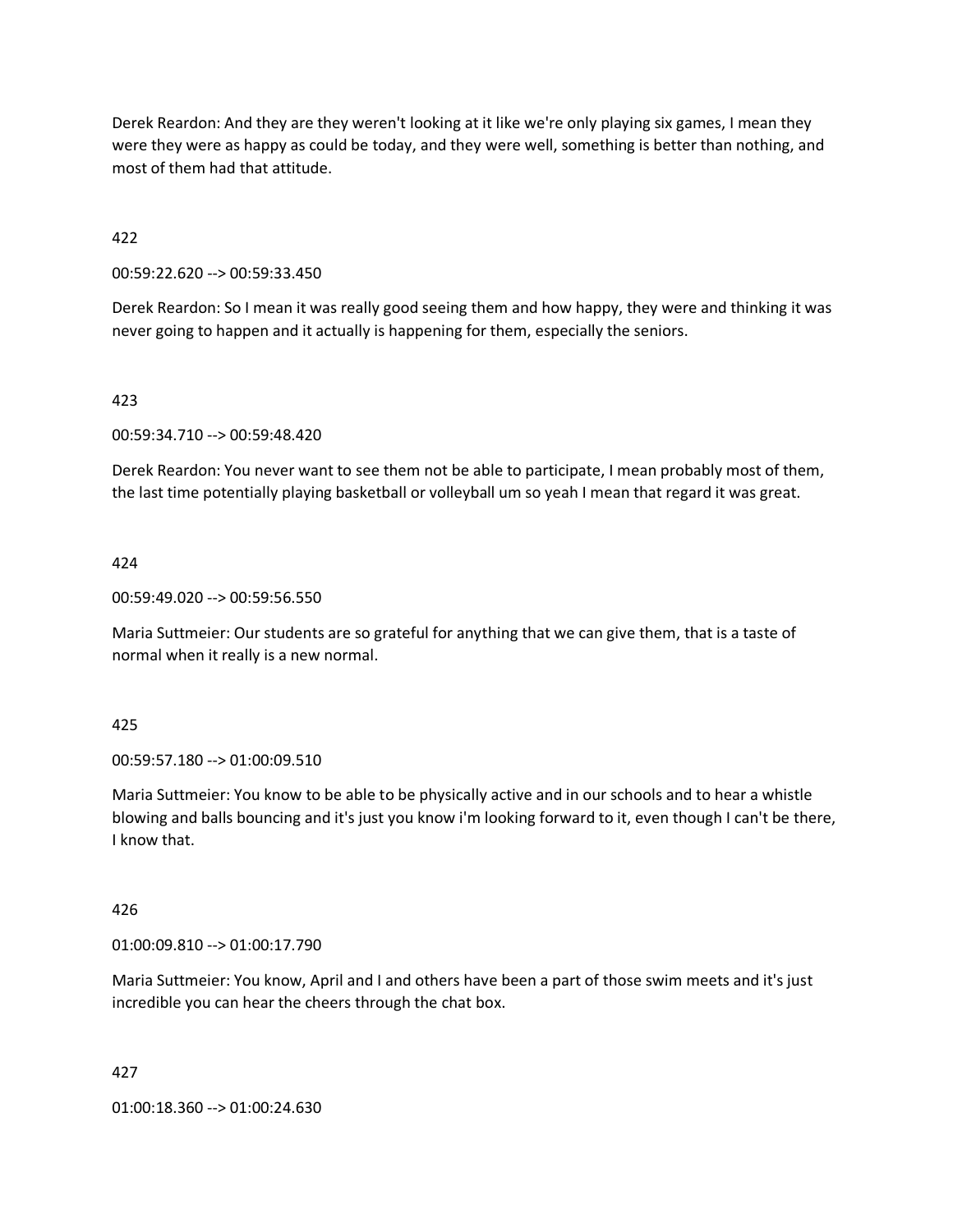Maria Suttmeier: The kids love looking at it afterwards, and you know they just love competing, even though there isn't anyone in the room, so.

# 428

01:00:24.960 --> 01:00:31.320

Maria Suttmeier: I also want to mention Paul stalker had a buildings and grounds, who have been you know he doesn't say no.

## 429

01:00:31.650 --> 01:00:45.360

Maria Suttmeier: He asked questions you make sure that we're doing everything appropriately and he makes sure that everything's going to be cleaned so that health and safety is ready for the learners that come back in to our school system, the next day.

## 430

01:00:49.260 --> 01:00:53.880

Lucy Segar: I just wanted to add that I think this plan is going to really help us to in the fall.

#### 431

01:00:54.690 --> 01:01:11.550

Lucy Segar: And maybe next year when students might have to continue to wear masks and some of the same regulations might have to be in place for sports next year, I mean we don't know, but I think it sets us up to have students participate in a winter season that has this type of regulation.

#### 432

01:01:14.040 --> 01:01:15.600

Lucy Segar: Thank you for all your hard work on it.

433

01:01:18.150 --> 01:01:18.270

Chuck Parmentier: If.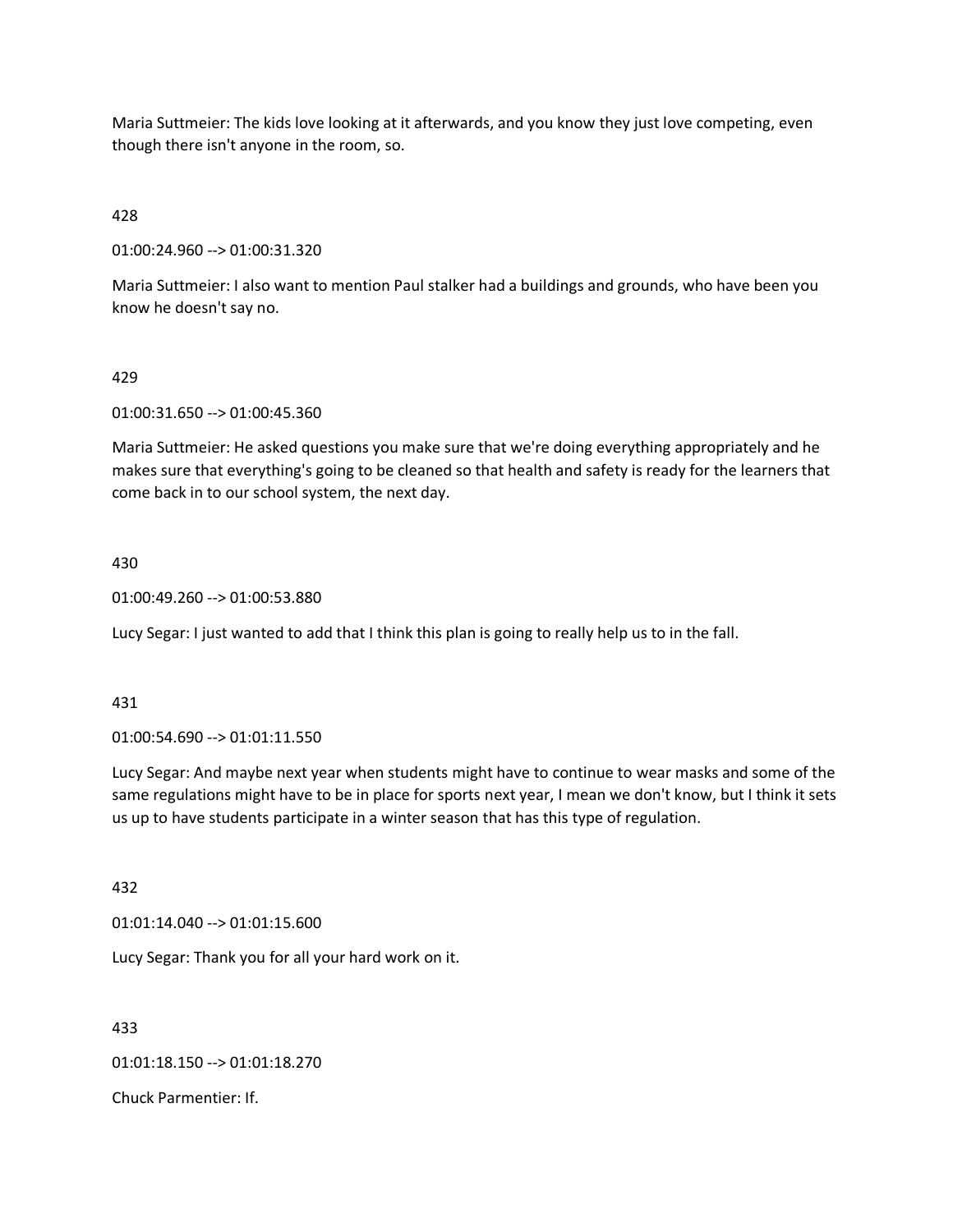01:01:18.390 --> 01:01:19.500

Derek Reardon: Your kids me.

435

01:01:22.080 --> 01:01:26.430

Chuck Parmentier: There will athletes be required to wear masks for football as well.

436

01:01:27.330 --> 01:01:27.960

Yes.

437

01:01:29.010 --> 01:01:30.450

Derek Reardon: it's what they're saying right now.

438

01:01:31.500 --> 01:01:37.440

Chuck Parmentier: Is there is there any concern about their ability to take in oxygen.

439

01:01:38.880 --> 01:01:46.860

Chuck Parmentier: Given the exertion the amount of equipment they're wearing and during during regular football games, at least, you know college and probably you see.

440

01:01:47.520 --> 01:01:57.150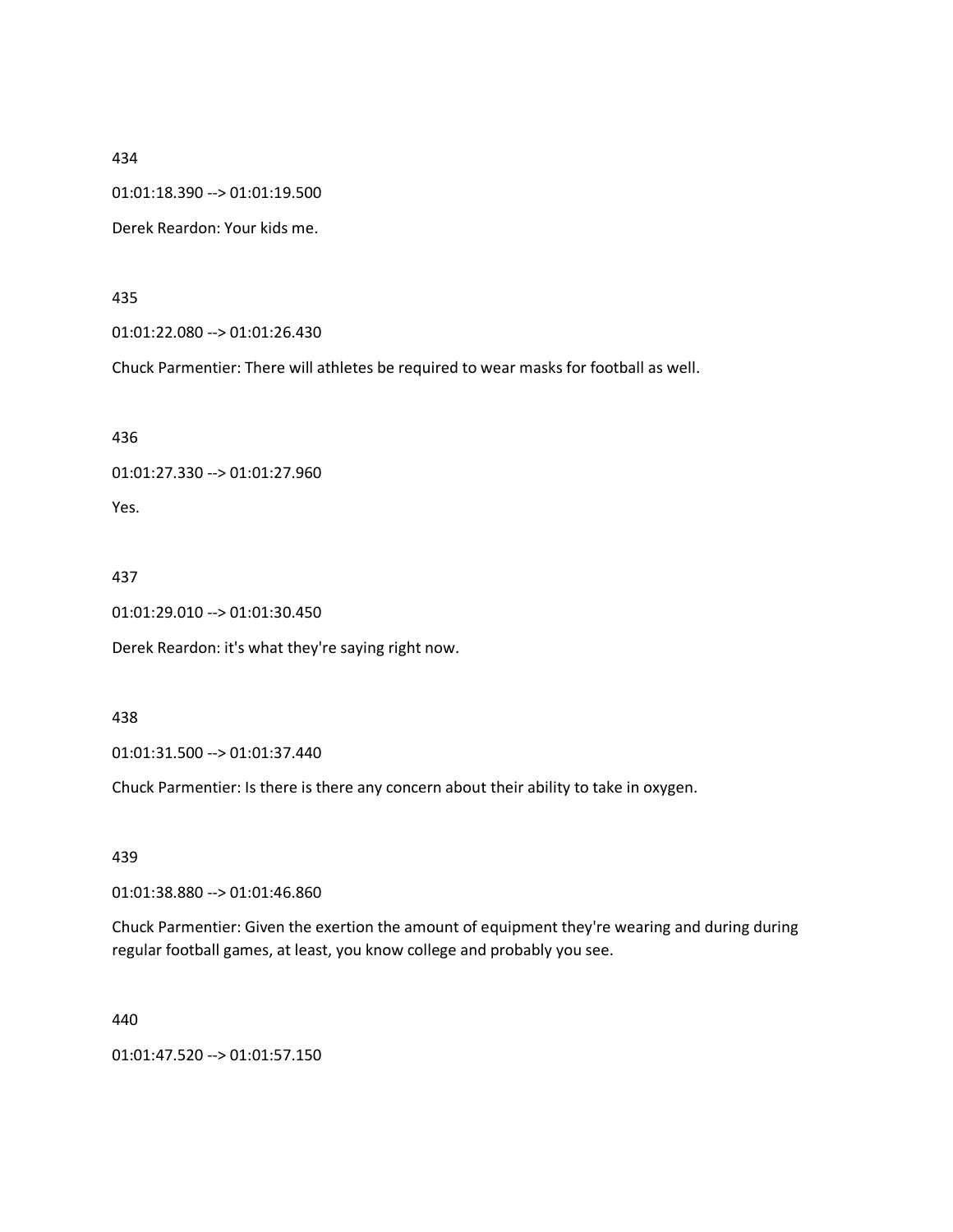Chuck Parmentier: You know players going over to the side, and you know, putting the oxygen mask on to get in you know enough oxygen with a mask it seems like it would make it very difficult.

441

01:01:58.170 --> 01:02:01.410

Chuck Parmentier: Given the level of exertion that's involved in football.

442

01:02:01.890 --> 01:02:03.030

Derek Reardon: basketball to.

443

01:02:03.420 --> 01:02:04.200

Chuck Parmentier: pass the ball to.

444

01:02:04.230 --> 01:02:05.550

Derek Reardon: yeah I agree.

445

01:02:07.050 --> 01:02:13.500

Derek Reardon: There that's what they're putting forth right now masks for football and a mass for basketball.

446

01:02:16.050 --> 01:02:29.340

Maria Suttmeier: I just sent you a link for those under armour masks \$20 on sale right now but they're going quickly, it might be something to look into only because they've been designed for athletes, with that in mind.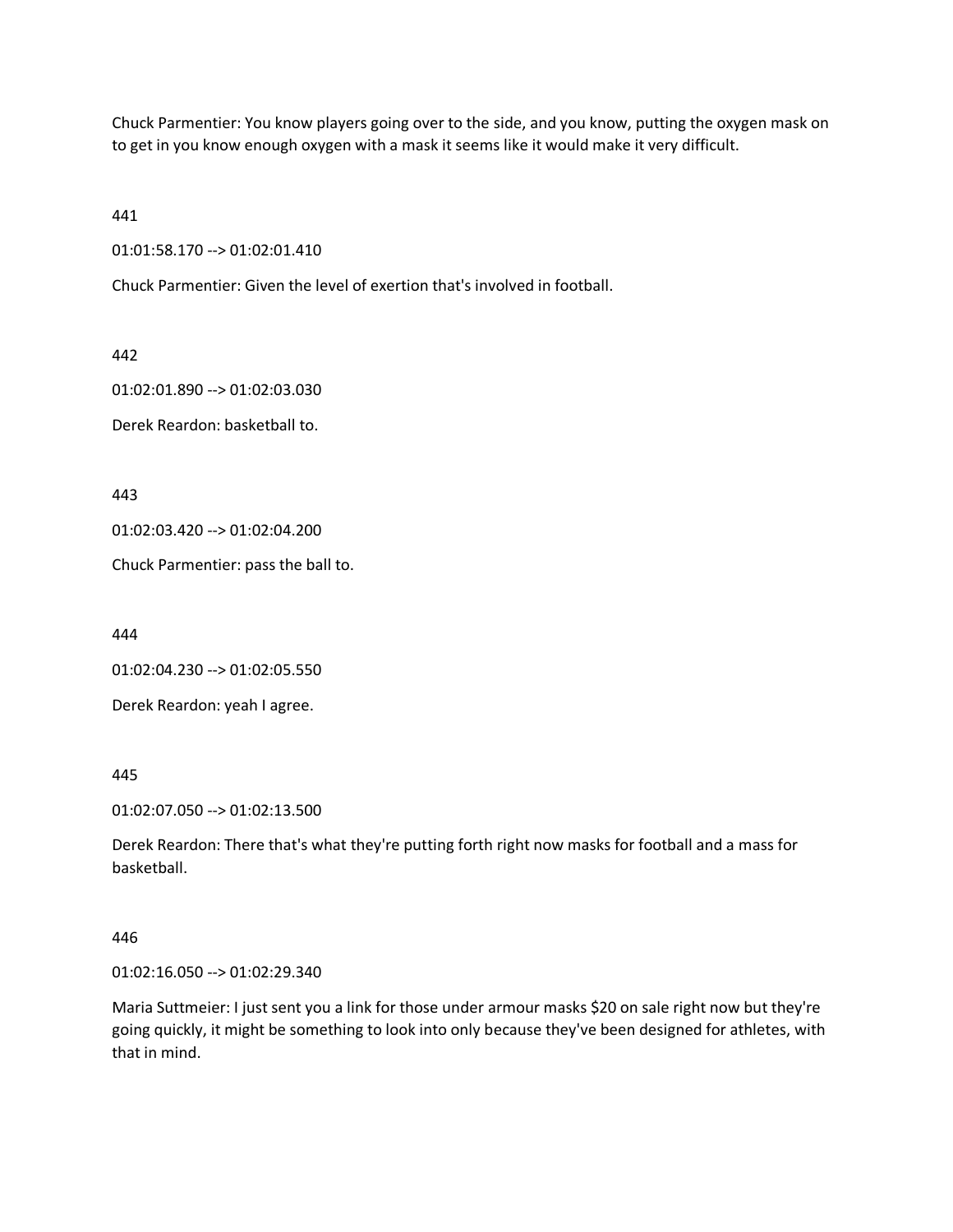01:02:29.730 --> 01:02:30.810

Derek Reardon: Distance runners.

448

01:02:31.350 --> 01:02:33.360

Derek Reardon: Yes, what they're designed for.

449

01:02:33.690 --> 01:02:43.500

Maria Suttmeier: Yes, and it also regulates the heat, so it might be worth looking into, and I just looked it up as you were presenting and I found some for 20.

#### 450

01:02:45.900 --> 01:02:46.500

Maria Suttmeier: We do have.

# 451

01:02:47.070 --> 01:02:59.730

Maria Suttmeier: Our endowment fund i'm sure there might be some money in the club sports clubs and let's see what we might be able to do we have to give our students a mask let's maybe make sure we give them one that's appropriate for athletics.

#### 452

01:03:00.960 --> 01:03:01.680

Derek Reardon: So it was great.

453

01:03:08.490 --> 01:03:21.960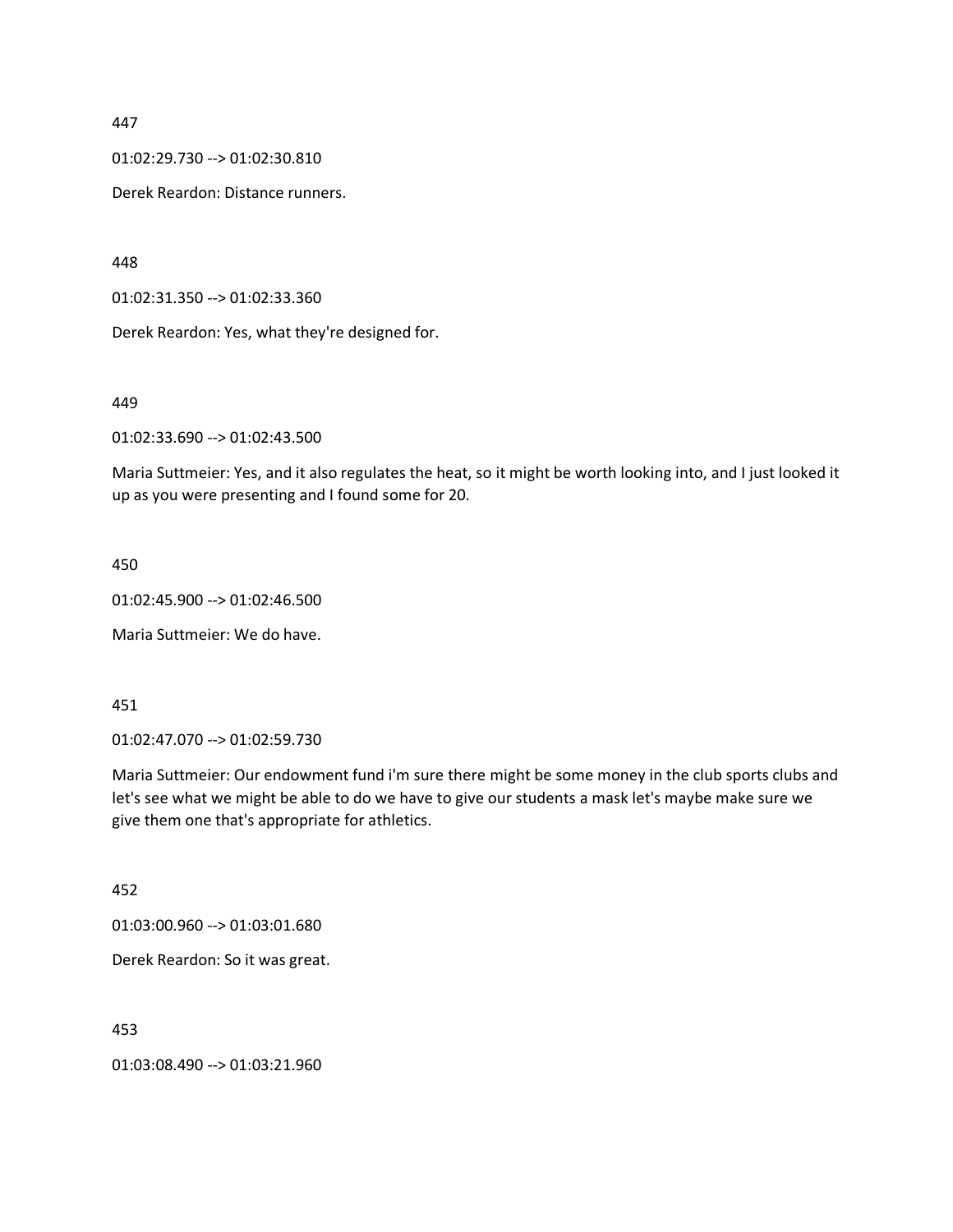Maria Suttmeier: I think we're all concerned, we heard high risk, but now we're all excited to see our students being able to compete, so thank you all for your comments, for reviewing the plan and for your support and thank you, Derek for everything that you've done.

454

01:03:23.370 --> 01:03:24.510

Maria Suttmeier: To bring reality.

455

01:03:35.040 --> 01:03:36.270

Like it's back to me.

456

01:03:39.270 --> 01:03:40.020

Carrie : Thank you, dear.

457

01:03:40.710 --> 01:03:41.400

Derek Reardon: Thank you.

458

01:03:42.780 --> 01:03:53.400

Carrie : um That brings us to our first Executive session I make a motion to enter an executive session for the purpose of discussing clerical negotiations and administrative negotiations.

459

01:03:57.000 --> 01:03:57.420

Chuck Parmentier: Second.

460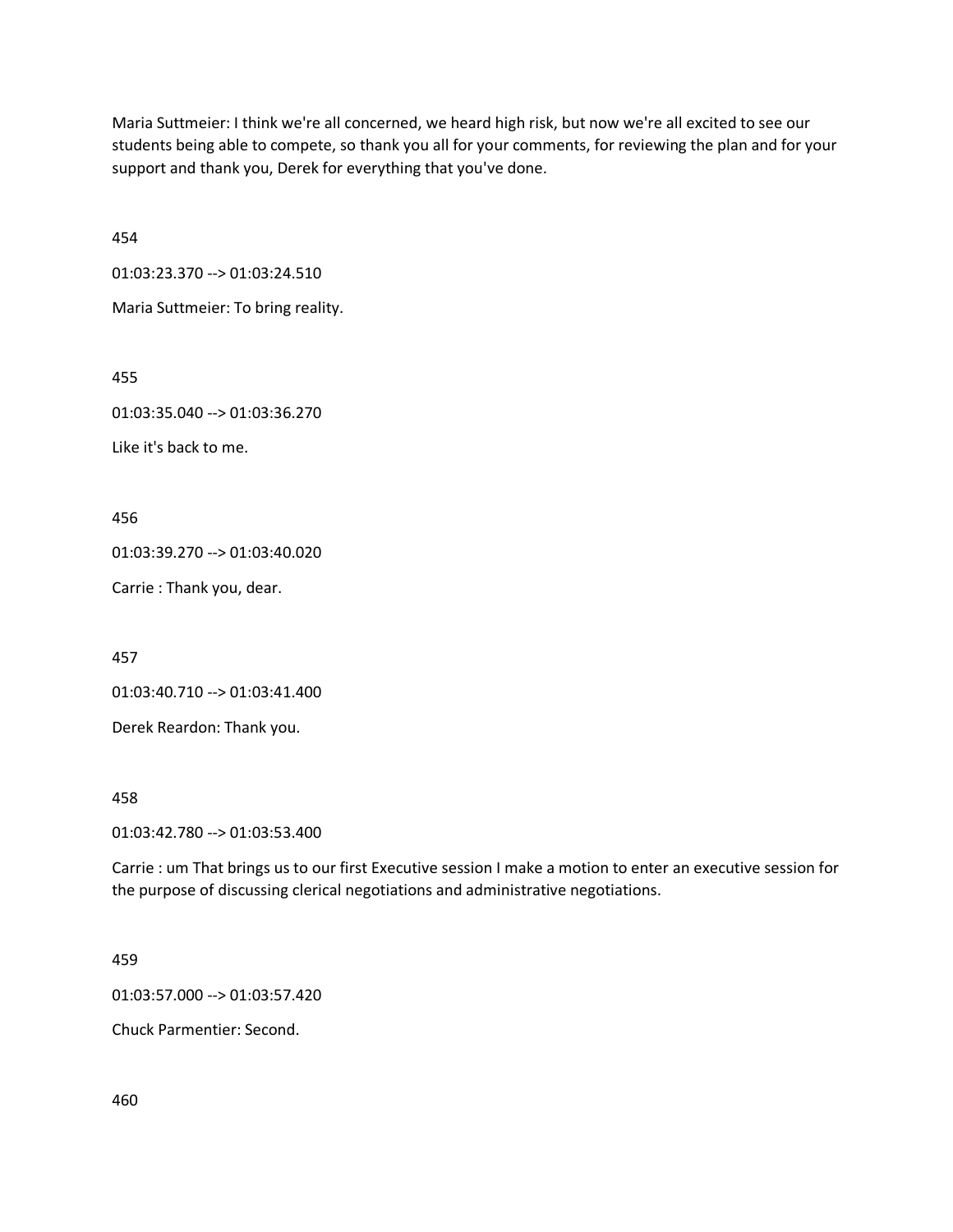01:03:58.380 --> 01:03:59.040

On the banner.

461

01:04:10.560 --> 01:04:22.620

Sage Carter: So we'll be back into this meeting after the executive session is done, the Board will come back to this meeting so anyone from the public who can hang on we'll be back.

462

01:04:23.010 --> 01:04:25.770

Maria Suttmeier: Right, I want to answer straight like 10 to 15 minutes, no more than that.

# 463

01:04:43.200 --> 01:04:44.760

Jesse Boehme: We have to make them co host again.

464

01:05:06.000 --> 01:05:07.590

Maria Suttmeier: Can everyone hear me and see me.

465

01:05:08.460 --> 01:05:09.600

Carrie Otty: I can hear you and see you.

# 466

01:05:13.320 --> 01:05:16.440

Maria Suttmeier: I know Lucy was just calling back in no shoes.

467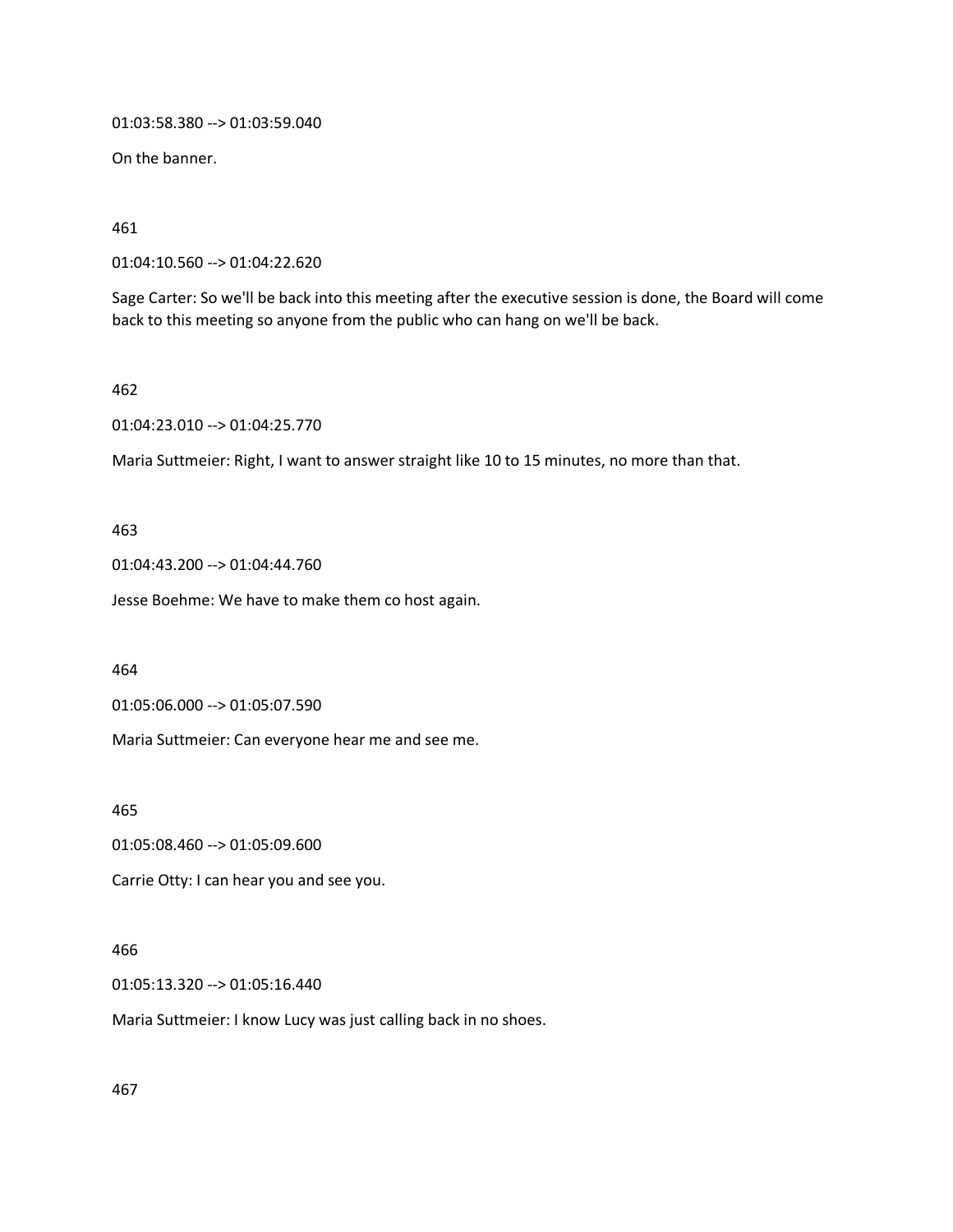01:05:29.520 --> 01:05:30.990

Maria Suttmeier: Okay, I think we're all back in now.

468

01:05:31.650 --> 01:05:32.640

Jesse Boehme: We lose Leslie.

469

01:05:34.200 --> 01:05:37.500

Maria Suttmeier: know she just has her right on I don't know.

470

01:05:39.540 --> 01:05:41.850

Carrie Otty: it's hard to tell who's there when you don't have your camera on.

471

01:05:41.880 --> 01:05:48.570

Maria Suttmeier: yeah Leslie do you have your camera on I see i'm losing everybody to icons because of the wind storm that i'm having here so hopefully.

472

01:05:49.080 --> 01:05:50.880

Carrie Otty: They just unable to start video.

#### 473

01:05:53.220 --> 01:05:55.140

Carrie Otty: Oh well, that would be a lovely thing.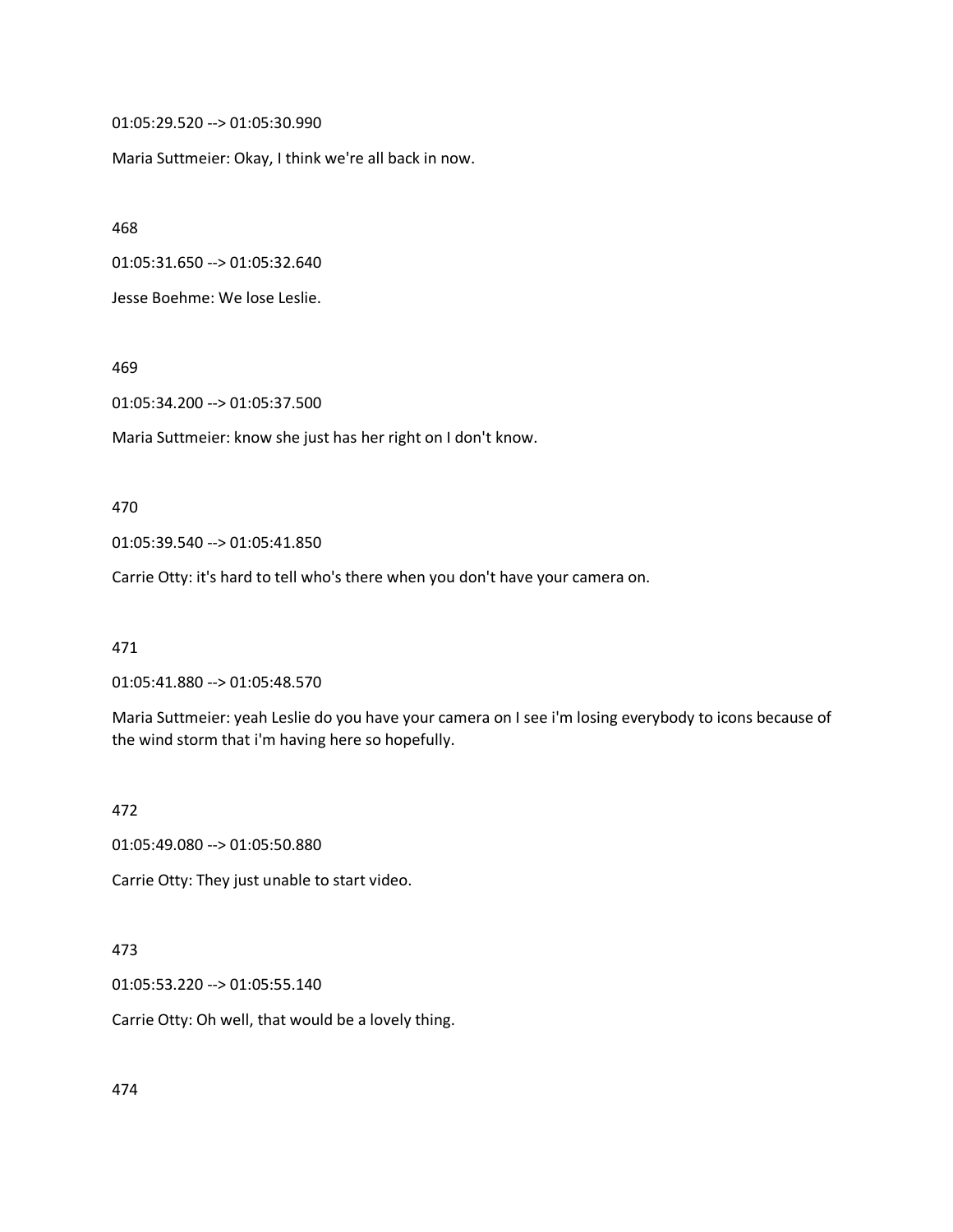01:06:05.280 --> 01:06:07.140

Maria Suttmeier: Can we make sure that Leslie is with us.

475

01:06:26.820 --> 01:06:33.030

Lucinda Segar: i'm also still unable to start my video but i'm assuming she'll get to me to just making everybody co host.

476

01:06:47.610 --> 01:06:48.570

April Prestipino: sorry if I could help.

477

01:06:56.340 --> 01:06:56.910

Jesse Boehme: Linda.

478

01:06:57.630 --> 01:07:00.150

Jesse Boehme: Linda is the host now I don't know why but.

479

01:07:01.500 --> 01:07:02.640

Jesse Boehme: Not Leslie anymore.

480

01:07:04.080 --> 01:07:05.220

Carrie Otty: How do you fix that.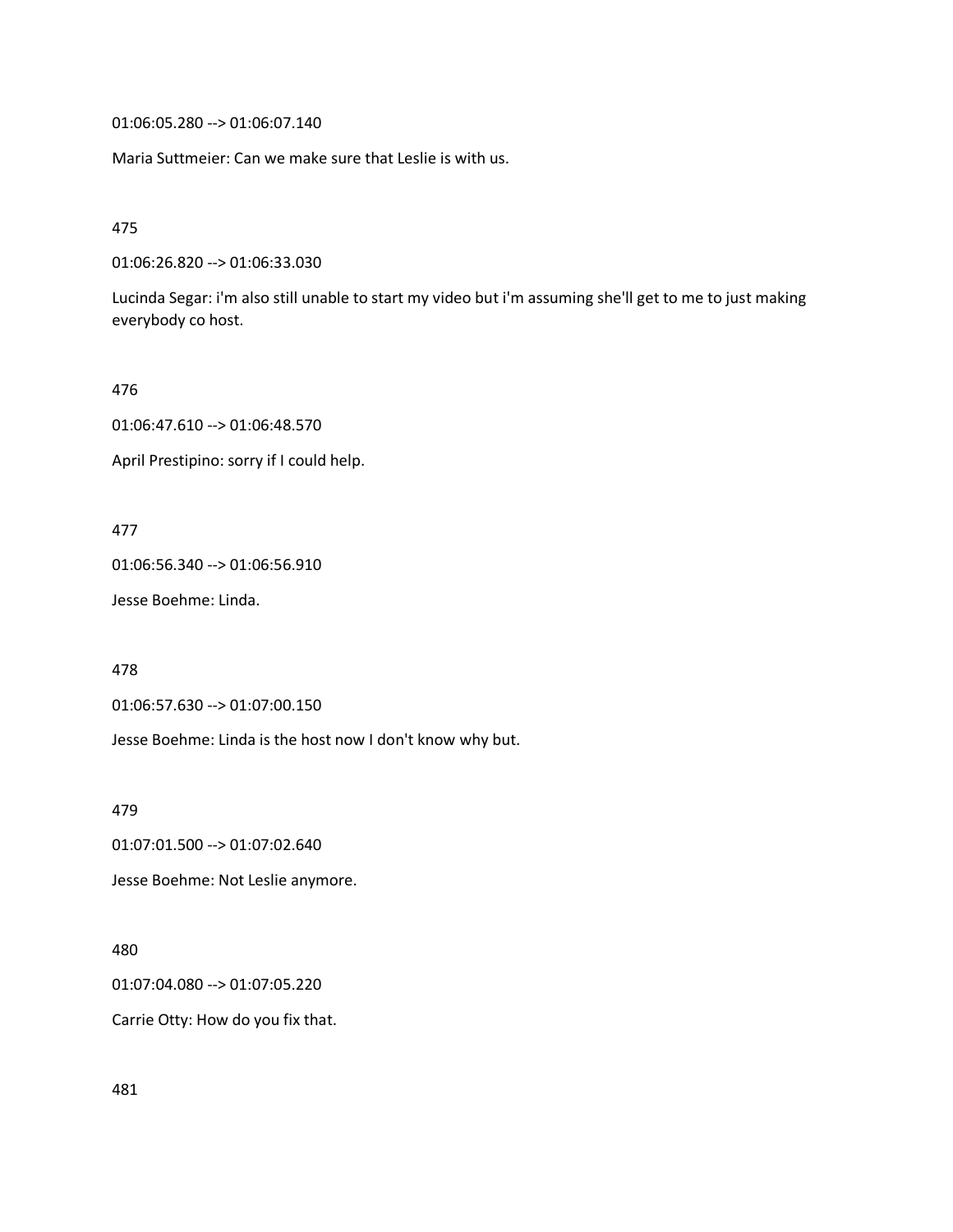01:07:11.910 --> 01:07:13.500

Jesse Boehme: Linda can you go over.

482

01:07:14.940 --> 01:07:23.610

Jesse Boehme: Over can you hit the participants of the bottom yeah I can you go over to my name.

483

01:07:24.660 --> 01:07:25.500

Jesse Boehme: And hit more.

484

01:07:25.530 --> 01:07:27.570

Linda Hopkins: yeah yeah and.

485

01:07:27.630 --> 01:07:31.080

Jesse Boehme: It can you make me the host yes okay.

486

01:07:32.250 --> 01:07:34.080

Jesse Boehme: I should be able to make people co host know.

487

01:07:36.270 --> 01:07:37.560

Jesse Boehme: When she's Okay, I am.

488

01:07:42.240 --> 01:07:44.220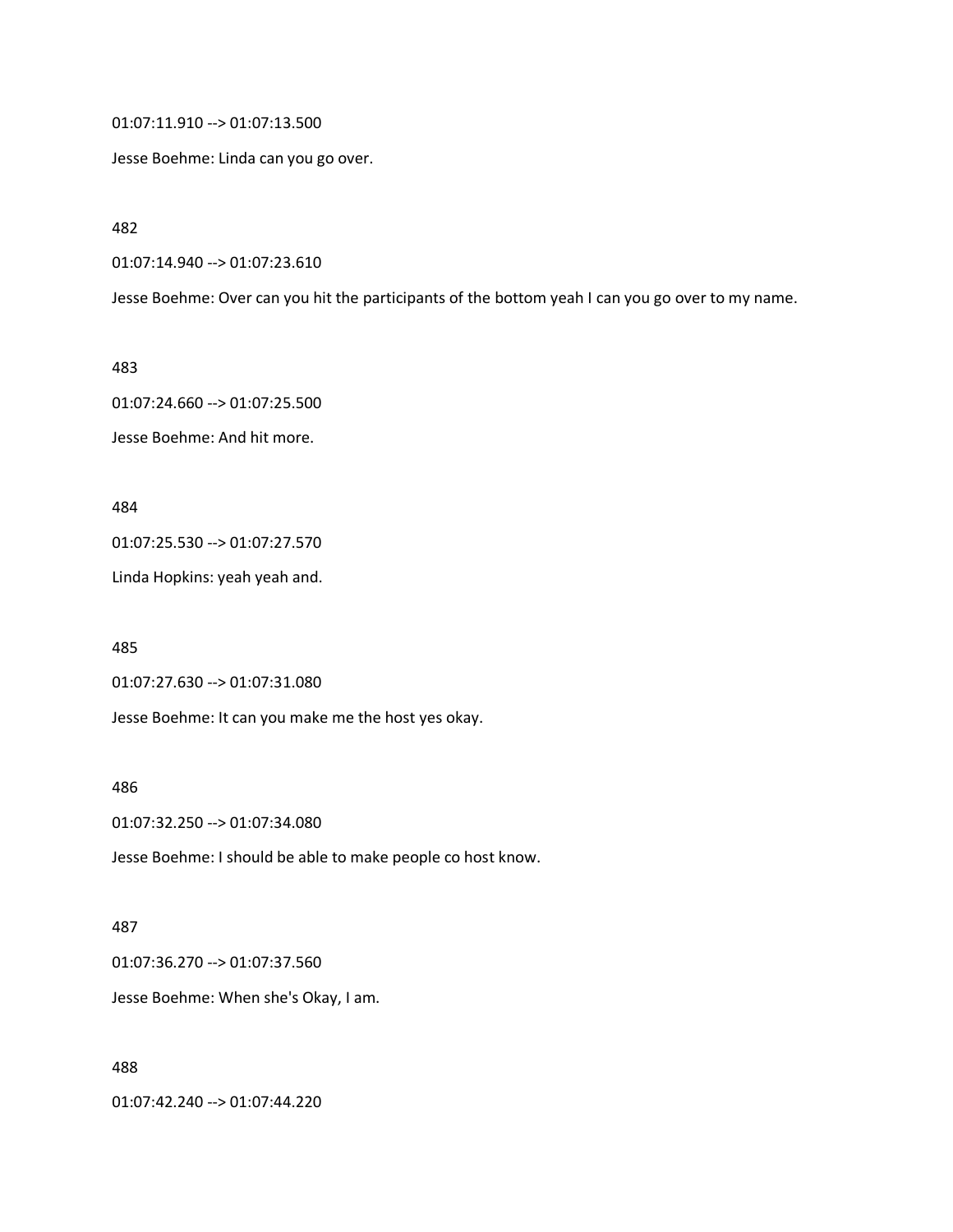Thanks for noticing that that was strange.

489

01:07:48.690 --> 01:07:52.380

Carrie Otty: We don't normally have this much trouble is the link different this time or.

490

01:07:53.160 --> 01:08:01.470

Jesse Boehme: I think leslie's having some technical difficulties, I think, for some reason, what because she is it got switched the linda's.

491

01:08:03.660 --> 01:08:06.090

Jesse Boehme: But now that I have it, I should be able to make people.

492

01:08:08.670 --> 01:08:08.940

Jesse Boehme: Oh.

493

01:08:09.000 --> 01:08:09.630

Lucinda Segar: boy hear me.

494

01:08:12.540 --> 01:08:12.960

Lucinda Segar: Thank you.

495

01:08:17.190 --> 01:08:25.530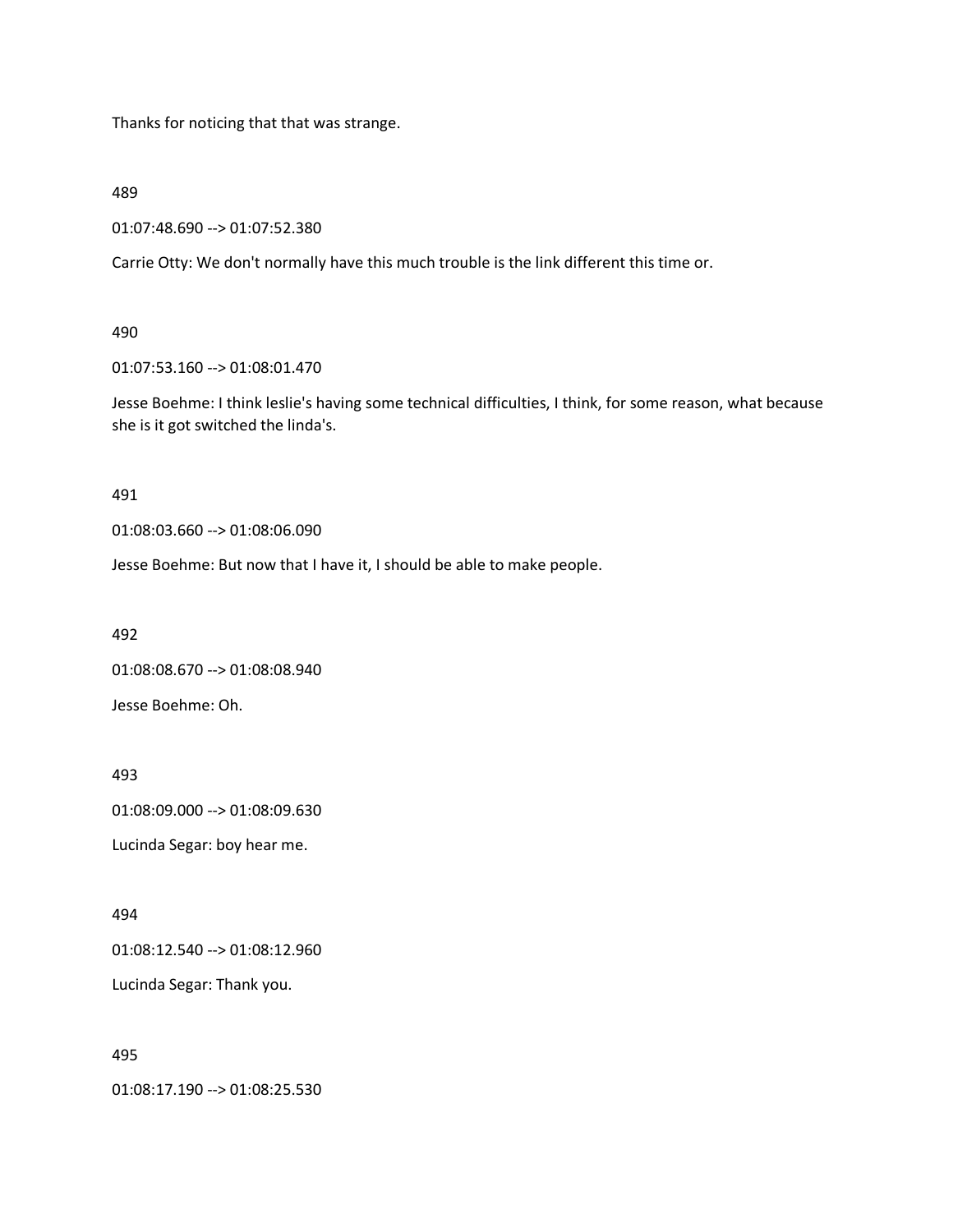Maria Suttmeier: Okay, so carrie if you want to continue on the agenda, we don't have a student representative, I don't believe here tonight nope that's what I was just looking.

496

01:08:25.530 --> 01:08:28.590

Carrie Otty: For so that brings us to the personnel agenda.

#### 497

01:08:29.850 --> 01:08:33.420

Carrie Otty: and make a motion to accept personnel agenda items a through E.

#### 498

01:08:37.620 --> 01:08:37.980

Lucinda Segar: I can.

499

01:08:40.380 --> 01:08:42.060

Carrie Otty: We have enough sale and favor.

500

01:08:57.000 --> 01:08:57.990

Carrie Otty: She can't unmute.

#### 501

01:09:02.940 --> 01:09:04.080

Sage Carter: i'm back, thank you.

### 502

01:09:05.460 --> 01:09:11.370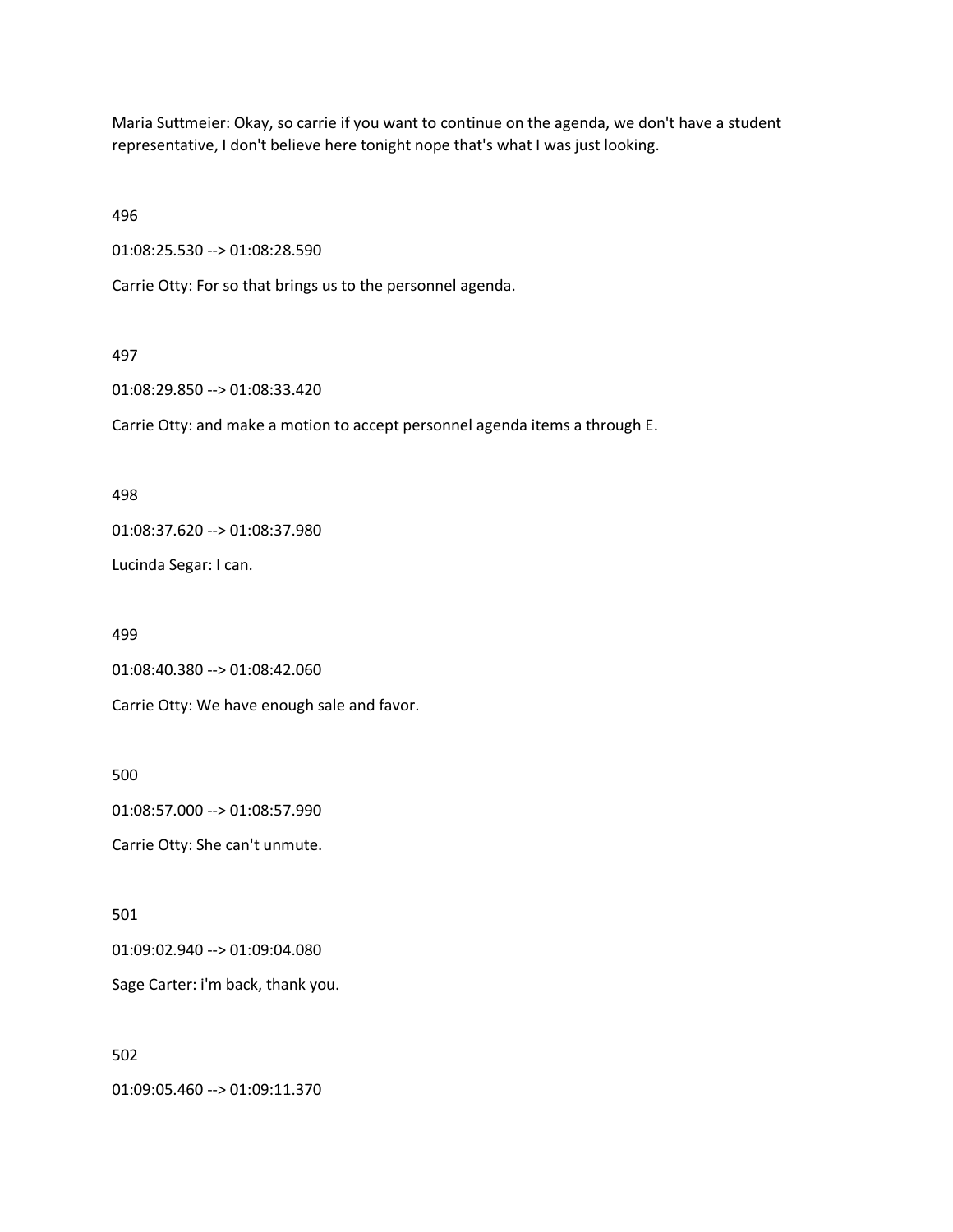Carrie Otty: And Leslie needs a new co host to have my video on go yeah she said.

503

01:09:13.350 --> 01:09:14.550

She needs to be a Co host.

504

01:09:17.730 --> 01:09:19.500

Carrie Otty: Okay well somebody will fix that.

505

01:09:20.370 --> 01:09:21.450

Carrie Otty: numbering system there you go.

506

01:09:24.360 --> 01:09:27.060

Carrie Otty: and its policy.

### 507

01:09:32.220 --> 01:09:40.500

Lucinda Segar: Okay, so we had a policy committee meeting last week on Tuesday and we worked on quite a few policies.

#### 508

01:09:41.520 --> 01:09:44.010

Lucinda Segar: we're just going to talk about the old business now.

509

01:09:45.060 --> 01:09:46.500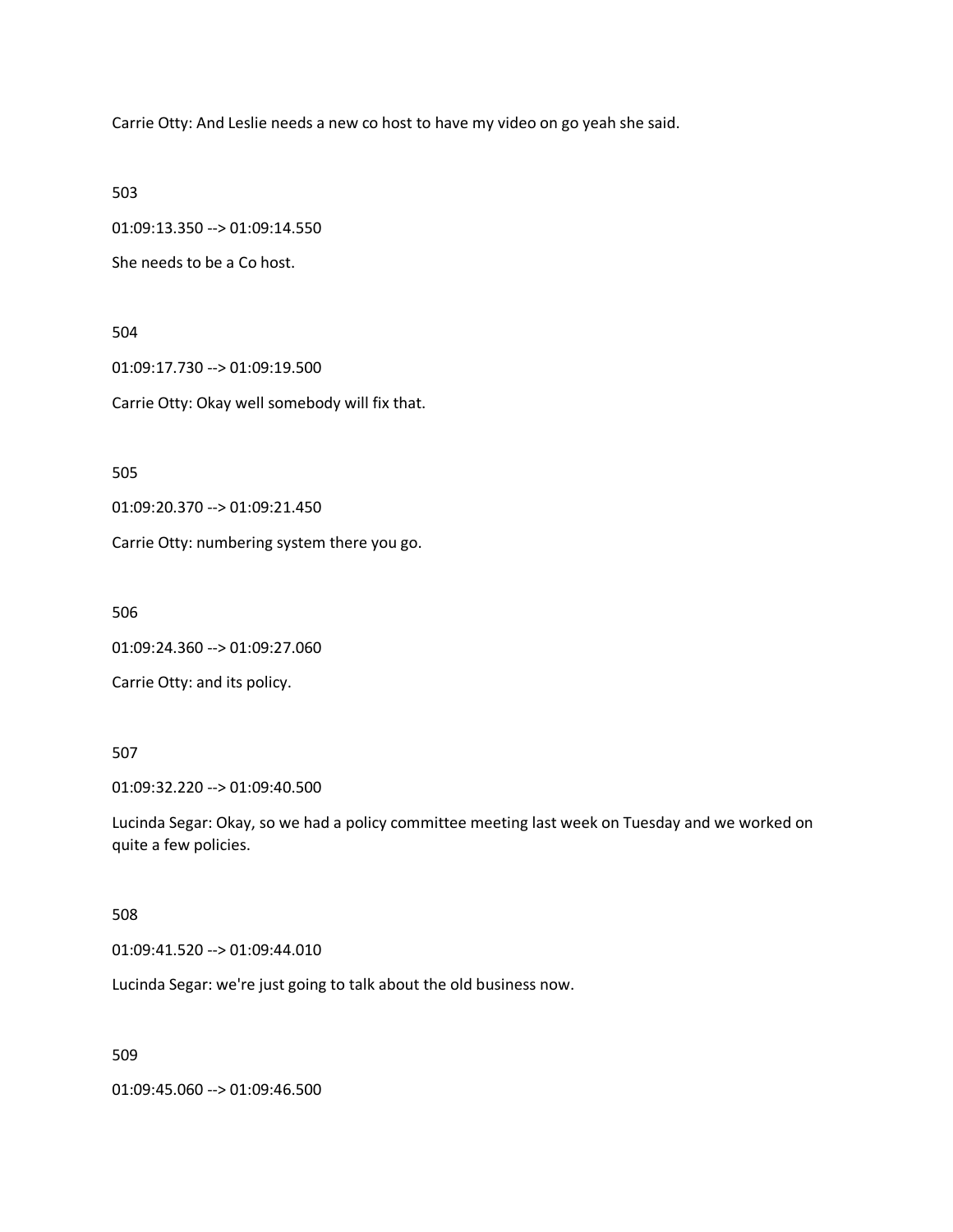Lucinda Segar: Which are these.

510

01:09:47.760 --> 01:09:57.900

Lucinda Segar: Two policies we talked about last meeting and 4511 textbook selection and 4513 library materials.

#### 511

01:09:58.980 --> 01:10:06.030

Lucinda Segar: And we edited them as a policy committee and based on your comments at our last meeting, and then I also received.

#### 512

01:10:07.080 --> 01:10:09.690

Lucinda Segar: an email from the high school librarian.

### 513

01:10:10.770 --> 01:10:19.320

Lucinda Segar: With some feedback on the library materials policy and she recommended that we re add the American library association language.

#### 514

01:10:19.950 --> 01:10:32.940

Lucinda Segar: Because it is something that they still very much used, and I really I know the whole policy committee and I really appreciated her input and feedback on that policy so 4511 and.

#### 515

01:10:34.350 --> 01:10:39.600

Lucinda Segar: are both up for a third reading and we can adopt them with the changes made.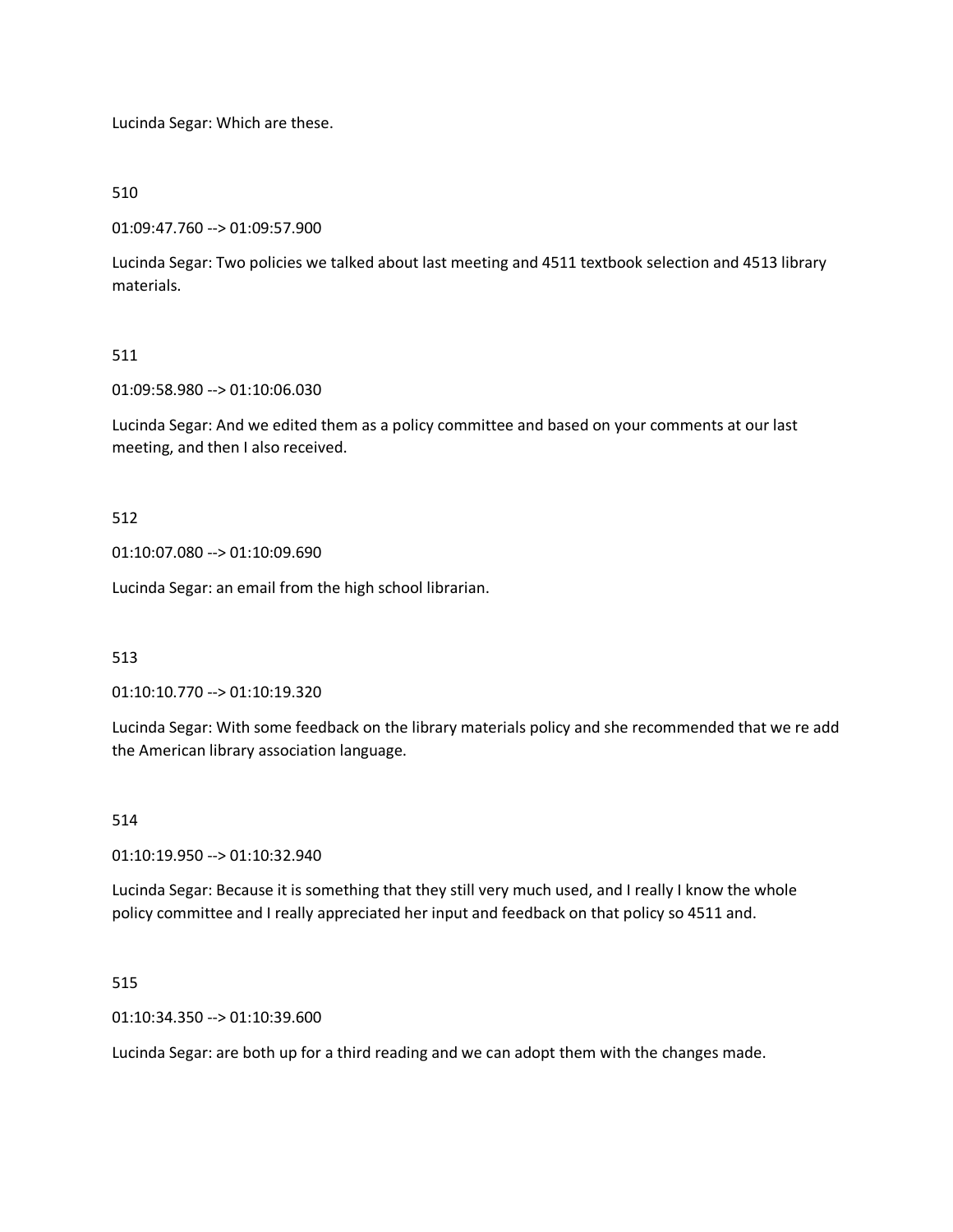01:10:41.100 --> 01:10:49.950

Lucinda Segar: And then there's 4094 20 recruiting and hiring because we adopted it now, we can abolish 9000.

517

01:10:51.450 --> 01:10:53.610

Lucinda Segar: So that's the old business update.

518

01:10:55.440 --> 01:10:56.760

Lucinda Segar: Unless I left anything out.

519

01:10:59.670 --> 01:11:00.780

Carrie Otty: sounded good to me.

520

01:11:02.010 --> 01:11:04.350

Carrie Otty: And phrases to facility committee do ED.

521

01:11:04.470 --> 01:11:04.770

Sage Carter: Do we.

522

01:11:05.070 --> 01:11:07.410

Sage Carter: Do we want to adopt those policies, since.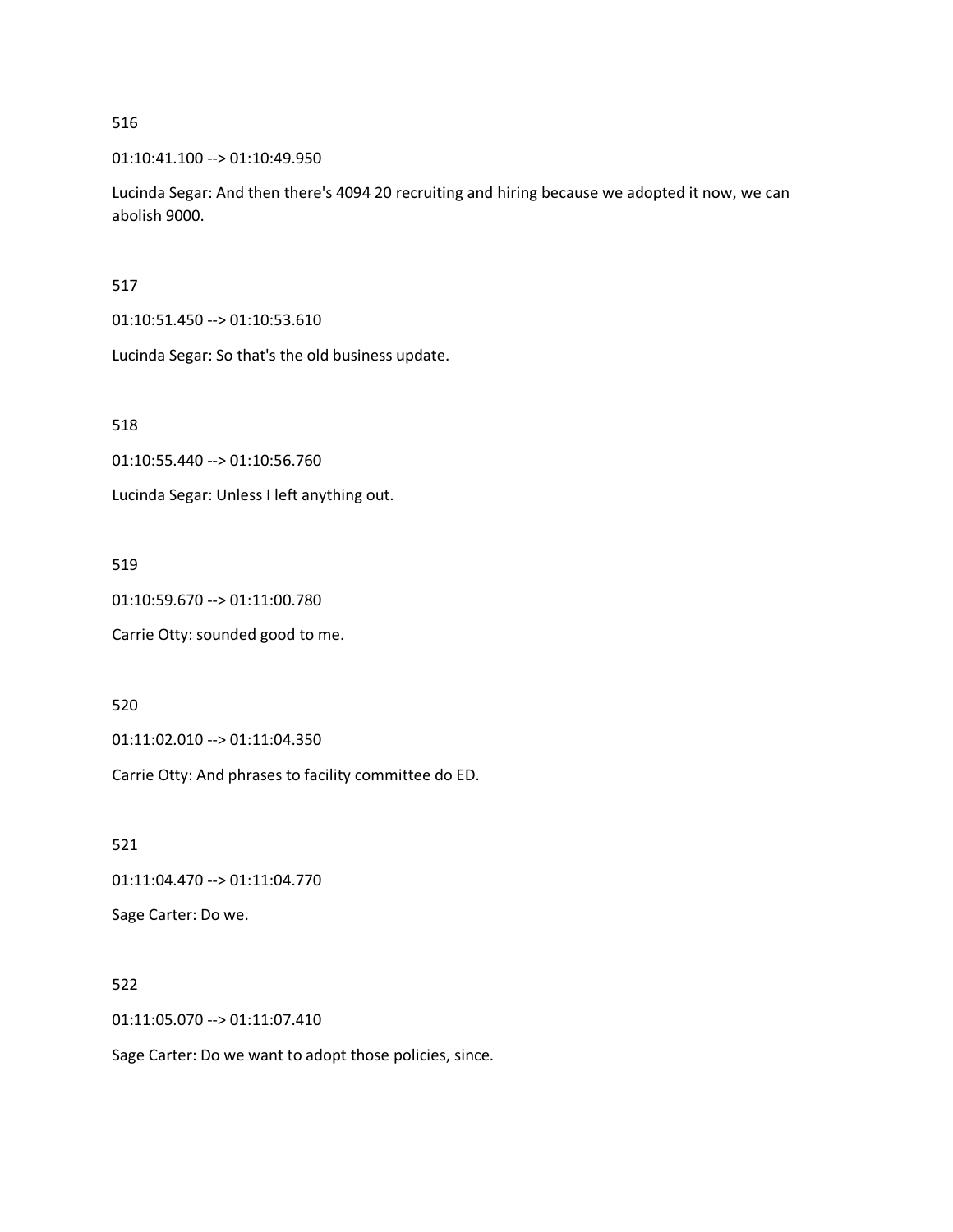01:11:07.410 --> 01:11:07.530

Carrie Otty: We.

524

01:11:07.560 --> 01:11:13.020

Lucinda Segar: were to do that now so sorry yeah I think we need to adopt unless anybody has any comments.

525

01:11:13.920 --> 01:11:14.400

Sage Carter: Thank you.

526

01:11:15.300 --> 01:11:16.890

Lucinda Segar: Okay, I make a motion to adopt.

527

01:11:17.970 --> 01:11:33.660

Lucinda Segar: Policy 4511 textbook selection and adoption policy 4513 library material selection and I don't know if I can do this, all at once to abolish policy 9000 personnel recruiting and hiring.

528

01:11:38.670 --> 01:11:39.300

Lucinda Segar: All in favor.

529

01:11:45.150 --> 01:11:45.420 Okay.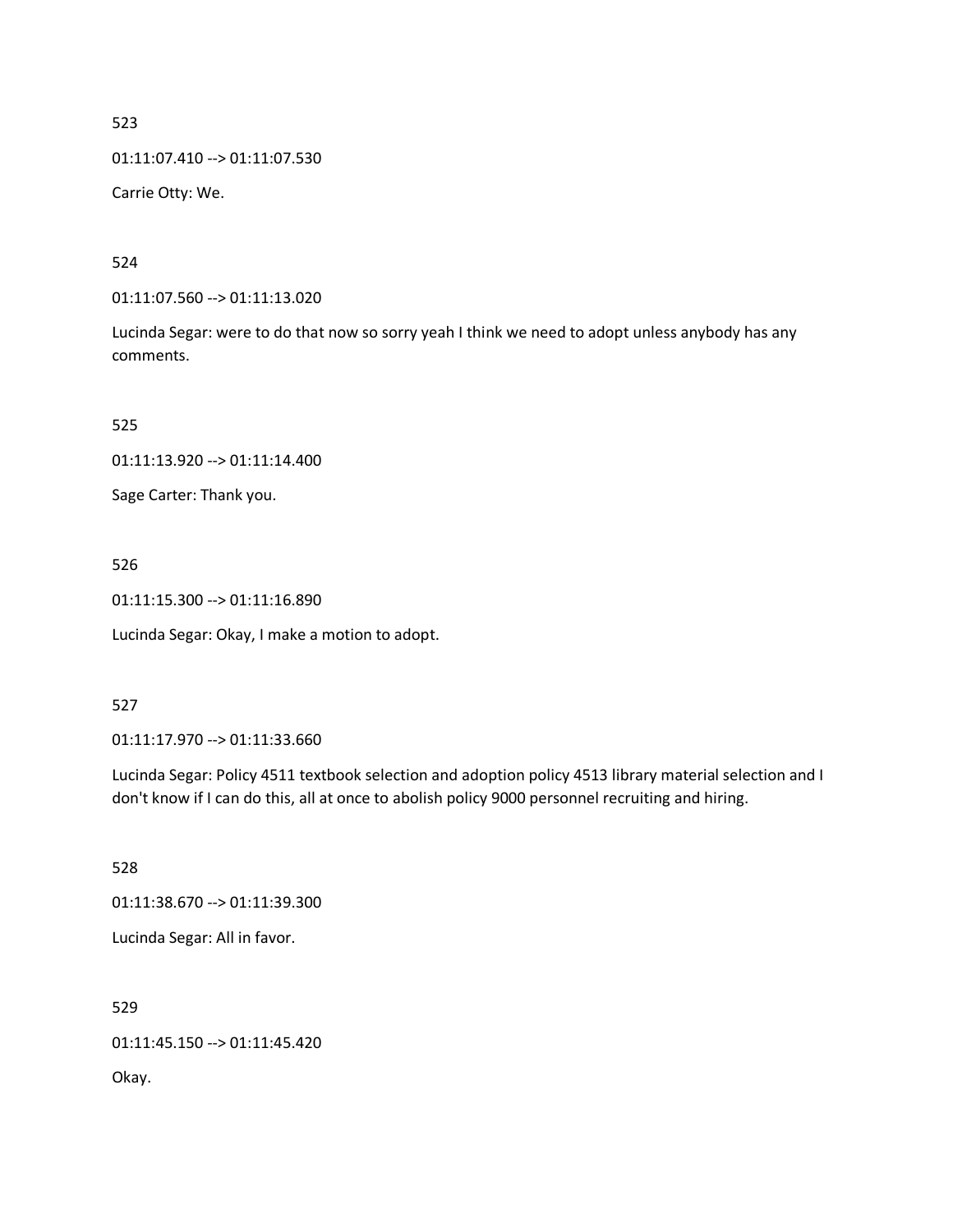01:11:48.210 --> 01:11:51.960

Carrie Otty: Okay i'm saying anything for facilities today.

### 531

01:11:52.260 --> 01:11:54.570

Sage Carter: Not since the last meeting, thank you.

532

01:11:54.960 --> 01:11:55.860

Audit Committee.

533

01:11:57.660 --> 01:11:58.170

know.

534

01:11:59.730 --> 01:12:00.840

Carrie Otty: And Budget Committee.

535

01:12:01.950 --> 01:12:09.090

Maria Suttmeier: Yes, we want to schedule a Budget Committee meeting so if you want to do that, right now.

### 536

01:12:10.890 --> 01:12:14.610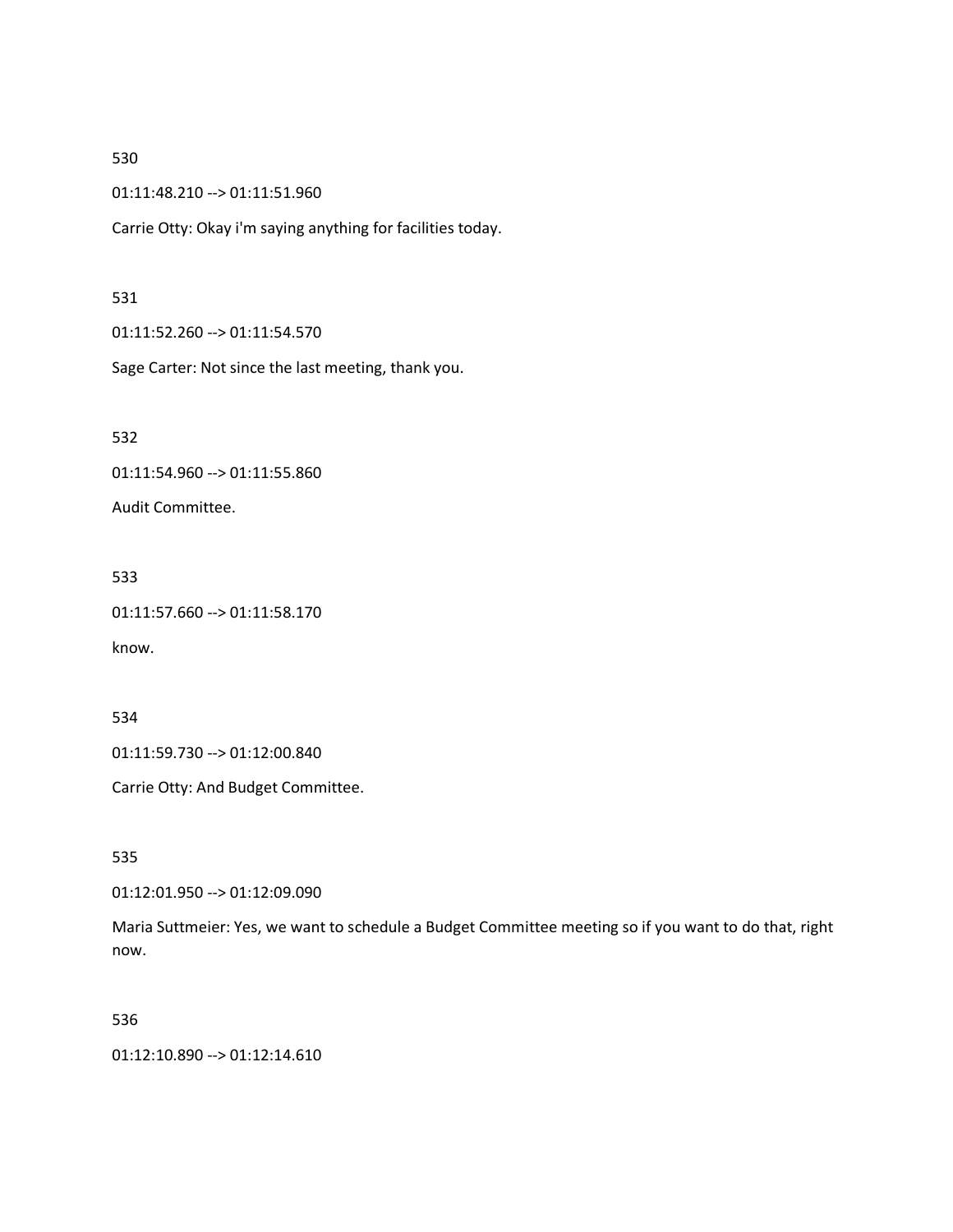Maria Suttmeier: We can look at our calendars and get one on the agenda before the next board meeting.

537

01:12:21.090 --> 01:12:23.490

Maria Suttmeier: Any preferences carry.

538

01:12:25.680 --> 01:12:26.340

Maria Suttmeier: On budget.

539

01:12:28.710 --> 01:12:30.090

Jesse Boehme: i'm open to whatever you guys are.

540

01:12:35.520 --> 01:12:36.060

On budget.

#### 541

01:12:38.790 --> 01:12:45.510

Carrie Otty: This week, no, I have no time this week, unfortunately, next week.

#### 542

01:12:47.490 --> 01:12:48.540

Maria Suttmeier: how's next Tuesday.

#### 543

01:12:49.770 --> 01:12:50.910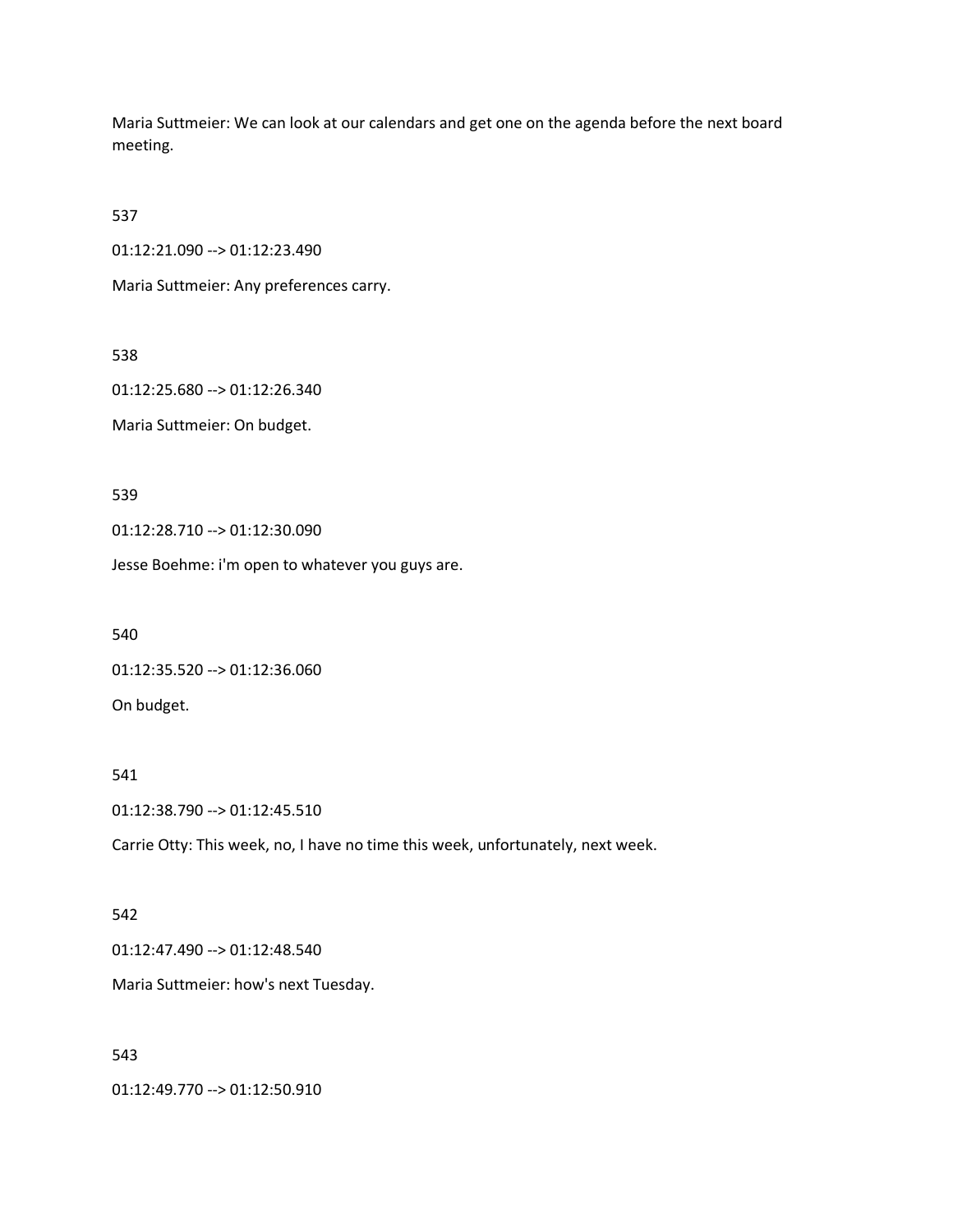Carrie Otty: Oh that's a good idea.

544

01:12:52.320 --> 01:12:53.370

Carrie Otty: Tuesday works for me.

#### 545

01:12:54.480 --> 01:12:56.130

Maria Suttmeier: Is there a certain time that's best.

#### 546

01:12:58.470 --> 01:13:04.200

Carrie Otty: Well, you know later, then I work until 430, but I can.

#### 547

01:13:05.640 --> 01:13:07.950

Carrie Otty: I just somewhat if you want to meet it for.

#### 548

01:13:11.640 --> 01:13:13.290

Maria Suttmeier: Okay, who else is on the Budget Committee.

#### 549

01:13:15.870 --> 01:13:16.440

Maria Suttmeier: Will up.

# 550

01:13:17.040 --> 01:13:20.070

Maria Suttmeier: she's not um she's here she's down on.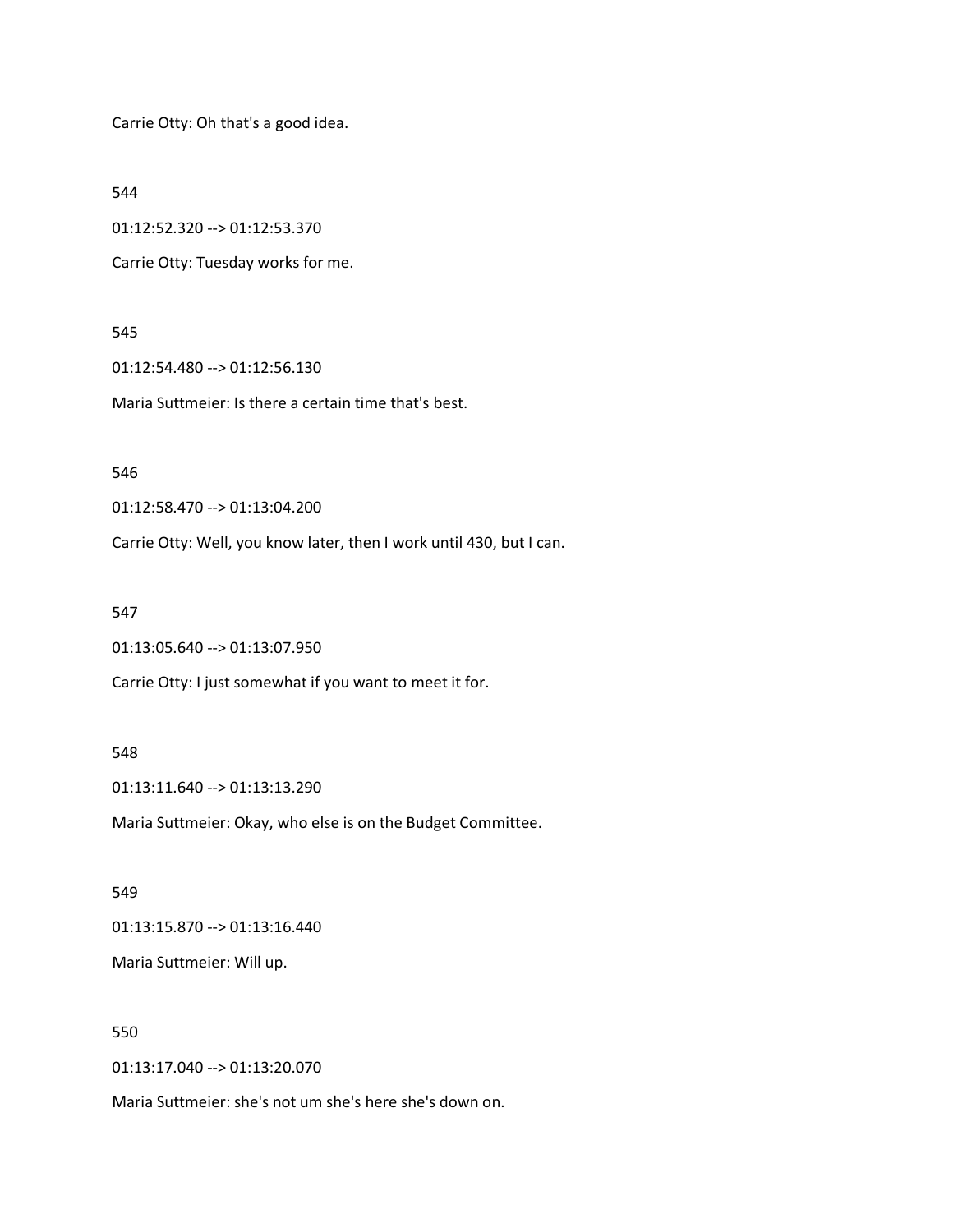01:13:20.610 --> 01:13:21.960

Maria Suttmeier: Our tuesday's.

552

01:13:24.300 --> 01:13:24.720

Willette Jones: that's good.

553

01:13:25.560 --> 01:13:26.010

Maria Suttmeier: Okay.

554

01:13:26.730 --> 01:13:30.600

Maria Suttmeier: So what time carrying me four o'clock on Tuesday or 430.

555

01:13:33.120 --> 01:13:33.720

Carrie Otty: Whichever.

556

01:13:36.150 --> 01:13:36.480

Maria Suttmeier: Okay.

557

01:13:37.320 --> 01:13:38.940

Carrie Otty: So what do you want for for.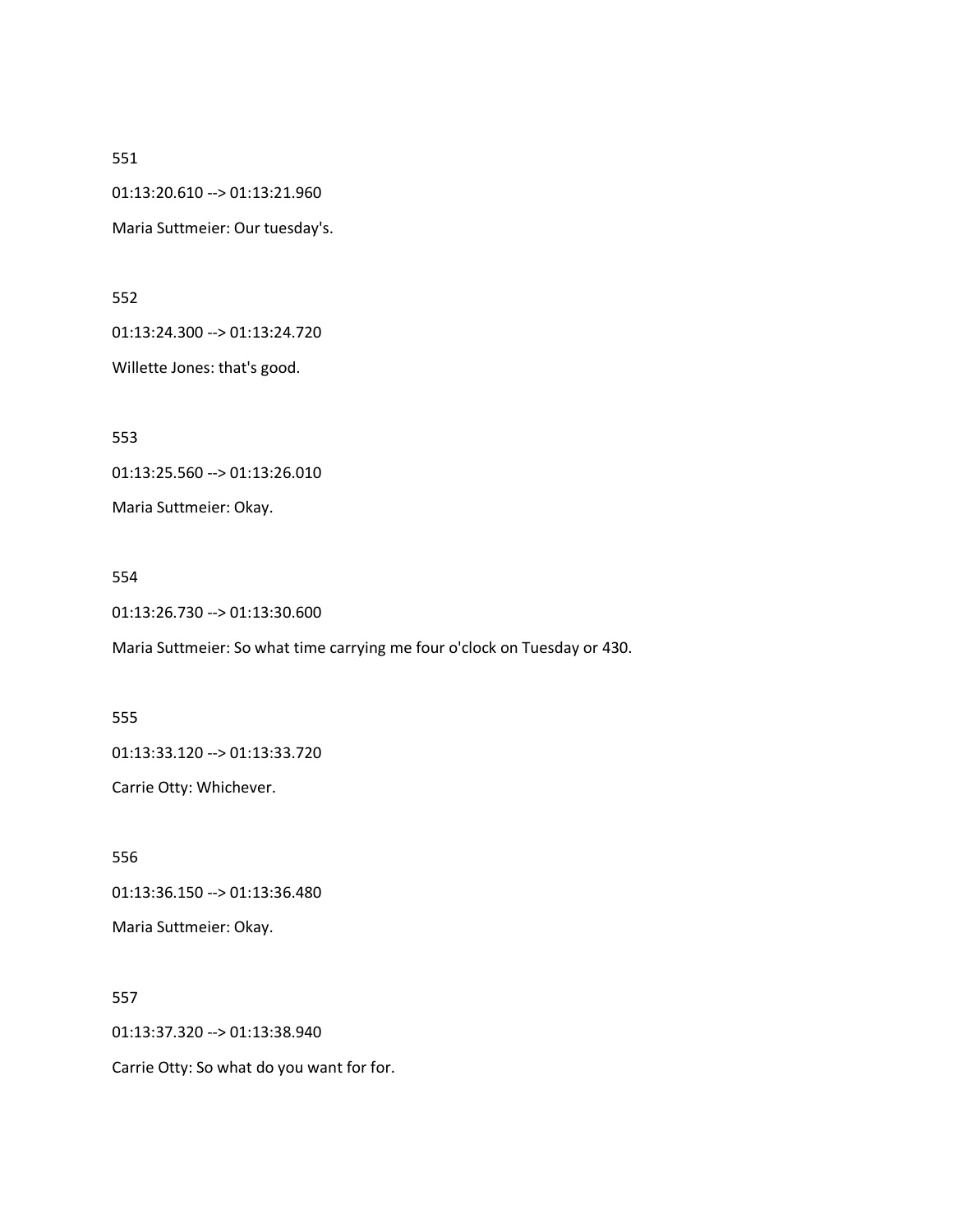01:13:39.750 --> 01:13:42.270

Carrie Otty: Sure okay four o'clock.

559

01:13:45.810 --> 01:13:47.520

Maria Suttmeier: Be i'll send an invitation.

560

01:13:48.870 --> 01:13:49.830

Carrie Otty: Okay sounds good.

561

01:13:50.610 --> 01:13:51.150

Maria Suttmeier: Thank you.

562

01:13:51.990 --> 01:13:53.100

Carrie Otty: Okay That brings us to.

563

01:13:53.100 --> 01:13:53.310

Willette Jones: A.

### 564

01:13:53.340 --> 01:13:54.420

public forum.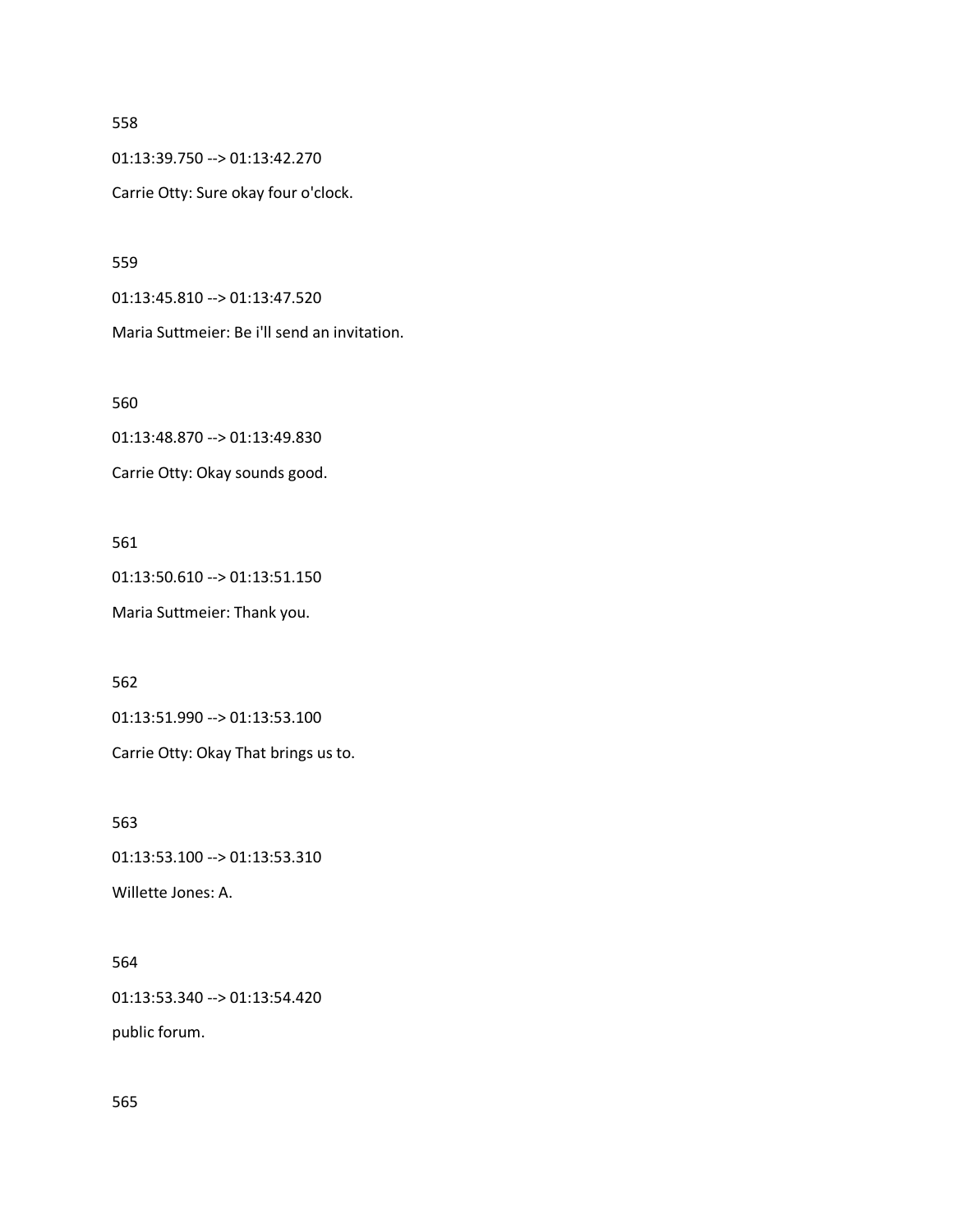01:13:55.740 --> 01:13:56.220

Carrie Otty: Leslie.

566

01:14:00.660 --> 01:14:05.790

LESLIE COONS: We had one email submitted, which I think Jesse addressed during the Community workshop.

567

01:14:08.010 --> 01:14:09.270

Carrie Otty: Okay, good Thank you.

568

01:14:10.560 --> 01:14:13.740

Carrie Otty: Well, that brings us to the business administrative report Jessie.

569

01:14:16.650 --> 01:14:18.300

Jesse Boehme: Thanks a lot guys i'm.

570

01:14:20.340 --> 01:14:30.060

Jesse Boehme: outside of you know, working on the budget, I know I wanted to give everybody kind of an update on some of the areas that I oversee and kind of what some of the stuff they've been working on.

571

01:14:30.690 --> 01:14:40.050

Jesse Boehme: So building grounds, like Dr seth meyers said in before that there you know there's can do to work hard, the cleaning disinfecting nightly.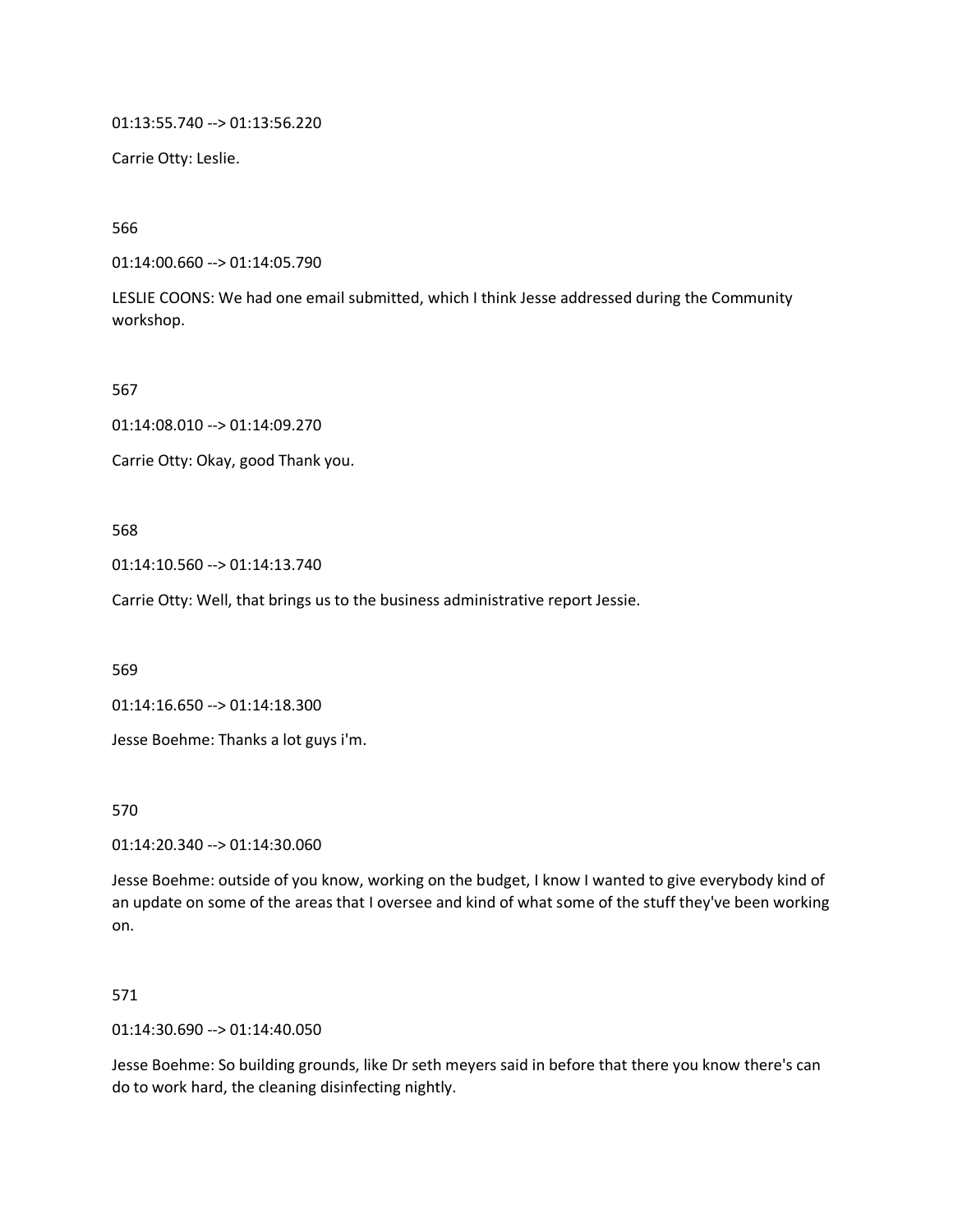### 01:14:41.130 --> 01:14:53.190

Jesse Boehme: You know, doing their deep cleans on Wednesdays and Saturdays they're also starting to get ready for some of the spring sports, the maintenance workers have been building beautiful new benches for the teams for the baseball and softball teams.

### 573

#### 01:14:54.480 --> 01:15:02.100

Jesse Boehme: And Paul and I are working on trying to make the our heating and hga system or efficiently.

#### 574

### 01:15:03.180 --> 01:15:07.800

Jesse Boehme: So we're working closely with train to make sure that we're running.

#### 575

#### 01:15:09.000 --> 01:15:15.810

Jesse Boehme: exactly where we need to be we don't want to be wasteful with any of our money, so that we had a real good meeting with them today was really.

#### 576

### 01:15:16.890 --> 01:15:25.350

Jesse Boehme: And they talked about some key areas where we could delay some start times that would you know, save us some some kilowatt hours over the year.

### 577

### 01:15:26.520 --> 01:15:31.950

Jesse Boehme: Transportation still working closely with the contractors to try and bring back additional students.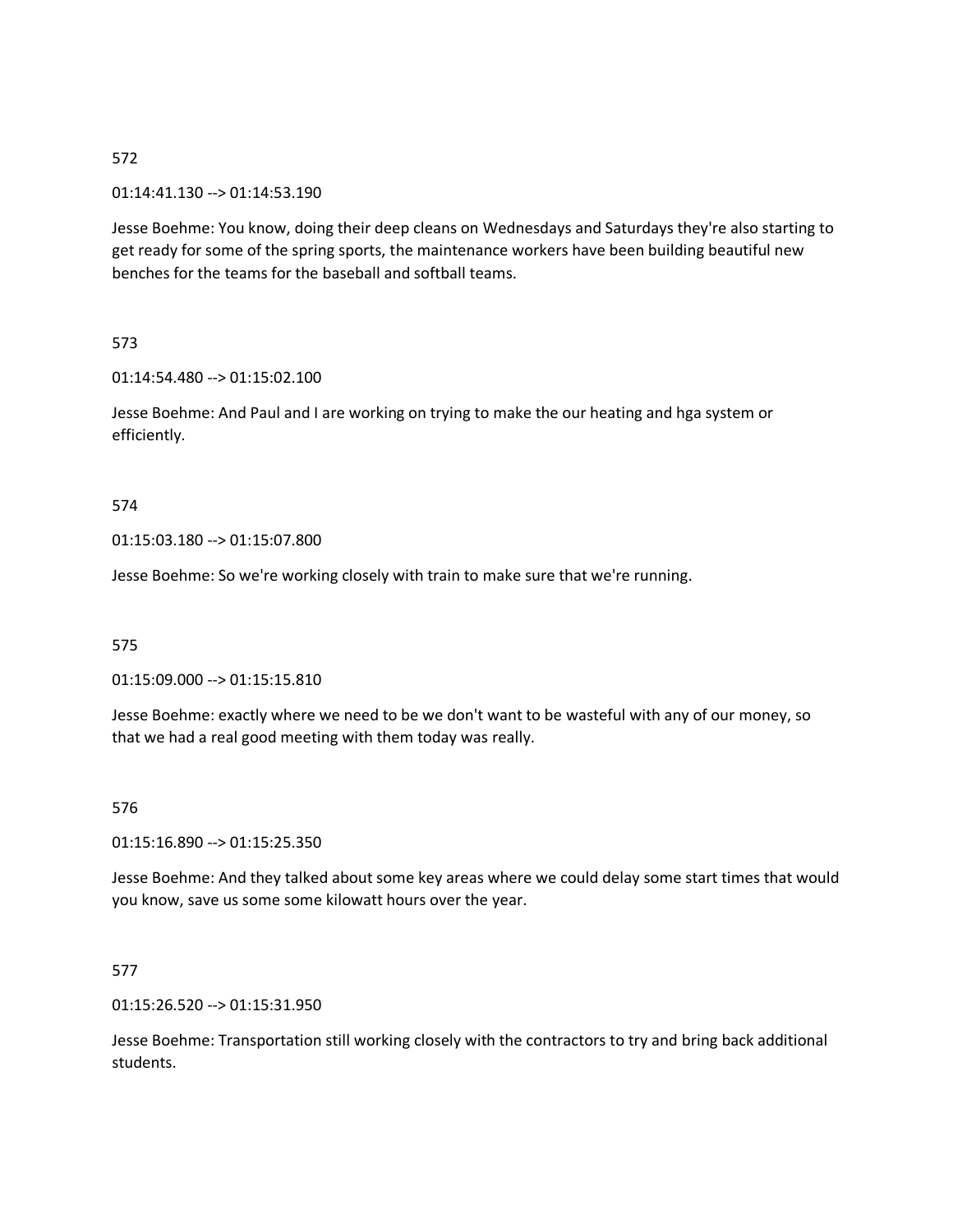### 01:15:32.700 --> 01:15:41.850

Jesse Boehme: We were glad that we were able to bring about the 11th and 12th graders last week it was a lot of work behind that, but it was glad I was glad to see all those additional students in the hallway.

579

01:15:43.320 --> 01:15:46.770

Jesse Boehme: The it we're working really closely with it to try to upgraded our.

580

01:15:47.880 --> 01:16:05.670

Jesse Boehme: Our outdated IT infrastructure working to replace some of the our servers that are getting outdated will be using some of our category to erase funds to pay for these upgrades which gives us about an 80% discount on about \$240,000 worth of equipment.

581

01:16:06.810 --> 01:16:09.630

Jesse Boehme: So we get a really good deal with that you know the 80%.

582

01:16:10.650 --> 01:16:17.190

Jesse Boehme: The cafeteria staffs continues to serve meals in the district and drop off points throughout the district rain or shine.

583

01:16:17.760 --> 01:16:30.660

Jesse Boehme: I know they were out there today doing some meals department continue to see a decrease in the numbers of meal serve from last year to this year, though, and talking to Chris today he he doesn't see that increasing.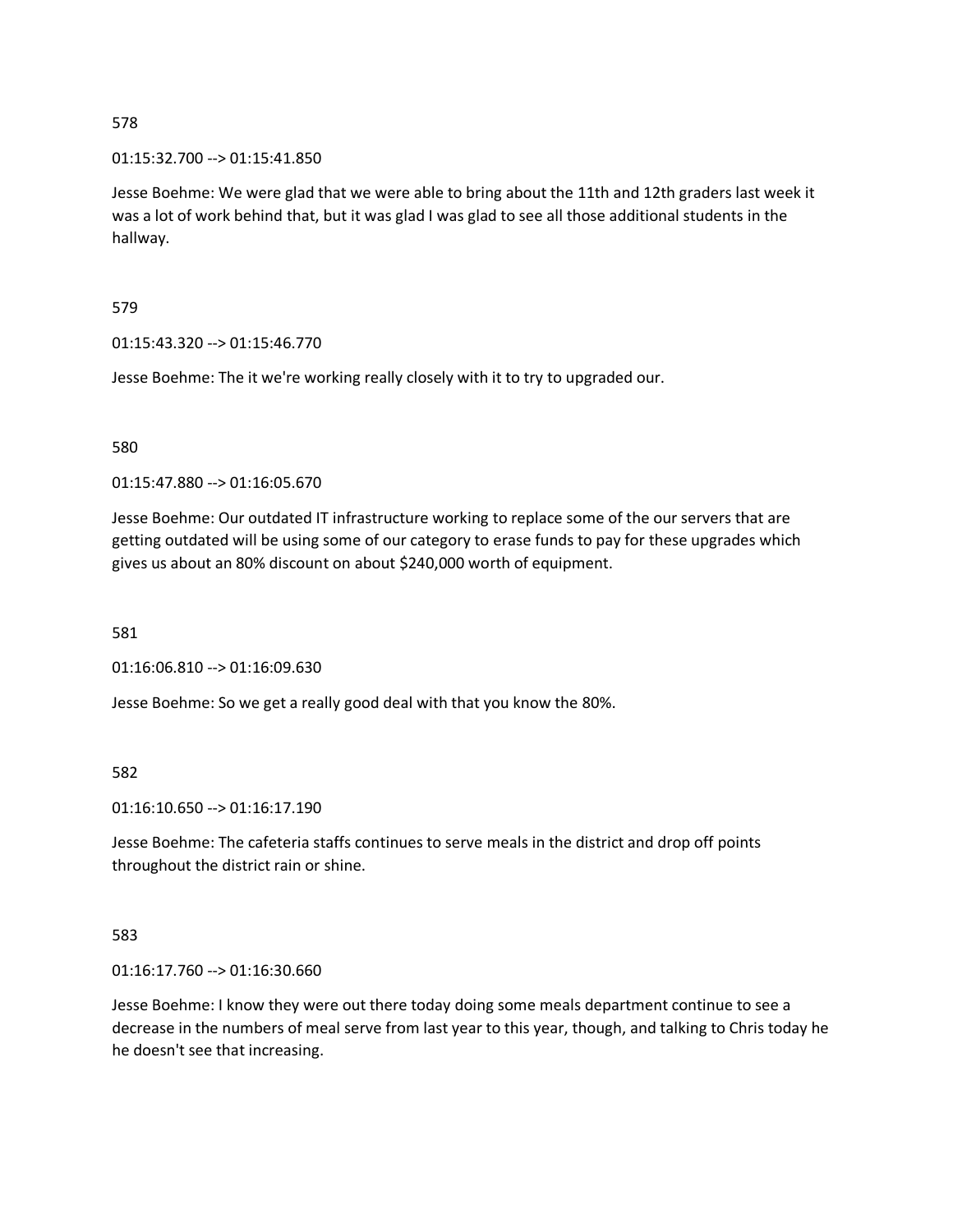01:16:31.350 --> 01:16:39.600

Jesse Boehme: we've been really thinking of different ways different menu items to try to increase sales and know, been reaching out in different.

585

01:16:40.620 --> 01:16:49.950

Jesse Boehme: media platforms to try to get people to come out, but we still see a you know kind of a large decrease in the number of meals served year over year.

586

01:16:51.210 --> 01:17:02.040

Jesse Boehme: Personally, the past week I virtually attended the annual question or three winter state aid update where they went into a depth review of the governor's budget proposal.

587

01:17:02.850 --> 01:17:09.690

Jesse Boehme: That I presented at the budget meeting and I also continue to do weekly meetings with my colleagues.

588

01:17:10.530 --> 01:17:23.760

Jesse Boehme: from other districts in the area, and I really enjoy these meetings, because I can see what other districts are dealings, and some of what other more seasoned business administrators are how they're dealing with this pandemic.

589

01:17:25.020 --> 01:17:27.210

Jesse Boehme: that's all I have any questions.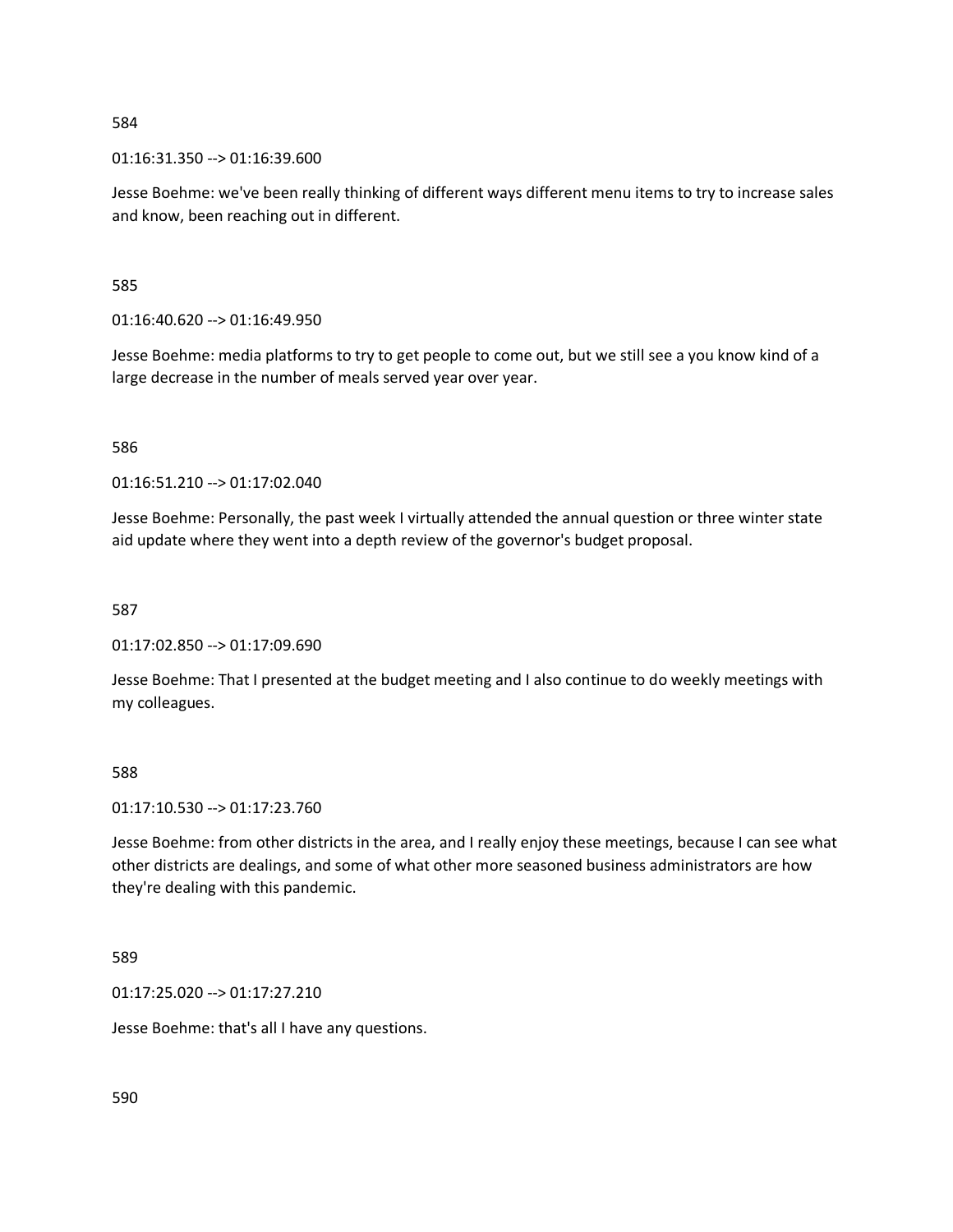01:17:32.010 --> 01:17:32.730

Jesse Boehme: Thanks a lot guys.

591

01:17:33.120 --> 01:17:33.960

Thank you Jesse.

592

01:17:35.400 --> 01:17:37.080

Carrie Otty: That brings us to the assistant.

593

01:17:37.080 --> 01:17:38.790

Maria Suttmeier: superintendent school improvement.

594

01:17:38.850 --> 01:17:40.950

Carrie Otty: update from April Christina.

595

01:17:43.980 --> 01:17:57.990

April Prestipino: evening everyone, I just wanted to take a moment to provide you with some updates on some things that have been going on in the district, the state education department did submit the testing, we were request to the Federal Government.

596

01:17:59.010 --> 01:18:11.340

April Prestipino: Probably just end of last week, so now we wait to hear if the way my request is granted, so that we don't have to administer three three assessments and or the region's exams.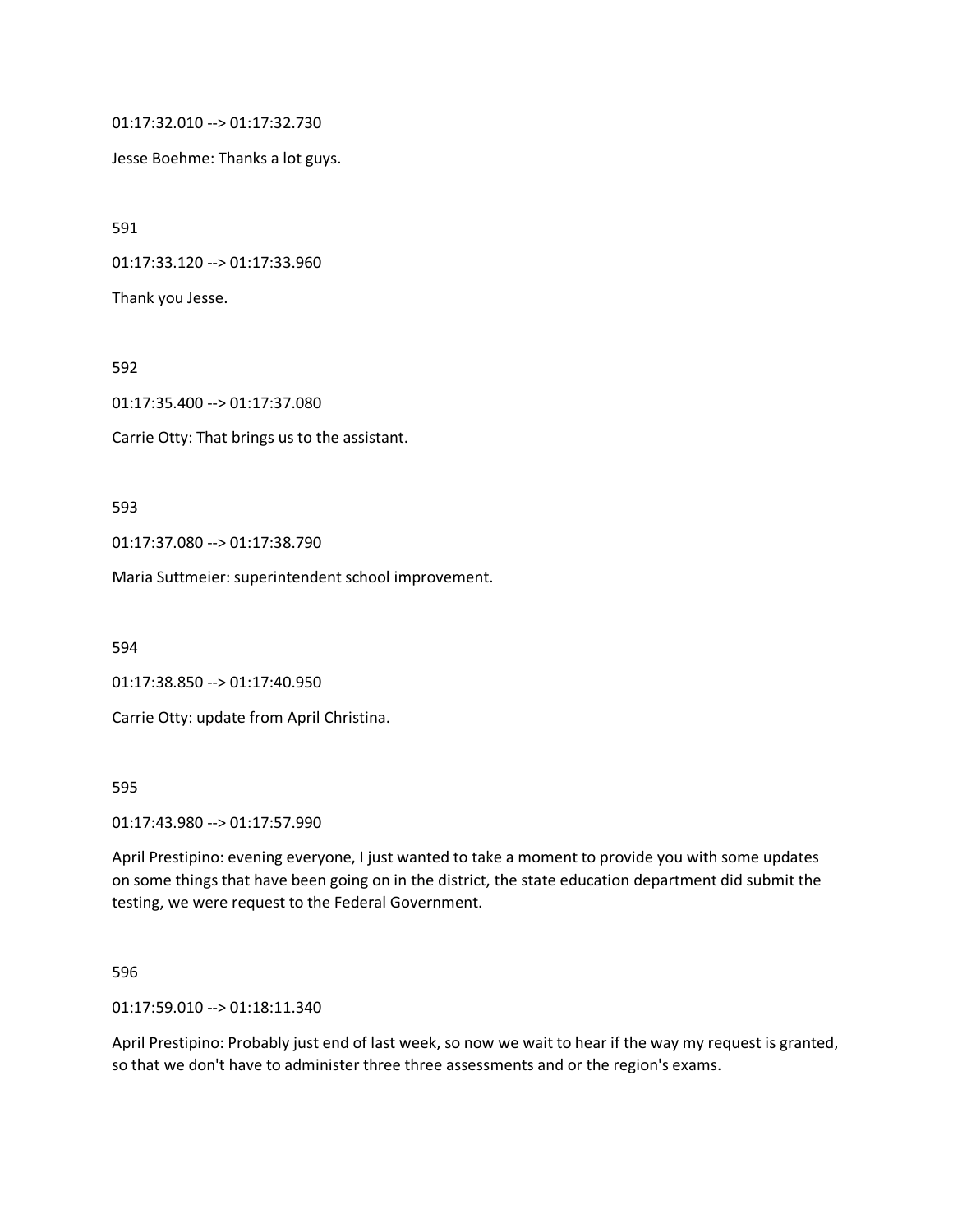01:18:11.760 --> 01:18:36.570

April Prestipino: i'm the waiver request was submitted, though, for when the caveat of requiring the esl students that participate that attend school in person to still take the nicest slot, so we will wait and see if we can request is granted in part or in its entirety i'm.

598

01:18:38.100 --> 01:18:51.390

April Prestipino: The elementary school last year started the process of looking at it in a new reading series, because the one that we have was purchased in 2010 and then the pandemic kind of caused us to put the entire process on pause.

599

01:18:52.440 --> 01:18:59.790

April Prestipino: But Mr Burton has picked that up again for all the right reasons, and so I just wanted to let the board know that.

600

01:19:00.600 --> 01:19:09.300

April Prestipino: At some point in the not too distant future, Mr brennan will be coming forward to the board of education to show you.

601

01:19:09.630 --> 01:19:23.370

April Prestipino: The reading series that the committee has chosen they've looked at three or four different series have had presentations from their top two choices and we're following up with those vendors to kind of get some.

602

01:19:23.790 --> 01:19:34.590

April Prestipino: Final questions asked and Mr brennan will come to you at some point with what it is we're thinking, we would like to do and replace the current series that we have.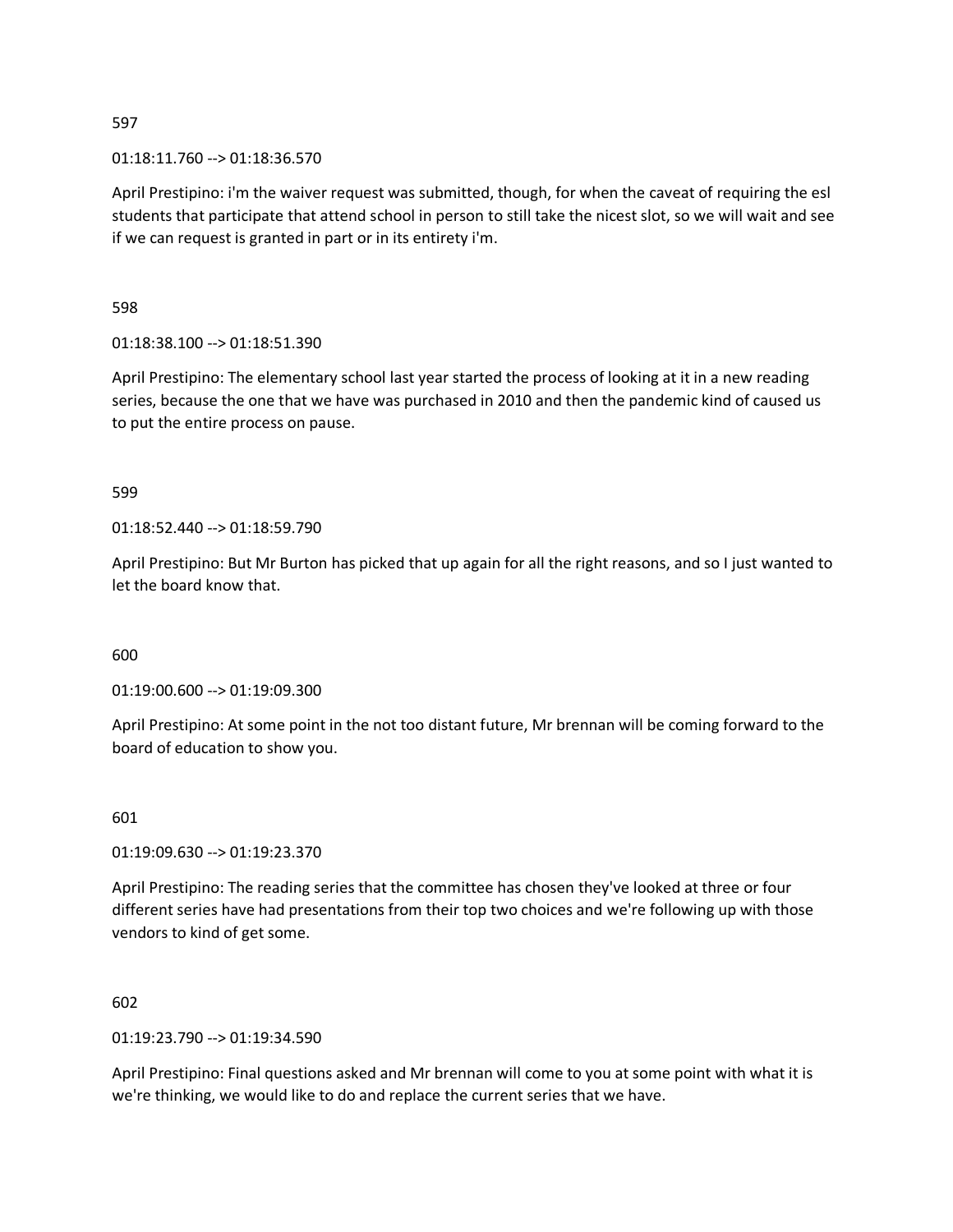01:19:36.180 --> 01:19:42.030

April Prestipino: i'm i'm excited to say that finally the avid base to digital citizenship lessons.

604

01:19:42.720 --> 01:19:52.140

April Prestipino: have started That was something I talked about initially back in the fall there's an awful lot to get that done and ready and to get everyone ready to go.

605

01:19:52.860 --> 01:20:02.070

April Prestipino: There were some lessons that have started at the elementary school before the break but coming back from the break all the administrators will be out and about doing the lessons.

606

01:20:03.300 --> 01:20:09.960

April Prestipino: At K 23568 and 912 so while nervous well excited but while nervous.

607

01:20:11.100 --> 01:20:25.470

April Prestipino: And i'm scheduling personally i'm managing it by scheduling meetings with the teachers that i'm going into or teaching their class virtually ahead of time to go over the materials so that they know what to expect, and they can guide me i'm.

608

01:20:25.890 --> 01:20:35.520

April Prestipino: The best way to accomplish the tasks it will be an awesome challenge and i'm very grateful for the administrators to.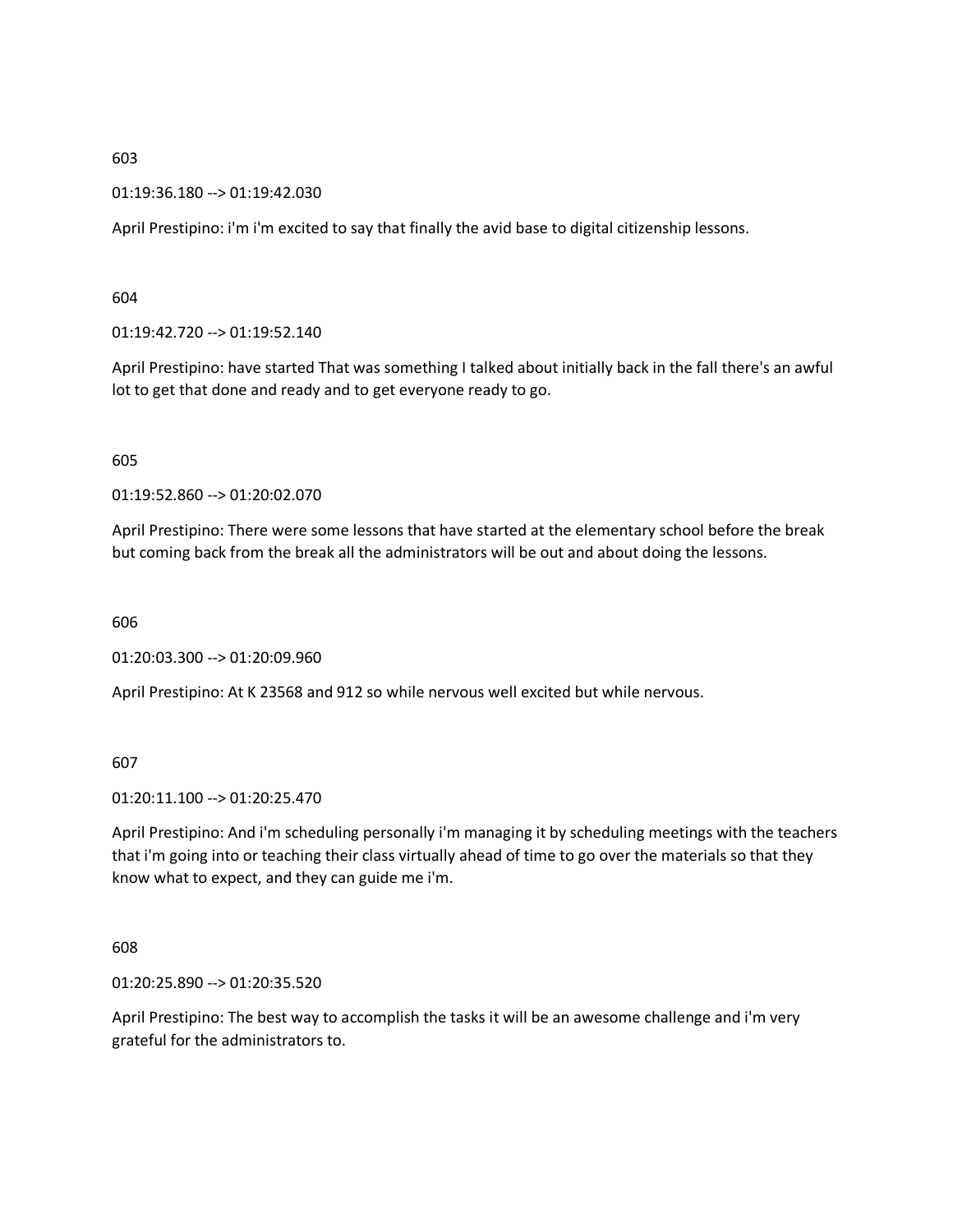01:20:35.880 --> 01:20:46.590

April Prestipino: That they're doing this and going along with me i'm this and that I hope the teachers and the students enjoy this opportunity, because I know that we will once we get comfortable with what we're doing.

610

01:20:48.090 --> 01:20:48.480

April Prestipino: um.

#### 611

01:20:49.530 --> 01:21:03.330

April Prestipino: Mr ball mentioned the it department and all the things that they're working on, but I also just wanted to mention that the technology committee has officially started and has had its first meeting, and we have another one scheduled the week we come back from break.

### 612

01:21:04.650 --> 01:21:20.250

April Prestipino: There are three subcommittees that will be working on different tasks updating policies, looking at handbooks procedures forums i'm putting together the plan eventually for just the Technology Committee itself.

#### 613

01:21:20.970 --> 01:21:40.590

April Prestipino: The technology plan, as well as the smart schools bond plan will be doing surveys and, of course, making recommendations to Dr supplier and the board for our needs and like a rotation of what we need to do and how to stay on top of all of our technology and digital requirements.

614

01:21:41.940 --> 01:22:00.300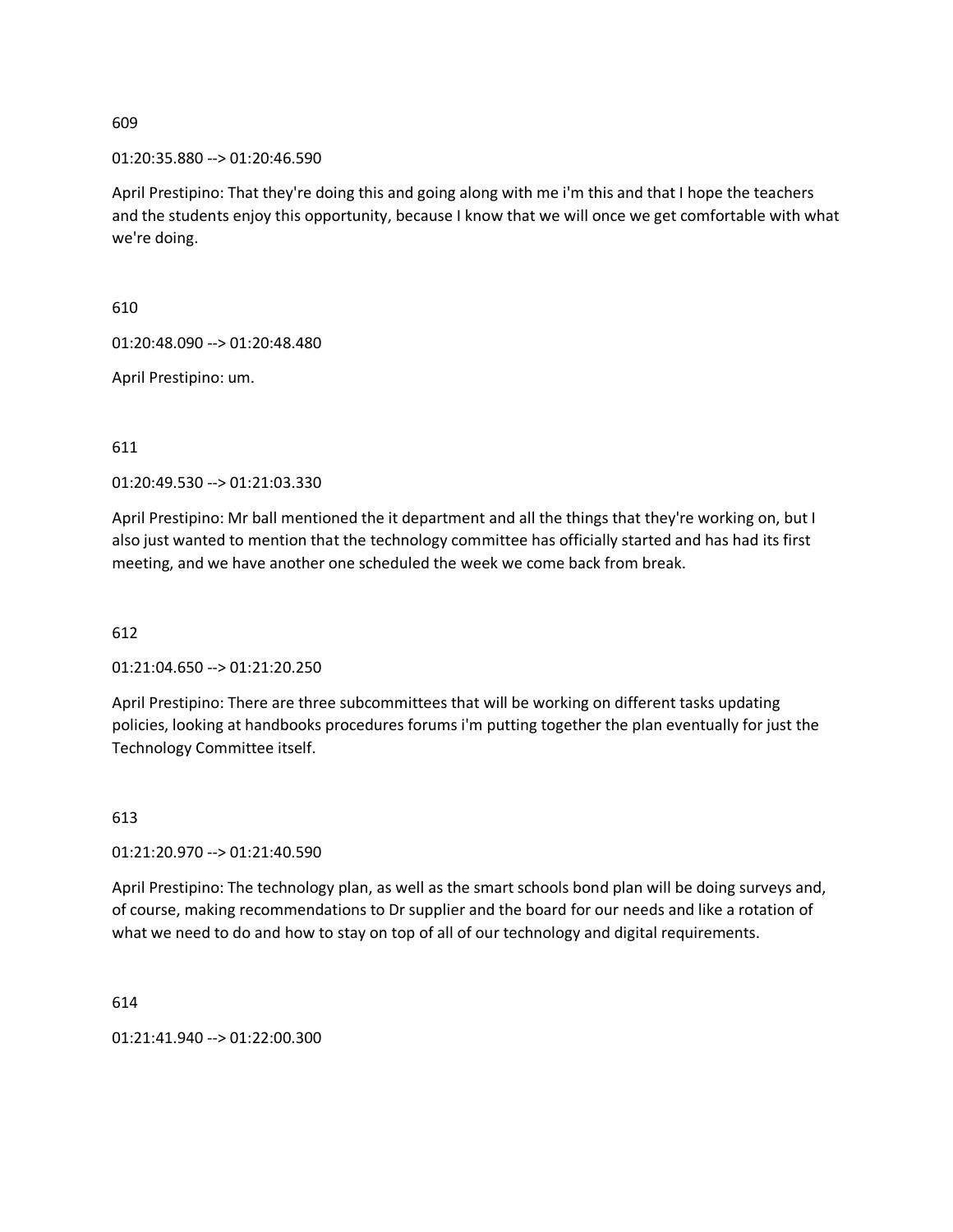April Prestipino: I continue to conduct many teacher observations um but i'm also continually impressed with how the teachers have adapted and continue to adapt to their circumstances for this school year they teach me something every single time i'm in someone's classroom so.

615

01:22:02.460 --> 01:22:07.650

April Prestipino: it's a wonderful collaboration, for me, and I hope, just as much for the teachers as well.

616

01:22:10.470 --> 01:22:19.440

April Prestipino: Something that I found interesting I hadn't really thought about is that we have nine student teachers in the school district right now.

#### 617

#### 01:22:19.800 --> 01:22:30.000

April Prestipino: And I don't know that i've ever really thought about how many student teachers, we have in the district at any one point but continuing considering the circumstances that we are in.

#### 618

01:22:30.840 --> 01:22:43.740

April Prestipino: The fact that we have nine student teachers, I think, is pretty amazing because that means there are nine or more teachers, because of one person having multiple placements in the school district.

#### 619

01:22:44.520 --> 01:22:54.780

April Prestipino: That are willing to take the next generation of teachers into their classrooms and to work with them and to foster their development at this really difficult time for everyone.

620

01:22:55.260 --> 01:23:09.090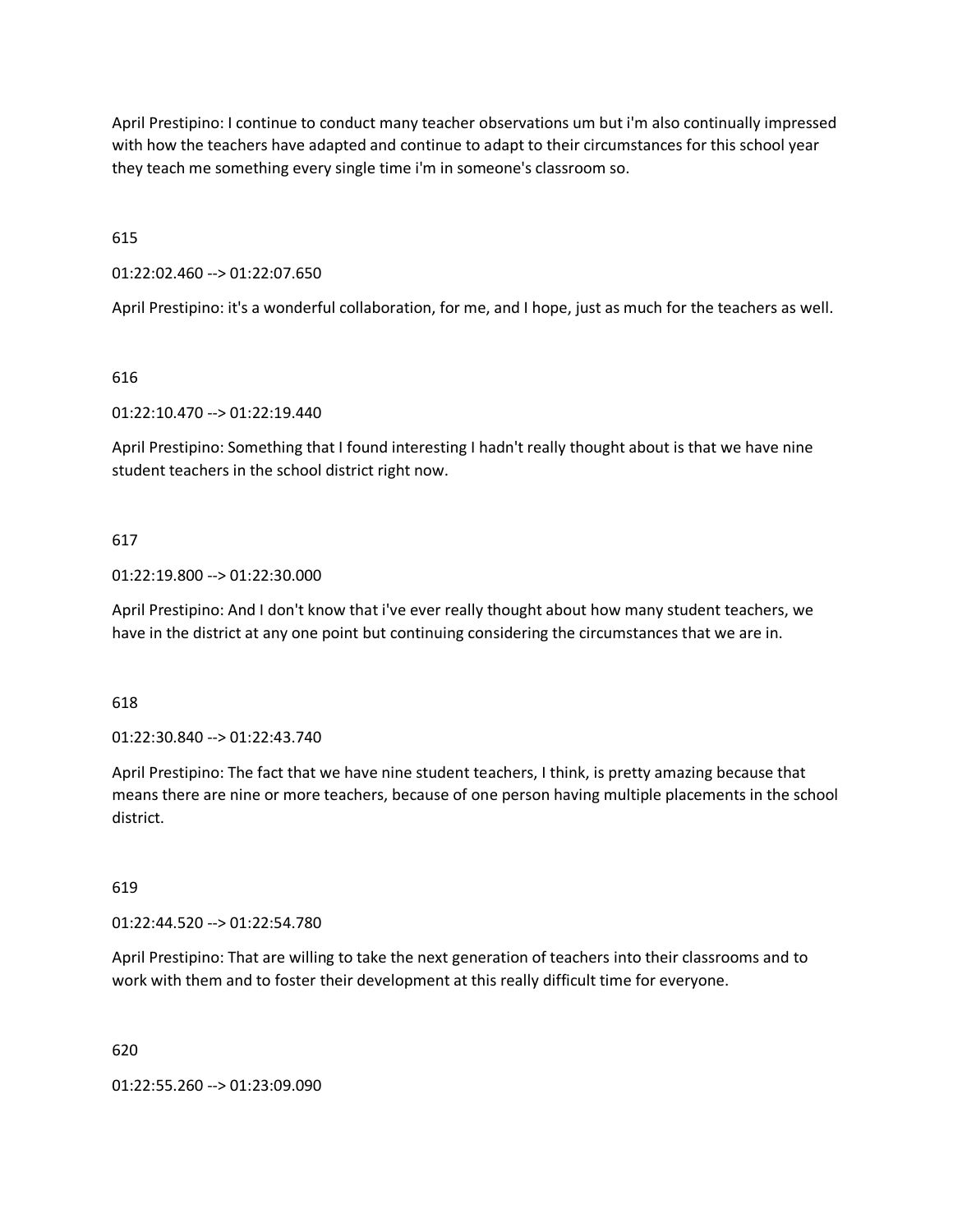April Prestipino: um and it runs the gamut across K 12 we have teachers student teacher from bard suny new paltz mercy college oneonta and St rose, so I just wanted to let you know that our teachers are.

# 621

01:23:10.320 --> 01:23:21.600

April Prestipino: taking care of our students but also helping to foster the development of the next generation of teachers to graduate from college, because we need that.

### 622

01:23:22.890 --> 01:23:40.590

April Prestipino: And personally, I just wanted to let you know that i'm having fun recording myself being a bit goofy I think i'm every month elementary school has a theme, and so, Mrs cocoa and a small team of teachers put together a slide deck.

#### 623

01:23:41.850 --> 01:23:55.170

April Prestipino: of books short stories and videos that go along with the theme, one for every single day of the month, and have guests readers or they grab the videos from YouTube, if necessary, so.

#### 624

01:23:55.980 --> 01:23:58.800

April Prestipino: I have been a guest reader i'm going to be a guest reader.

625

01:23:59.490 --> 01:24:10.620

April Prestipino: For some other months other themes coming up, but um it's fun to you know just kind of grab these digital books and record myself and then be part of the process of promoting.

626

01:24:11.250 --> 01:24:21.330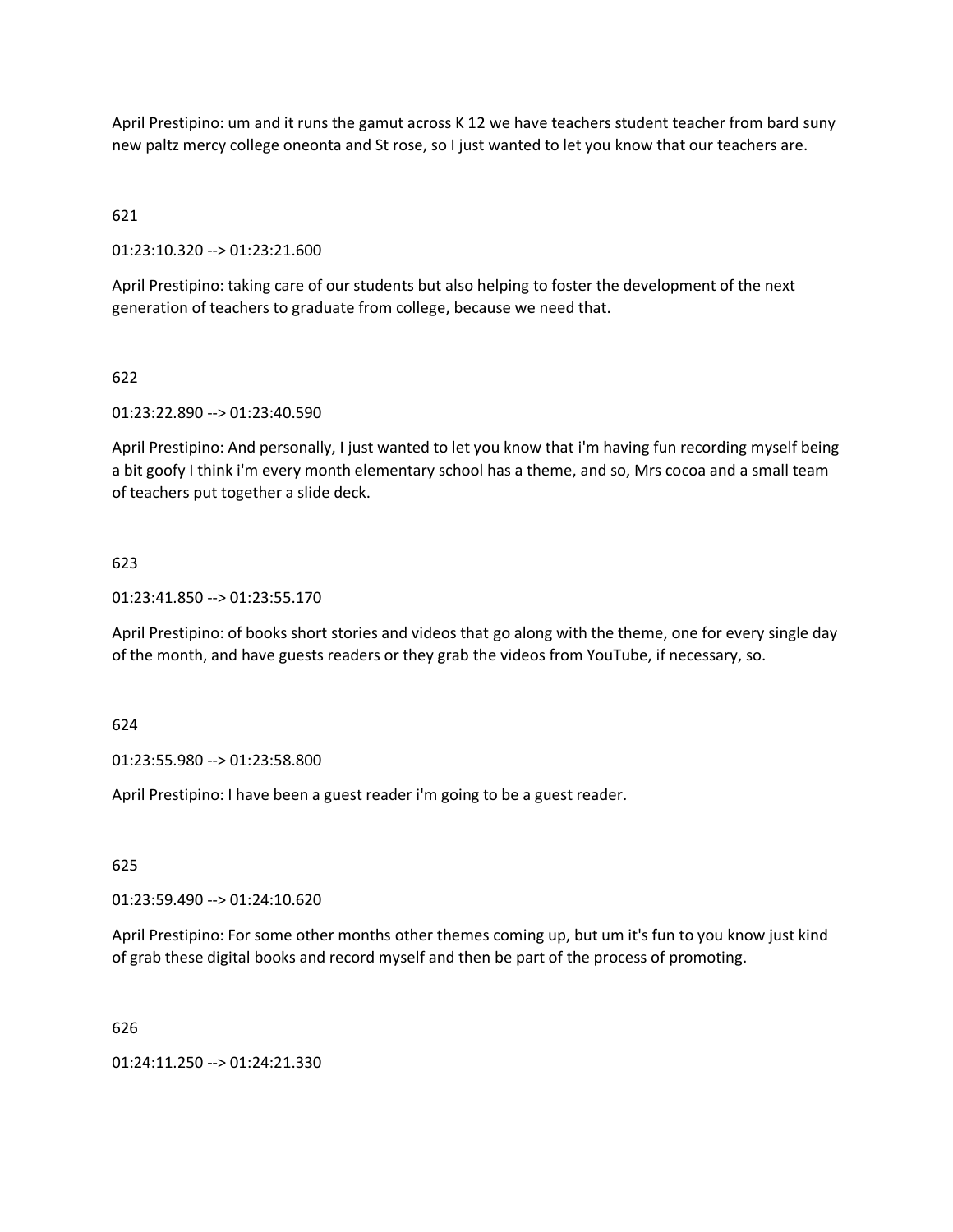April Prestipino: The character trait or the theme for the month in the elementary school and if I dressed up just hire people don't have any idea, who I am which is kind of funny.

627

01:24:22.650 --> 01:24:23.370

April Prestipino: um.

628

01:24:24.570 --> 01:24:37.620

April Prestipino: and Dr supplier mentioned it earlier when Mr reardon was speaking, but going to the to the last two virtual wall to the last to swim meets virtually participating virtually was a blast like.

629

01:24:38.160 --> 01:24:46.530

April Prestipino: It really would have been better to be there, but in the absence of pain they're just being able to watch what was happening um.

630

01:24:47.070 --> 01:25:02.670

April Prestipino: Mr more did an amazing job kind of hearing constantly with the audience what was happening what the what the times were who is up next, and you know, Dr seminar was right about us blowing up the chat with.

631

01:25:02.760 --> 01:25:13.230

April Prestipino: Our virtual support um so i'm really grateful that he has that he thought of doing that and then he invited us to be a spectator um.

632

01:25:14.850 --> 01:25:30.120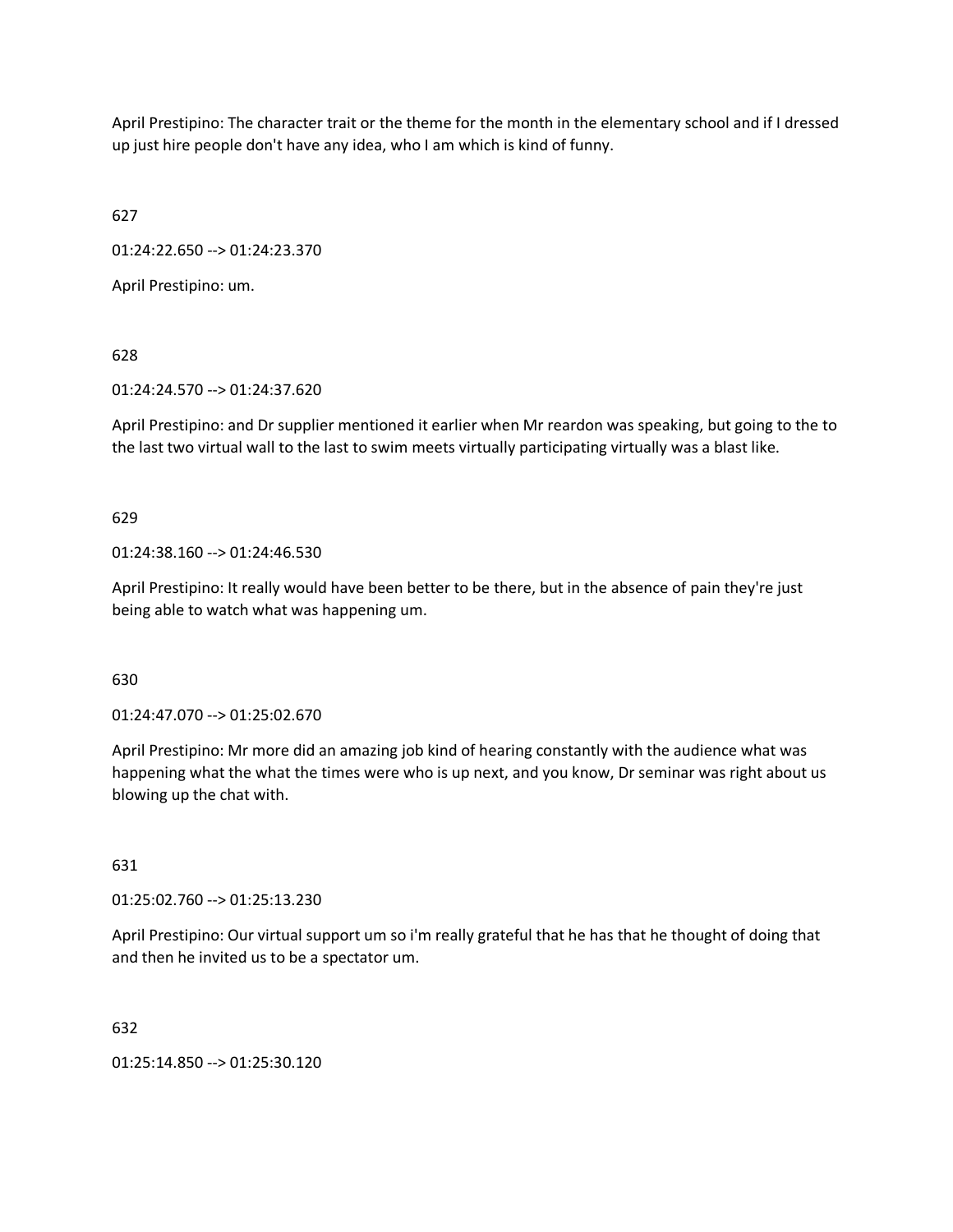April Prestipino: I look forward to it it's a really great way to end my day as I continued as I wrap up my day to great thing to to jump into that meet and to just watch our our students beat their own personal records, especially a particular young miss Hopkins over there.

633

01:25:31.980 --> 01:25:41.940

April Prestipino: I think I don't even know how she does what she does so um but that's everything that I have for tonight, it does anyone have any questions.

634

01:25:45.510 --> 01:25:45.960

April Prestipino: All right.

635

01:25:46.140 --> 01:25:46.770

April Prestipino: Thank you.

636

01:25:47.940 --> 01:25:50.370

Carrie Otty: Thank you, every.

637

01:25:51.840 --> 01:25:52.740

Carrie Otty: tenant report.

638

01:25:54.600 --> 01:25:56.550

Maria Suttmeier: yeah so good evening again.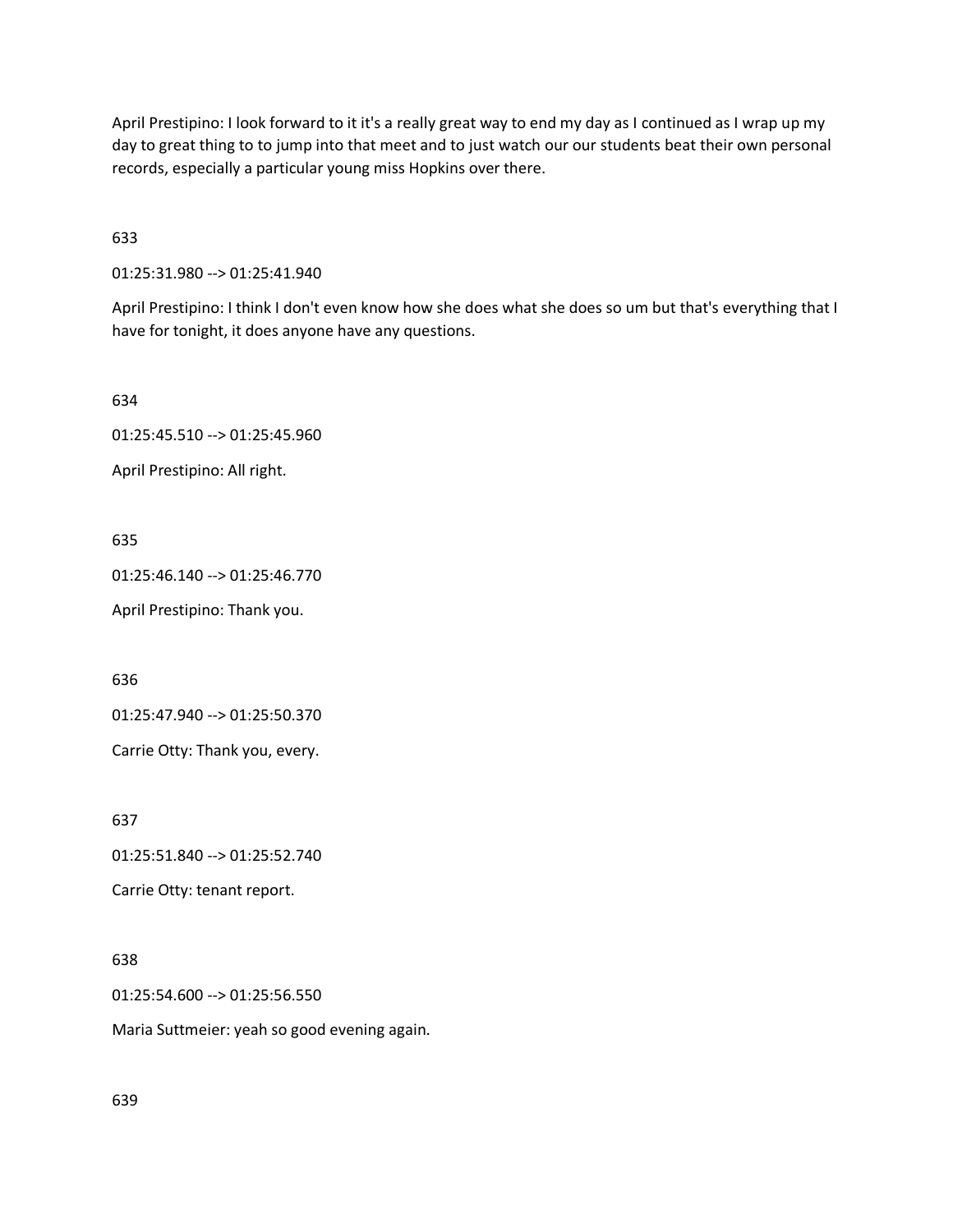01:25:57.630 --> 01:26:02.970

Maria Suttmeier: So just a few things you know, of course, our time has been consumed with getting the.

640

01:26:03.270 --> 01:26:11.520

Maria Suttmeier: athletic plan worked out and the high risk sport so don't go into that into detail, because Mr reardon did a fine job of rolling that out to you.

641

01:26:11.820 --> 01:26:18.090

Maria Suttmeier: So thank you for your questions, thank you for your support and understanding how much of a big deal, this is for our students and.

642

01:26:18.390 --> 01:26:24.300

Maria Suttmeier: I was going to mention on how much i'm enjoying the swim meets, and I just want to point out, though, that sometimes.

643

01:26:24.870 --> 01:26:34.590

Maria Suttmeier: You know there's opportunities that are coming our way that we wouldn't necessarily have So yes, the pandemic is not something that we ever would have wanted to live through but.

644

01:26:34.950 --> 01:26:48.240

Maria Suttmeier: We have to seize whatever opportunities or lessons learned is that I wouldn't always be able to physically go to the swim meet sometimes it's at the end of my day i'm finishing up Friday knows getting ready, you know for.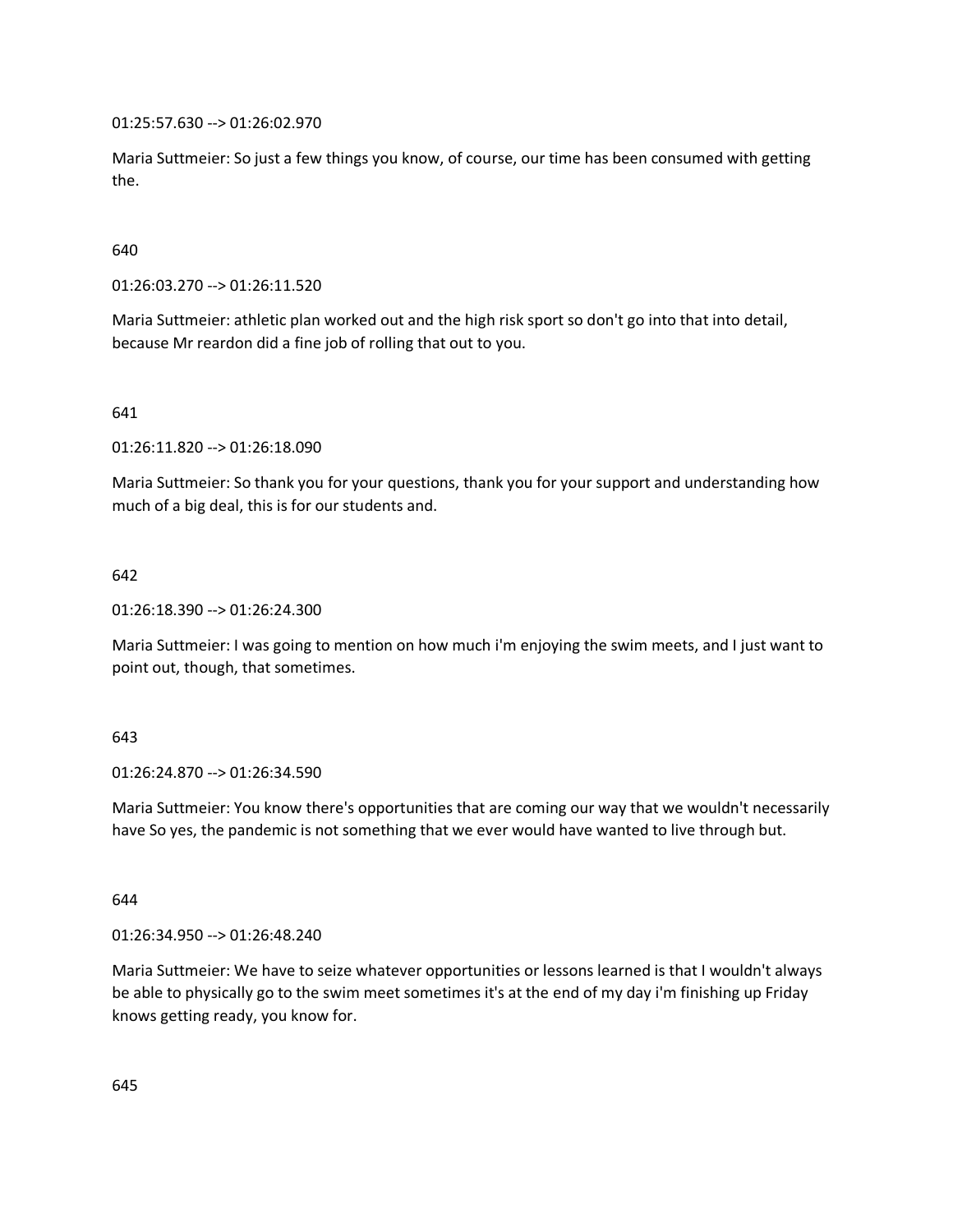01:26:48.810 --> 01:26:54.930

Maria Suttmeier: The board meetings or whatever, but I can now from my office as i'm finishing up my work put on the swim meet.

646

01:26:55.590 --> 01:27:02.370

Maria Suttmeier: Watch and then, when there's time in between, I can finish my work, so I feel like i'm really into places at the same time.

647

01:27:02.580 --> 01:27:10.740

Maria Suttmeier: And I never could figure out how to be in two places at the same time before and now because of this virtual world we're in i'm able to do that so.

648

01:27:11.010 --> 01:27:21.390

Maria Suttmeier: You know, some things we might not want to let go of and and have a choice of either physically being there or providing something like this in the future so who knows.

649

01:27:22.110 --> 01:27:34.680

Maria Suttmeier: What we can I always say out of something bad something good can come of it, and hopefully we're going to learn those lessons of what some good can come out of this very challenging time that we've been to together, so I wanted to mention that.

650

01:27:35.700 --> 01:27:41.250

Maria Suttmeier: And the other thing too is we're working on getting all of the data and information that Joan hunter needs.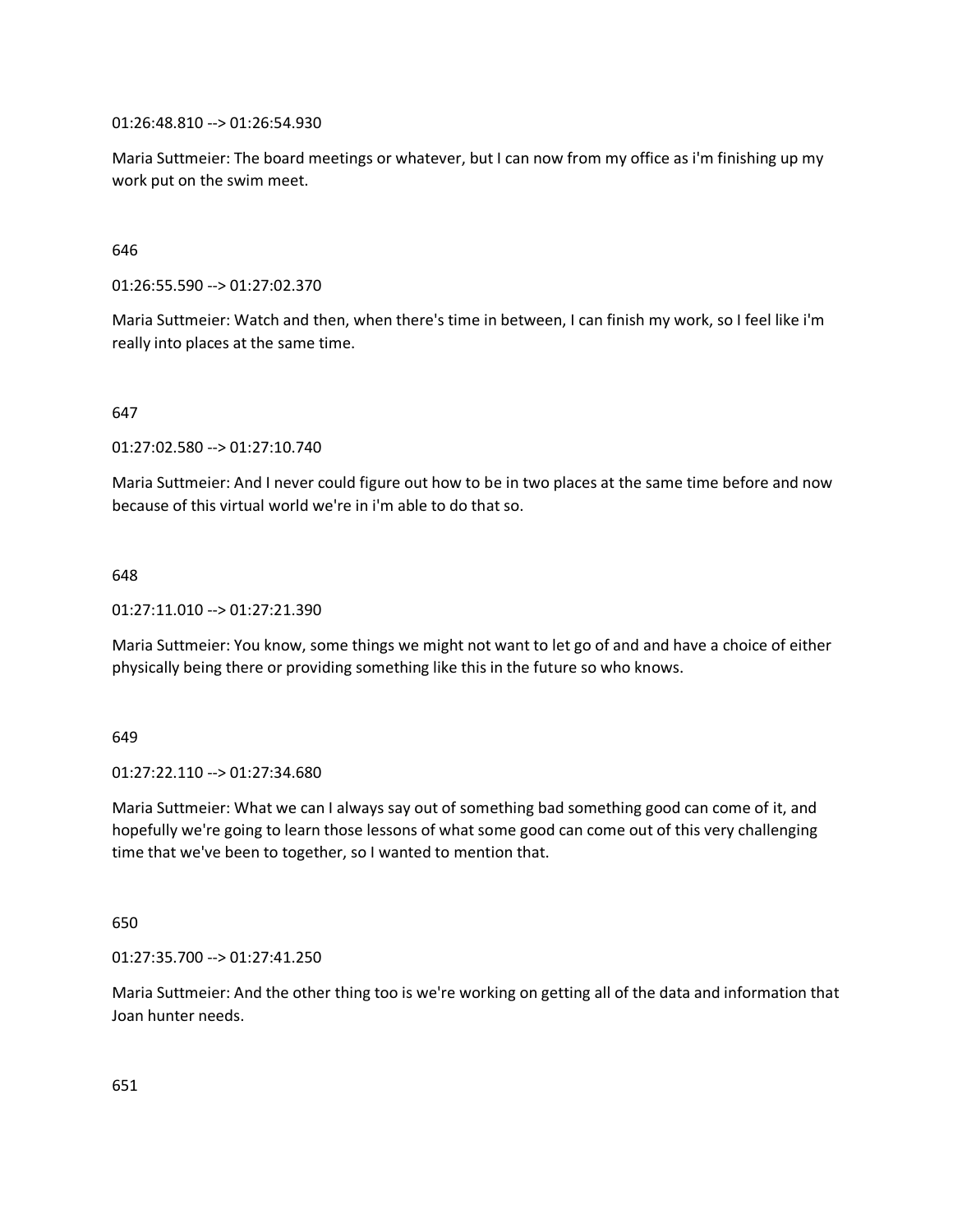01:27:41.640 --> 01:27:48.600

Maria Suttmeier: to submit the implementation ground for the promise neighborhood we're excited about this opportunity that has come to us.

### 652

01:27:48.990 --> 01:28:00.870

Maria Suttmeier: And I know she's working diligently we have the building administrators who are off on vacation this week, but kind of working behind the scenes, knowing that there's a deadline for when they come back, we need to submit everything to.

#### 653

01:28:02.070 --> 01:28:16.830

Maria Suttmeier: Dr Preston pinos office by Friday February 26 so that we can get the grant submission over to Joan she can that everything that we've given her and make sure it's ready to go for the application that's due on march 5 so that's a very good.

654

01:28:17.880 --> 01:28:24.360

Maria Suttmeier: thing for us to be working on and it's a it's a huge opportunity, not just for the Hudson city school district, but for our community at large.

#### 655

01:28:26.280 --> 01:28:29.040

Maria Suttmeier: The other things that I wanted to talk about is.

#### 656

01:28:30.600 --> 01:28:34.470

Maria Suttmeier: been in communication, I know she's present this evening is darcy.

657

01:28:35.610 --> 01:28:44.850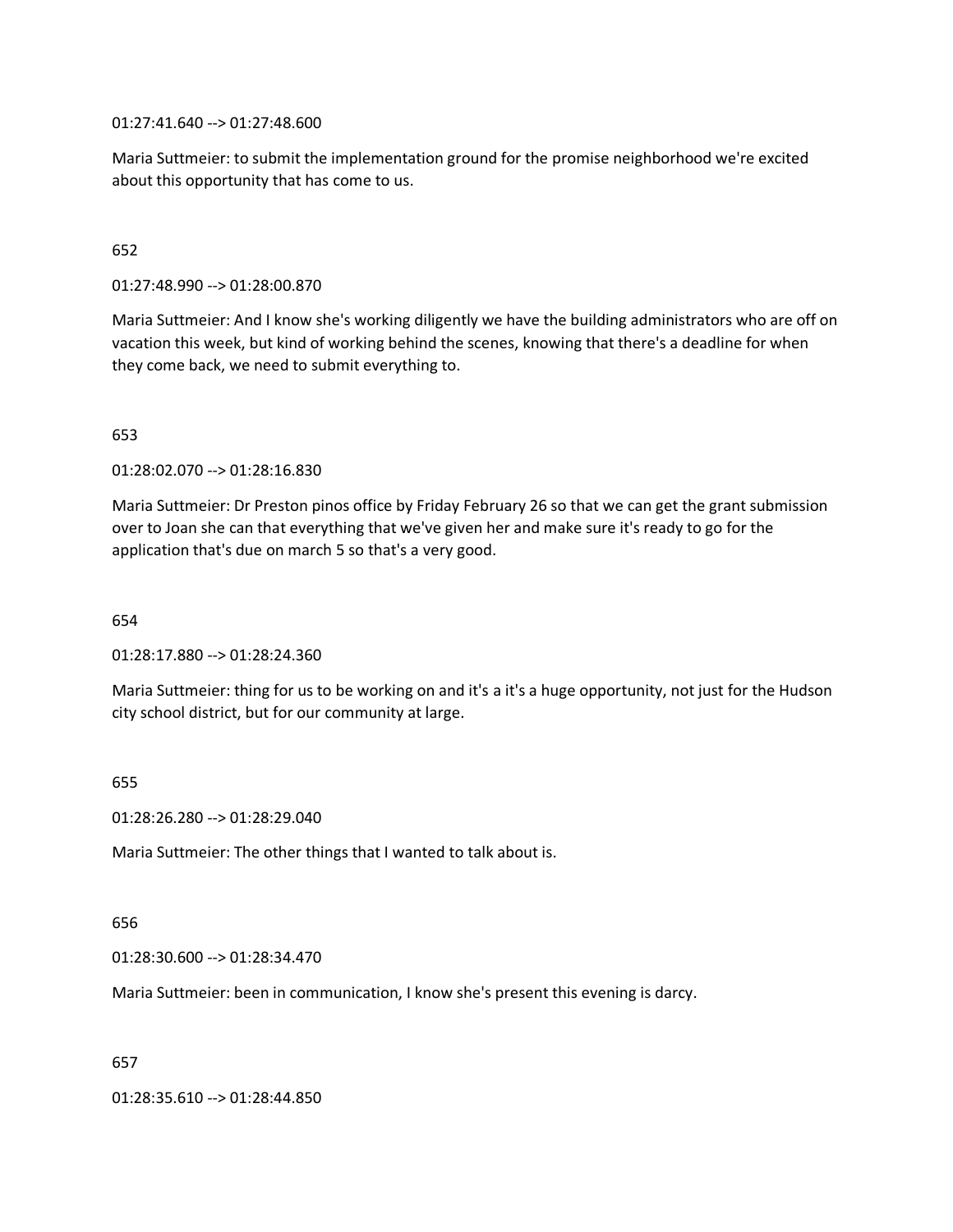Maria Suttmeier: darcy about from perfect 10 and we're looking for ways that we can assist them with supporting the girls that belong to that program but may not be going.

658

01:28:45.540 --> 01:28:52.800

Maria Suttmeier: and participating on a regular basis, due to the challenges and being on a screen all day long and then not being able to.

#### 659

01:28:53.130 --> 01:29:03.060

Maria Suttmeier: physically go to some of the activities that they had so we're looking for ways within the buildings for them to support the students that attend the perfect 10 within the.

660

#### 01:29:03.420 --> 01:29:16.260

Maria Suttmeier: Great bands within each of our building so that's an ongoing you know Community outreach where we're trying to work with our Community partners and providing support for our students outside of the school day.

661

01:29:17.340 --> 01:29:22.590

Maria Suttmeier: And the other thing is, we are still in draft form for our future focused.

662

01:29:23.010 --> 01:29:34.080

Maria Suttmeier: goals and they're based on the overarching goals at the board set last year, so the building principles are also working on the targets and the percentages and they're not ready for.

663

01:29:34.560 --> 01:29:44.190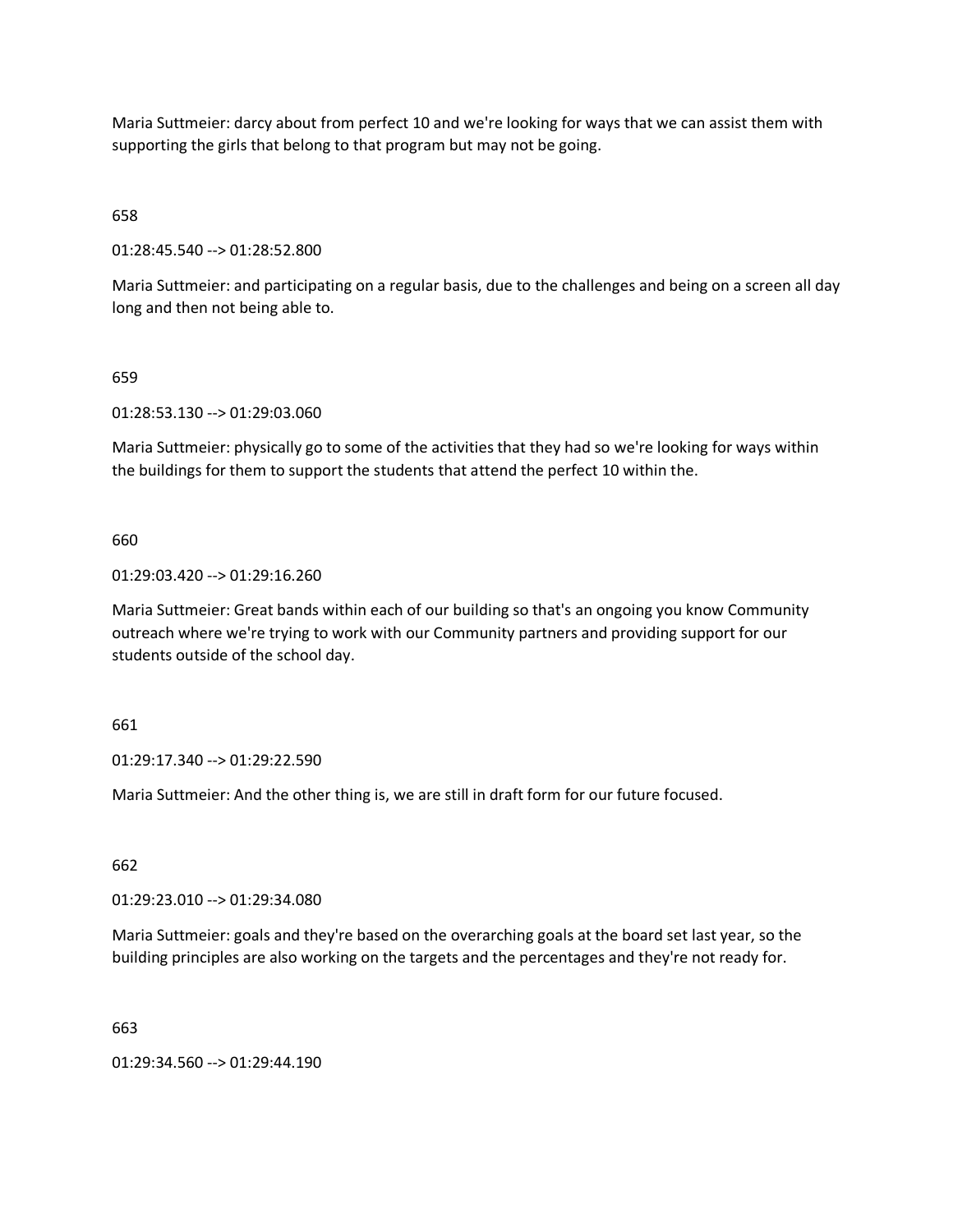Maria Suttmeier: Publication or public rollout yet, but we're working behind the scenes on that diligently again any feedback that you may have I would welcome.

664

01:29:44.790 --> 01:29:51.000

Maria Suttmeier: And I look forward to the day when we can roll that out to to you in full, but know that we're.

#### 665

01:29:51.330 --> 01:30:00.390

Maria Suttmeier: Continuing to work it out with the building principles to come up with those targets and to tweak the language in there, so that it's understandable and attainable for everyone.

#### 666

01:30:01.140 --> 01:30:14.400

Maria Suttmeier: And let's see, I believe that is it, I look forward to starting my digital citizenship lessons after a tutorial tomorrow with April.

667

01:30:14.760 --> 01:30:20.370

Maria Suttmeier: And with cheryl rabinowitz as well, I start on Tuesday at the elementary school so it'll be fun.

# 668

01:30:20.790 --> 01:30:27.090

Maria Suttmeier: My first one is virtual so I really need to know how to share my screen and jump into all of the links and things that.

### 669

01:30:27.660 --> 01:30:31.410

Maria Suttmeier: has been designed and I just want to thank Dr press subpoena for working on it.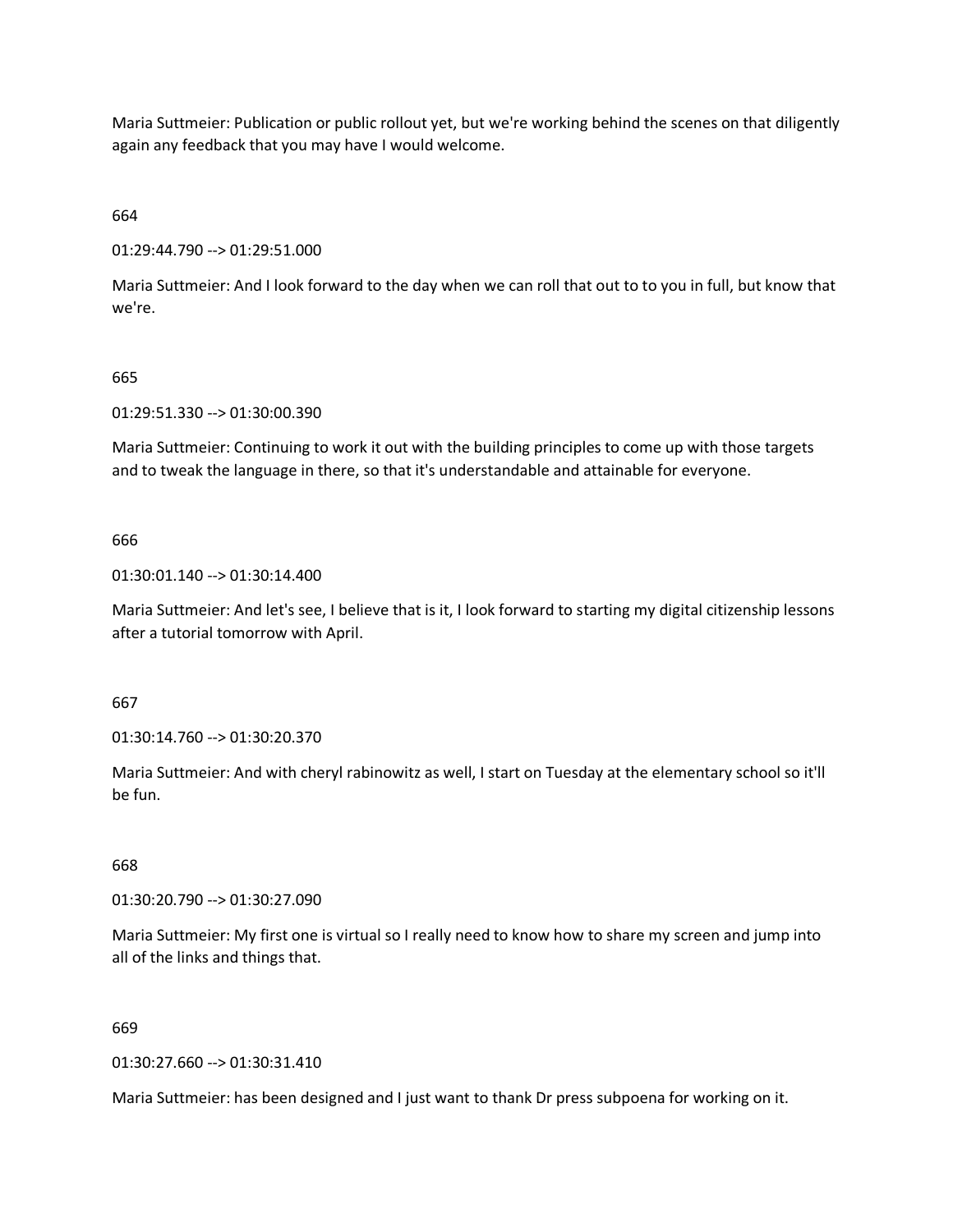### 01:30:31.950 --> 01:30:40.050

Maria Suttmeier: It is an enormous job that she signed herself up for because she's so passionate about the avid program and all the strategies of.

# 671

# 01:30:40.680 --> 01:30:47.580

Maria Suttmeier: Teaching are still at students, how to engage in writing and inquiry, and you know.

### 672

01:30:48.090 --> 01:30:52.710

Maria Suttmeier: Collaboration and organization and reading and all the things that we can also teach the teachers.

# 673

01:30:52.980 --> 01:30:57.480

Maria Suttmeier: That were invested in this and, here are some strategies that they can work in their classroom so.

### 674

01:30:57.660 --> 01:31:05.880

Maria Suttmeier: The teachers get to see us do it, it kind of gives them an opportunity to say, well, maybe I can give this a try or that's pretty cool, let me do a jam board next time so.

### 675

01:31:06.060 --> 01:31:20.970

Maria Suttmeier: that's we're hoping to is to be able to inspire people to be using these strategies as part of their routine and their classrooms so it's an opportunity that has come our way and we're really excited about and I think that is it for me this evening, thank you all.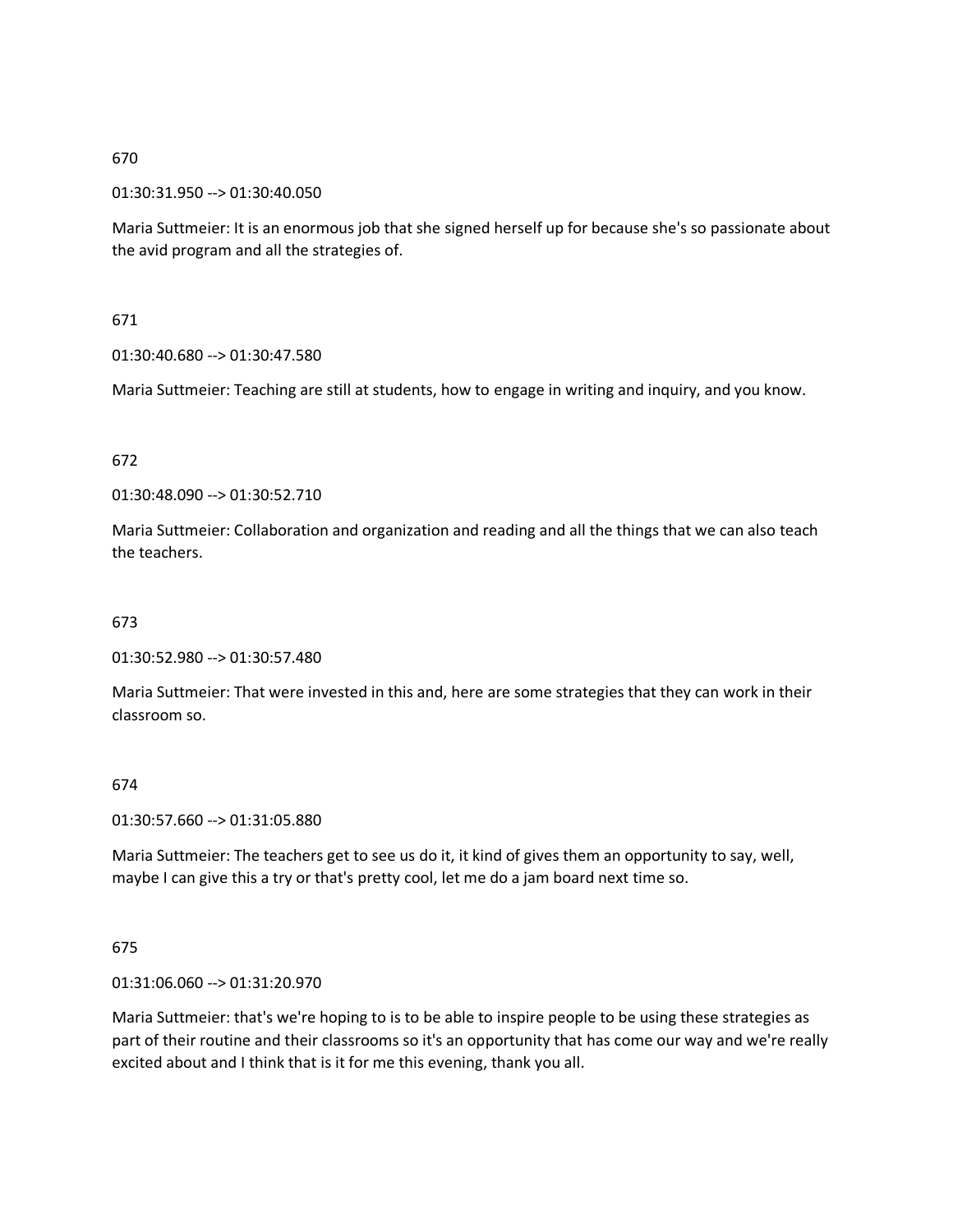01:31:23.850 --> 01:31:24.990

Carrie Otty: Thank you very much.

677

01:31:25.410 --> 01:31:40.200

Carrie Otty: That brings us to the consensus agenda, I make it if you hear a puppy my baby dogs that are just left so we got a little bit of whining going on the door sorry and make a motion to accept consistent a consensus agenda items a through m.

678

01:31:43.140 --> 01:31:43.860

All second.

679

01:31:45.060 --> 01:31:45.840

Carrie Otty: All in favor.

680

01:31:51.480 --> 01:31:53.910

Carrie Otty: My breezes to new business.

681

01:31:54.930 --> 01:31:56.010

Carrie Otty: Policy Committee.

682

01:31:58.890 --> 01:32:01.440

Lucinda Segar: And so, with these policies, we talked about.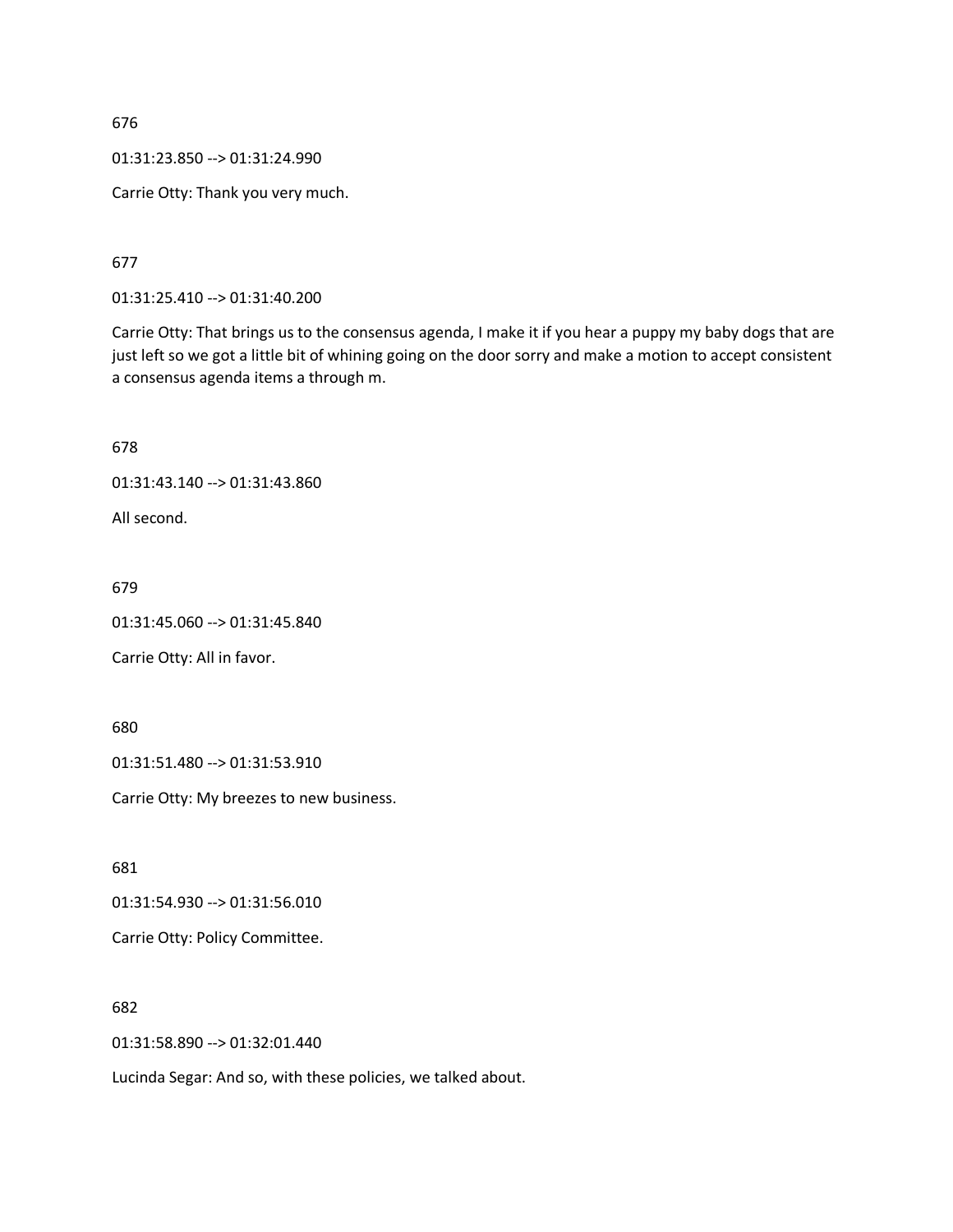#### 01:32:02.520 --> 01:32:08.670

Lucinda Segar: Also last week at our policy committee meeting they're up for first reading, all of them.

684

01:32:10.200 --> 01:32:11.310

Lucinda Segar: These were.

685

01:32:12.360 --> 01:32:28.200

Lucinda Segar: Mostly worked on actually outside of the policy committee and then reviewed by the policy committee, there is the mission and vision statements, these are up maybe Maria wants to speak more about this, but just as an opportunity for the board to give feedback.

686

01:32:29.340 --> 01:32:31.350

Maria Suttmeier: On so vision statements, as we can.

687

01:32:32.220 --> 01:32:33.570

Lucinda Segar: Go ahead yeah.

688

01:32:33.600 --> 01:32:45.210

Maria Suttmeier: Sorry it's cutting out a little bit so you'll see that it's just in the vision statement that I made a suggestion and it's based on the future focused goals of.

689

01:32:46.260 --> 01:32:59.430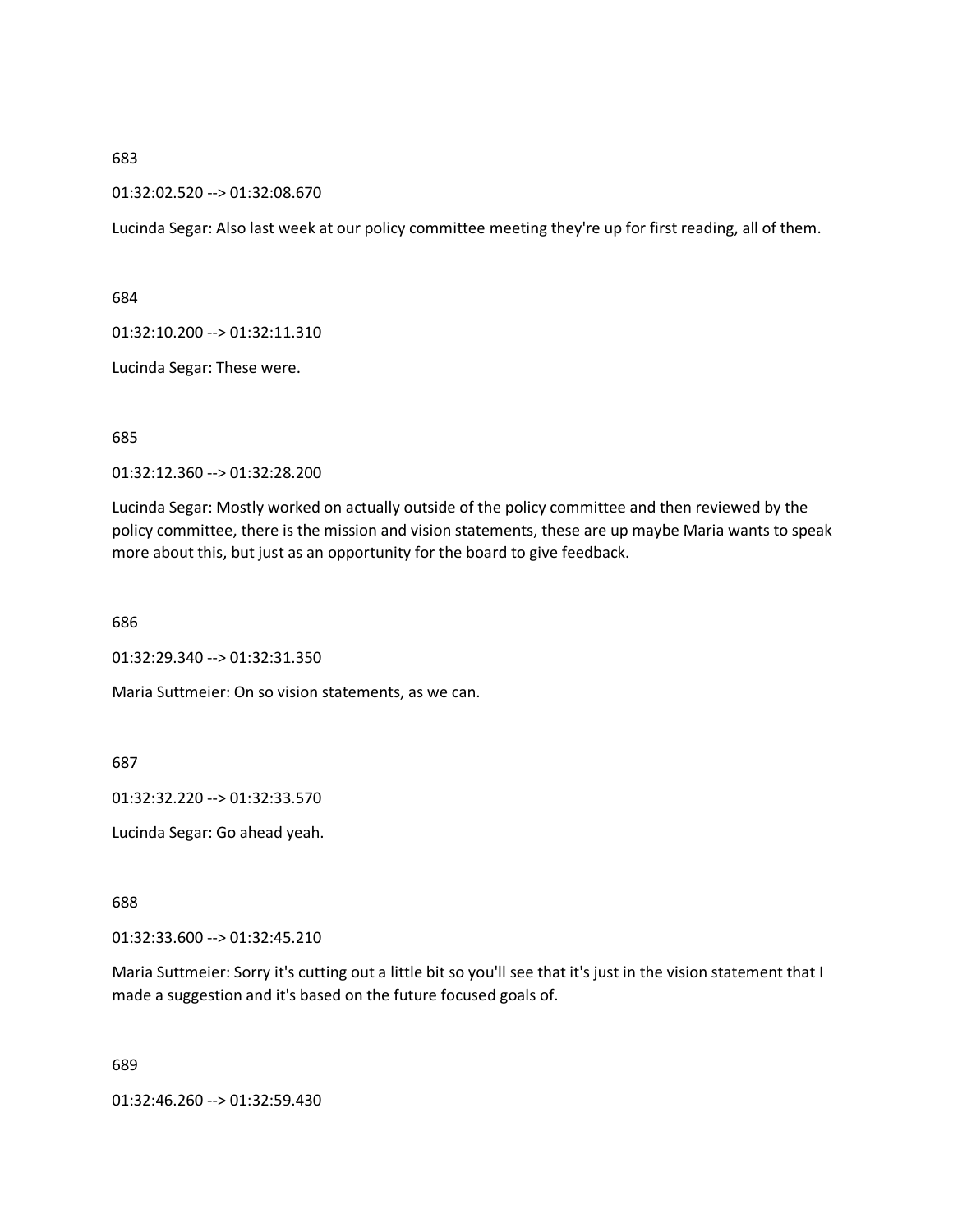Maria Suttmeier: commit to civic engagement letter C, the wording that was used as a part of your overarching goals, instead of caring and accepting an environment you use the words in.

690

01:32:59.850 --> 01:33:11.160

Maria Suttmeier: curriculum delivered in a safe, inclusive and supportive environment, so I thought it would be good if our vision statement was aligned to that third goal that you set.

691

01:33:11.910 --> 01:33:24.480

Maria Suttmeier: And not that we're not caring and it's not that we're not accepting, but I just thought that those words might be interchangeable so that they're aligned with that third goal so it's really up for you to.

#### 692

01:33:24.750 --> 01:33:31.170

Maria Suttmeier: Take a look at that you know the ABC goals and what that C stands for and how we describe what that C stands.

693

01:33:37.380 --> 01:33:55.080

Lucinda Segar: i'm the next policy on the list is 5151 homeless children, and I know that this was looked over by Kim libel and potentially other administrators i'm not sure to make sure that it was in line in its newspaper recommendations as well.

694

01:33:56.370 --> 01:34:02.010

Lucinda Segar: And mostly switching switching he she today and showers to wills.

695

01:34:03.990 --> 01:34:07.410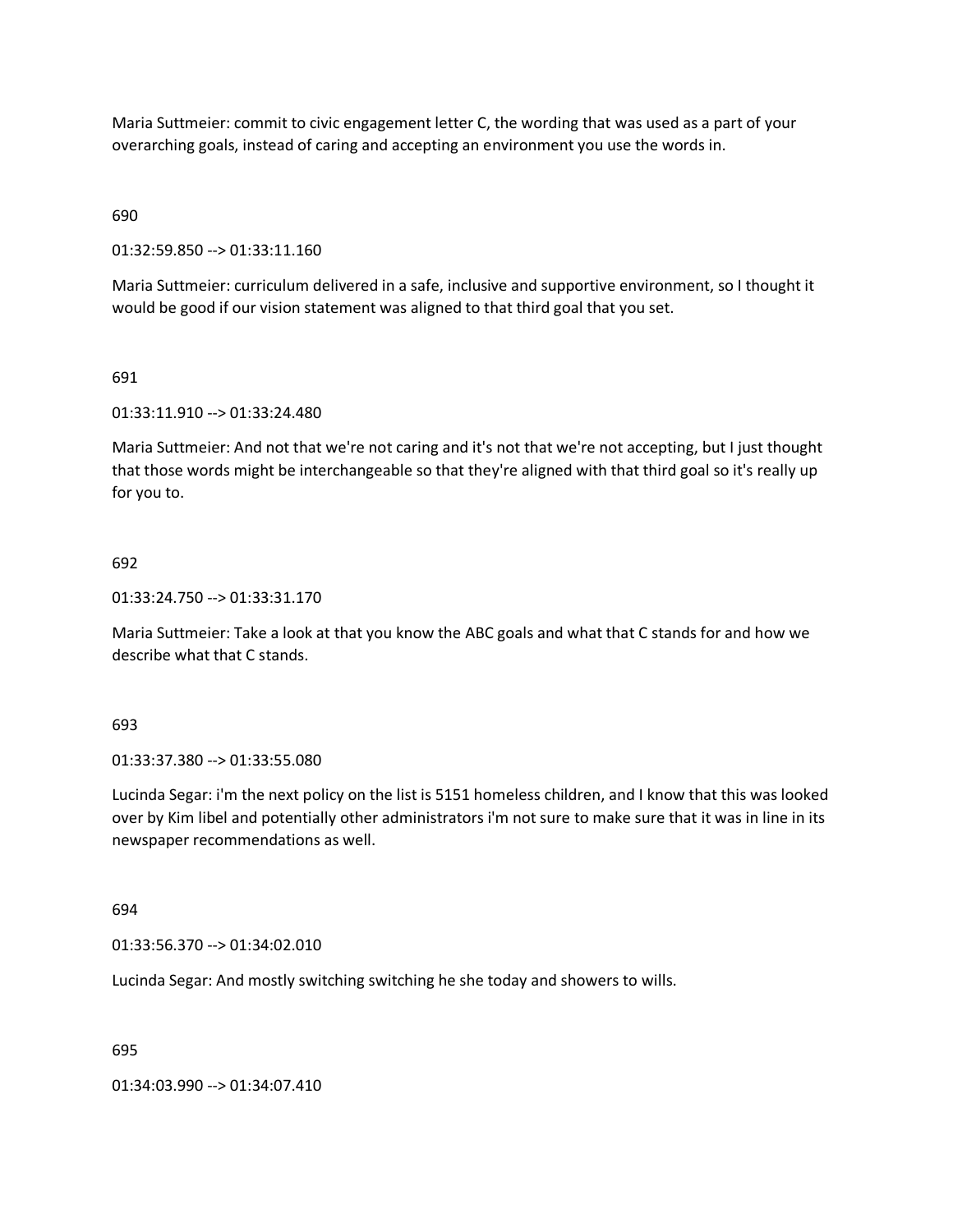Lucinda Segar: there's one inclusion about extracurricular activities in summer school.

696

01:34:09.690 --> 01:34:17.580

Lucinda Segar: there's a regulation and then 5420 student health services and a regulation which also I know has been looked over carefully.

697

01:34:19.650 --> 01:34:28.320

Lucinda Segar: By the admin team and then there's 9700 professional learning and staff development, which I know April looked at carefully.

698

01:34:35.160 --> 01:34:36.930

Lucinda Segar: So these will come up again for a second reading.

699

01:34:41.070 --> 01:34:43.230

Lucinda Segar: Anything else to add Rachel.

700

01:34:44.790 --> 01:34:46.380

Lucinda Segar: or Maria or chuck.

701

01:34:47.610 --> 01:34:47.850

Okay.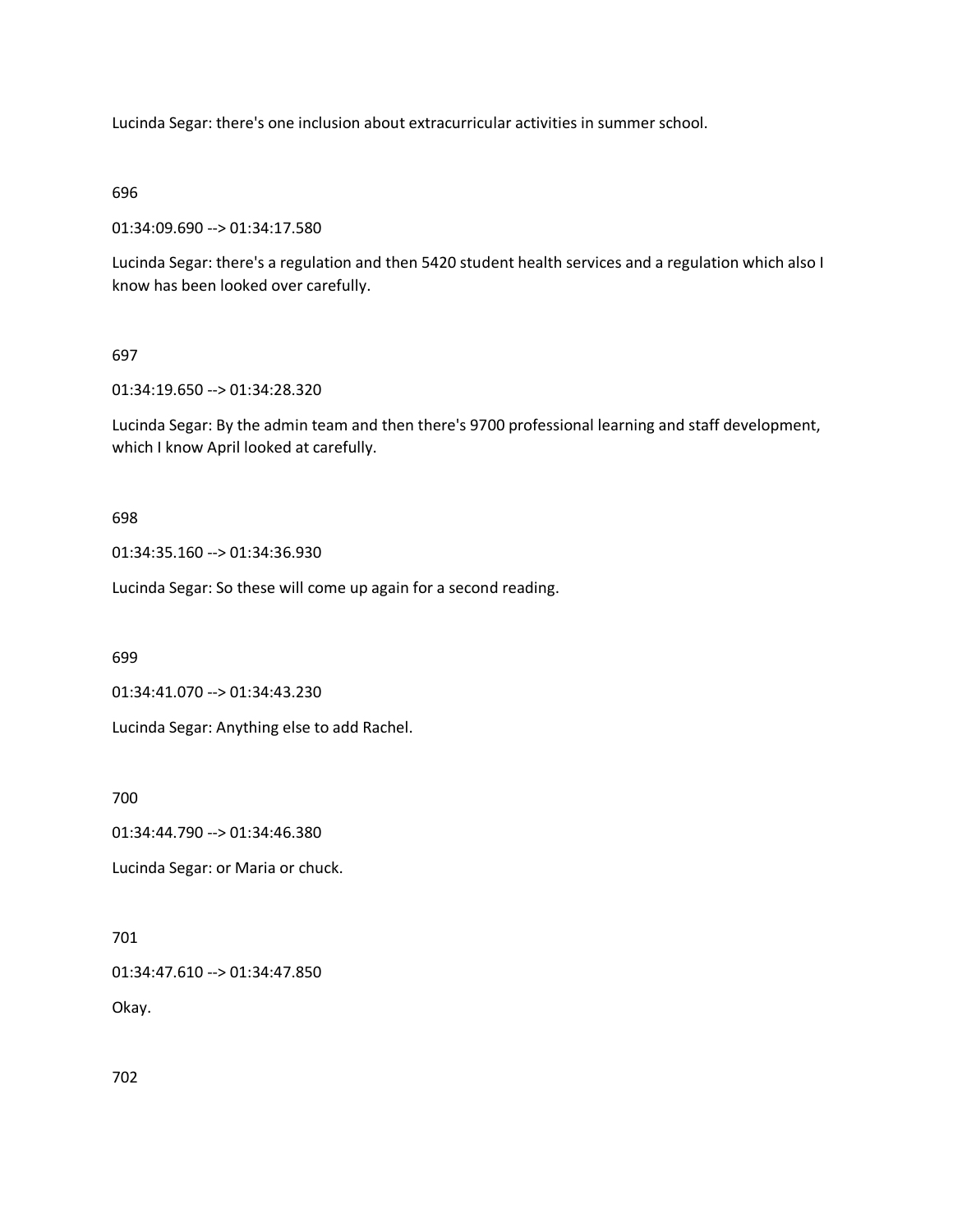01:34:51.390 --> 01:34:52.020

Lucinda Segar: Thanks everyone.

703

01:35:10.680 --> 01:35:12.960

Carrie Otty: that's not an Internet problem that's just me prime.

704

01:35:14.340 --> 01:35:24.750

Carrie Otty: Order this meeting and training needs Tuesday march 2 6pm Community budget workshop, followed by regular Board of education meeting at 6:30pm location to be determined.

#### 705

01:35:25.320 --> 01:35:34.050

Carrie Otty: Tuesday march 16 6pm Community budget workshop, followed by regular Board of education meeting at 6:30pm location to be determined.

706

01:35:35.130 --> 01:35:43.680

Carrie Otty: Committee meetings, the board of education policy committee will meet on Tuesday march 9 at 430 to 530 virtually.

707

01:35:45.000 --> 01:35:57.480

Carrie Otty: That brings us to our second executive session and make a motion to enter into executive session for the purpose of discussing real estate employment history of a particular person or persons and superintendent miniature evaluation.

708

01:36:03.840 --> 01:36:04.380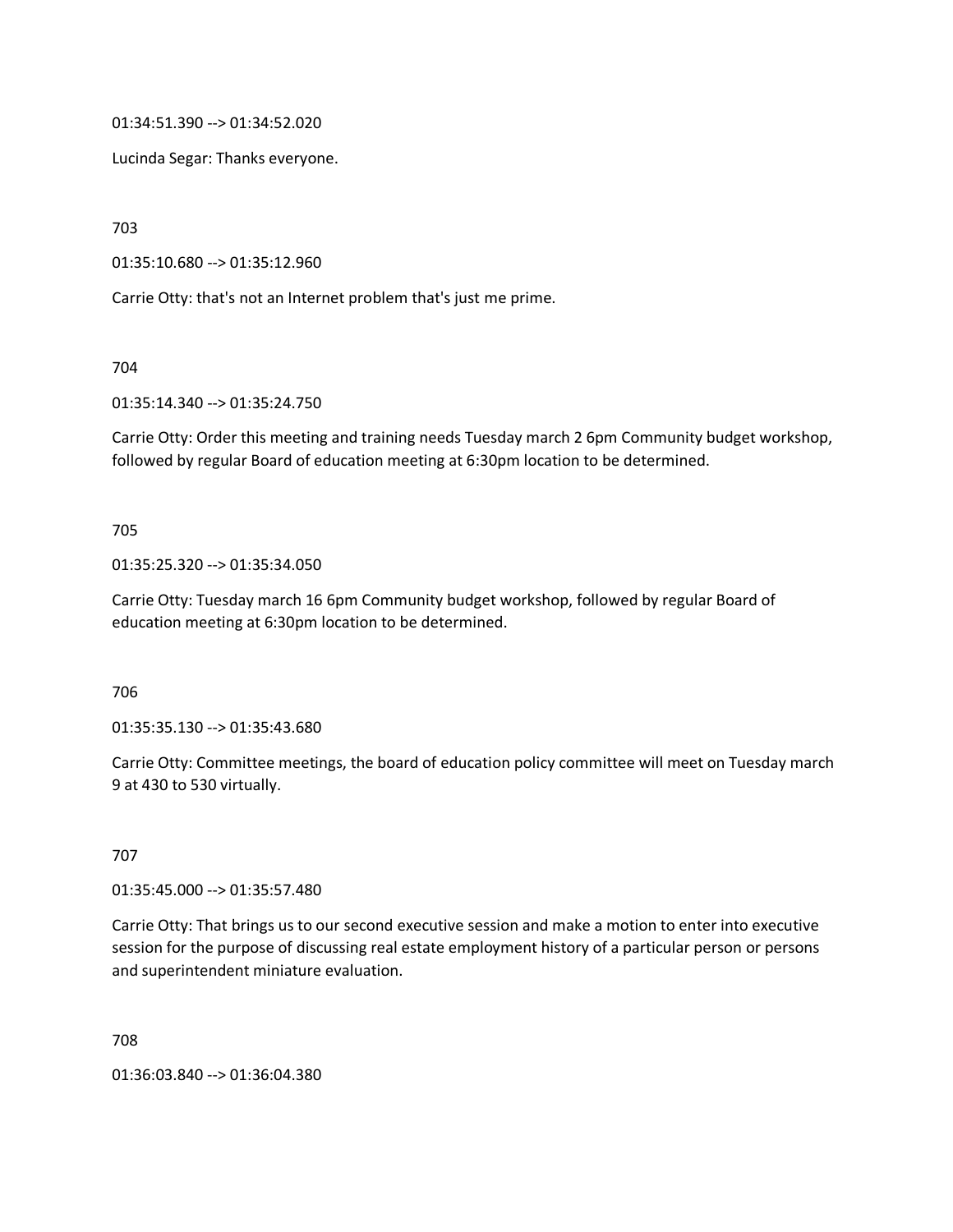Carrie Otty: All in favor.

709

01:36:05.310 --> 01:36:07.410

Lucinda Segar: All right, we skip our second public forum.

# 710

01:36:08.640 --> 01:36:10.800

Carrie Otty: We didn't have anybody, for the first one.

## 711

01:36:11.040 --> 01:36:15.720

Lucinda Segar: Nobody okay just making sure I was catching up Thank you okay.

712

01:36:17.010 --> 01:36:17.940

Lucinda Segar: But all second.

# 713

01:36:19.140 --> 01:36:24.240

Maria Suttmeier: Before we move on, there was another email and Dr Preston Pino if you could.

## 714

01:36:24.240 --> 01:36:37.860

Maria Suttmeier: Just verify, something that was brought up in the last board meeting about the parent workshops and potentially a raffle of some sort if you could just bring clarity to that because there was a an email that was submitted asking that question.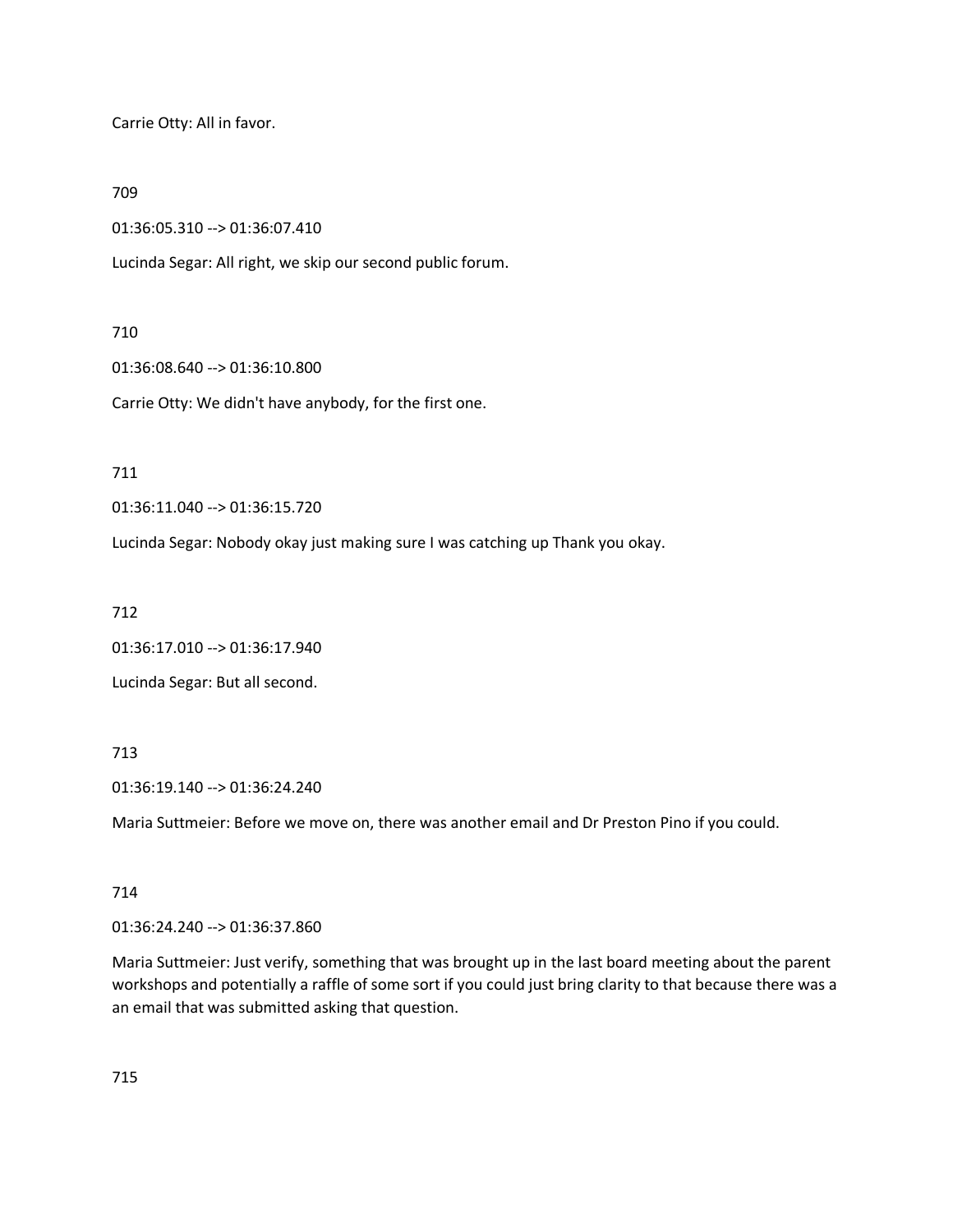01:36:40.380 --> 01:36:49.950

April Prestipino: yeah so at the last board meeting I had in my report I had provided kind of attendance information to the board about.

### 716

01:36:52.380 --> 01:37:00.090

April Prestipino: You know the number of parents that had attended the two workshops that have taken place so far, I asked the board if they had any recommendations on.

#### 717

01:37:00.570 --> 01:37:14.940

April Prestipino: How to increase the participation, considering the variety of ways that we are making the information available for teachers for parents to join and i'm trying to encourage parents to join the webinars we have three left.

#### 718

01:37:15.810 --> 01:37:24.810

April Prestipino: The third one being next week, so the during my report, the board recommended that I look at the possibility of providing.

#### 719

01:37:25.830 --> 01:37:35.820

April Prestipino: You know, like a prize or something for participation and trying to encourage like a raffle um so um I can't use.

#### 720

01:37:36.990 --> 01:37:50.820

April Prestipino: I can't use federal dollars to to pay to purchase like door prizes or raffle prizes or anything like that um, but I have general funds available and.

721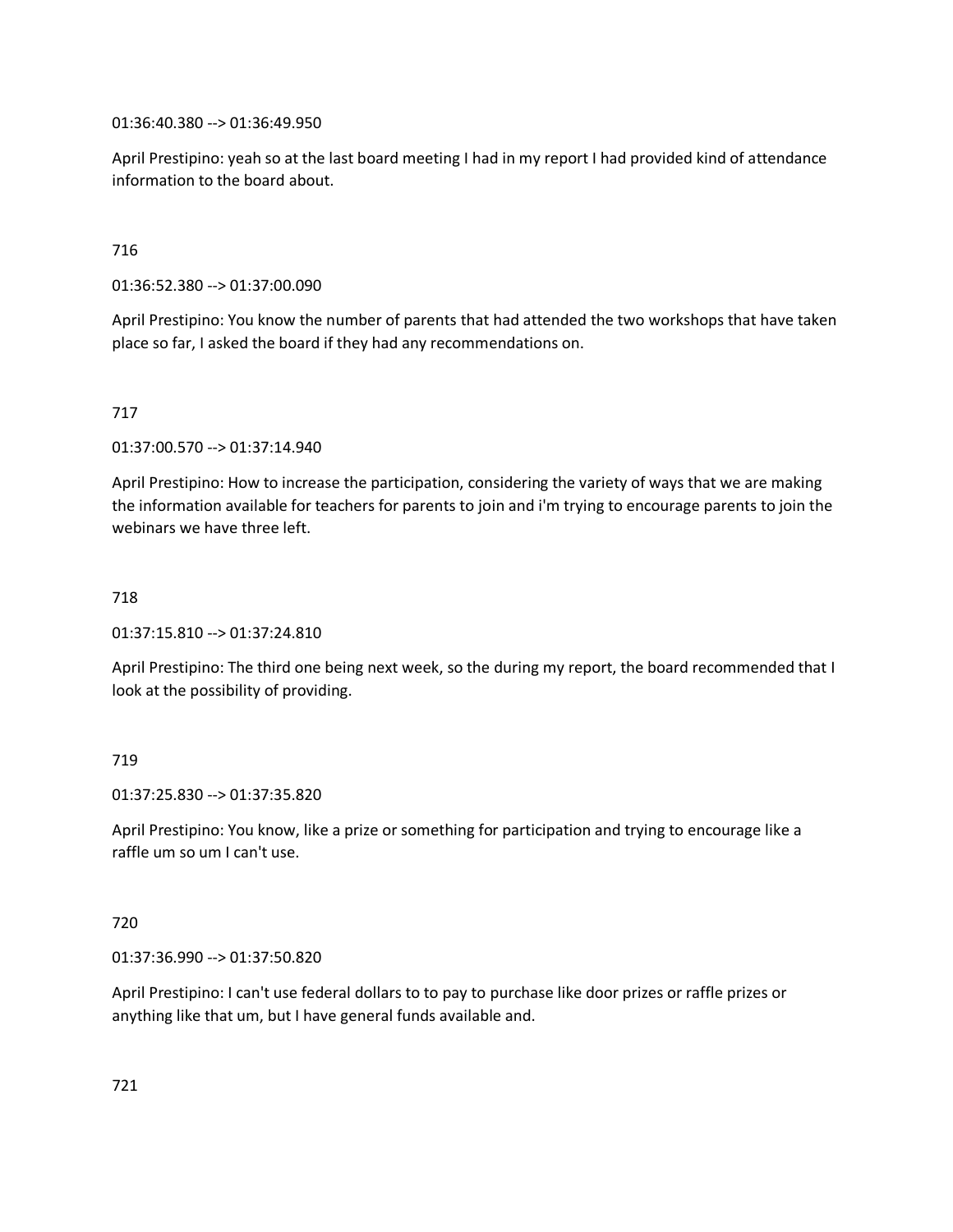01:37:53.250 --> 01:38:03.060

April Prestipino: My Secretary, and I have a kind of looked at what some possibilities are and because all the sessions are related to you know, like health and wellness and.

## 722

01:38:03.630 --> 01:38:16.800

April Prestipino: Communication between children and parents and just making sure how to relieve stress and things like that we're investigating the possibility of you know, making those types of.

# 723

01:38:17.760 --> 01:38:35.610

April Prestipino: door prizes available for a participant, who comes to the webinar and letting the participant maybe select from a variety of things that cost no like \$15 that we would purchase through one of our vendors, so it would all be related to the topic of.

## 724

01:38:36.720 --> 01:38:46.650

April Prestipino: What the webinar is for that evening or you know, the theme of the webinars in general, so there hasn't been any prizes given out, yet we haven't had that opportunity but it's just something we're looking at.

## 725

01:38:47.040 --> 01:38:52.500

April Prestipino: To possibly make available for the three that are remaining we haven't made any decision Jeff.

## 726

01:39:01.350 --> 01:39:02.280

April Prestipino: clarify anything else.

727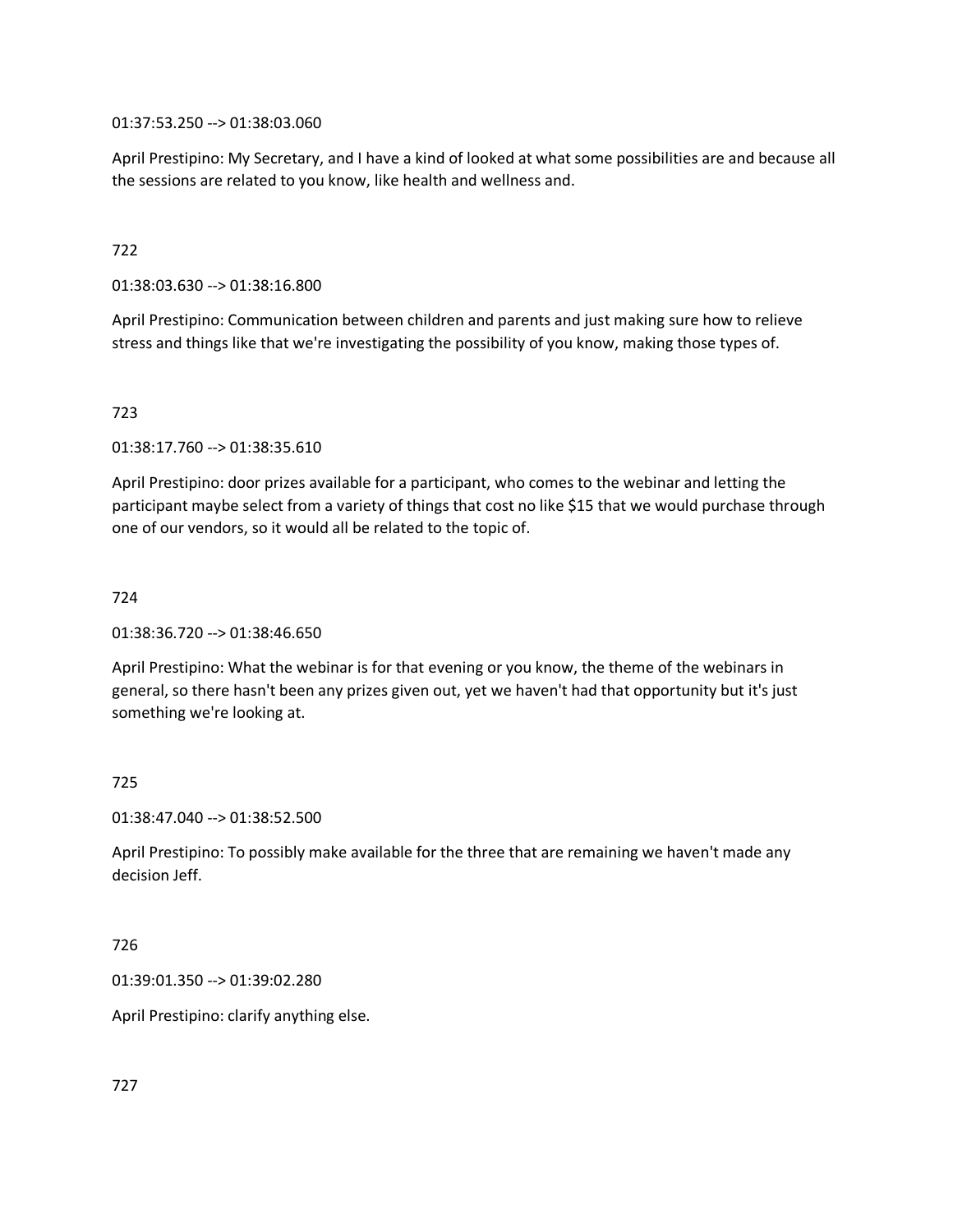01:39:03.690 --> 01:39:06.030

Maria Suttmeier: No, there were no other questions.

728

01:39:09.210 --> 01:39:11.580

Carrie Otty: Okay, that takes us to our executive session.

729

01:39:13.560 --> 01:39:15.300

Sage Carter: Not just just for the.

730

01:39:15.810 --> 01:39:25.110

Sage Carter: People who are attending when you're done legislative session will come back to this meeting, but there won't be further action taken.

731

01:39:26.820 --> 01:39:27.930

Sage Carter: Right, just to.

732

01:39:28.500 --> 01:39:29.370

Maria Suttmeier: Just to adjourn.

733

01:39:29.820 --> 01:39:30.840

Sage Carter: Just to adjourn.

734